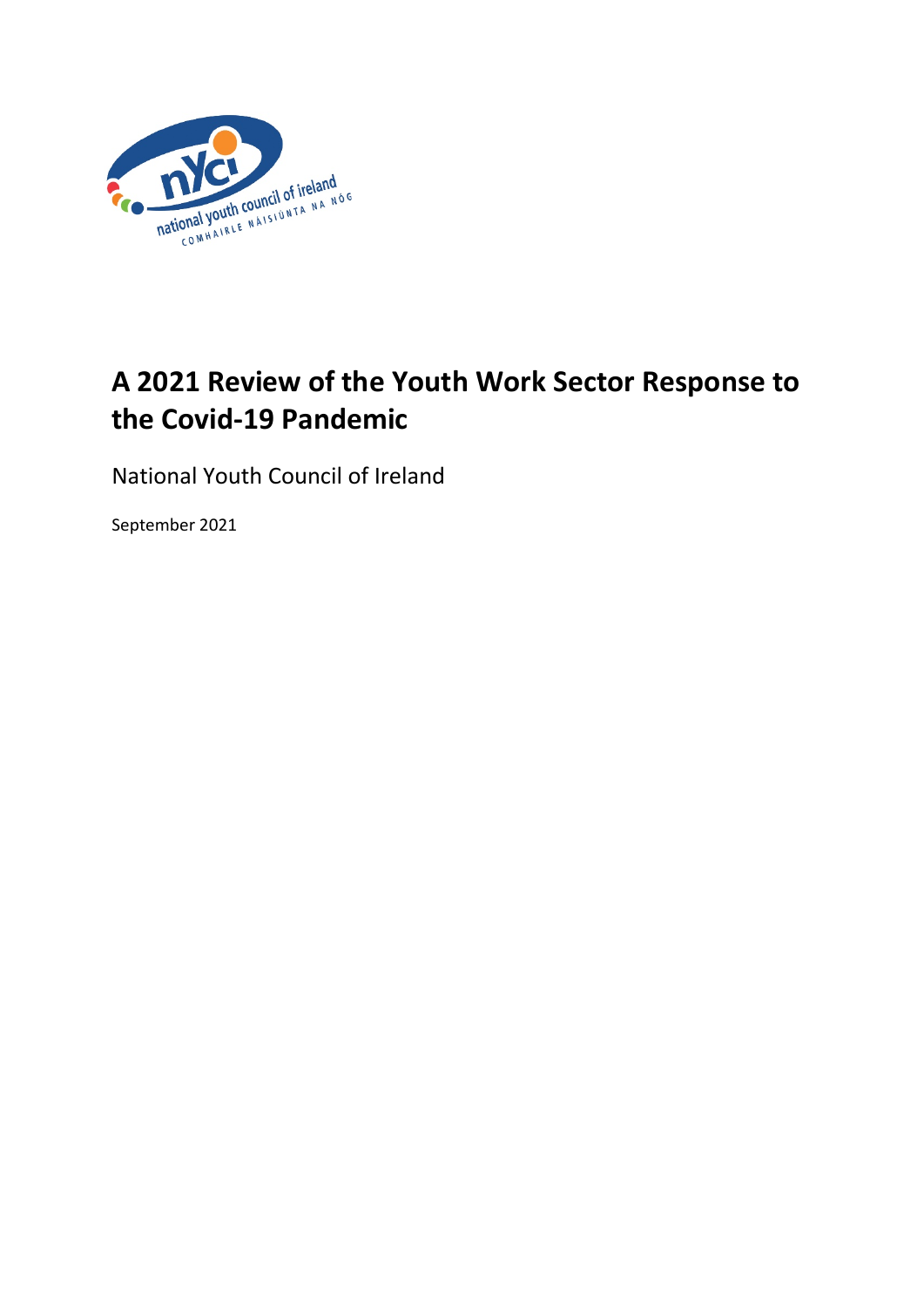### **National Youth Council of Ireland**

The National Youth Council of Ireland (NYCI) is the representative body for voluntary youth organisations in Ireland. We use our collective experience to act on issues that impact on young people. [www.youth.ie](http://www.youth.ie/)

Researched, Written and Edited by Deborah Erwin & Lorraine Thompson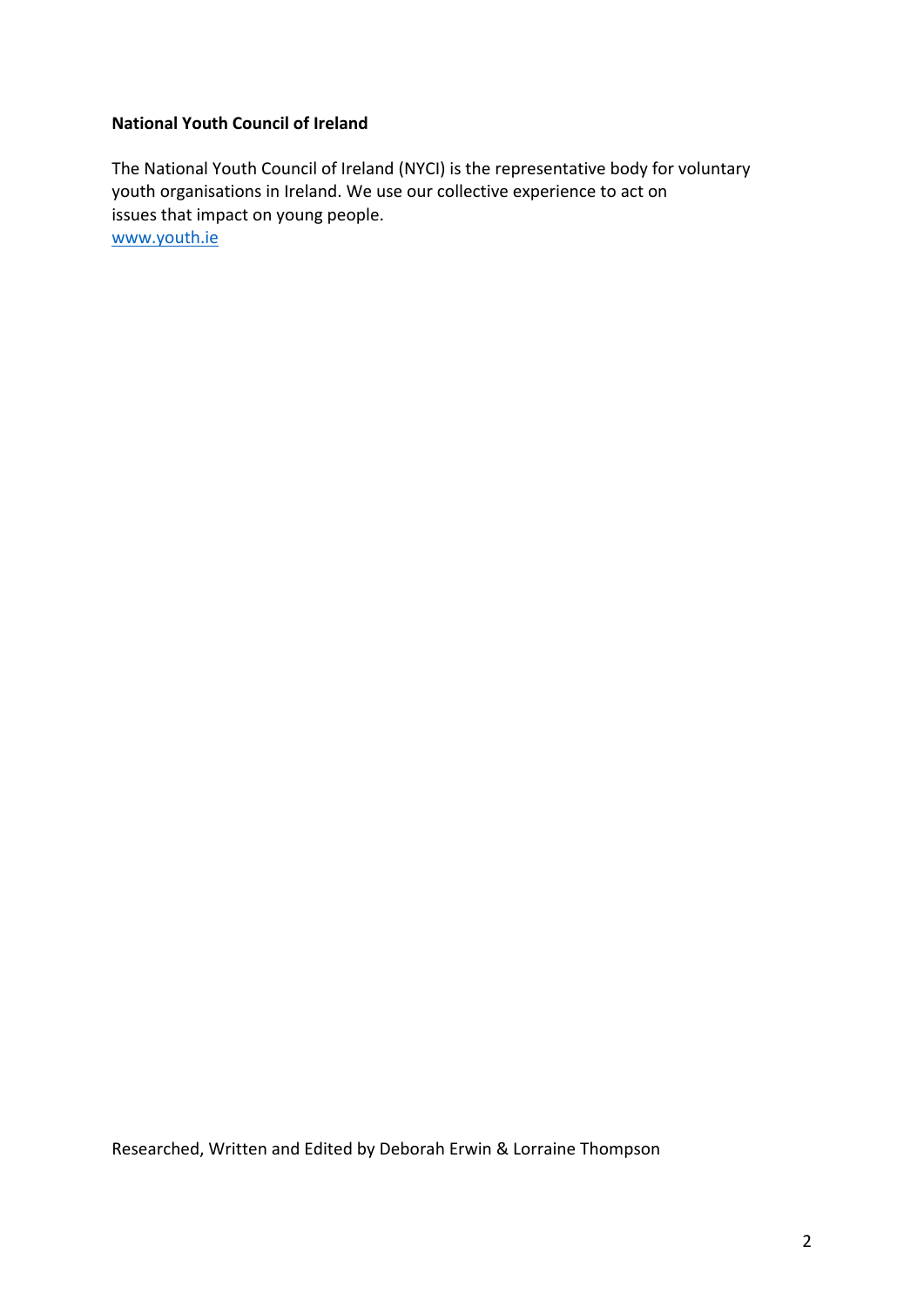# **Table of Contents**

<span id="page-2-0"></span>

| 5.1 How has the youth work sector responded to challenges presented by the ongoing Covid-19    |
|------------------------------------------------------------------------------------------------|
| 5.2 What methodologies have been used to deliver services and supports to young people         |
| 5.3 How are youth organisations supporting the well-being and capacity of youth work staff and |
| 5.4 What supports are required to mitigate the impact of the ongoing pandemic on the youth     |
|                                                                                                |
|                                                                                                |
|                                                                                                |
|                                                                                                |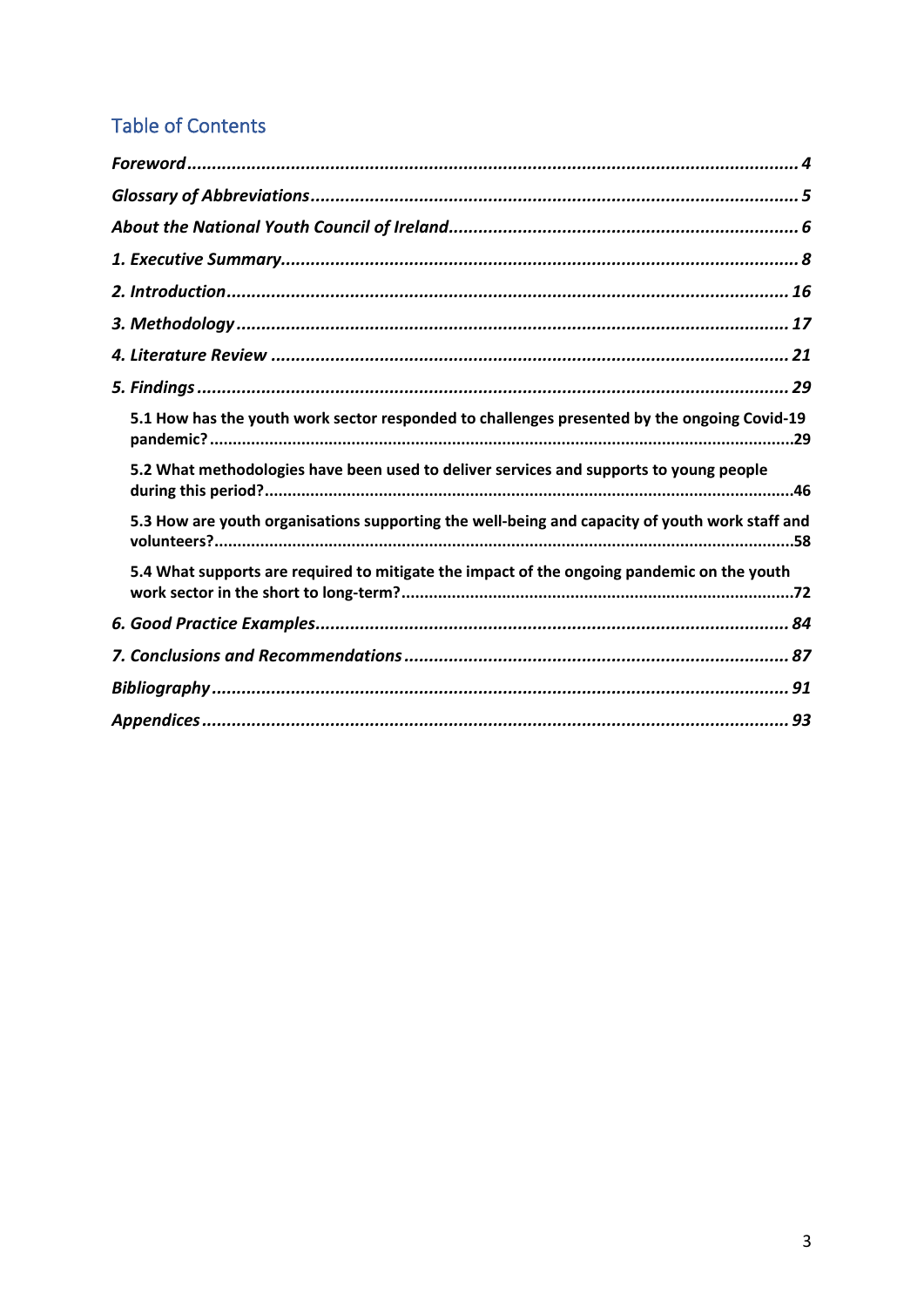# Foreword



As the COVID-19 pandemic continues to pervade our lives in a very significant way, this report captures how the youth sector has adapted and responded to the ongoing situation over the last year. I welcome the publication of this research, which provides a valuable insight into the issues affecting the provision of youth work and highlights how the youth sector has adapted and responded to these challenges. The report captures the variety of methodologies and youth work approaches used to deliver services and supports to young people during this period; explores the well-being and capacity of youth work staff and volunteers; and identifies the supports required to mitigate the impact of the ongoing pandemic on the youth work sector in the short to long-term.

This is the second review of its kind and contributes important and useful data to inform the development of youth work policy and practice at an uncertain and difficult time in its history. I would like to thank Deborah Erwin and Lorraine Thompson for conducting this research and producing an extremely comprehensive review of the youth sector's response during this COVID period. I would also like to acknowledge my colleagues: Marie-Claire McAleer for managing this project, the members of the research advisory group, James Doorley and Alison Fox, and Daniel Meister for overseeing the design and publication of this report.

The research highlights the pivotal role youth work continues to play in supporting young people to thrive in the future and to mitigate the negative impacts of COVID on the lives of young people. It is refreshing to read about the breadth and depth of learning in the sector during this time, and how the sector has been nimble, adaptable and responded quickly to switching to digital youth work while constantly reaching out to young people. The research also highlights the limitations of the existing services and provides key questions for the youth sector to consider moving forward. Such insights serve to inform the development of youth work, ensure those working and volunteering in the youth work sector are supported in their work and that the services and supports provided are responsive to the needs of all young people, especially the most vulnerable.

As we start to enter a new phase of recovery and continue to live with COVID, we need to build back better and ensure youth work continues to build resilience and capacity for youth workers and volunteers. Investment in workforce development and support is essential. As outlined in the report, increased and sustained investment in the sector, greater recognition of the value of youth work, and increased strategic collaboration is also required.

**Mary Cunningham, CEO, National Youth Council of Ireland**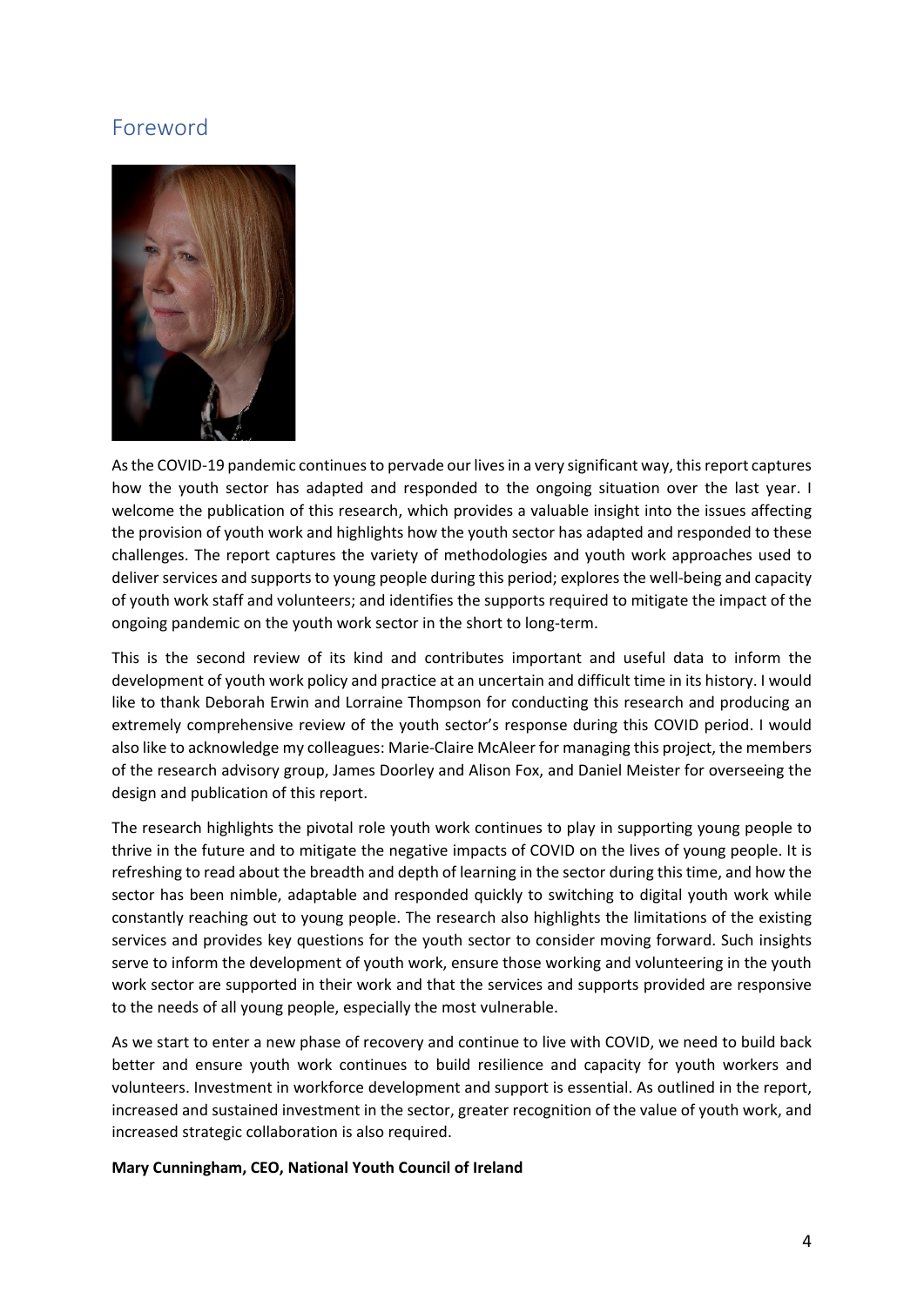# <span id="page-4-0"></span>Glossary of Abbreviations

| <b>CDYSB</b>  | City of Dublin Youth Service Board                                |
|---------------|-------------------------------------------------------------------|
| <b>DCEDIY</b> | Department of Children, Equality, Disability, Integration & Youth |
| DOJ           | Department of Justice                                             |
| ETB           | <b>Education &amp; Training Board</b>                             |
| <b>EYF</b>    | European Youth Forum                                              |
| <b>GDPR</b>   | <b>General Data Protection Regulation</b>                         |
| <b>GYDP</b>   | Garda Youth Diversion Project                                     |
| <b>HSE</b>    | <b>Health Service Executive</b>                                   |
| <b>IBEC</b>   | Irish Business and Employers Confederation                        |
| LGBTI+        | Lesbian, Gay, Bisexual, Transgender and Intersex                  |
| <b>NOSP</b>   | National Office for Suicide Prevention                            |
| <b>NYCI</b>   | National Youth Council of Ireland                                 |
| <b>PPE</b>    | Personal Protective Equipment                                     |
| <b>SUSI</b>   | <b>Student Universal Support Ireland</b>                          |
| <b>YWI</b>    | Youth Work Ireland                                                |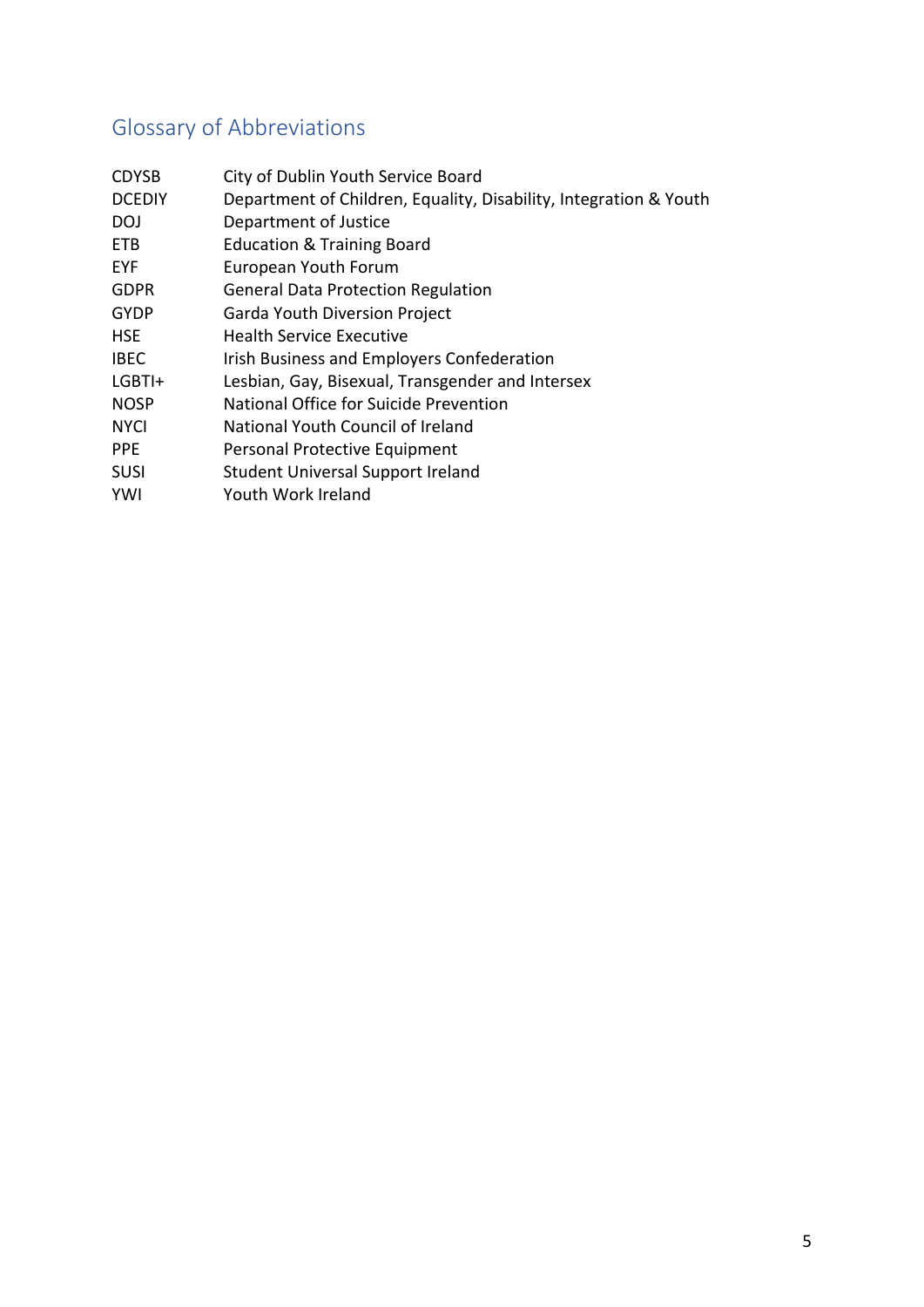# <span id="page-5-0"></span>About the National Youth Council of Ireland

The National Youth Council of Ireland is a membership organisation that represents the shared interests of voluntary youth organisations in Ireland. They currently have 51 full member organisations and 3 affiliate members which work with and for over 380,000 young people.

# Vision:

An Ireland where young people in every community are empowered through excellent youth work to realise their potential and actively participate in an inclusive society.

### Role:

The council uses collective expertise to act on issues that impact on young people. They do this by:

- Representing the shared interests of voluntary youth organisations.
- Building solidarity among our members.
- Advocating on issues that impact on the lives of young people.
- Promoting the development of evidence informed high quality specialist youth work practice.
- Capacity building and professional development.

### Mission:

To represent the collective voice of the youth work sector and build capacity, leadership and influence to deliver better outcomes for young people.

### [www.youth.ie](http://www.youth.ie/)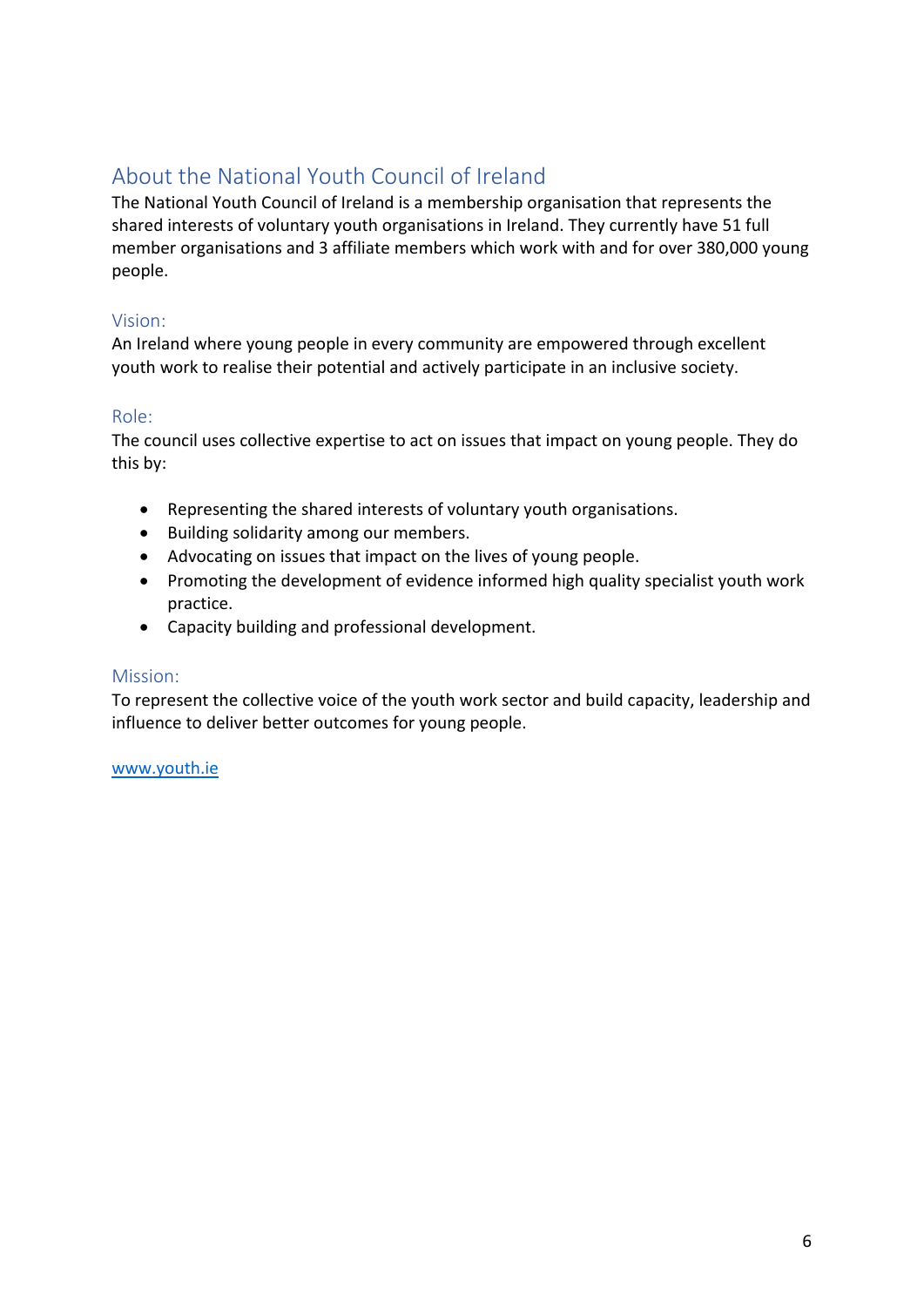### About the Authors

As professionally qualified youth work practitioners, Deborah Erwin and Lorraine Thompson have over 40 years' combined experience of youth work and youth service management primarily in the community and voluntary sector. Having previously worked in a range of youth work settings both chose to set out in new career directions in March 2015. Whilst individually they have developed successful freelance portfolios, they have also formed a solid working partnership delivering a range of strategic review processes and research work together. Previous clients include the Centre for Children's Rights at Queen's University Belfast, Youth Work Alliance, Ballyfermot Youth Service, Trinity Youth Service and YWCA Ireland.

### Authors' Acknowledgements

We would like to express our sincere thanks to all the youth workers, managers and young people who responded to the surveys and participated in the focus groups and interviews – we appreciated the time everyone gave in sharing their experiences and the insight they brought to this study. We would like to acknowledge our utmost respect and admiration for the youth workers, volunteers, and managers we met during this research, for how they showed the greatest care and compassion for the young people they work with and who time and again went above and beyond in adverse circumstances.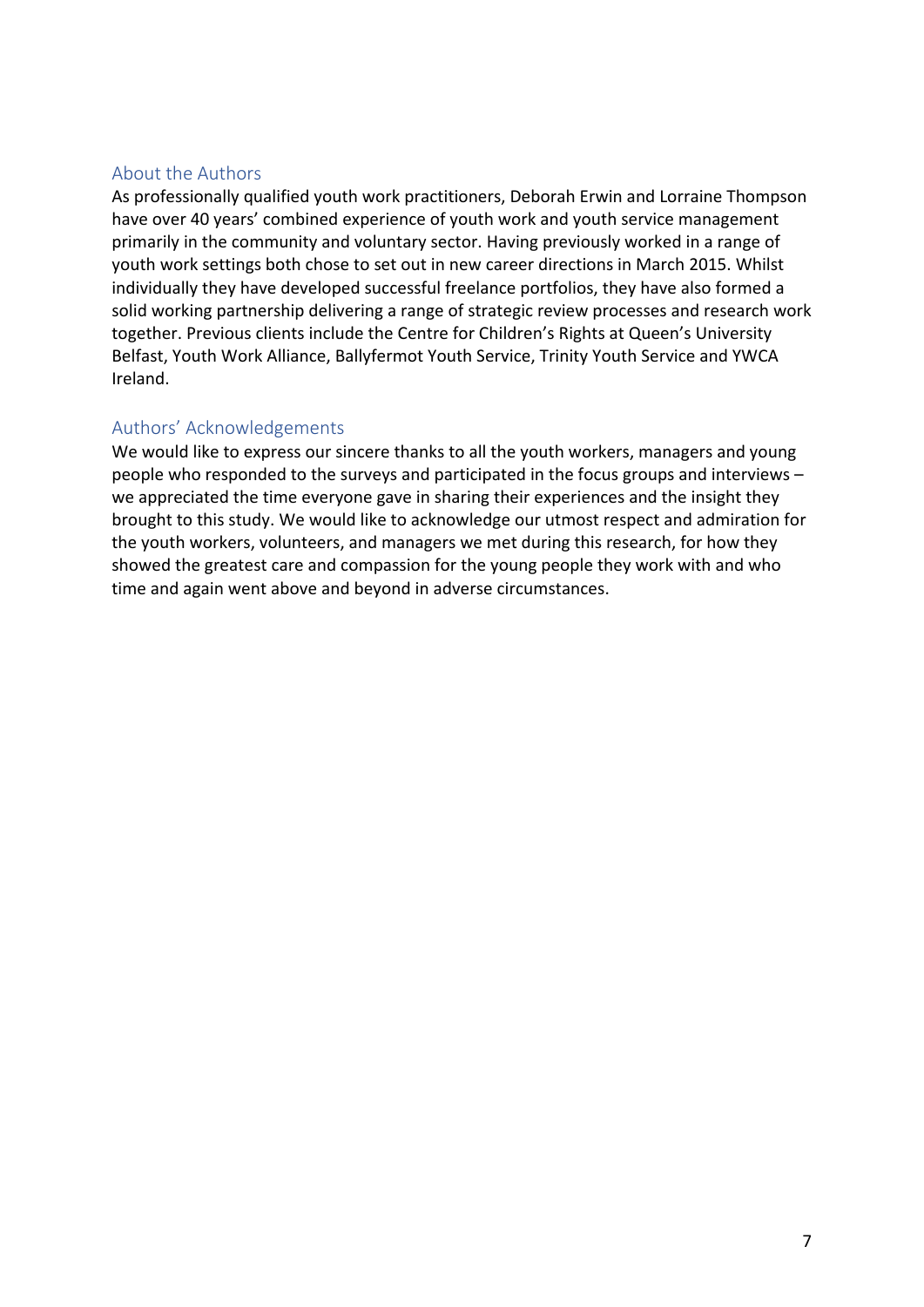# <span id="page-7-0"></span>1. Executive Summary

# 1.1 Introduction

In August 2020 the NYCI published an independent review of the youth work sector response to the Covid-19 pandemic and in May 2021 commissioned a further study to assess the impact of Covid-19 on the youth sector and to capture the sector's response 12 months on. The study is centred on four research questions:

- How has the youth work sector responded to challenges presented by the ongoing Covid-19 pandemic?
- What methodologies have been used to deliver services and supports to young people during this period?
- How are youth organisations supporting the well-being and capacity of youth work staff and volunteers?
- What supports are required to mitigate the impact of the ongoing pandemic on the youth work sector in the short to long-term?

# 1.2 Methodology

The research approach involved:

- **Desk research:** a literature review of reports and articles examining the impact of the pandemic on youth work and a review of NYCI online 'check-in' sessions with youth workers.
- **Surveys with stakeholders**: 3 surveys aimed at different cohorts were distributed through the NYCI mailing list and promoted via social media. The **young people's** survey attracted 70 valid responses. The survey for **youth workers and volunteers** attracted 240 responses of which 129 are paid members of staff and 111 are volunteers. There were 54 valid responses to the **youth service managers'** survey.
- S**emi-structured interviews with stakeholders**: 12 interviews were carried out with 3 CEOs, 6 youth service managers, 1 youth worker and 2 young people.
- **Focus groups:** 2 youth workers' focus groups (7 participants), 1 volunteers' focus group (3 participants) and 5 youth focus groups (20 participants) were facilitated.

# 1.3 Literature Review

The literature review examines national, cross-border and international research which seek to uncover what the pandemic signifies for youth work as a practice and for youth-focused organisations as part of a wider sector. It includes several reports which highlight the extent to which marginalised young people face greater impacts arising from the pandemic and reveals that many young people who may not previously have been deemed 'at risk' suffered exposure to negative influences when the safe sanctuary of youth centres closed. There is an argument for adequate resourcing and capacity-building for the sector and collective action to enable services to meet the needs of marginalised and vulnerable young people and a European Youth Forum report makes an evidenced case for a 'youth-inclusive recovery' (European Youth Forum, 2021).

Some of the articles give recognition to the youth sector's versatility in shifting to online delivery but emphasise this is never a substitute to face-to-face engagement with young people. Other documents focus on the contribution of youth work across multiple areas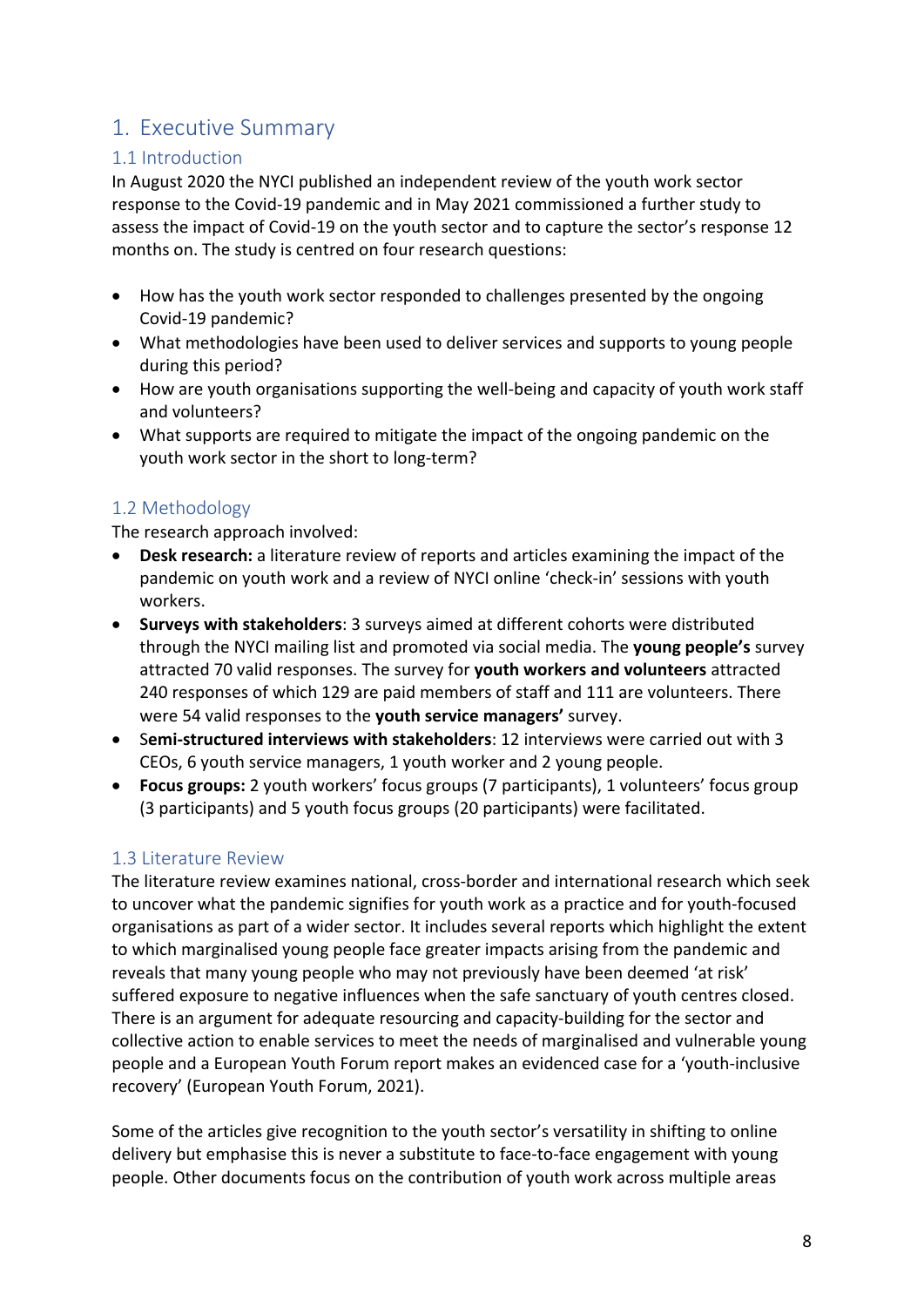including mental health, education, recreation, and social policy, and identify the need for blended skills and practices in virtual and face-to-face worlds. There is also research that acknowledges how informal, relationship-based youth work doesn't necessarily transfer well to digital platforms.

Sustainability for the sector was a common theme in the literature, as was the need for national recovery plans to support youth work structurally and greater recognition for youth work more broadly in society that acknowledges it as a *"life-saving practice"*. At the more individual level there was awareness of the additional level of strain experienced by youth workers in seeking to support young people and their families underlining the need to ensure that *"philosophies of care"* inform staff well-being strategies and workforce development so that youth workers can in turn support young people effectively.

# 1.4 Summary of Findings

## 1.4.1 How has the youth work sector responded to challenges presented by the ongoing Covid-19 pandemic?

- **Maintaining a service:** The combined data from the surveys with youth service managers and with youth workers and volunteers shows that 32% were able to maintain a service, 63% continued but with a reduced service and only 5% of respondents discontinued their service (n=261). The youth service managers' survey asked respondents to provide figures for 2019/20 (pre-Covid) and 2020/21 (the first year of the pandemic) in relation to the following aspects (n=54)<sup>[1](#page-8-0)</sup>:
	- o **Change in numbers of groups/clubs/units:** 30% of organisations maintained the same level, 9% saw an increase but there was a significant decrease in service provision for 24 organisations with an overall 62% reduction equating to a loss of just over 1000 groups/clubs/units and these respondents overwhelmingly (92%) attributed the decrease to the pandemic.
	- o **Staffing levels during the pandemic:** most organisations (60%) maintained the same number of staff, 20% had a decrease in personnel equating to a small loss of 35 staff, while 13% increased their staffing levels equating to 49 staff.
	- o **Volunteer levels during the pandemic:** only 6% of organisations kept the same level of volunteers for both years and 15% increased the number of volunteers (equating to 108 volunteers) but most organisations (61%) saw a decrease in volunteer involvement during the first year of the pandemic, with a 64% reduction representing a loss of over 7,000 volunteers. A significant majority of these organisations (85%) attributed this to the pandemic.
	- o **Levels of engagement by young people:** only 7% of organisations maintained the same number of young people and just 11% increased their engagement with young people which equated to 3,655 young people. A substantial majority of organisations (69%) experienced a decrease in the numbers of young people engaging with their services – a 50% reduction with more than 80,000 less young people engaged in comparison with the pre-pandemic figures. Four in every five of these organisations (83%) attributed the drop to the pandemic.
- **Change in young people's engagement:** Reasons for disengagement included the digital divide or lack of hardware, social, familial, and personal challenges, doing digitally-based

<span id="page-8-0"></span> $1$  More detailed findings are available in section 5.1 of the main report.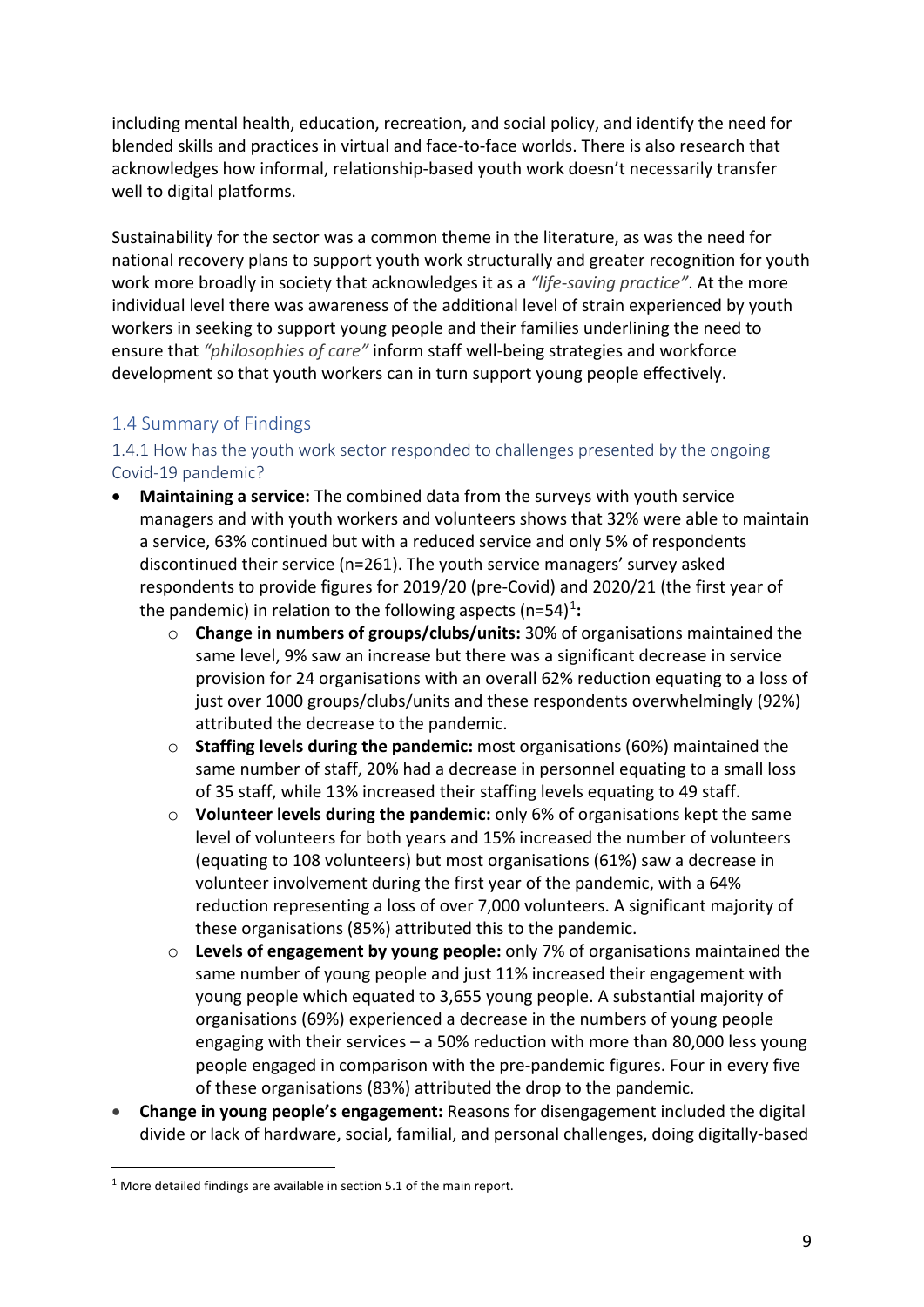youth work on top of online school and some home situations that weren't conducive to digital engagement for example lack of private space.

- **Young people's perspectives on engagement:** young people who didn't engage with youth services during the pandemic gave a variety of reasons including the closure of services, not being able to meet others 'in real life', a lack of interest among other members or simply not wanting to. For young people who engaged with youth services to a lesser extent, explanations included connectivity issues, busyness, meetings happening less regularly and social anxiety. The impact of reduced or no engagement included social isolation, missing seeing their friends, missing meeting new people as well as a loss of motivation and loss of skills development opportunities.
- **Youth Work Sector Response to the Pandemic:** Initially the emphasis was on reaching out to young people through phone calls or group chats and on making the shift to online work with some services quicker than others to make the move. In terms of maintaining engagement, while Covid-compliance and safety were paramount, it was the limitations within the restrictions that represented a key challenge for the sector.
	- o **Characteristics of the sector's response** adaptability; young person-centred approaches; strategic and collaborative outlook; enhancing the visibility of youth work; internal capacity-building.
	- o **Young people's perspectives of the youth work response** young people appreciated their youth leaders' efforts in facilitating groups, encouraging a sense of connection, and making regular check-in calls, as well as their availability, compassion for others, and their willingness to go above and beyond.
	- o **Organisational challenges in making a response to the pandemic** organisational infrastructure and practices; managing risk; adjustment to different formats of service delivery; financial implications.

### 1.4.2 What methodologies have been used to deliver services and supports to young people during this period?

- **Methods introduced to maintain engagement with young people:** the most frequent method adopted by youth services during the pandemic was Zoom/video conferencing group engagement. Youth organisations facilitated a wide range of online activities such as competitions, quizzes, cookery sessions, podcasting and scavenger hunts. There was an emphasis on various outdoor activities such as 'walk & talks', outdoor learning challenges or outdoor Bootcamp groups. Many projects delivered online training in various topics, online well-being sessions and community initiatives were also popular. Eighty-one per cent of respondents to the youth survey (n=36) indicated youth organisations provided opportunities for social interaction and 75% said youth organisations helped them feel less isolated. Young people felt supported and experienced different kinds of help from youth workers whether it was advice, opportunities, or things to do. Young people described experiencing a sense of genuine care from youth workers and appreciated the regular contact. There was a very small number of negative comments about the repetitive nature of online meetings, a lack of learning or a lack of communication during the initial lockdown period.
- **Limitations to delivering youth work during the pandemic**: the combined results from surveys of youth service managers and youth workers and volunteers (n=212) had two clear frontrunners – young people not having adequate digital access and young people who are reluctant to engage digitally (72% and 71% respectively) while just around half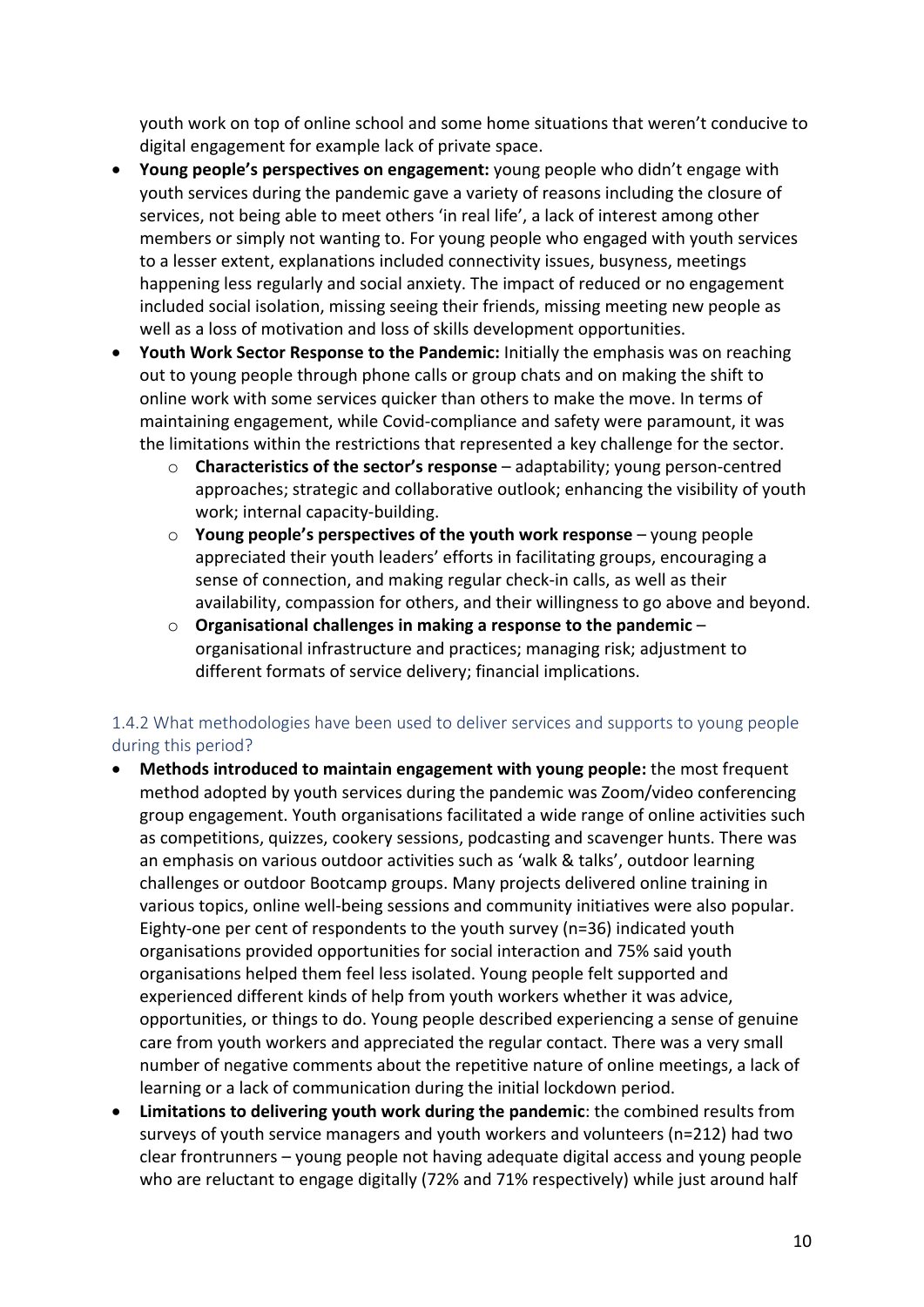of respondents cited difficulty engaging with young people who are 'at risk' or marginalised (50%). Participants acknowledged the struggle to replicate in-person work online and emphasised the need for an informal environment in which to build rapport with young people. Some youth workers felt the online realm can be a step too far for marginalised or 'at risk' young people and others underlined how ad hoc in-person interactions help young people know they are safe, respected and valued and give them confidence to ask for help. Some youth workers and volunteers are concerned about the lack of young people re-engaging with in-person provision as restrictions ease.

• **Ethical issues:** The issue highlighted most frequently related to boundaries including privacy, confidentiality, and work/home life. Other issues included exclusion due to the 'digital divide' and how this might exacerbate disengagement for those already marginalised, and concerns about reductions in service delivery due to public health restrictions, particularly for vulnerable young people.

## 1.4.3 How are youth organisations supporting the well-being and capacity of youth work staff and volunteers?

- **Impact of the pandemic on youth workers and volunteers:** concern about not being able to reach young people who disengaged was a key issue for youth workers and volunteers (74%), and managers (77%). The change in the youth work role and how youth work is delivered has had a major and often negative effect on some youth workers. Staff and volunteers found the lack of in-person contact difficult both on a personal level and professionally, in terms of collaboration and working from home caused isolation for some. Many reported experiencing burn-out with increased stress and there has been a substantial impact on the mental well-being of youth workers and volunteers. Some feel this increases the potential of youth workers leaving the role altogether.
- **Supporting staff and volunteers' well-being during the pandemic:** approaches to support staff by organisations included increased staff meetings, communication and supervision, flexibility, wellness initiatives and social activities, encouraging self-care, access to counselling and support from external agencies.
- **Gaps in support from organisations:** most respondents to the youth workers' and volunteers' survey were very happy with the support they received from their organisation. The most common issue raised was the need for more frequent and clearer communication for example through check-ins or more regular supervision.
- **Supporting staff and volunteer capacity during the pandemic:** organisations supported staff through training on working digitally and other relevant topics, improved digital infrastructure and extra resources, guidance on safety procedures and providing PPE and preparing for returning to in-person provision and youth work in the outdoors.

### 1.4.4 What supports are required to mitigate the impact of the ongoing pandemic on the youth work sector in the short to long-term?

• **External support for organisations:** the most frequent type of support, according to youth service manager survey respondents, was advice on Covid-19 compliance (91%). Almost two thirds (65%) received further funding or financial support, followed closely by 63% given advice on safeguarding/keeping young people safe during the pandemic.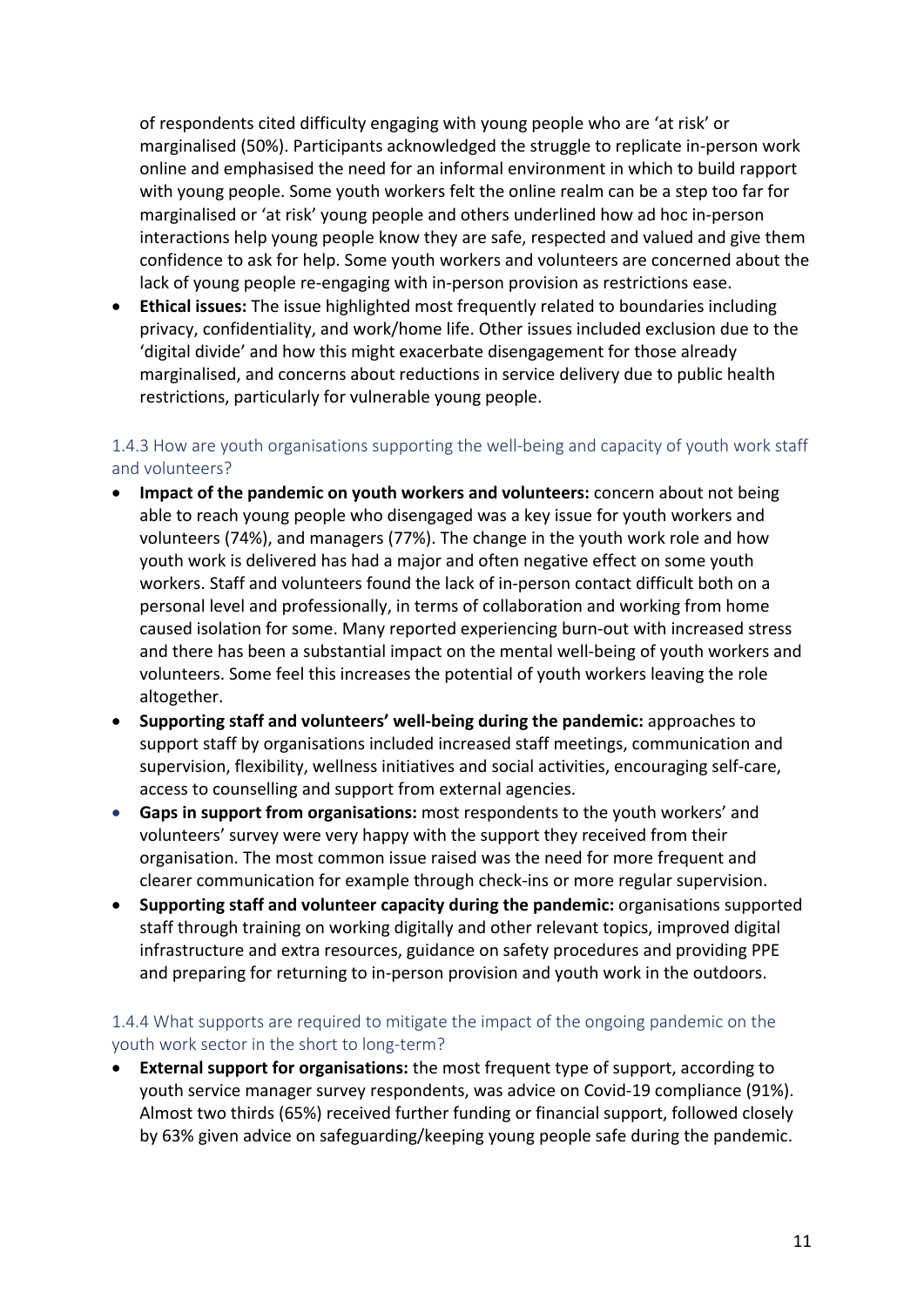- **Future support for young people:** young people recognised the need to create opportunities for socialising and connection. Mental health was a consistent theme raised in young people's focus groups and the need to provide practical supports.
- **Future support to mitigate the impact of the ongoing pandemic:** results from the youth service managers' survey (n=43) showed the top two supports needed in the short-term is advocacy for the sector (60%) and the need for additional funding (56%). Similarly, the top two supports needed for the longer-term are additional funding (74%) and advocacy for the youth sector (63%). The most frequently stated support need for youth worker and volunteer respondents (n=157) in the short-term is to have realistic targets set for youth work (32%) closely followed by focusing on the well-being of staff and volunteers (31%). Well-being is also a key issue for the long-term with the highest percentage of youth workers and volunteers indicating this should be a priority (31%), followed by advocacy for young people (27%).

### • **Moving forward the following issues need to be prioritised:**

- $\circ$  Youth work should continue to be seen as an essential service especially in relation to in-person delivery particularly for vulnerable young people.
- o There needs to be recognition for the sector with better understanding of what youth work is and what it can achieve.
- $\circ$  Resourcing to address issues arising from the fallout of the pandemic such as the increased level of safeguarding and child protection referrals and the increase in risk-taking behaviour.
- $\circ$  Additional funding is required which can be adapted to meet the emerging needs of young people.
- $\circ$  The need to prepare for in-person provision, blended approaches to delivery, and re-engagement with young people with continued guidance on restrictions. It was suggested there should be specific guidelines aimed at volunteer-led organisations.
- $\circ$  Investment in the supports to bring back volunteers, attract new ones and provide appropriate training and ongoing support and advice for volunteers
- o Continued training, check-ins, and networking to encourage sharing of good practice and practice development.
- o Continue to work collaboratively across statutory and voluntary sectors.
- o Staff and volunteer well-being with appropriate support structures.
- $\circ$  There should be spaces in communities where young people can get access to join Zoom calls for college especially if this not an option for them at home.

### 1.5 Good Practice Examples

### • **TikTok As You Like It**

As part of an online Shakespeare Festival, Droichead Youth Theatre brought Shakespeare's 'As You Like It' to life using TikTok.

### • **Sconce**

Sconce was a 2020 arts initiative led by YWI Cork's 'Cork Creates' project which encouraged youth groups from across the city to create posters using only two colours – Cork's colours of red & white. The resulting artworks were displayed on billboards across the city and a walking trail was mapped as a way of viewing all the artwork.

• **Pen Pals**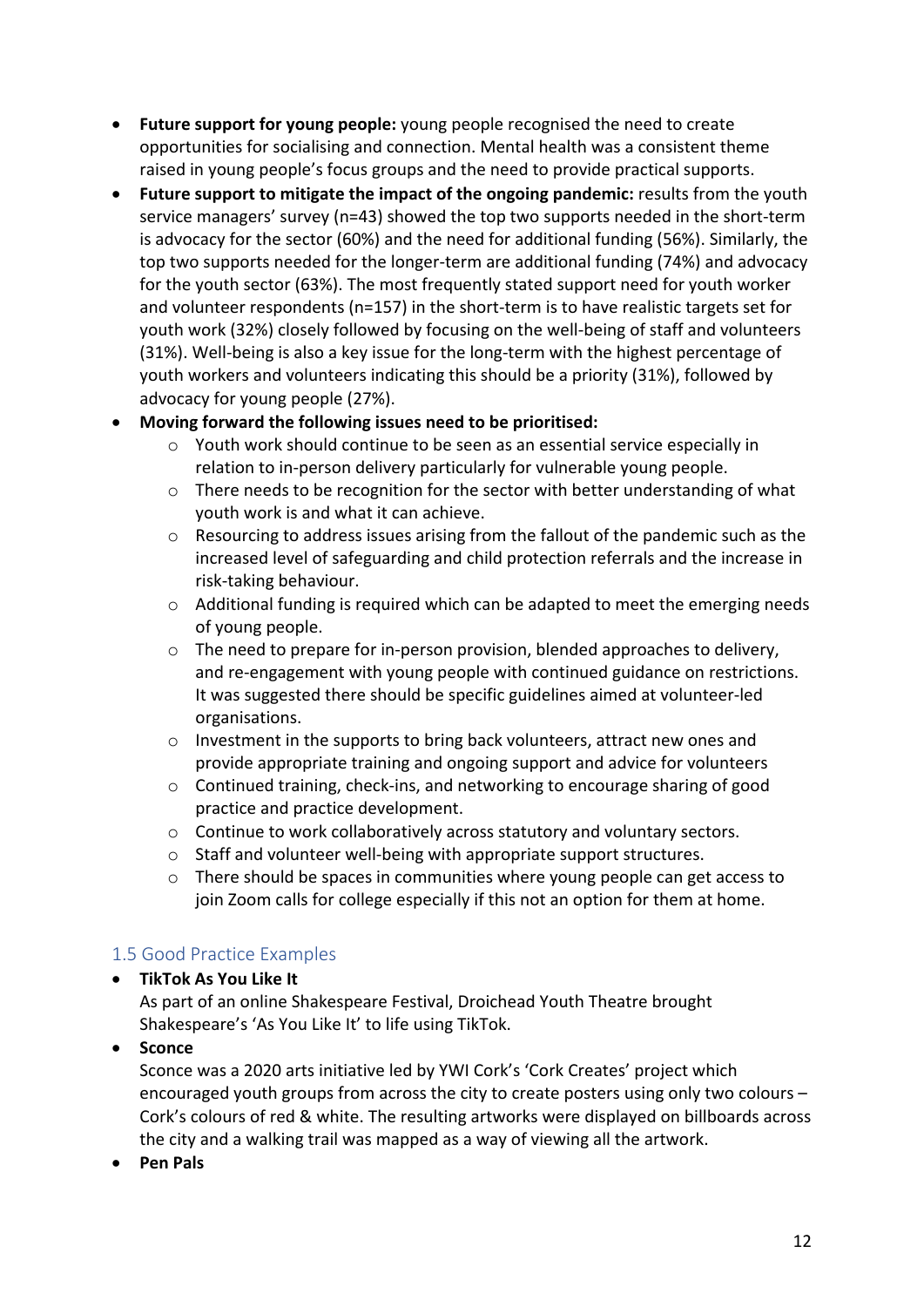A group of Brownies from Irish Girl Guides paired up with a unit in New York exchanging hard copy letters with each other. The girls improved their writing and communication skills and expanded their interpersonal networks and connections, and the groups intend to keep writing to each other.

### • **Monday Night Madness**

Monday Night Madness was a weekly online wacky games night delivered by Carbery YMCA in Co. Cork, where two youth workers facilitated a series of wacky games via Zoom to a group of around 10-12 participants with a prize up for grabs in each game. A youth worker was in his car delivering the prizes to young people's doors in real time.

#### • **Ballyfermot Youth Service & Le Fanu Skate Park**

The Skate Park's construction was completed in June 2020. Since its opening, Ballyfermot Youth Service staff have been facilitating outreach, youth work, and biking sessions with young people as well as supporting the development of a BMX club at the facility. It has been an ideal outdoor environment for young people to meet, socialise and develop new skills especially when restrictions on travel and indoor group sizes have been in place.

### • '**Get Out Into That Day'**

This is an activity pack for youth workers developed by Youth Work Ireland as part of Youth Work Ireland Week (26<sup>th</sup> April to 2<sup>nd</sup> May 2021) which coincided with the easing of public health restrictions in Ireland. The pack outlines key benefits of encouraging young people to 'breakout and connect' including health and mental well-being, relationship people, appreciation and respect for the environment, adventure, and skills development, creating new stories, bonding and re-establishing connections, and connecting local to global issues.

### 1.6 Conclusions and Recommendations

This 2021 review of the youth work sector's response to the Covid-19 pandemic provides valuable insight into how voluntary youth organisations reconfigured their work with young people in an unprecedented set of circumstances and faced the challenges presented by the pandemic with integrity, creativity, and resourcefulness. There is breadth and depth to the learning about what methodologies worked well, how organisations attended to worker and volunteer well-being and capacity, and the supports that are necessary for the future. Broadly the sector was speedy in its switch to digital youth work while constantly reaching out to young people. Organisations demonstrated adaptability and tuned into the needs of young people by focusing on fostering connection in a range of innovative activities. Young people who responded to the survey and participated in the focus groups were overwhelmingly positive about the actions of their youth workers and services, many experiencing a sense of community even while physically apart. However, the drop in engagement levels of young people (69%) is illustrative of the challenges facing the sector as it seeks to rebuild and re-engage young people, particularly those who are vulnerable or who experience marginalisation.

### Digital Youth Work

Given the shift to and emphasis on digital youth work has been place now for over a year it is possible to make more informed judgements about the merits and limitations of working in this way. There is vast potential to be derived from this youth work approach however much of this is yet untapped because of capacity issues in terms of skills and digital literacy,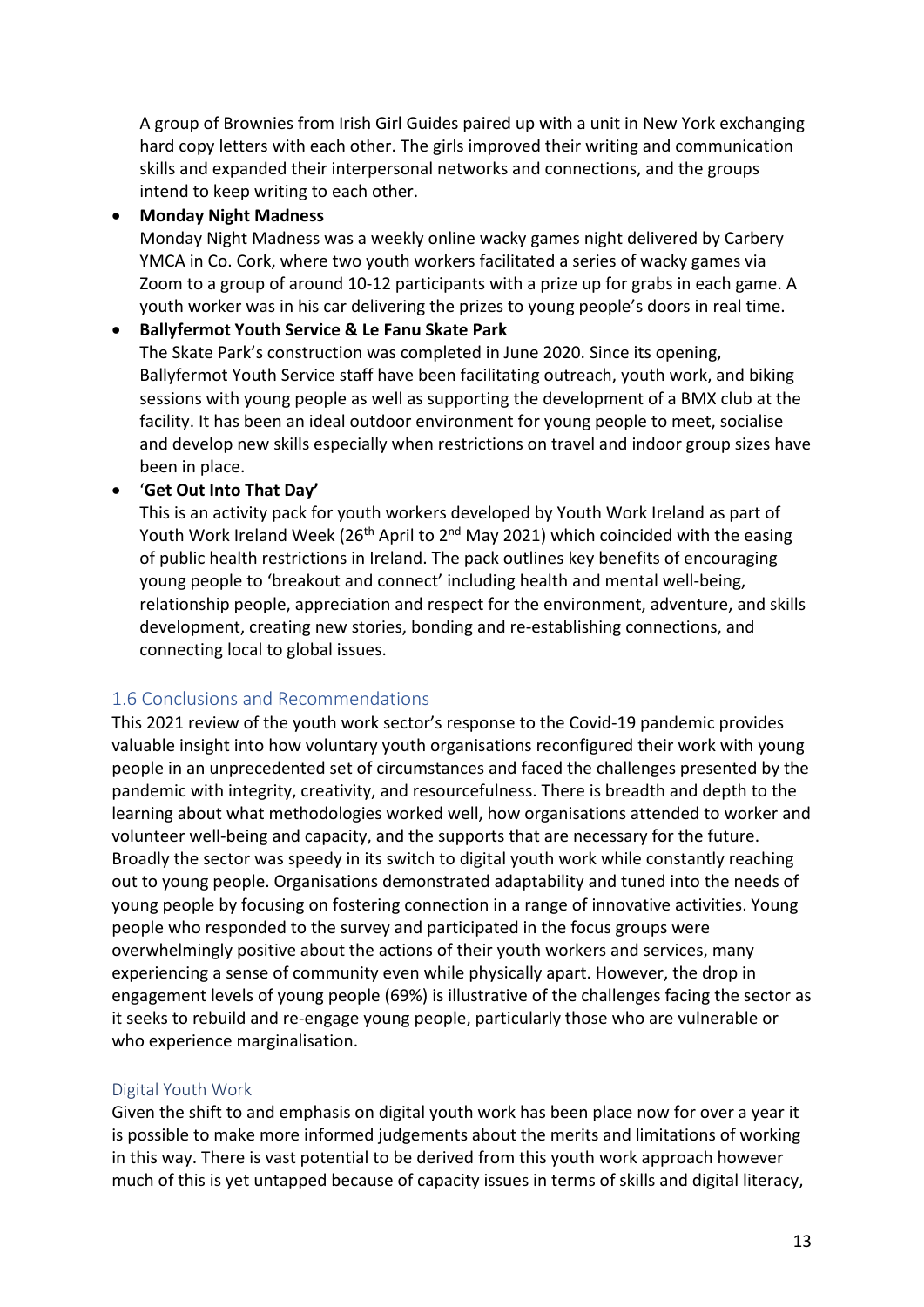organisational infrastructure as well as wider structural issues such as the digital divide, and inadequate rural connectivity. Ultimately, digital youth work will not substitute face-to-face youth work, but the findings of this report suggest it can sit alongside traditional forms of provision to expand reach – often geographically and sometimes in relation to accessibility. A key factor in determining whether digital youth work can be truly successful related to the skills and commitment of youth workers and their ability to create safe online spaces where young people can thrive and flourish.

The findings from this research provide a strong case for four priority areas for the youth sector going forward:

### • **Advocacy for young people**

The concern for young people, particularly those experiencing marginalisation in various ways and/or in vulnerable situations was foremost in the minds of many of the research participants. The way that the pandemic exposed many structural problems including wealth disparities, racial injustice, the worsening environmental crisis, poor public transport infrastructure and so on, represents key challenges for wider society. These are keenly felt in the lived experiences of young people, particularly those who feel they are on their own and no-one cares. A youth sector that remains steadfastly committed to young person-centred practice will help to support these young people and is necessary to inform engagement with young people themselves, interventions, and policy, as society emerges from the pandemic.

### • **Advocacy for the sector**

- o **Funding** Prior to the onset of the Covid-19 pandemic, funding structures and norms were challenging for the sector for some time. Some felt that relationships with funders have been strengthened in the last year and now is the time to keep the dialogue flowing and work towards systems of funding that encourage strategic thinking, offer sustainability, and serve the needs of young people. Additionally, there are key areas where specific injections of funding will be particularly helpful as the youth sector recovers – youth engagement/re-engagement and volunteer recruitment, training and support.
- o **Status & Value of Youth Work** many research participants felt that youth work had become recognised and understood more widely. The feedback also indicates a need to understand the essential nature of youth work not only when it is about crisis intervention, but also when it is about supporting young people's mental health, facilitating outreach efforts particularly with young people who may be 'at risk', and offering universal services or 'open access' youth work.
- o **Visibility of Youth Work** young people are often at the sharp end of negative press, and this was no less the case during the pandemic when they were sometimes characterised negatively as one homogenous group about their perceived attitudes to Covid-19. This reinforces the need to ensure the visibility of youth work, to communicate what youth work is, who it serves and who benefits. Projects that promote youth work will promote young people and will encourage more young people to get involved.

### • **Strategic Collaboration**

Practice stories such as the 'Sconce' community arts project (Section 6), the statutory and voluntary sectors working together in a Youth Response Committee in Cork and supporting young people's participation in the 'We Are Cork Youth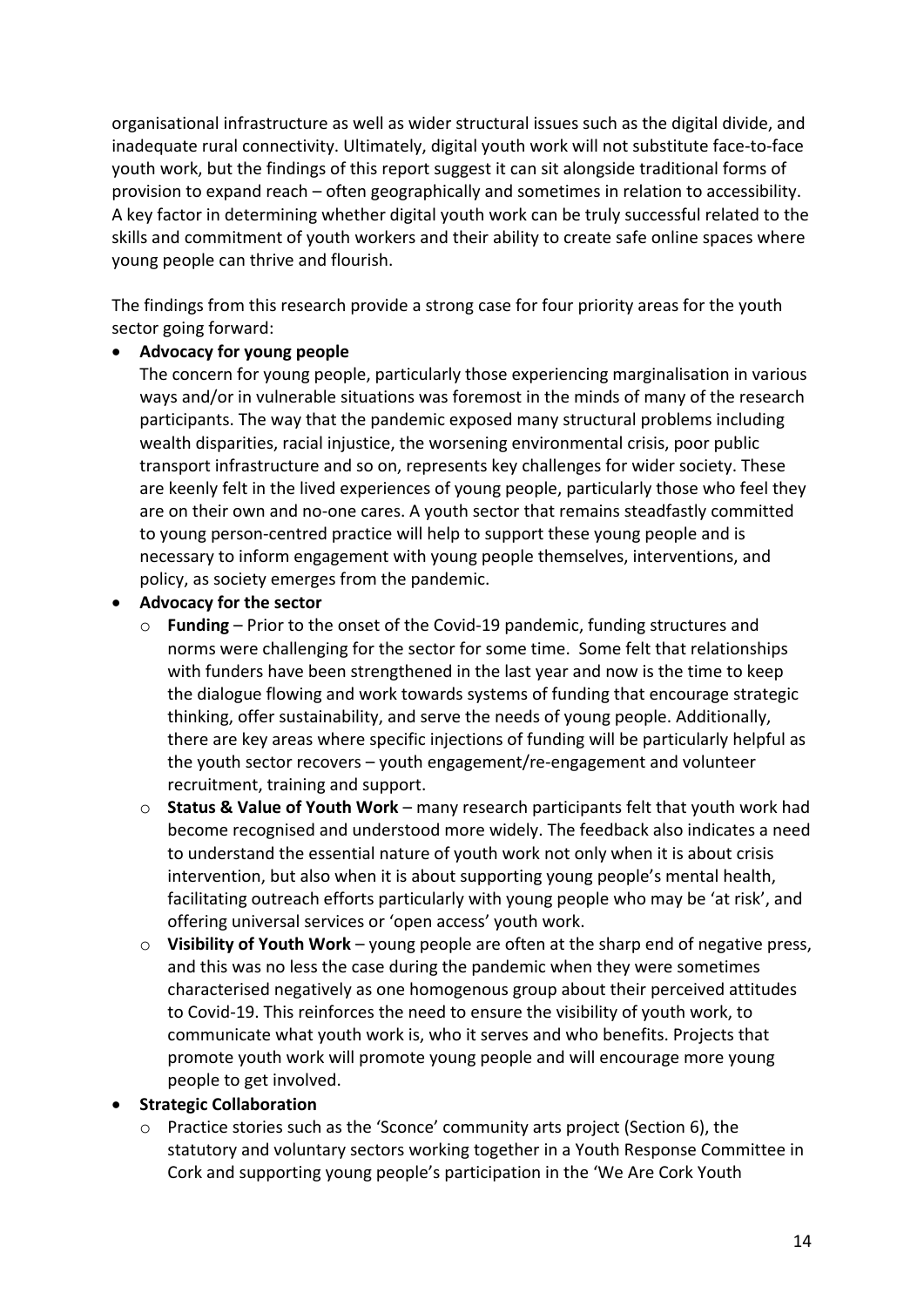Challenge', or the partnership between youth sector representatives and DCEDIY in the Oversight Group show the benefits of strategic collaborations. Different organisations and agencies can pool their different strengths, skillsets, networks to benefit young people.

- o Key questions to consider going forward include:
	- How can the youth sector come together to address the need for a major volunteer recruitment drive?
	- How can youth sector stakeholders come together to strengthen practice in outdoor youth work, outdoor adventure learning and outdoor education and encourage cross-fertilisation of ideas, practices, skills among different sectors such as education, outdoor education, and youth work, statutory and voluntary?
	- How can the youth sector contribute to policy development to address digital safety ensuring that online platforms are safe spaces for young people?

### • **Workforce Development and Support**

The research very clearly highlights the need for continued support for the well-being of staff and volunteers. The research also indicated that many youth workers found NYCI's 'check-in' sessions very helpful for sharing ideas and experiences, fostering both learning and connection. Supervision is a key layer of support. A key question for these times is about what will encourage longevity in the sector? Without adequate focus and action on staff well-being, burnout will remain a feature. Moreover, organisations lose out on institutional memory and knowledge banks, and ultimately young people lose out because the people working with them end up sacrificing themselves.

Although the coronavirus is still a factor influencing our daily lives and there are many challenges ahead, this study shows that the youth sector can be proud of its track record in its handling of the pandemic to date. It also demonstrates how youth organisations have – in the words of one young person – *"continuously stepped up to the mark and created new and innovative ways to engage with young people"*. Youth workers have made invaluable contributions to the lives of young people and their families across Ireland and proved the essential nature of youth services going into the future.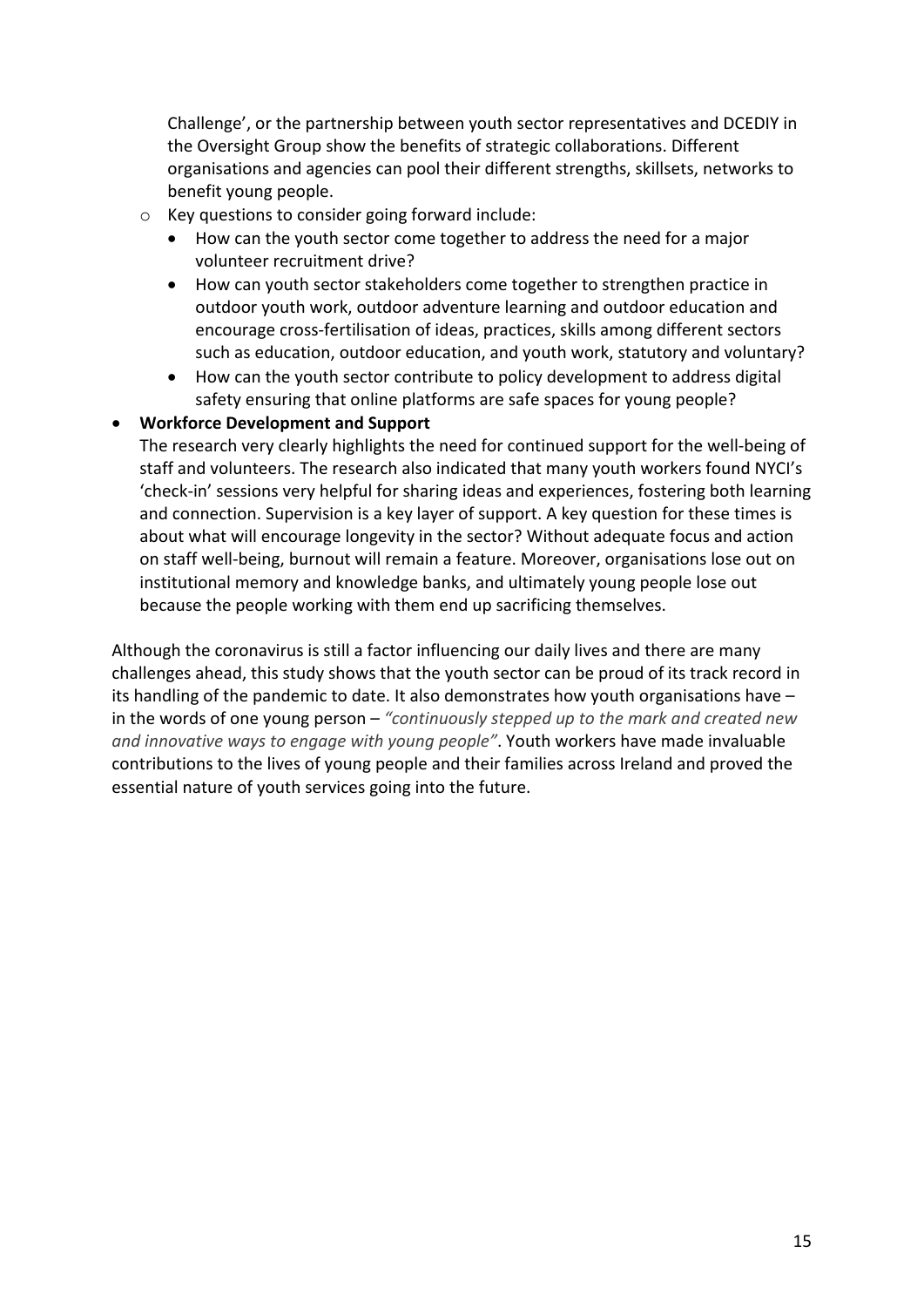# <span id="page-15-0"></span>2. Introduction

The first case of Covid-19 in Ireland was confirmed in February 2020, and since then there have been various levels of restrictions imposed to prevent pressure on the health service and suppress infection rates. Measures included closure of non-essential services and retail, closure of leisure and sports services, travel limits, remote delivery of education and youth services. While young people have been at less risk in terms of the effect of the virus on their physical health, it has been well documented that young people's social and mental well-being has been negatively impacted by the pandemic.

In August 2020 the NYCI published an independent review of the youth work sector response to the Covid-19 pandemic. The research captured the methodologies which were used to deliver services, how the sector responded to challenges and identified the limitations to delivering youth work during the first four months of the pandemic. The research found youth workers and projects adapted with creativity, innovation and flexibility and embarked on a steep learning curve to continue delivering youth work activities and support and to young people and their families. It evidenced a stark drop in the engagement levels of young people within the youth sector emphasising the value of in-person<sup>[2](#page-15-1)</sup>, developmental youth work. The research concluded the youth sector needed to get into a stronger position to meet the emerging needs of young people in the face of challenges arising from the pandemic and that youth organisations need to be ready to change at a moment's notice and prepare to offer a 'blended' approach to youth services combining digital and face-to-face methods.

In May 2021 NYCI commissioned a further study to assess the impact of Covid-19 on the youth sector and capture the sector's response 12 months on. The study is centred on four research questions:

- 1. How has the youth work sector responded to challenges presented by the ongoing Covid-19 pandemic?
- 2. What methodologies have been used to deliver services and supports to young people during this period?
- 3. How are youth organisations supporting the well-being and capacity of youth work staff and volunteers?
- 4. What supports are required to mitigate the impact of the ongoing pandemic on the youth work sector in the short to long-term?

This report provides an outline of the research methodology, presents the main findings, and identifies good practice examples from a variety of youth-focused organisations. It concludes with recommendations for the youth sector to guide its ongoing response as it engages young people in learning processes and seeks to be a consistent and steady source of support for young people in the face of the challenges presented by the pandemic.

<span id="page-15-1"></span><sup>&</sup>lt;sup>2</sup> The term 'in-person' is used frequently throughout the report and refers to being physically present with others as opposed to using online virtual or telephone communication methods.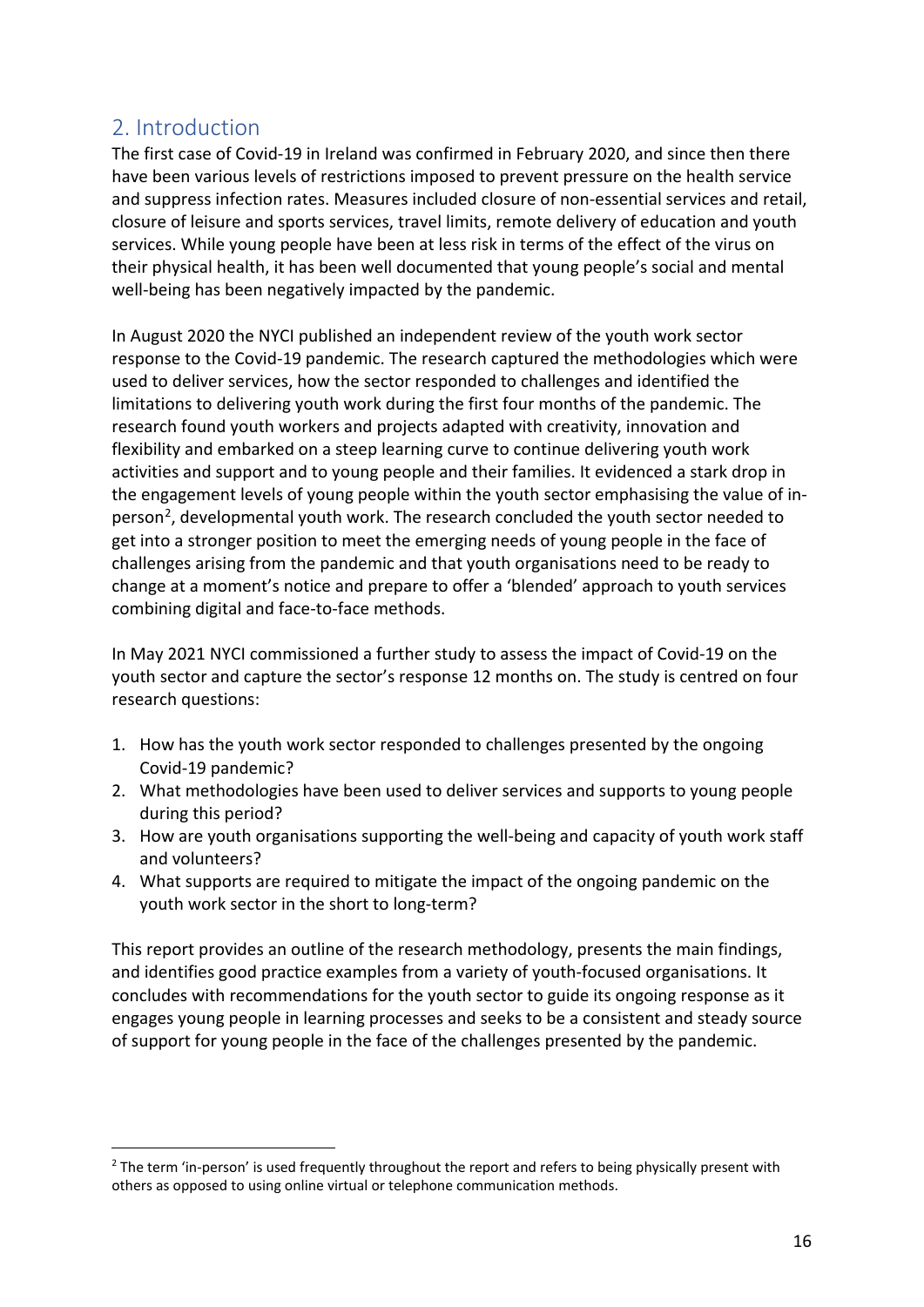# <span id="page-16-0"></span>3. Methodology

The review engaged with a wide range of CEOs, youth services managers, youth workers and volunteers from across Ireland. By applying qualitative and quantitative methods to answer the four research questions, the main components of the research process are outlined below.

All qualitative data has been anonymised, and generic titles are used to ensure research participants' confidentiality.[3](#page-16-1)

### Desk research

- A literature review of reports and articles examining the impact of the pandemic on youth work.
- Review of NYCI online 'check-in' sessions with youth workers NYCI facilitated 5 staff check-in sessions in February and March 2021. Notes from these sessions were made available to the researchers. The discussions focused on the following:
	- o Dealing with the current reality as a youth worker
	- o What is the youth worker identity?
	- o Young people's experiences
	- o Restorative practices
	- o NYCI's role in responding to needs of youth workers.

### Surveys

Three online surveys were designed and uploaded to the SurveyMonkey platform for the following cohorts:

- Young people
- Youth worker and volunteers
- Youth service managers

Survey links were distributed via the NYCI mailing list and promoted via social media.

### Young People's Survey

The young people's survey focused on their engagement with youth services, how their needs were met, what methods were used during the pandemic and what else could have been done to support them.

- There were 70 valid responses to the young people survey.
- [4](#page-16-2)4 are female, 18 are male, 3 indicated 'other' and 4 preferred not to say.<sup>4</sup> (Fig. 1).
- Most respondents are aged 18-24 (27 young people), 18 are 16-17-year-olds, 18 are 14-15 years old, 4 are aged  $12 - 13$  and 3 aged  $10 - 11$ . (Fig. 2).
- Respondents are involved in a range of youth organisations with only 7% who indicated they aren't involved with any provider.

<span id="page-16-1"></span><sup>&</sup>lt;sup>3</sup> Quotes have been denoted in one of the following ways: CEO, Youth Service Manager, Youth Worker, Volunteer or Young Person. Consequently, some of these titles are different to the interviewee or respondent's job title.

<span id="page-16-2"></span><sup>4</sup> Figures do not add to 70 because one respondent skipped this question.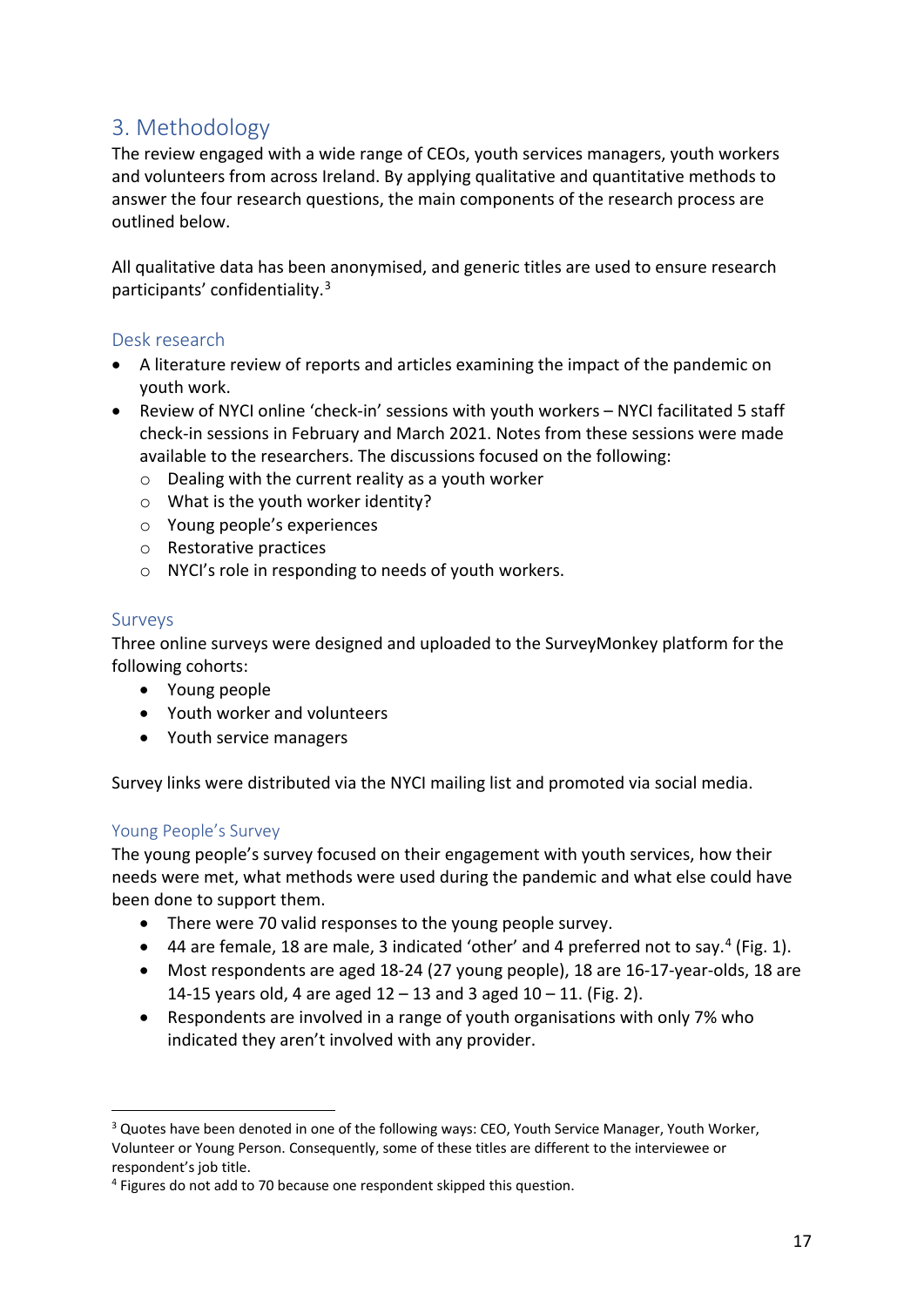*Figure 1: Gender of young people's survey respondents (n=69)*







\*1 skipped

#### Youth Workers' and Volunteers' Survey

There were 240 responses to the youth worker and volunteer survey. Of these 129 are paid members of staff and 111 are volunteers.<sup>[5](#page-17-0)</sup> Seventeen respondents work in organisations which deliver youth services nationwide and 60 work in Dublin (either inner city, greater Dublin or Co. Dublin). All other counties were represented with at least one organisation delivering services in the area.

#### Youth Service Managers' Survey

There were 54 responses to the youth service manager survey.<sup>[6](#page-17-1)</sup> Of the organisations represented by respondents nine deliver services nationally, six deliver youth services across the whole island of Ireland (north and south), 12 deliver in Dublin, one organisation covers the Southeast and another works in the Midlands (Offaly, Westmeath, and Roscommon) and all others are active in individual towns or counties.

Figure 3 shows the combined thematic areas of youth work from both the youth workers' and volunteers survey and the youth service managers' survey (respondents were able to tick all options that applied).

<span id="page-17-0"></span><sup>&</sup>lt;sup>5</sup> There was an approximate 30% drop off rate in responses by the end of the survey.

<span id="page-17-1"></span> $6$  There was an approximate 20% drop off rate in responses by the end of the survey.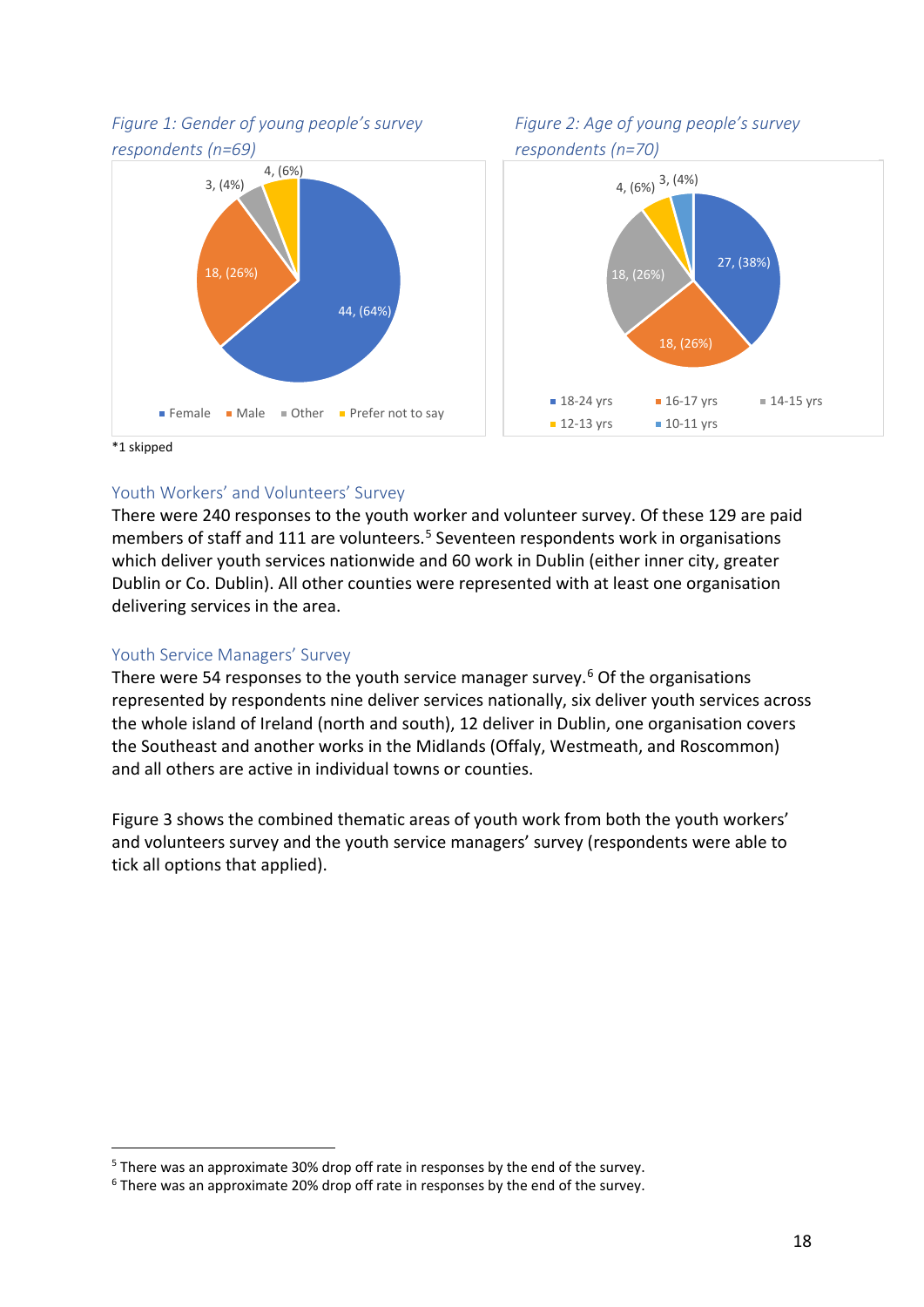



Q: What thematic area(s) does your project/unit cover? \*33 skipped

# Semi-Structured Interviews with Stakeholders

There was a total of 12 interviews conducted, ten with adults and two with young people. Interviews focused on how the participants' organisation responded to the pandemic, methodologies used and examples of good practice, limitations to delivery, the impact of working and volunteering during the pandemic, how they have been supported and what were the main support needs in the short- to long-term to mitigate the impact of the pandemic. Interviewees were purposively selected to capture the diversity of the youth services they represent in different parts of the country including those working with young people from marginalised or minority groups, lower socio-economic backgrounds and living in both rural and urban settings. Although the research was primarily focused on the response of voluntary youth organisations, the work of Education and Training Boards (ETBs) was outside this scope, however NYCI was aware of the coordinating efforts of Cork ETB during the pandemic and their Adult Education Officer was invited to participate in an interview to include this perspective in the study. Interviews took place during June and July 2021 via online platforms including Zoom and WhatsApp. Interviewees comprised three CEOs, six youth service managers or coordinators<sup>[7](#page-18-0)</sup>, and one youth worker. The project/organisation background of each interviewee is outlined in Appendix 1.

<span id="page-18-0"></span><sup>&</sup>lt;sup>7</sup> The ETB Adult Education Officer has been classified as a youth service manager in any quotations to facilitate anonymity.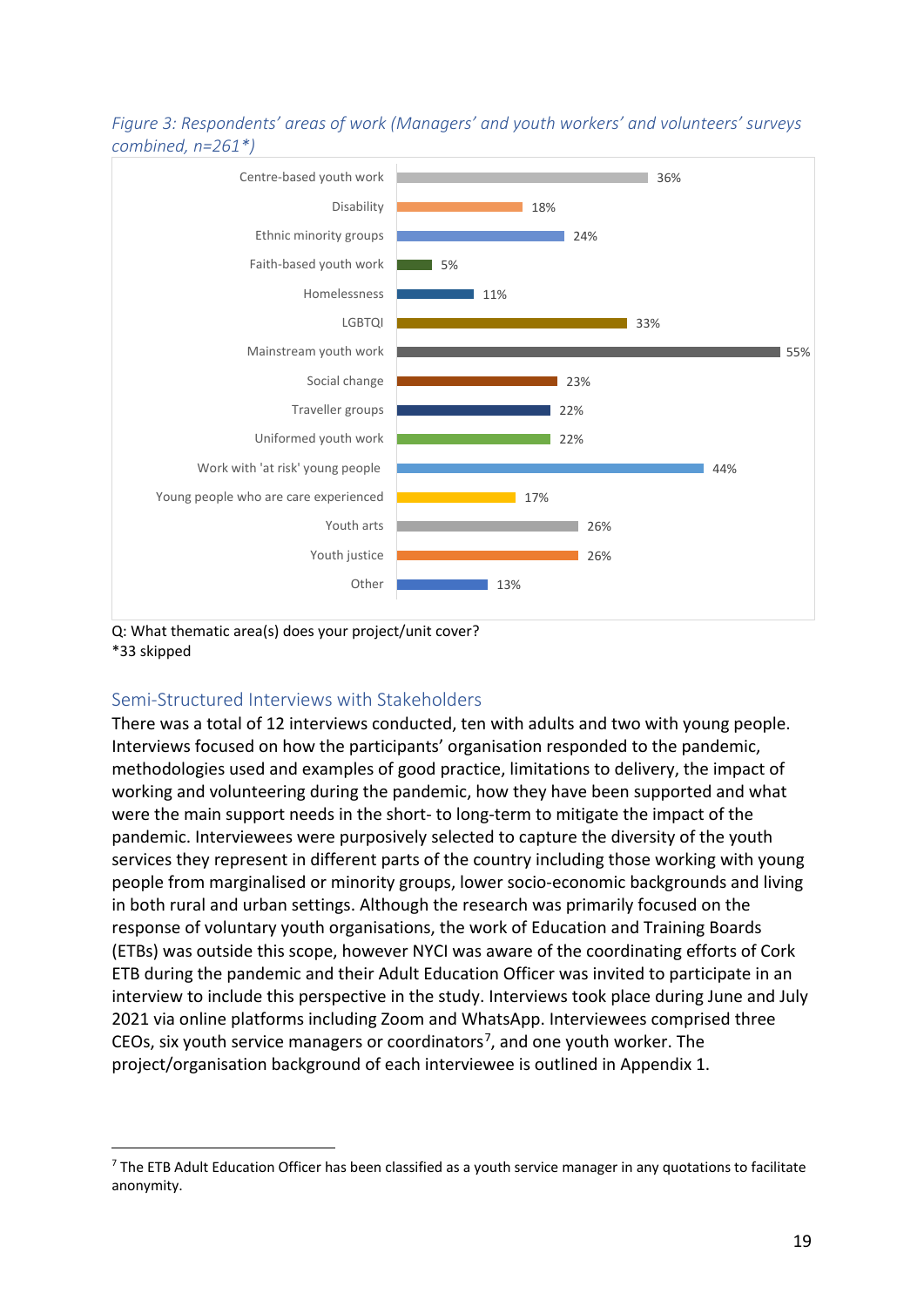### Focus Groups

### Youth Worker and Volunteer Focus Groups

Focus groups were selected from survey respondents who indicated their interest and availability to be interviewed. Two youth worker focus groups and one volunteer focus group comprising 10 participants were conducted via Zoom in June 2021 (Table 1). The discussions focused on the following themes:

- maintaining a service
- methodologies used
- challenges and limitation
- impact on youth workers and volunteers
- short and long-term support needs (see Appendix 2)

### *Table 1: Adult focus groups*

| Focus group                                                               | Organisations represented                                                                                                                                                                           |
|---------------------------------------------------------------------------|-----------------------------------------------------------------------------------------------------------------------------------------------------------------------------------------------------|
| Youth workers<br>$FG1 - 2 \times$ Participants<br>$FG2 - 5x$ participants | Crosscare<br>Donegal Youth Service<br>Involve Meath<br>Irish Second-level Students' Union<br>Retold Narratives<br>$\bullet$<br>Talk About Youth Project<br>$\bullet$<br><b>YMCA Dublin</b><br>٠     |
| <b>Volunteers</b><br>3 x Participants*                                    | Coderdojo<br>$\bullet$<br>Irish Girl Guides<br>٠<br>Scouting Ireland<br>*Participants also volunteer with other organisations including Kayaking<br>Ireland, Variety Ireland and Youth Work Ireland |

### Young People's Focus Groups

Focus groups with young people were arranged in conjunction with youth workers who had responded to the survey (Table 2). Four groups were facilitated via Zoom, and one took place in-person. A total of 20 young people were involved in the focus groups. These focus group discussions sought to identify the impact of the pandemic; the support and engagement they had from their youth provider; how youth organisations can support them and their concerns for the future (see Appendix 2).

### *Table 2: Young People's Focus Groups*

| Project/Organisation             | No. of young people | Ages of young people                                          |
|----------------------------------|---------------------|---------------------------------------------------------------|
| <b>Ballyfermot Youth Service</b> | З                   | $1$ x18 years; $1x19$ years; $1x20$                           |
|                                  |                     | years                                                         |
| <b>Breathing Space, Wexford</b>  | I.                  | 2x21 years                                                    |
| SpunOut                          | 6                   | 2x17 years; 1x19 years; 1x20<br>years; 1x21 years; 1x23 years |
| Strive, Include Youth Donegal    | 3                   | $1$ x16 years; $1x17$ years; $1x18$<br>years                  |
| Youth Work Ireland, Cork         | 6                   | $2x12$ years; $1x15$ years; $1x16$<br>years; 2x17 years       |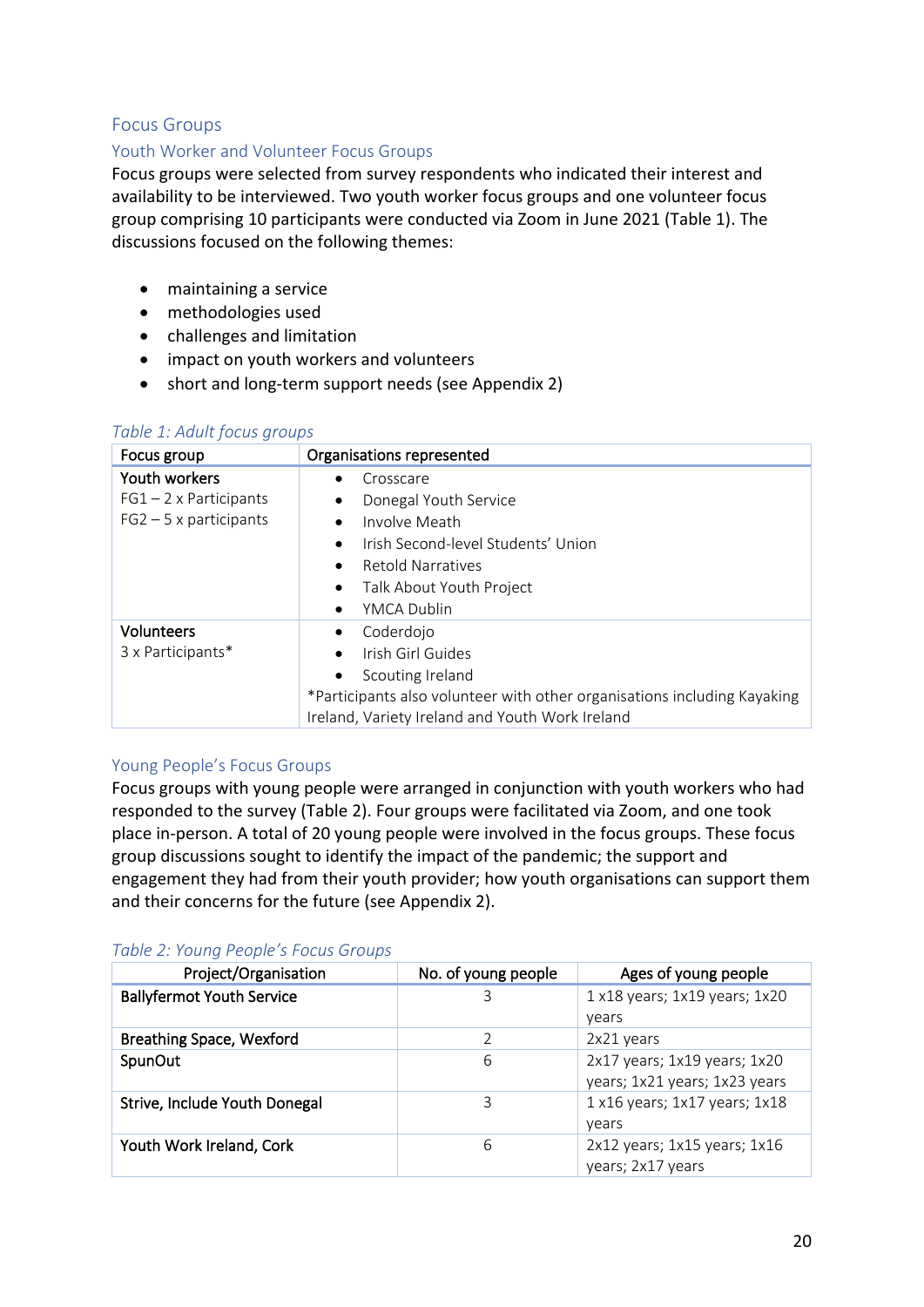# <span id="page-20-0"></span>4. Literature Review

The research highlighted in the literature review for NYCI's 2020 review of youth work sector's response to the pandemic inferred a more reactionary approach to the crisis as the world was still getting to grips with the scale of the challenges ahead. Much of the available literature focused primarily on actual and anticipated effects on young people. By contrast, this year's scan of literature uncovers deeper reflection on what the pandemic signifies for youth work as a practice and for youth-focused organisations as part of a wider sector.

The European Youth Forum's report, *Beyond Lockdown: 'The Pandemic Scar' on Young People* (2021), brings together an analysis of the disproportionate impact of the pandemic on three key areas for young people – their work and income, education and learning, and mental health and well-being. It reviews national policy responses from across Europe and argues for a proactive approach to policymaking to address the long-term consequences of the pandemic. Its findings highlighted how pandemic-related challenges were exacerbated for young people experiencing marginalisation including that such young people were found to be more than twice as likely to have stopped working than other young people, nearly three-quarters of students in marginalised situations believe they were learning less because of the pandemic (significantly less – 40% and slightly less – 33.6%), and almost twothirds of those surveyed may be affected by mental health and well-being issues with marginalised young people worse affected. This data illustrates the three-way relationship between youth unemployment, poor educational outcomes, and poor mental health and that such negative impacts of the pandemic *"may feed into one another over time, lasting beyond the pandemic"* (European Youth Forum, 2021: 24). The research also found that there has been minimal policy work at the national level to limit long-term impacts for young people in the three areas. The report makes a case for a 'youth-inclusive recovery' through four areas of policymaking: (1) Developing recovery plans that are mindful of the additional challenges facing those in marginalised groups and that involve young people and the youth sector in policy development; (2) Implementing job creation schemes to support young people into employment; (3) Building capacity in the area of remote and digital education; (4) Ensuring increased access to mental health supports and services.

In 2021 the RAY Network conducted research with youth workers and young people about the impact of the pandemic on youth work in the previous 15-18 months (RAY Network, 2021). Its findings were stark in terms of the difference youth work has been making to young people and the challenges of delivery under pandemic conditions for organisations and youth workers. Regarding the former:

- 74% of young people say youth work helped them and gave them something meaningful to do.
- 71% of young people say youth work made them laugh and made their pandemic days better.
- 68% of young people say youth work helped them to understand and interpret the news (RAY Network, 2021: 10:57).

Meanwhile the latter findings underscore just how difficult it has been for youth organisations and that youth work has been *"shaken to the core"* (RAY Network, 2021):

• 95% of youth workers say the pandemic affected their work either majorly (74%) or moderately (20%).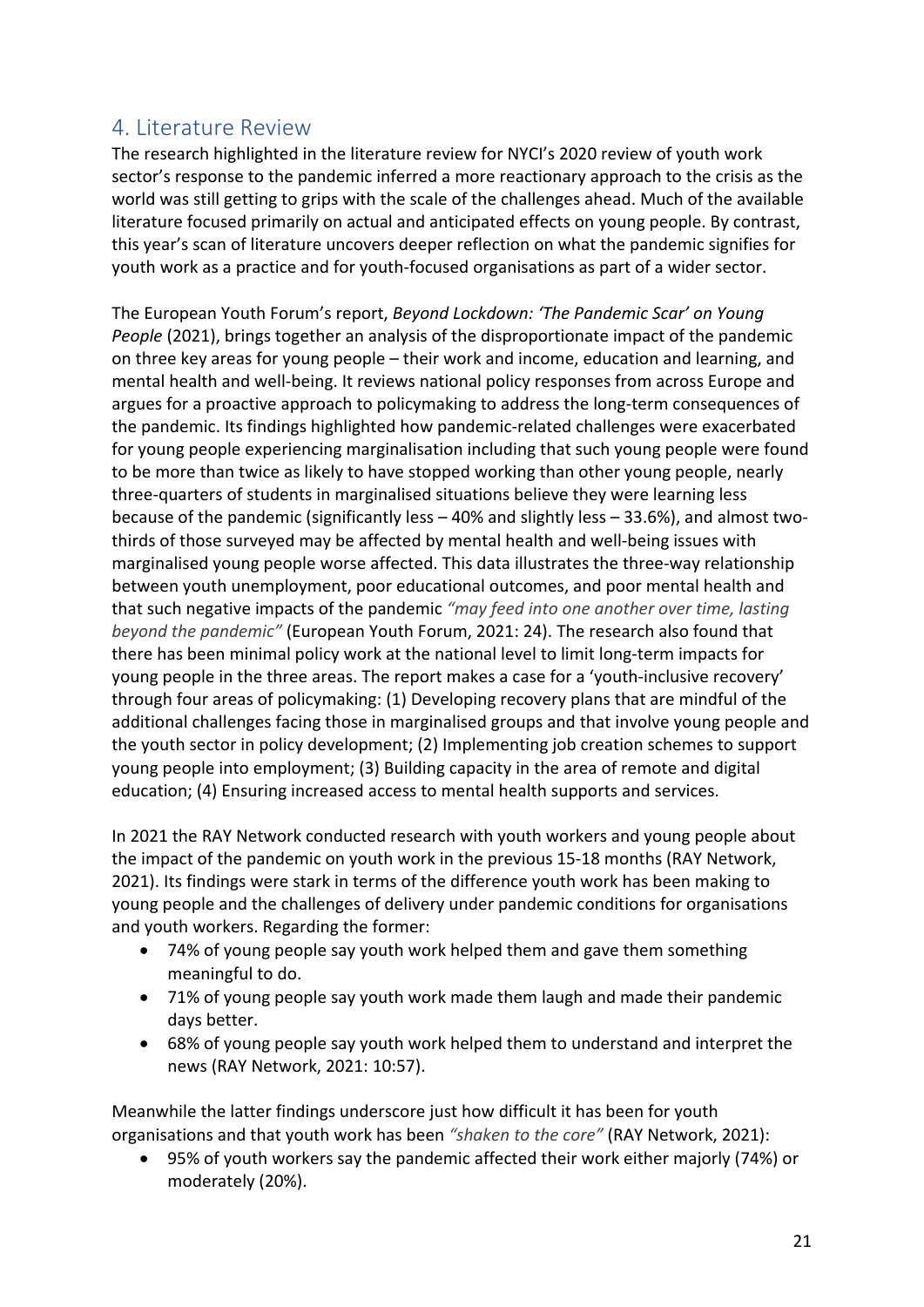- 84% of organisations say the pandemic affected their work either majorly (46%) or moderately (38%).
- 6% of youth workers say they could still reach all the young people they would normally work with (RAY Network, 2021: 11:50).

The RAY Network's research indicates that the youth work sector in Europe needs massive recovery support especially because so much of the sector is voluntary (RAY Network, 2021). It highlights that while the EU has a Recovery and Resilience Facility<sup>[8](#page-21-0)</sup> of which the sixth pillar is about policies for the next generation, only three out of seven components of this sixth pillar address the needs of young people. Although national recovery plans are meant to support youth work structurally, the RAY Network's scan of the 10 national recovery plans published by mid-June 2021 showed that these plans were failing to do so suggesting that youth work is getting neglected.

On a national level, a Red C poll of 1,025 adults in the Republic of Ireland commissioned by the National Youth Council of Ireland in April 2021 reveals the toll of the pandemic on young adults in Ireland. In comparison with other adults, respondents to the poll aged 18-24 declared substantially above average levels of anxiety, loneliness, and uncertainty about the future:

- 59% had experienced increased anxiety
- 61% reported increased loneliness
- 59% felt greater uncertainty about their future
- 25% agreed the pandemic had caused a strain on their financial well-being (McAleer, 2021).

BeLonG To Youth Services' report, *LGBTI+ Life in Lockdown: 1 Year Later: Key Findings* (2021) underscores the extent to which marginalised and vulnerable groups of young people such as LGBTI+ young people face greater impacts arising from the pandemic. Like the European Youth Forum report, the report recognises that *"whatever lies ahead, the impact of Covid-19 will be with us for years to come"* (BeLonG To Youth Services, 2021: 2). It calls for adequate resourcing and capacity building for the sector and collective action to enable services to meet the needs of marginalised and vulnerable young people.

This BeLonG To Youth Services report is an update on its research published in 2020 and garnered 2279 survey responses from LGBTI+ young people from all 32 counties in the Republic of Ireland and Northern Ireland. The results indicated that the pandemic served to compound existing challenges for LGBTI+ young people including exacerbating mental health challenges. The findings are stark and show how rates of depression, self-harm, and suicide ideation increased from 2020, for example 97% of LGBTI+ young people are struggling with anxiety, stress, or depression (up from 93% in 2020), and 83% of young people are feeling acute loneliness in the pandemic (up from 60% in 2020).

In addition to mental health challenges, the report highlights a further four key areas where LGBTI+ young people have experienced significant difficulties: home environment (56% are

<span id="page-21-0"></span><sup>8</sup> [https://ec.europa.eu/info/business-economy-euro/recovery-coronavirus/recovery-and-resilience](https://ec.europa.eu/info/business-economy-euro/recovery-coronavirus/recovery-and-resilience-facility_en#national-recovery-and-resilience-plans)[facility\\_en#national-recovery-and-resilience-plans](https://ec.europa.eu/info/business-economy-euro/recovery-coronavirus/recovery-and-resilience-facility_en#national-recovery-and-resilience-plans)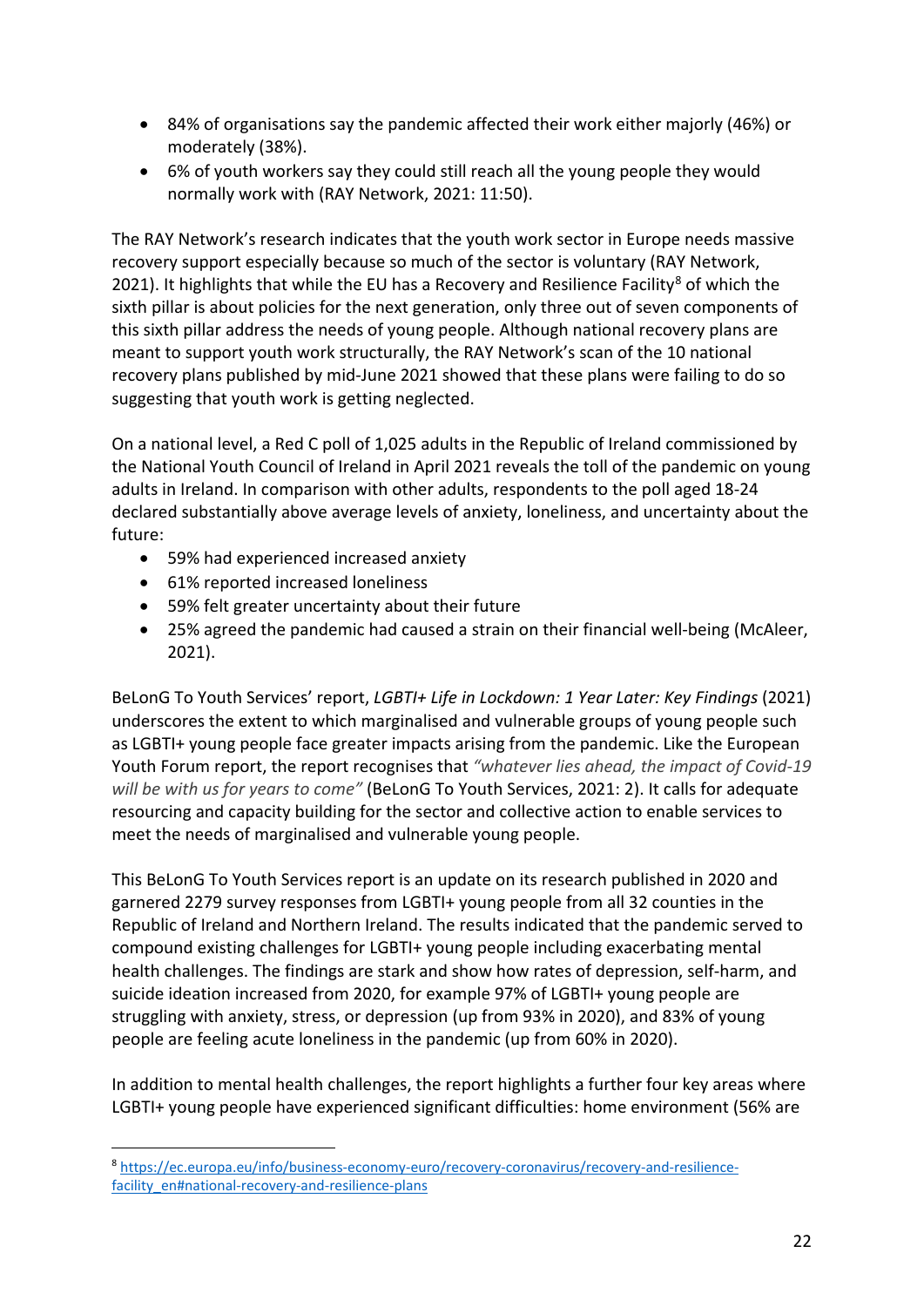not fully accepted at home), housing (119 LGBTI+ young people had experienced homelessness in the last year), physical (73% say their physical health has been negatively impacted by the pandemic) and sexual health (young people faced several barriers to accessing sexual health services). It makes nine recommendations aimed at allies, funders and policymakers to work collectively with BeLonG To Youth Services to respond to the needs of LGBTI+ young people through awareness-raising, adequate service provision and re-opening of services, provision of information and resources to parents/guardians, and strengthening of relevant legislation (BeLonG To Youth Services, 2021).

In April 2021 Peace4Youth launched its study of youth work practice in the context of public health restrictions during the pandemic entitled, *At the Threshold: Youth Work through the Covid-19 Pandemic* (McArdle and McConville, 2021). Peace4Youth is a cross-border initiative funded through Peace IV and conducted research from May-August 2020 engaging with 43 youth workers employed by the project. The research applied a qualitative approach gathering data primarily through observations at organisational meetings along with a smaller number of interviews. It highlighted the centrality of youth work values and principles for practitioners as well as the importance of peer learning and reflective practice as youth workers sought to engage with young people in new digital spaces:

> *"The quality programme that continued to be offered was underpinned by the primacy of the relationship and the commitment of youth workers to continually reflect in and on practice as they navigated the stresses and strains of living and working during a global pandemic*" (McArdle and McConville, 2021: 45).

The report also demonstrated the contribution of youth work across multiple areas including mental health, education, recreation, and social policy, and it identified the need for blended skills and practices in virtual and face-to-face worlds. Acknowledging the additional pressure for some staff and managers in relation to targets and outcomes, it called for greater flexibility in accountability systems:

> *"Ultimately, the experience of youth work which continued throughout the Covid-19 pandemic illustrates how adaptive responsive youth work practices require adaptive and responsive measurement and outcome frameworks to operate within and ultimately a culture that promotes and supports reflective, responsive and innovative practice"* (ibid.: 34).

From an organisational perspective the report underlined the need for health-promoting organisational cultures to support workers effectively:

*"Sustaining youth work programme delivery, while simultaneously minimising burnout is a conundrum, not just for youth workers and managers, but for youth work organisations, trainers and funders. The squeeze that youth workers have experienced here is unsustainable. Unless priority is given for reflection and new thinking on youth work policies, structures and funding, the lessons learnt during this pandemic are at risk of being boxed up and put away. The philosophies of care, community and learning that drive youth work practice, must be embedded in organisational culture and workforce development"* (ibid.: 45).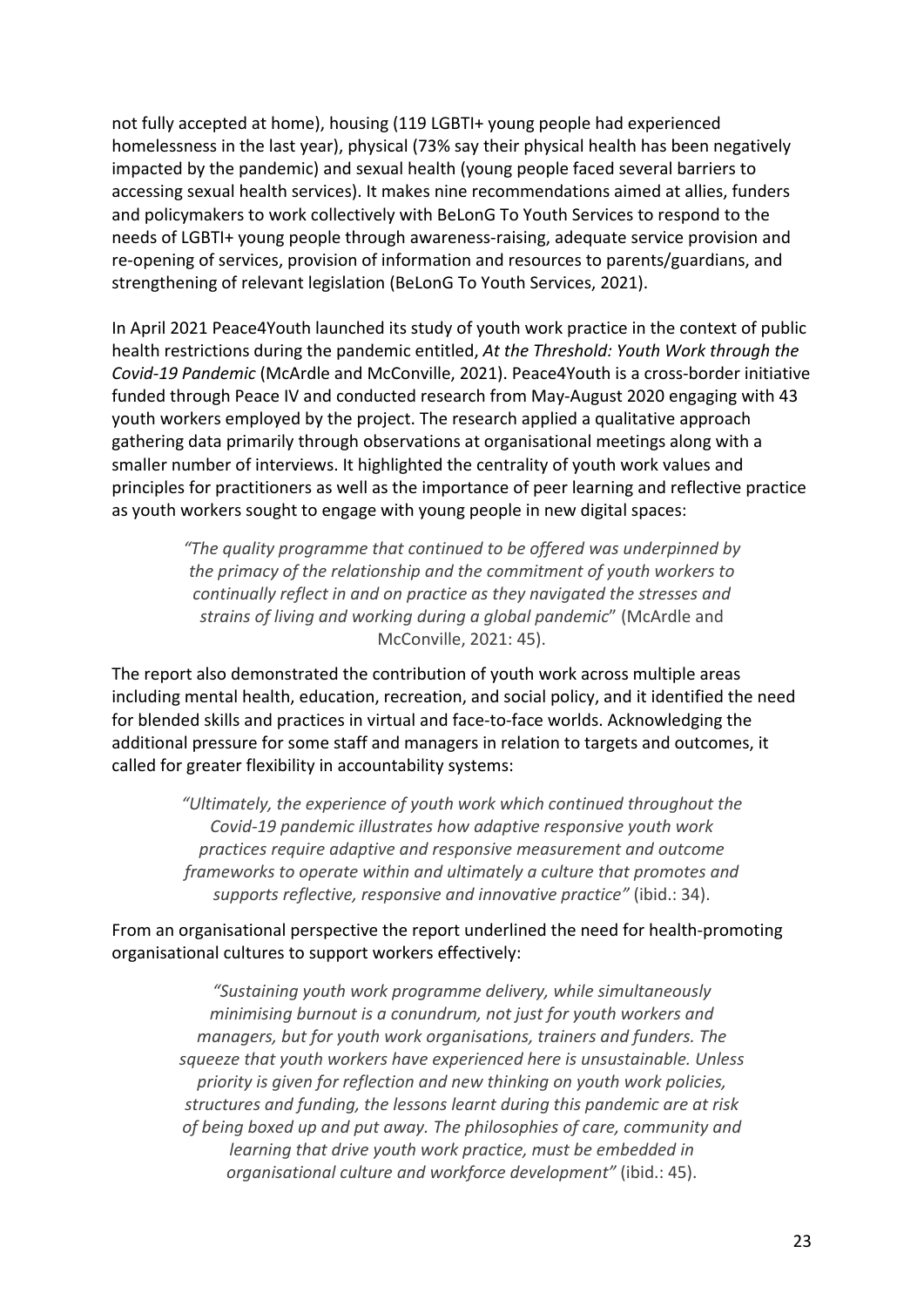Addressing both everyday realities and existential challenges and how these relate to work with young people, Mark K Smith's article, *Dealing with the 'new normal'* (2020), highlights that whatever the 'new normal' of life will be after Covid-19 is not just about the normalisation of public health measures but is also about facing into the existential risk of major issues including climate and ecological change, exacerbating inequalities, and economic shifts, all of which were contributing factors in making the threat of a pandemic possible. Smith observes the juxtaposition of strengthened local civil action in health and welfare with increased remote activity and 'smart' working in all areas of life including education in ways that are significantly profitable for the key players in the tech sphere.

Recognising the extent of challenges in relation to financial inequality, employment, mental health, and the climate crisis facing children and young people pre-Covid-19 – and which are exacerbated as we try to emerge from the pandemic – Smith underlines the need to support children and young people to *"explore these fundamental issues, to contain their worries, and develop their capacity to create change"* (Smith, 2020: para 2). He lays out how sanctuary, community and hope are key areas of intervention for educators in these times.

Creating sanctuary for young people is about safe spaces where they can be themselves, find refuge from external pressures, connect with themselves and others. Smith makes a distinction between 'freedom from' and 'freedom to' arguing that both are necessary to enable young people's agency and critical thinking. In naming community as a second area of focus, Smith underlines the importance of young people experiencing a sense of belonging that encourages the growth of networks fostering friendship, social capital, and associational life which enable participation in social change. Finally, hope is expressed as much more than wishful or optimistic thinking but a forward-looking, action-oriented, and cooperative stance that imagines 'change for the better' with others.

Grounded in a process-oriented and 'learning by doing' pedagogical approach to work with children and young people that invites them to *"reflect, commit and act"* (ibid.: "Our approach" section, para 1). Smith advocates for:

> *"Educators, pedagogues and workers who are disposed and able to journey in hope, join in community with others, and create with children and young people space for relationship, reflection and experience"* (ibid.: "Conclusion" section, para 11).

This raises questions at organisational and sectoral levels in terms of thinking through what youth-focused organisations need to do to facilitate and equip practitioners to pay attention to the kind of character and integrity Smith names as *"central to the processes of working with others"* in informal education and social pedagogy (ibid.: "Further reading" section, para 7).

From a broader philosophical and pedagogical reflection to an exploration of the Covid-19 response in one Irish youth organisation, *From care packages to zoom cookery classes: Youth work during the Covid-19 'lockdown'* (Shaw, Brady and Dolan, 2021), focuses on the response of Foróige, Ireland's largest youth development organisation, to the pandemic in the wake of school and youth centre closures and is based on qualitative interviews with senior managers and senior youth officers in the organisation. Its findings address five key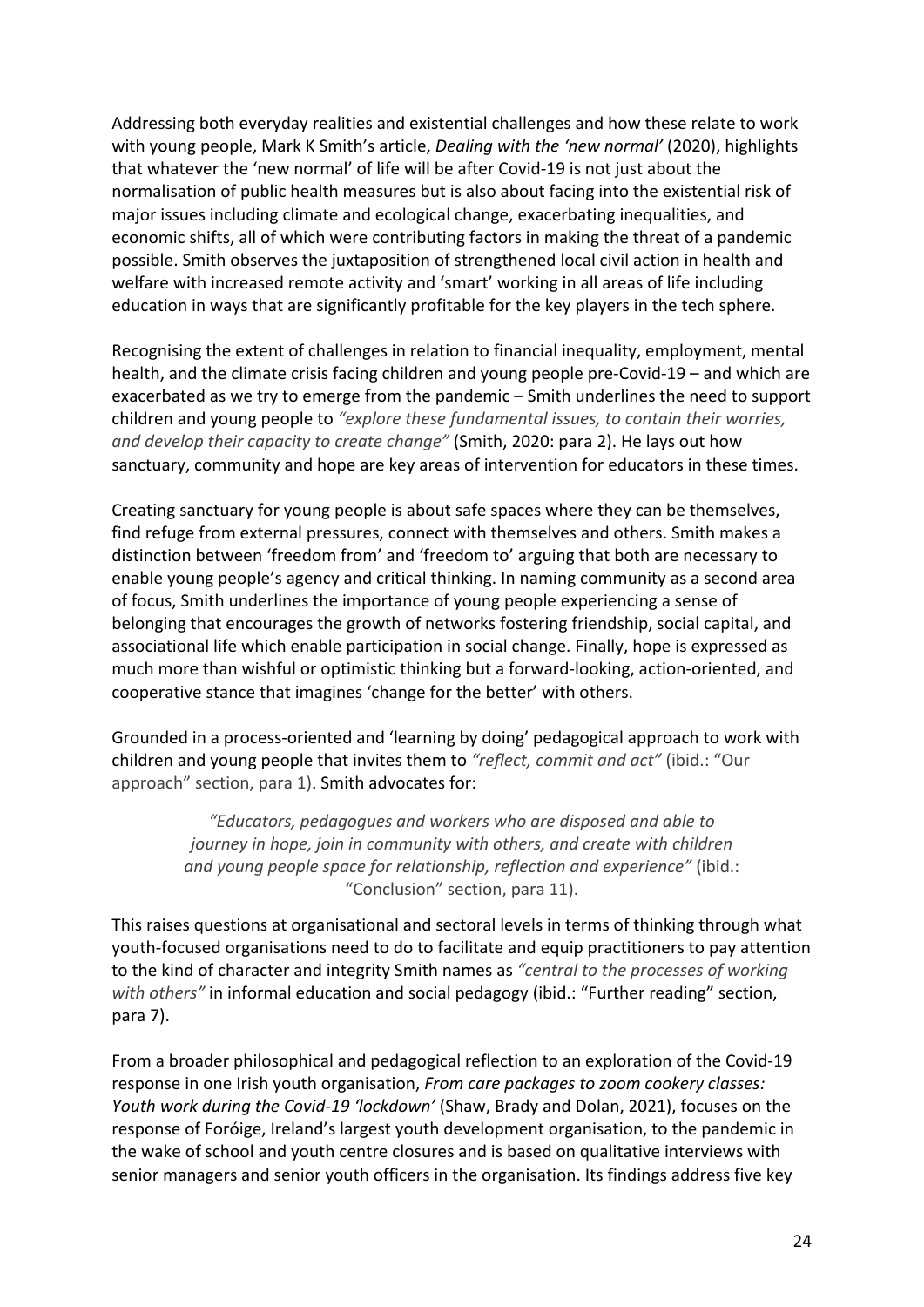areas: management response, consultation with young people and staff on the ground, stakeholder communications and engagement, reaching out to vulnerable young people and families, and adapting youth work services for online delivery. At the strategic management level, it points to the necessity of innovation and adaptation in the face of the crisis presented by the pandemic. In addition, it underlines the need for organisations to implement effective and consistent communications strategies both internally (staff, volunteers, young people) and externally (stakeholders including funders, government departments).

The report authors heard how *"the net of who was vulnerable grew"* (Shaw, Brady, and Dolan, 2021: 14) with an increased need for family support which created a significant adaptation towards meeting immediate and practical needs of young people and their families whether through care packages<sup>[9](#page-24-0)</sup> or sourcing funds for devices to enable young people's connectivity, online learning and digital engagement with youth activities. The report highlights valuable learning around how digital youth work methods can work well with specific groups or initiatives that are structured and task-focused or that have a national remit bringing together young people from across the country, or manualised programmes which can be translated to an e-learning system. It also notes how groups with strong pre-existing relationships and a clear sense of purpose or identity can be successful in an online environment, and certain young people who are quieter or experience social anxiety in face-to-face group settings can do well as part of online groups.

*"Participants believed that the presence of Foróige served a highly valuable function during a time when other services could not meet the needs of vulnerable young people. The development was also seen as potentially beneficial in the longer term, with some respondents expressing the view that the bonds forged with young people and families would lead to opportunities for future engagement. However, respondents also cautioned that this shift in orientation should not overtake the organisation's core mission focused on direct work with youth"* (Shaw, Brady, Dolan, 2021: 20).

The report findings make clear that the digital divide is a significant structural issue that inhibits online engagement, particularly for socially disadvantaged young people. A second key challenge is that informal, relationship-based youth work doesn't transfer well to digital platforms – referring to volunteer-led youth clubs one interviewee said that *"the core reasons they're attending is taken away"* (ibid.: 17). Even in non-formal education programmes personal contact is considered a vital element and this is a point that can be applied to how blended learning approaches are designed going forward.

Regarding staff well-being and based on a suggestion from its staff body, Foróige held a 'Big Day In' allowing for a focus on staff self-care. The research indicates this gave *"due regard to the stress staff were experiencing in adapting to the new circumstances"* (ibid.: 11) and served to generate a sense of *"collective solidarity"* (ibid.: 24). It also provides an example of encouraging a philosophy of care within organisational culture which was highlighted in the

<span id="page-24-0"></span><sup>&</sup>lt;sup>9</sup> A 'care package' in this context refers to a parcel containing a variety of personal self-care or well-being products.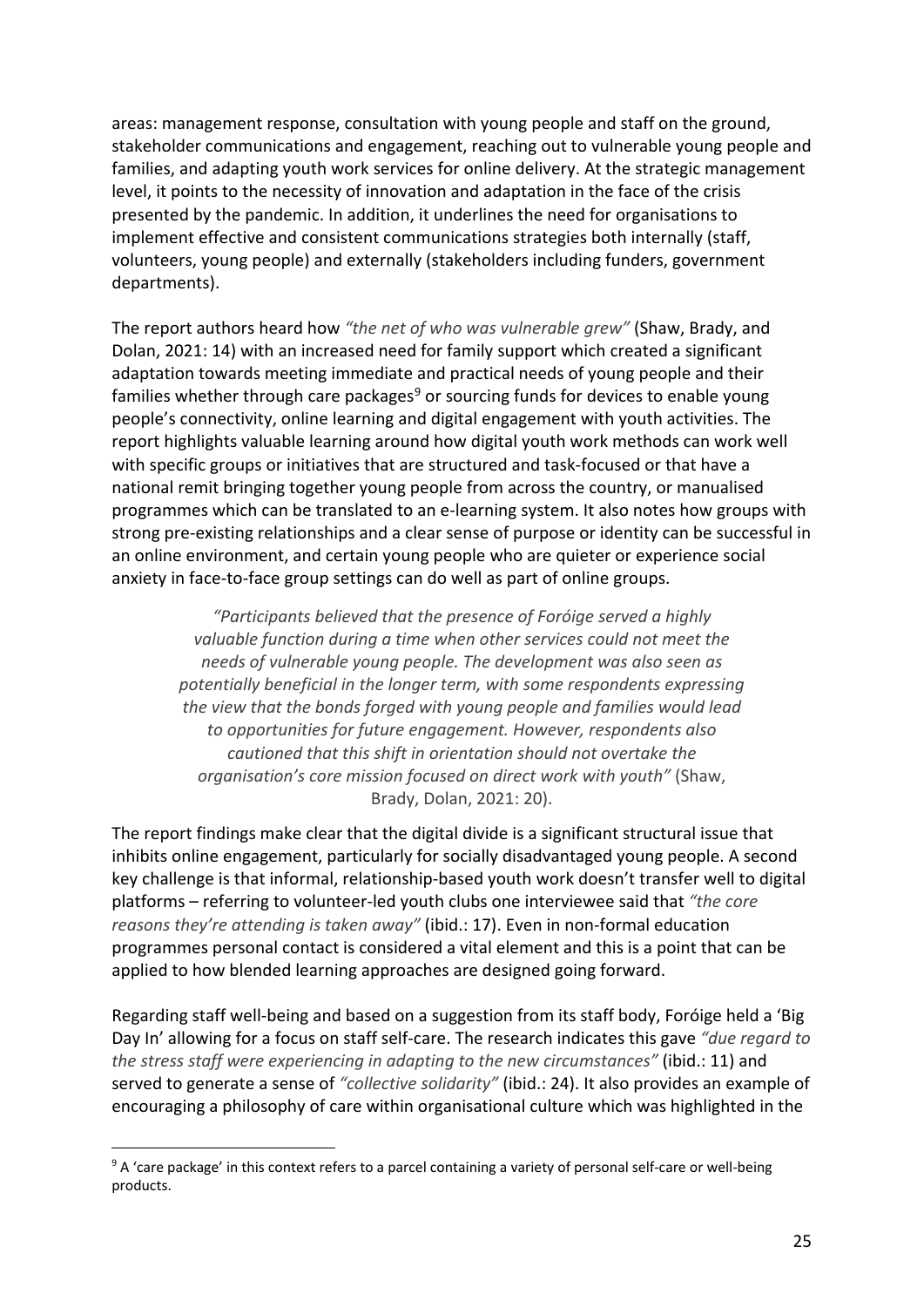Peace4Youth report. The paper suggests that Foróige was well placed to respond effectively to the challenges created by the pandemic given its IT infrastructure, the capacity within its training, learning and development department to resource and equip staff and volunteers, and its approach to decentralising decision-making which empowered staff to operate flexibly and exercise creativity.

The literature review revealed two fascinating initiatives that centre the experiences of youth workers in the pandemic. The first of these was hosted by the Critical Voice online platform<sup>[10](#page-25-0)</sup>, a youth work practitioner forum facilitated by Ulster University's Community Youth Work team that seeks to promote and develop youth work research, writing and thinking. Between February-April 2021 the platform produced a series called *Youth Work Under Lockdown* where seven youth workers from different youth organisations in Northern Ireland shared in written interviews how they adapted their work with young people, what sustained them, key challenges, and significant lessons.

All seven youth workers found themselves adapting to online delivery to try and maintain connections with young people, some offered mentoring or one-to-one support, and some were involved in delivering training programmes or other project with young people. Some also met individual young people for walks, made doorstep visits or delivered food parcels or well-being packs. There were those who found themselves in new territory providing family support work and those who helped to staff phone services responding to calls from young people. One of the interviewees, an outdoor education instructor, was redeployed to support work with local youth clubs supporting skills-based activities for the formal education curriculum but also bringing outdoor learning with a focus on well-being to young people in their local area. There was vital learning both personal and professional – wellbeing was a common theme underlining the importance of self-care, whether through managing social media consumption, getting outside in nature, or simply slowing down. There was a sense that lockdowns encouraged thinking outside the box and the importance of developing good links in local communities. Some found it difficult to persuade young people to engage online and one youth worker reflected on how online spaces require a much more proactive approach to initiate and maintain conversation, while another noted that digital engagement can work well for some young people because they can choose to engage at their own pace.

The second initiative generating insight into youth worker worlds during the pandemic is a *Citizen Enquiry into Youth Work in the Time of COVID-19* (Batsleer et al, 2020-21). This formed part of a contribution to a Mass Observation<sup>[11](#page-25-1)</sup> archive of the pandemic at University of Sussex and was set up by a group of youth workers and academics who gathered and reviewed 159 diary entries from youth workers from across the UK in the April-December 2020 period generating four bi-monthly reports shared on the Youth and Policy website<sup>12</sup>.

These reports provide an indication of the range of methodologies applied during the pandemic – everything from detached street work and online support groups to employability skills development and practical supports like getting funding for waterproof

<span id="page-25-0"></span><sup>10</sup> <https://sites.google.com/view/youth-work-dialogue-ni/reflections-on-practice>

<span id="page-25-1"></span> $11$  A way of using diaries to understand life for ordinary people in a time of national crisis.

<span id="page-25-2"></span><sup>12</sup> <https://www.youthandpolicy.org/>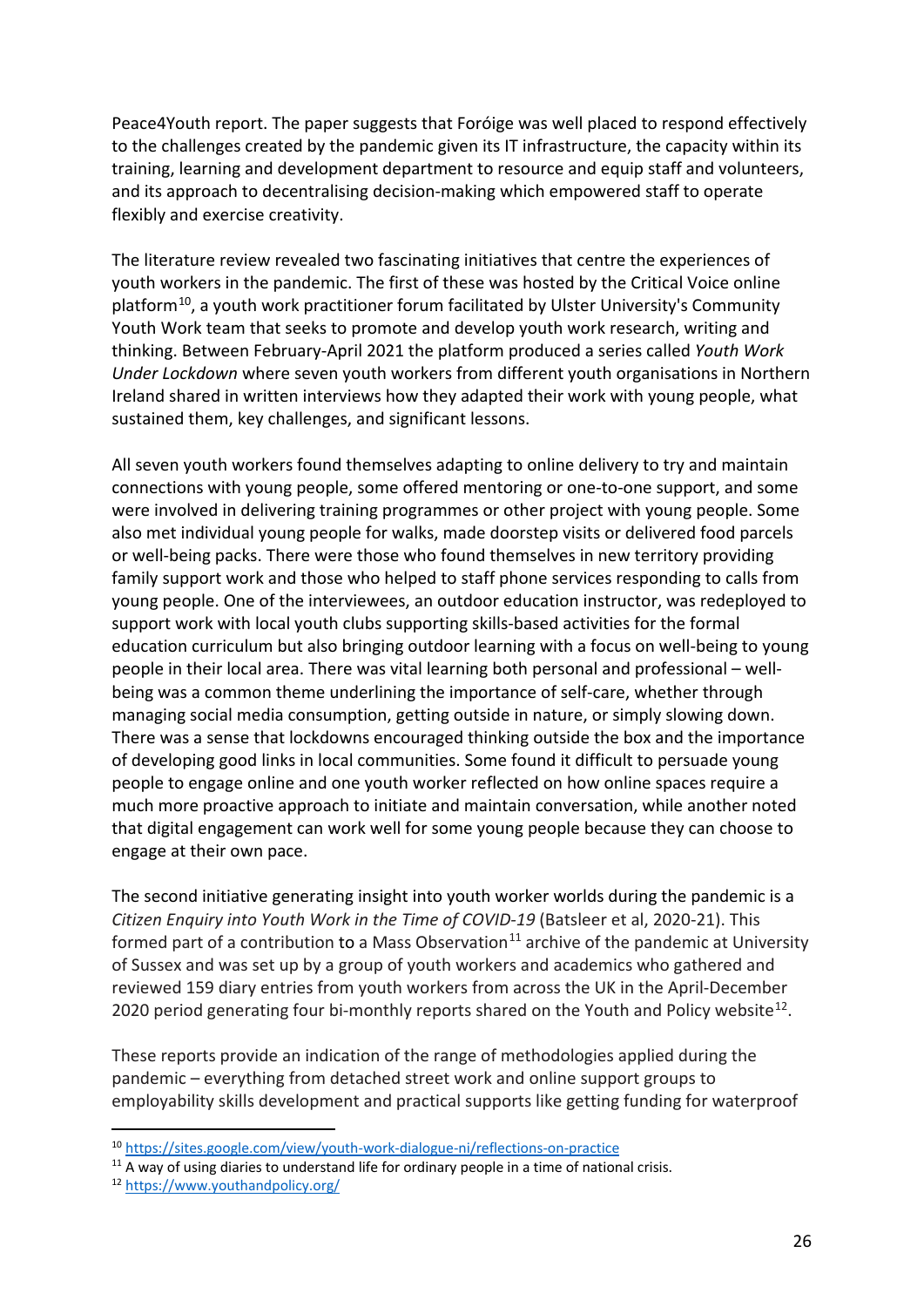gear for outdoor activities. There are questions about the loss of informal work as one-toone appointment systems are used to facilitate remote working and whether online spaces *"become over-structured, adult dominated and empty. Or if they enable greater access and involvement for young people who are less likely to less able to engage in the usual spaces*" (Batsleer et al,  $2020b^{13}$  $2020b^{13}$  $2020b^{13}$ ). Despite many limitations, diarists describe ad hoc moments of creative connection with young people, of learning how to build relationships through text messaging, and it is possible to glimpse the care for others that drives youth workers to keep trying to reach out and to defend young people when they are blamed wholesale for Covid-19 misdemeanours.

The diary entries provide insights into how the youth workers observed the impact of the pandemic on young people as well as for themselves as they reflect on their own self-care and navigate coping and survival strategies during periods of limbo. Events in the wider world such as #blacklivesmatter and rising transphobia bring the needs of young people in tougher social realities into sharper focus. Youth workers are described as *"privileged witnesses of social reality"* (Batsleer et al, 2020c<sup>[14](#page-26-1)</sup>) by way of simply being present with young people, but this gets juxtaposed with those who struggle with the all-consuming nature of performance-based workplace cultures. As the final report concludes, the Citizen Enquiry yields *"rich evidence of the low-key and yet vital, complex and life-saving practice of a critical and yet massively undervalued group of workers"* (Batsleer et al, 2021[15\)](#page-26-2).

### NYCI Youth Worker Check-In Meetings

Between the end of February 2021 and mid-March 2021, NYCI facilitated 5 online check-in meetings open to youth workers across the sector to gather reflections from the past year and notes from these sessions were given to the researchers. Those in attendance represented a wide range of youth work organisations in Ireland. The discussions enabled the youth workers to share stories of young people and to explore their learning, well-being and hopes for the future. Recurring themes in the meetings included varied experiences of engagement with young people, practice developments and how youth work adapted, the importance of attending to staff well-being as well as addressing young people's mental health, and recognition for youth work more broadly in society. In addition, there was discussion around the management of boundaries in relation to remote working and safeguarding, concerns about funding, and reflections on professional development and upskilling.

There were a range of comments about how youth work as a practice and the role of youth workers changed because of the pandemic and public health restrictions with one youth worker stating,

> *"We have totally had to rewrite the youth work role, the job is totally different. In the past, we did group work and had a plan, case management plan, and went home. Now, it is about how to creatively engage creatively with young people. Older lads are hard to engage and have Zoom burnout. How useful is a youth work service to them now? It is*

<span id="page-26-0"></span><sup>13</sup> <https://www.youthandpolicy.org/articles/youth-work-in-a-time-of-covid2/>

<span id="page-26-1"></span><sup>14</sup> <https://www.youthandpolicy.org/articles/under-many-pressures/>

<span id="page-26-2"></span><sup>15</sup> <https://www.youthandpolicy.org/articles/the-importance-of-our-wild-stories/>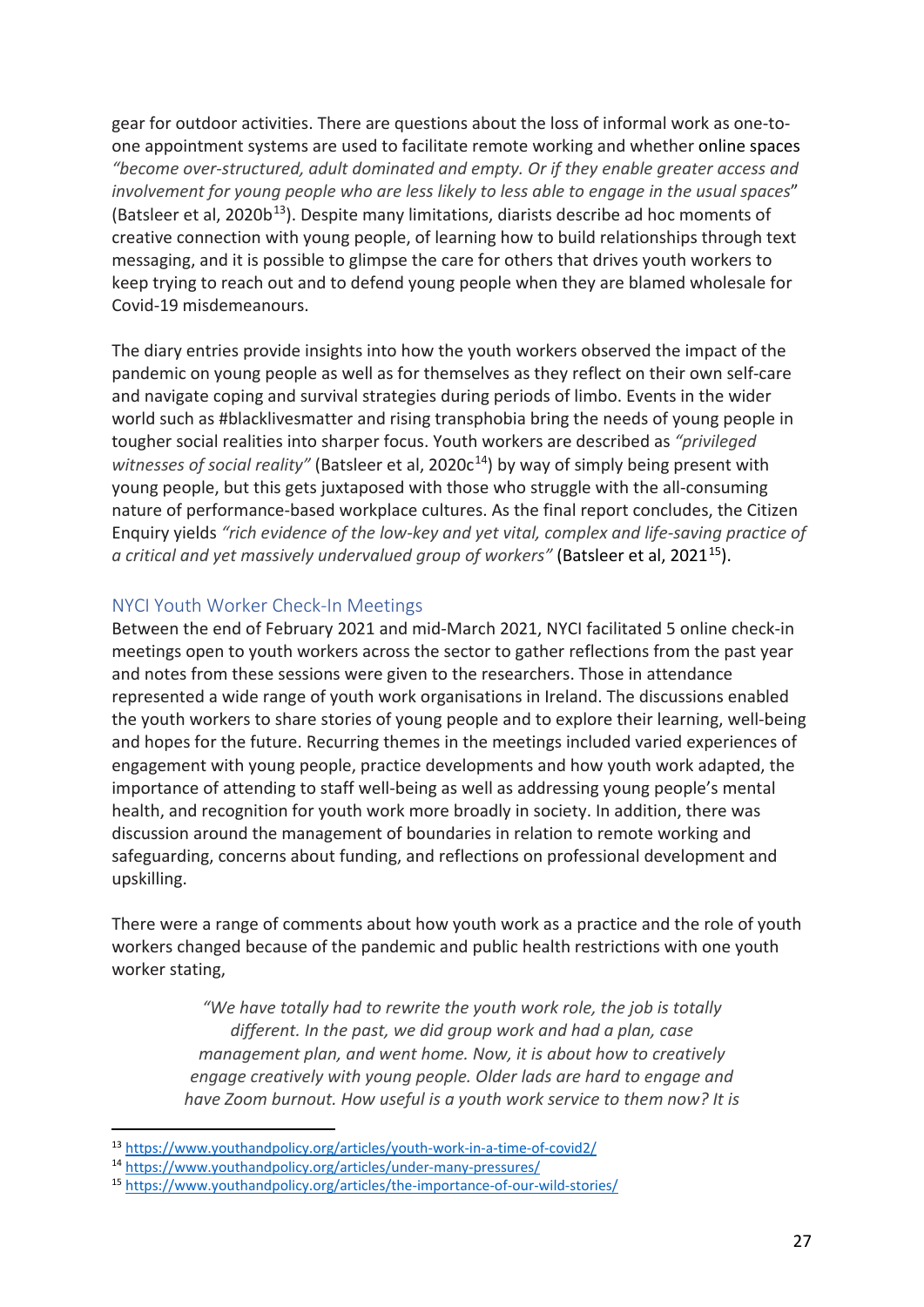*like we are writing a whole new thesis on this – little experiments and trying to mind ourselves as well. What are we even doing*?" (Youth Worker).

Another youth worker stated, *"we've all become digital youth workers, and no matter what moving forward, there will be elements of digital youth work that will remain, this needs to be harnessed"*. Others were noting that there was an additional level of strain to try and support young people and their families particularly those who were struggling and expressing the view that youth workers were *"picking up a lot"*. Several youth workers talked about the impact of the concern for young people on their own stress levels with one sharing, *"we are carrying a huge volume of stories that fall under the radar"* and another commenting that *"you are not carrying the heaviness of you own life but also the heaviness of the young people which is kind of challenging"*.

Looking to the future there were some concerns around funding with some calling for additional monies to sustain the sector. One youth worker noted that while their organisations face funding challenges the needs of young people are on the increase particularly in terms of mental health and that volunteers are also struggling. Another youth worker commented on the knock-on impacts of the pandemic for families and how this might inhibit young people's access to youth services: *"Even while we recover, and youth groups start meeting again, many families are struggling having lost jobs and these families won't have money to pay membership."*

While there were mixed feelings about the extent to which the value of youth work has become more understood more widely, some of the youth workers were pleased that youth work was named as an essential service, and across the board there was a sense that such validation should continue, that the *"spotlight should continue to shine on youth work"*, and that both young people and youth workers should be celebrated:

> *"Young people are the guiding light. They've endured so much and are still willing to respond to us in some shape when we respond to them. The story at the end of Covid is praising young people for all they went through"* (Youth Worker).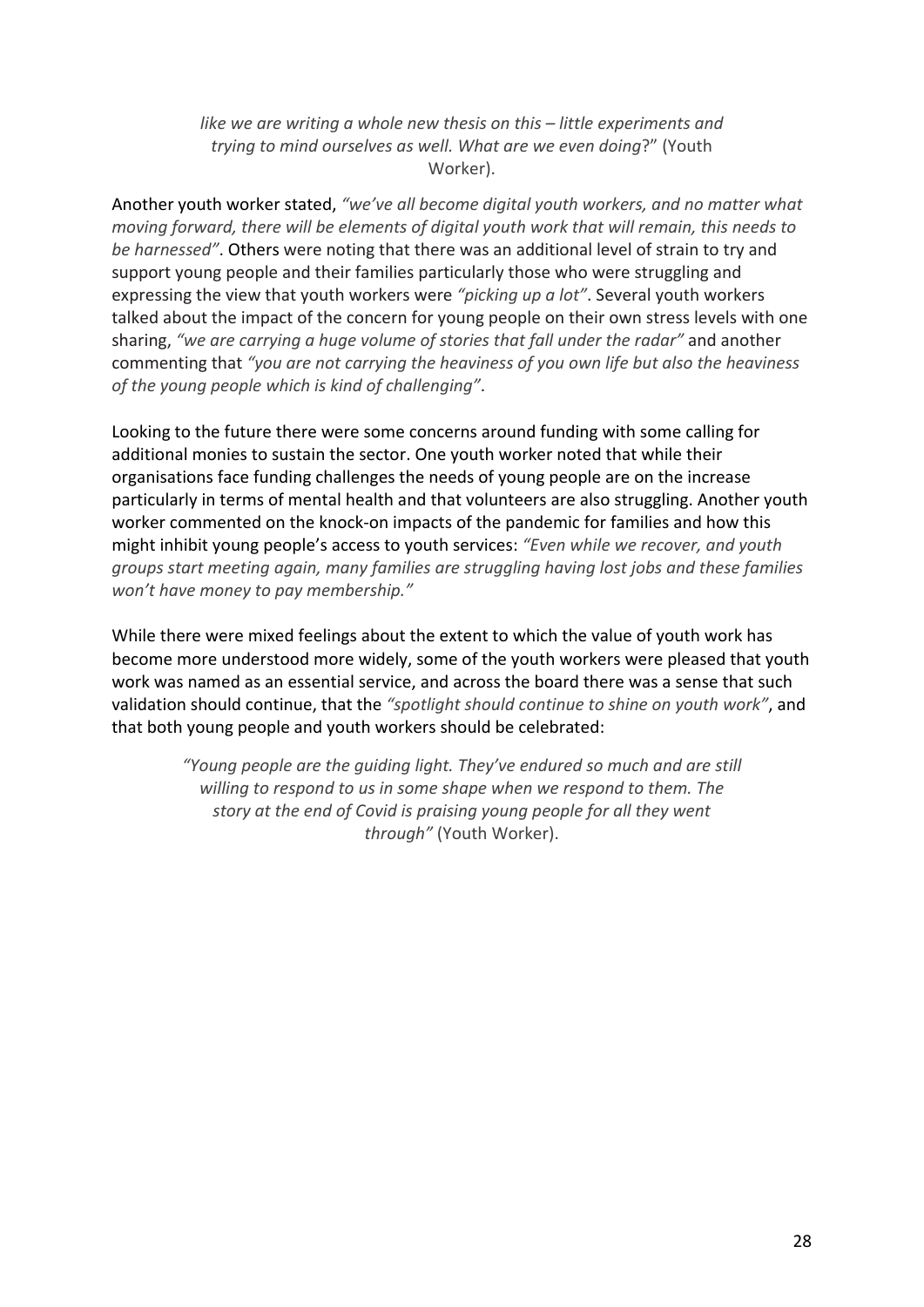# <span id="page-28-0"></span>5. Findings

# <span id="page-28-1"></span>5.1 How has the youth work sector responded to challenges presented by the ongoing Covid-19 pandemic?

To examine the youth work sector's response to the pandemic it is necessary to firstly assess the impact in terms of organisations and projects being able to maintain their services, numbers of groups and engagement levels of young people. The surveys with youth service managers, youth workers and volunteers, and young people provide a valuable snapshot of the sector including staffing and volunteer levels that compare with the year before the start of the pandemic. Consequently, there is commentary on how youth organisations responded with the onset of the pandemic in the initial phase and their efforts to maintain engagement with young people. This section highlights the qualities that characterise the sector's response and documents the young people's perspectives. It also identifies some of the main challenges affecting the sector.

### Maintaining a service

The combined data from the surveys with youth service managers and with youth workers and volunteers shows that 32% were able to maintain a service and another 63% continued but with a reduced service (Fig. 4). Only 5% of respondents discontinued their service.





Q: Have you been able to maintain a service since the pandemic started?

### Change in numbers of groups/clubs/units facilitated during the pandemic

Youth service managers were asked to indicate the number of groups/clubs/units they facilitated during the years March 2019 to February 2020 and March 2020 to February 2021 (see Table 3). The results indicate that 30% of respondents maintained the same levels of groups/clubs/units in 2020 and 2021, while 9% saw an increase from 103 groups/clubs/units growing to 128 during the first year of the pandemic. There was a significant decrease in service provision for 24 organisations with a 62% reduction (1,006) from 1,632 in 2019/20 to 626 in 2020/21. Organisations that experienced a decrease overwhelmingly (92%) attributed this to the pandemic. Sixty-three per cent indicated the pandemic contributed 'a great deal' to the decrease in service provision and 29% said it contributed 'a lot'.

One manager explained that their membership increased during the pandemic due to a fully funded position that had begun before the pandemic, which was focused on increasing membership. They believed however this number would have been higher without Covid-19.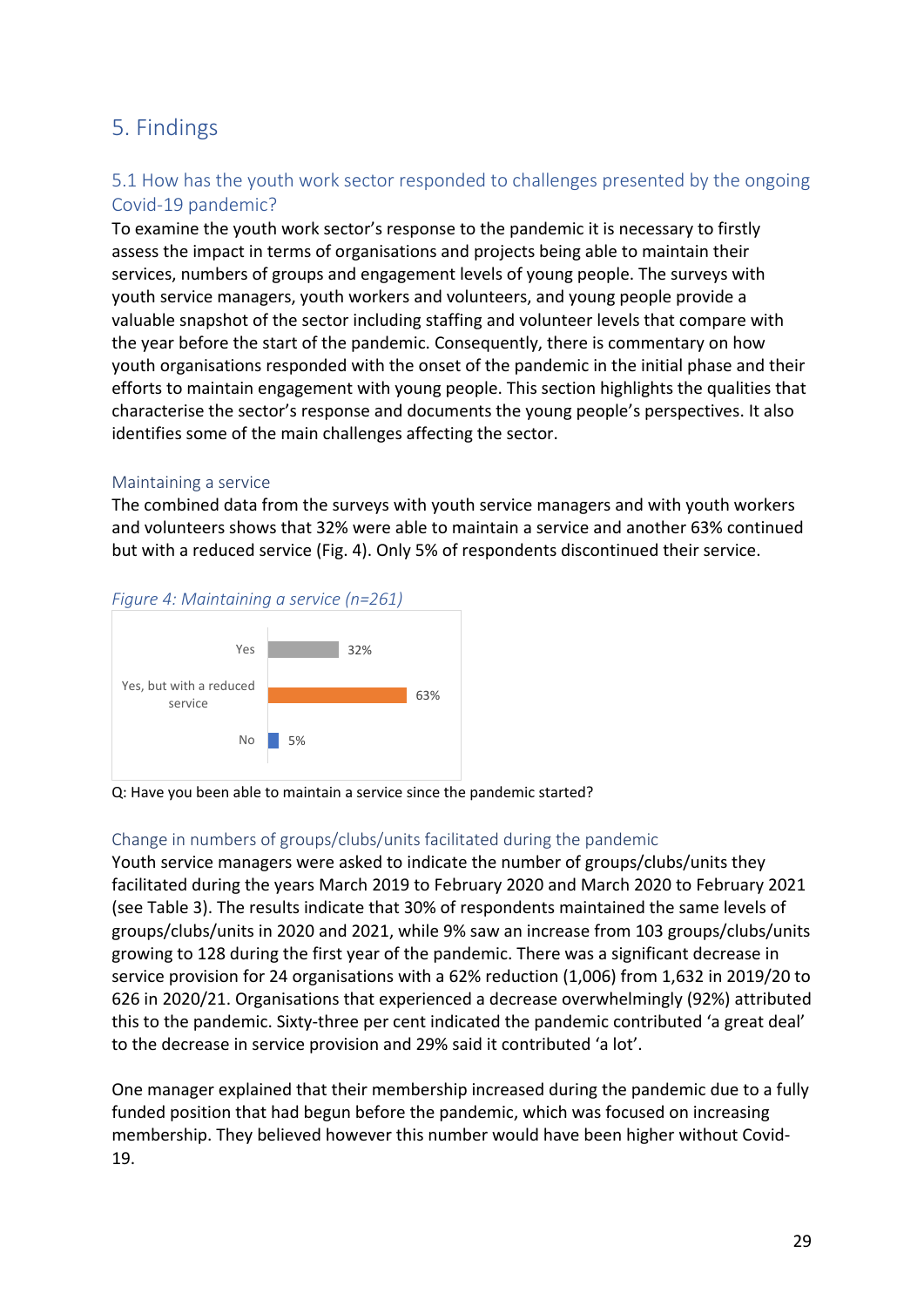| Levels of<br>groups/clubs/<br>units | % of<br>organisations<br>$(n=54)^*$ | Total number of<br>groups/clubs/units<br>Mar 19 - Feb 20 | Total number of<br>groups/clubs/units<br>Mar 20 - Feb 21 | <b>Difference</b> |
|-------------------------------------|-------------------------------------|----------------------------------------------------------|----------------------------------------------------------|-------------------|
| Stayed the same                     | 30%                                 | $203**$                                                  | $203**$                                                  |                   |
| Increased                           | 9%                                  | 103                                                      | 128                                                      | $+25$             |
| Decreased                           | 44%                                 | 1632                                                     | 626                                                      | $-1,006$          |
| <b>Figures</b><br>unavailable       | 7%                                  |                                                          |                                                          |                   |
| N/a                                 | 9%                                  |                                                          |                                                          |                   |
| Unanswered                          | 2%                                  |                                                          |                                                          |                   |

### *Table 3: Number of groups/clubs/units facilitated in 2019/20 and 2020/21*

\*Percentages do not add to 100 due to rounding

\*\* 3 organisations indicated figures as a percentage therefore their actual numbers were unavailable

Regarding falling numbers, one of the interviewees, a CEO of a national youth organisation made a distinction between work with young people who fall into 'targeted' categories (funded by the UBU scheme), and work with young people in local youth clubs seeing a significant drop in the latter:

> *"Broadly speaking the numbers did go down some little bit with the targeted* [youth services] *but not a whole lot because the workers are dealing with a relatively small number of people and were able to keep in touch either through face-to-face or Zoom… but in the non-targeted – the youth clubs were hugely affected. We would have up to 300 clubs affiliating to our members every year normally, that's down to about 50 this year. So, it's a huge amount. There would be up to about maybe 20,000 young people involved in our youth clubs..."* (CEO).

### Staffing levels during the pandemic

Respondents to the youth service managers' survey were asked to indicate the number of staff employed for the years March 2019 to February 2020 and March 2020 to February 2021 (Table 4). Most organisations maintained the same number of staff over both years (60%). Twenty per cent of respondents (11 organisations) indicated their organisations had decreased staffing levels during the first year of the pandemic – this equated to a small loss of 35 staff. Of these responses, three managers indicated the pandemic contributed a great deal, two indicated it contributed a moderate amount and three indicated it contributed a little to the change in employee figures.

Thirteen per cent of respondents (7 organisations) increased their staffing levels which equated to a total of 48 full-time staff and one part-time staff member. Two of these organisations indicated the pandemic had contributed a lot to the need for more staff.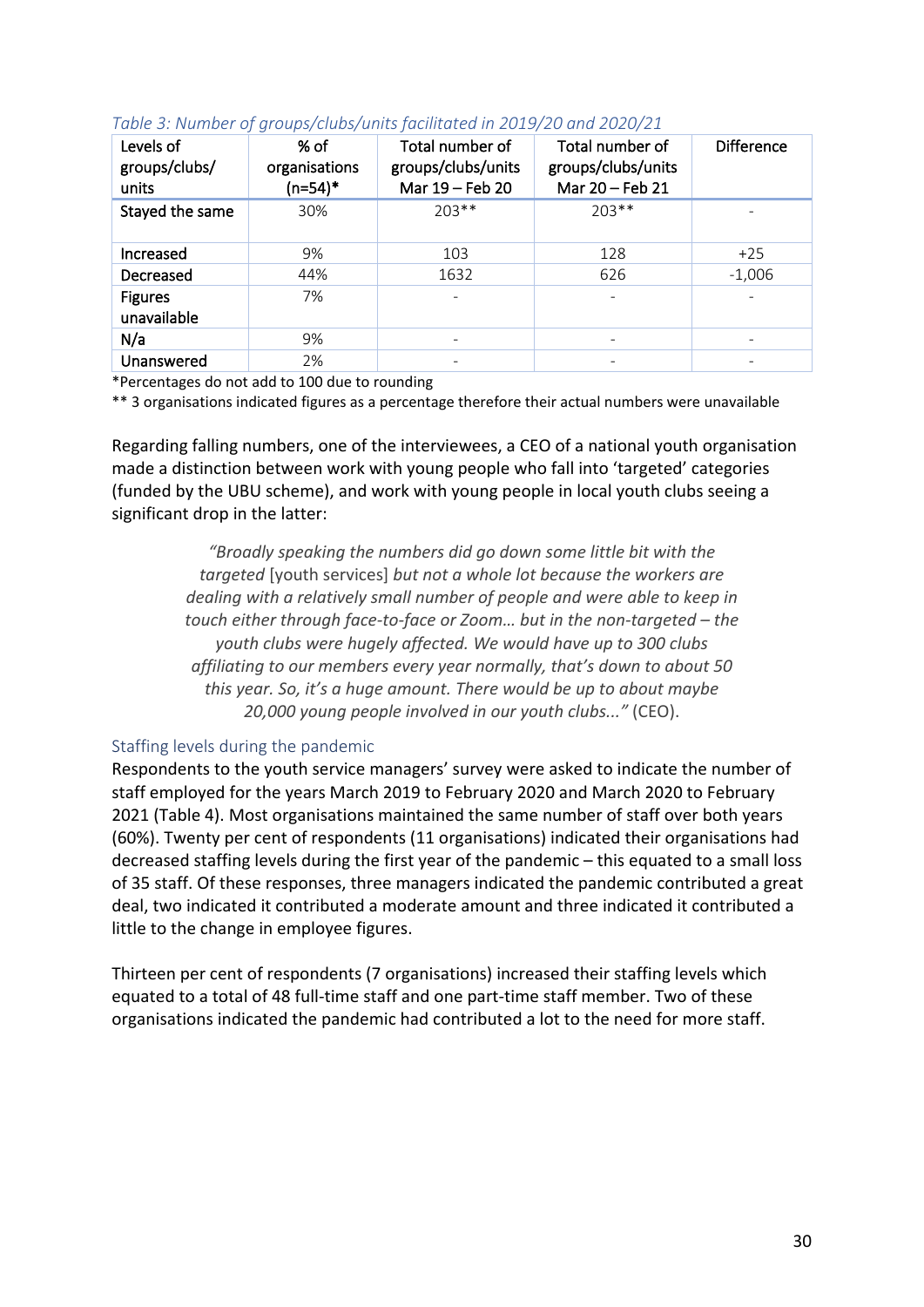| <b>Staff Levels</b> | $%$ of<br>organisations<br>$(n=54)^*$ | Total number of<br>staff Mar $19-$<br>Feb 20               | Total number of<br>staff Mar $20 -$<br>Feb 21              | <b>Difference</b> |
|---------------------|---------------------------------------|------------------------------------------------------------|------------------------------------------------------------|-------------------|
| Stayed the same     | 60%                                   | 307 full-time<br>8 part-time<br>2 interns<br>Total = $317$ | 307 full-time<br>8 part-time<br>2 interns<br>Total = $317$ |                   |
| Increased           | 13%                                   | 1,019 full-time                                            | 1,067 full-time<br>1 part-time<br>Total = $1,068$          | $+49$             |
| Decreased           | 20%                                   | 218 full-time                                              | 183 full-time                                              | $-35$             |
| Unsure              | 2%                                    |                                                            |                                                            |                   |
| N/A                 | 4%                                    |                                                            |                                                            |                   |

\*Percentages do not add to 100 due to rounding

### Volunteer levels during the pandemic

Youth service managers were asked to indicate the number of volunteers involved in their organisation for the years March 2019 to February 2020 and March 2020 to February 2021 (Table 5). Only 6% of organisations kept the same level of volunteers for both years while 15% increased the number of volunteers denoting a total increase of 108 volunteers. Most organisations (61%) saw a decrease in volunteer involvement during the first year of the pandemic with a significant reduction from 11,102 volunteers in 2019/20 to 3,951 in 2020/21, representing a 64% drop in volunteer involvement. A significant majority (85%) of those organisations which experienced a decrease attributed this to the pandemic – 70% indicated the pandemic contributed 'a great deal' and 15% said it contributed 'a lot'.

| <b>Volunteer Levels</b> | % of<br>organisations<br>$(n=54)^*$ | Total number of<br>volunteers Mar<br>$19 - Feb 20$ | Total number of<br>volunteers Mar<br>$20 - Feb 21$ | <b>Difference</b> |
|-------------------------|-------------------------------------|----------------------------------------------------|----------------------------------------------------|-------------------|
| Stayed the same         | 6%                                  | 405                                                | 405                                                |                   |
| Increased               | 15%                                 | 832                                                | 940                                                | $+108$            |
| Decreased               | 61%                                 | 11,102                                             | 3,951                                              | $-7,151$          |
| Unsure                  | 4%                                  |                                                    |                                                    |                   |
| N/a                     | 11%                                 |                                                    |                                                    |                   |
| Unanswered              | 4%                                  |                                                    |                                                    |                   |

| Table 5: Volunteer levels in 2019/20 to 2020/21 |  |  |  |
|-------------------------------------------------|--|--|--|
|-------------------------------------------------|--|--|--|

\*Percentages do not add to 100 due to rounding

Of the 111 volunteers who responded to the youth workers' and volunteers' survey, just under 20% (22) were unable to continue volunteering during the pandemic. The reasons volunteers cited for not continuing ranged from club closures due to restrictions, looking after older people during the pandemic, having risk factors for Covid-19 themselves, having *"enough to deal with"* as a frontline worker, or because their workload increased in their paid employment. Other reasons included some parents' reluctance to facilitate their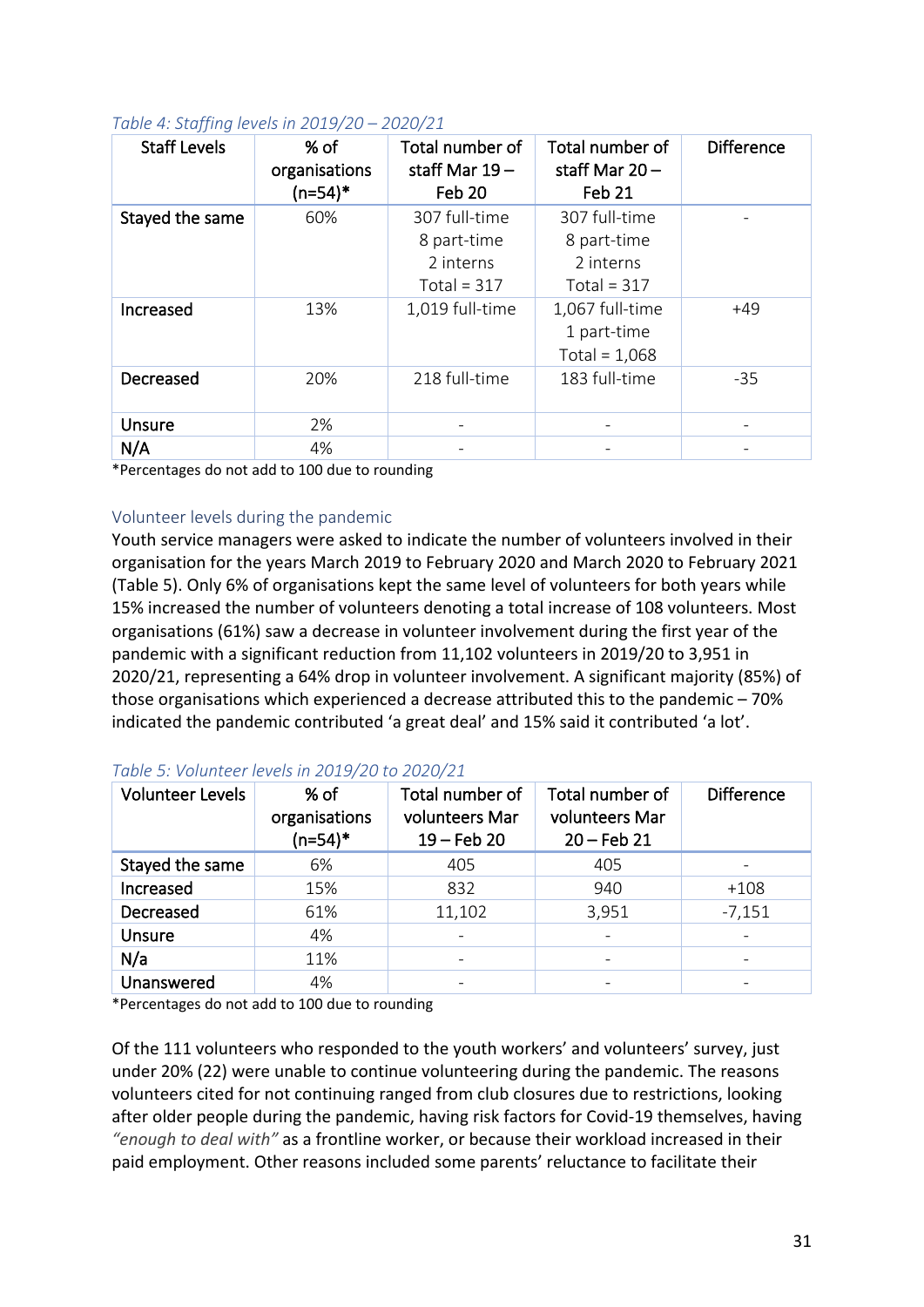children's participation online, lack of Wi-Fi, or groups where the children were too young to go on Zoom.

The data yielded from the interviews and focus groups provides further qualitative information on why there might have been such a substantial drop in volunteer numbers over the course of the pandemic. One interviewee highlighted many of their volunteers work in healthcare or live with vulnerable people or are vulnerable themselves for health reasons and so a range of personal and family circumstances may have been a key factor in their decision not to continue volunteering during the pandemic. This was confirmed by another CEO who noted a certain amount of fear among the older cohort of volunteers about getting involved in youth work:

> *"Some volunteers naturally age out anyway – when their kids age out of the clubs they age out – that's part of the pattern. But then the more longterm volunteers… many people, like myself included, would have grown up in a club and been associated all our lives. So, the older cohort of volunteers they'd have underlying health issues and are afraid now I think to get involved, and don't feel they can return in the same way"* (CEO).

There were also many volunteers working online in their day-job and not keen on talking to a screen in the evenings again because of 'Zoom fatigue' or volunteers who, as one CEO put it, felt they had *"nothing extra to give to the young people"* because of *"Covid exhaustion"*. A volunteer described missing the face-to-face interaction not realising *"how much we constructed everything in that space and all our connections were based around that"*.

Furthermore, some volunteers may have been completely put off by the leap from face-toface engagement with young people to digital engagement which, as one youth service manager observed, requires a different skillset *"they've never had or needed before"*, and there was a youth worker who pointed out that online engagement might feel less meaningful for some volunteers:

> *"Telling a volunteer that you need them to sit in on a Zoom call, doesn't really cut it. Volunteering is a funny thing, the volunteer has to get some kind of social reward out of it, some reason to keep them coming back… you have to have something for them to do"* (Youth Worker).

### Levels of engagement by young people

Respondents to the youth service managers' survey were asked to indicate the number of young people they had engaged with in the year March 2019 to February 2020 and March 2020 to February 2021 (Table 6). Only 7% of organisations maintained the same number of young people in comparison with the year before the pandemic and just 11% increased their engagement with young people which equated to 3,655 young people – four of these organisations indicated the pandemic had contributed a great deal to the increase. A substantial majority (69%) of organisations experienced a decrease in their engagement with young people, this equated to a significant 50% reduction from 159,280 young people to 79,123 young people in the first year of the pandemic. Four in every five organisations (83%) which experienced a decrease attributed this to the pandemic – 65% indicated the pandemic contributed 'a great deal' and 18% said it contributed 'a lot'.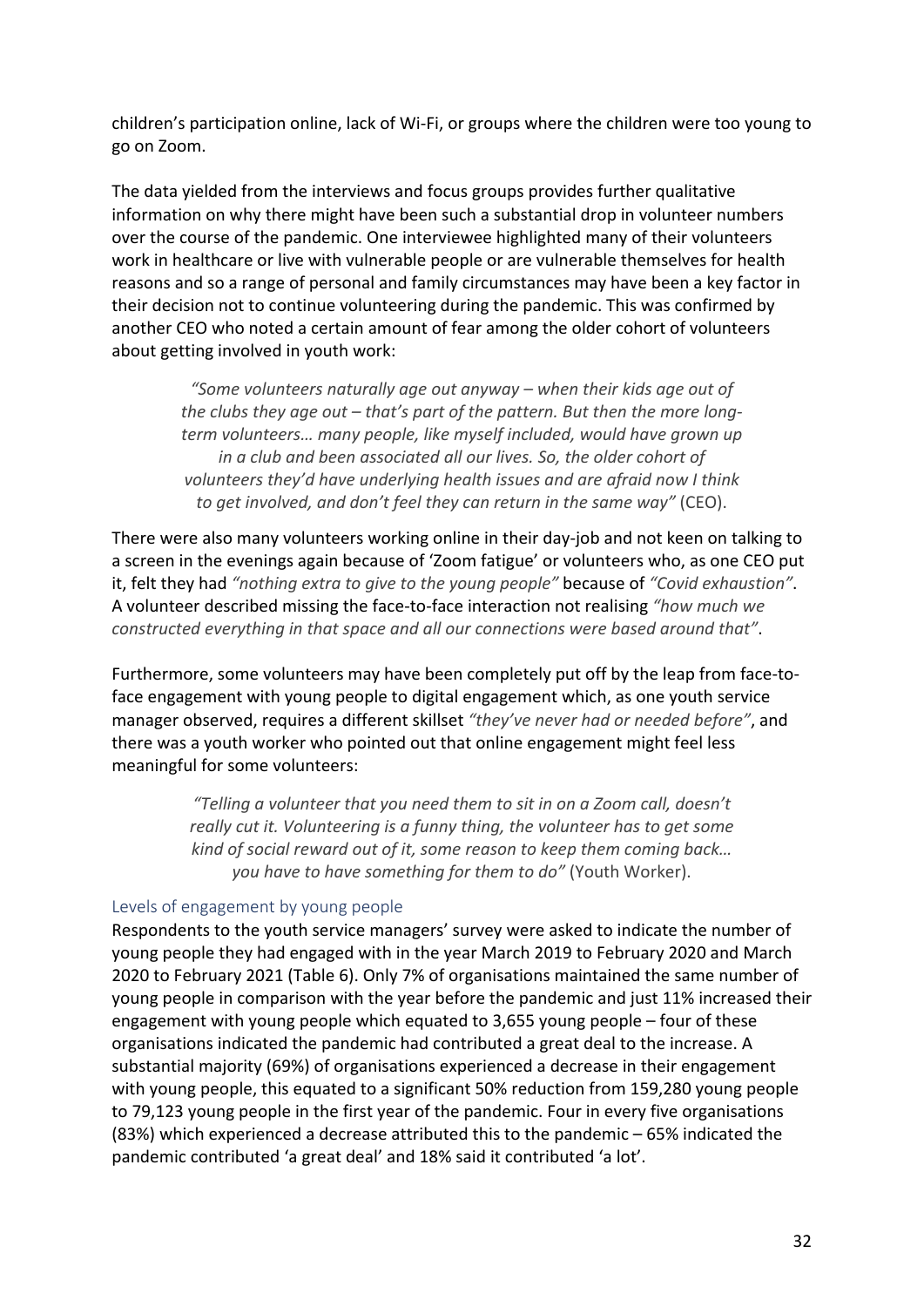| Young people<br>engagement    | % of<br>organisations<br>$(n=54)$ | Total number of<br>young people<br>Mar 19 - Feb 20 | Total number of<br>young people<br>Mar 20 - Feb 21 | <b>Difference</b> |
|-------------------------------|-----------------------------------|----------------------------------------------------|----------------------------------------------------|-------------------|
| Stayed the same               | 7%                                | 3,425                                              | 3,425                                              |                   |
| Increased                     | 11%                               | 1,911                                              | 5,566                                              | $+3,655$          |
| Decreased                     | 69%                               | 159,280                                            | 79,123                                             | $-80,157$         |
| <b>Figures</b><br>unavailable | 13%                               |                                                    |                                                    |                   |

### *Table 6: Number of young people engaged in 2019/20 and 2020/21*

In the young people's survey 64% reported they were able to continue engaging with their youth service while 20% continued to engage but not as much as pre-Covid-19, and 16% discontinued altogether (Fig. 5).

*Figure 5: Young people's engagement with youth services during the pandemic (n=70)*



Q: Do you still engage with your youth organisation?

Among the interviewees there were some comments about reduction in numbers attending services in the initial phase of the pandemic. A youth worker observed a reduction of at least 75% in young people accessing their service. A CEO observed that their organisation was working at half its normal capacity but was pleased to still be able to operate across all its usual age-groups. By contrast, the CEO of a service operating in Dublin's inner city saw an increase in the number of engagements with young people through their street work programme which became a priority from the outset of the pandemic:

*"Our street work did expand in terms of the numbers of people we engage – there was a sharp rise. The previous year, our kind of average of contacts or engagements in a week was 51. That increased in Covid to 80+ and actually that hasn't gone down again. So, our numbers in street work are very high. Our contact hours are also expanding with joint work with other organisations"* (CEO).

# Change in young people's engagement

In the surveys of youth service managers and youth workers and volunteers, respondents were asked about their observations of changes in young people's engagement and could tick more than one option. As Figure 6 shows below, 16% found engagement was consistent, while just under half (43%) saw attendance go down during lockdown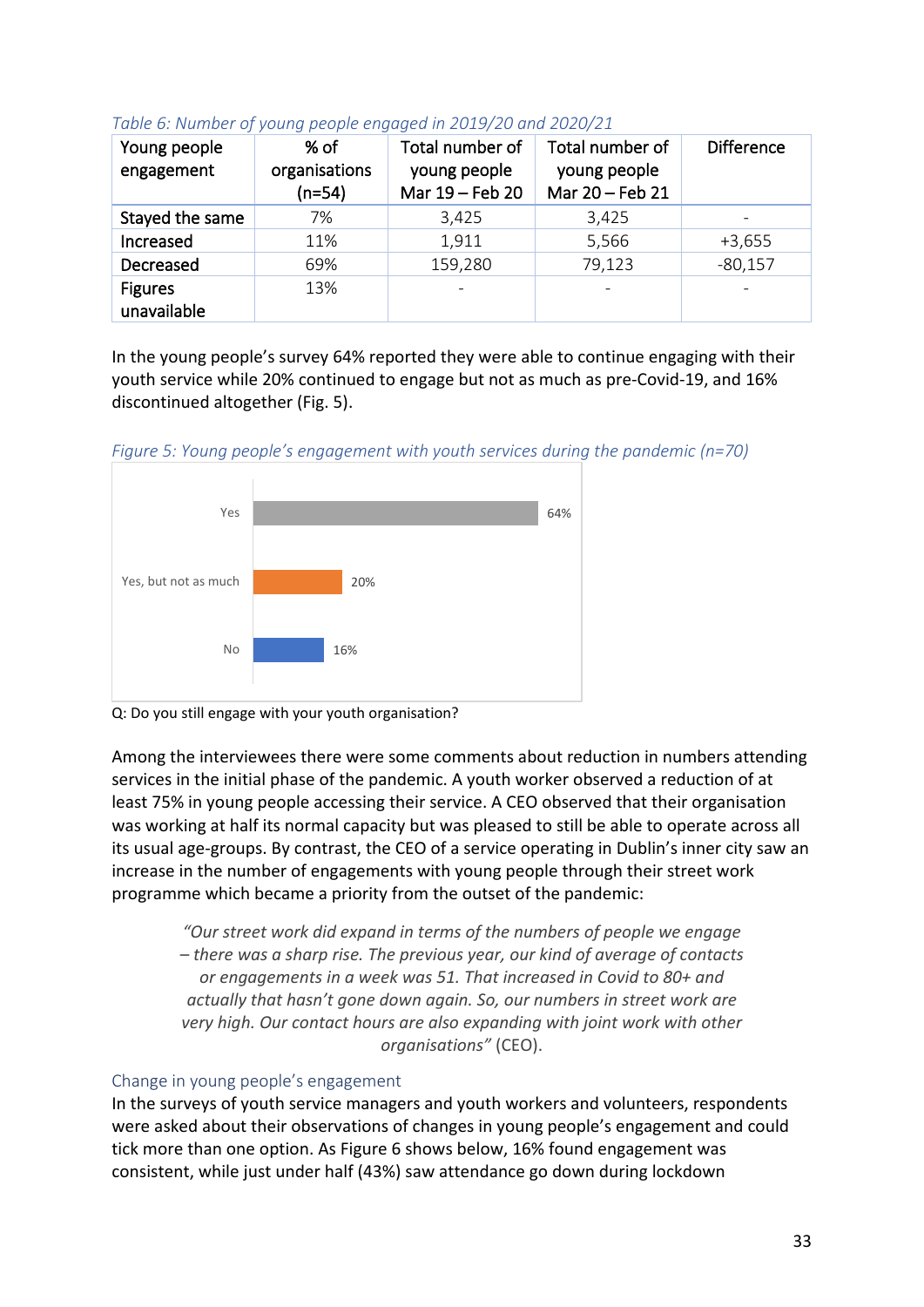restrictions and more specifically, 26% found that young people suffered from 'Zoom fatigue' and eventually disengaged. A small proportion of 5% found that even when they could offer in-person provision some young people did not return.



### *Figure 6: Change in young people's engagement (n=203)*

Q: How has engagement with young people changed during the last year since the pandemic started?

Those who ticked the 'other' option provided a range of comments about the "rollercoaster" through different engagement experiences over the past year as public health restrictions ebbed and flowed. A manager cited the frequent changes in guidelines stating, *"at this point we have not had consistency in the youth sector for over 15 months and this has affected our relationships with the young people."* By contrast a youth worker reported seeing an increase in engagement because of a surge in referrals. A couple of respondents referred to the digital divide or lack of hardware as a barrier to engagement and others understood the social, familial, and personal challenges facing many including a volunteer who expressed pride in young people's resilience in the face of the challenges presented by the pandemic.

The feedback from interviewees and focus group participants was broadly aligned with survey respondents in terms of the experience of 'Zoom fatigue' for many young people, especially older young people leading to a reduction in engagement. Many also noted that doing digitally based youth work on top of online school, particularly in the 'lockdown' from January 2021, was simply too much of an ask for a lot of young people. Referring to some voluntary-led units in their uniformed organisation, a Youth Service Manager shared how some leaders and parents didn't want to compound the situation for young people by creating more online activities, and for larger groups there were frustrations when not everyone could be online at the same time so that young people were *"dropping in and out"* and *"they end up getting annoyed because they can't fully participate".* However, there was a youth service manager who felt that by way of bringing everything to a halt, online work became somewhat easier in the January 2021 lockdown *"because the ones who didn't want to go online had already left, and when the whole world is shut it's easier to be on Zoom"*.

A youth service manager's comments reflected the unrelenting nature of the pandemic:

*"When we went back to level 5 again, that's when it really, I think – really started to deenergise us and not just the youth workers but the kids themselves, because at that stage they were already online for school and the thought of having to come back online for youth work was just… We*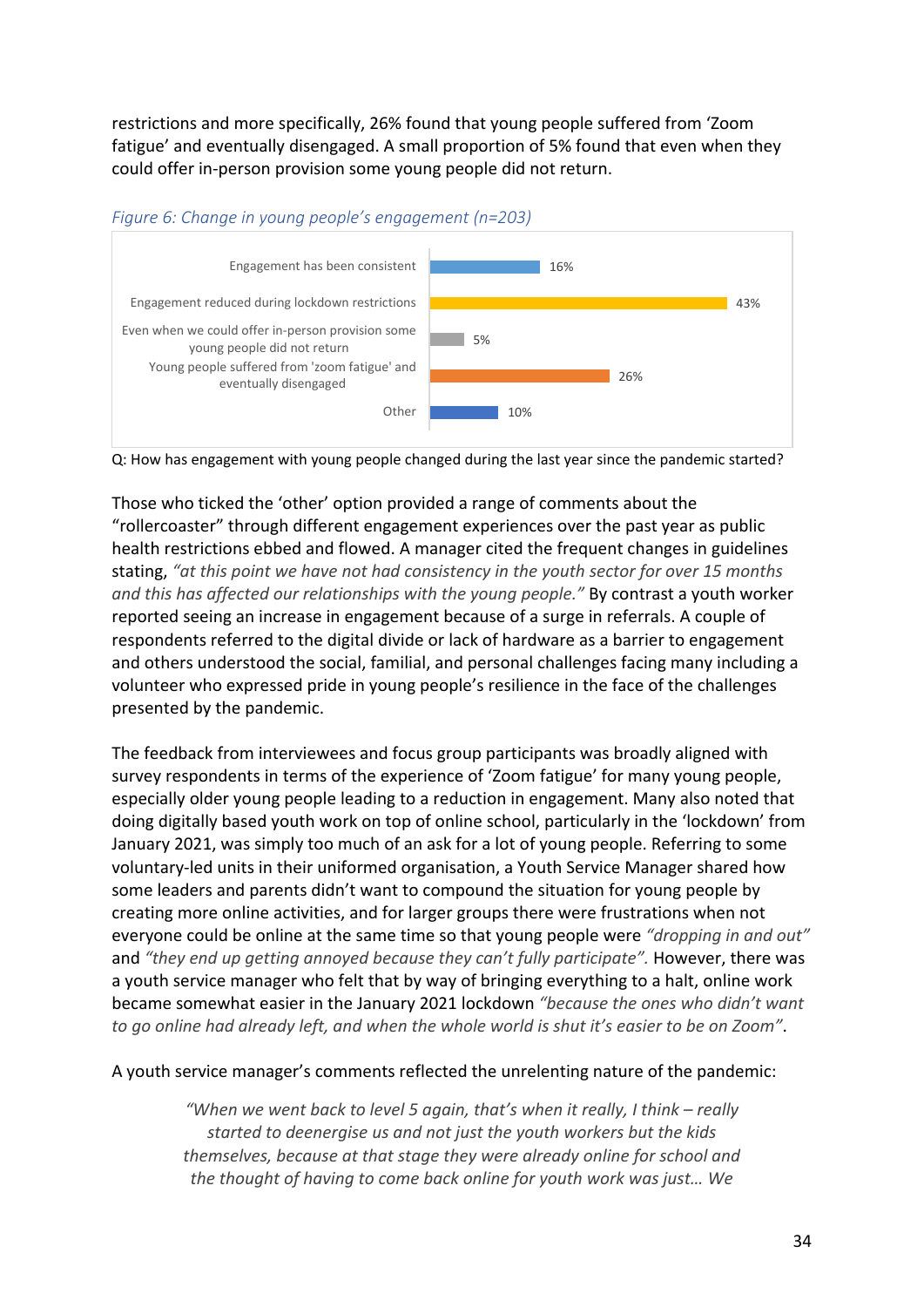*understood that – we were not even that pushy with them on that because that wouldn't have been good for their mental health then either, being on a computer 8 hours a day, that's really when things started to just prove tough. It was tough to motivate staff, motivate the young people to try and stay involved because it was a case of 'gosh, is this ever going to end?'* (Youth Service Manager).

Several interview and focus group participants expressed concern for vulnerable or marginalised young people with a youth worker in a focus group reflecting *"we lost the ones that maybe needed it the most"*. There were young people whose home situations simply weren't conducive to digital engagement, lacking peace and quiet or stability. Furthermore, a youth service manager highlighted how the lack of face-to-face contact and physical visits led to significant concerns for family support and home life in terms of neglect, food, hygiene issues and so on. The comments of one of the interviewees were helpful in explaining how online engagement was essentially out of reach for many vulnerable young people:

> *"…they love the physical 1-1 contact, that's what they craved and when you took that away from them – you know they're kids who do get into trouble, they do make bad decisions – and I think trying to convince them to come online was just a decision they weren't able to make, they weren't really getting supported to make that decision either, so they were getting lost. It was like when you don't go to school for a few days, you forget about all the tangibles that go with that, the aftermath that that's going to cause, it just becomes normal, and I think it just became normal for them to disengage from us and try and not re-engage"* (Youth Service Manager).

#### Young people's perspectives on engagement

In terms of the young people's survey respondents who didn't engage with youth services, there are a variety of reasons among the open-ended responses including the closure of services, not being able to meet others 'in real life', taking up new hobbies instead, a lack of interest among other members or leaders or simply not wanting to. When asked about the impact of not attending, these respondents referred to a loss of fitness, missing meeting new people or meeting friends outside of school or missing out on new opportunities. Four young people say they experienced little to no impact while one person says that they *"miss the activity and sense of belonging."*

As for the respondents who engaged with youth services to a lesser extent, again, there is a range of explanations such as connectivity issues, busyness, meetings getting cancelled or curtailed or meetings happening less regularly. One young person felt that with social distancing, there is *"less time to engage"*, another referred to social anxiety, another said that their parents were getting sent information instead, and another commented that the *"online experience isn't as interesting"*. Regarding the impact of a reduced level of engagement, the responses include young people who named social isolation and less socialising, missing seeing their friends as well as a loss of motivation or loss of skills development opportunities.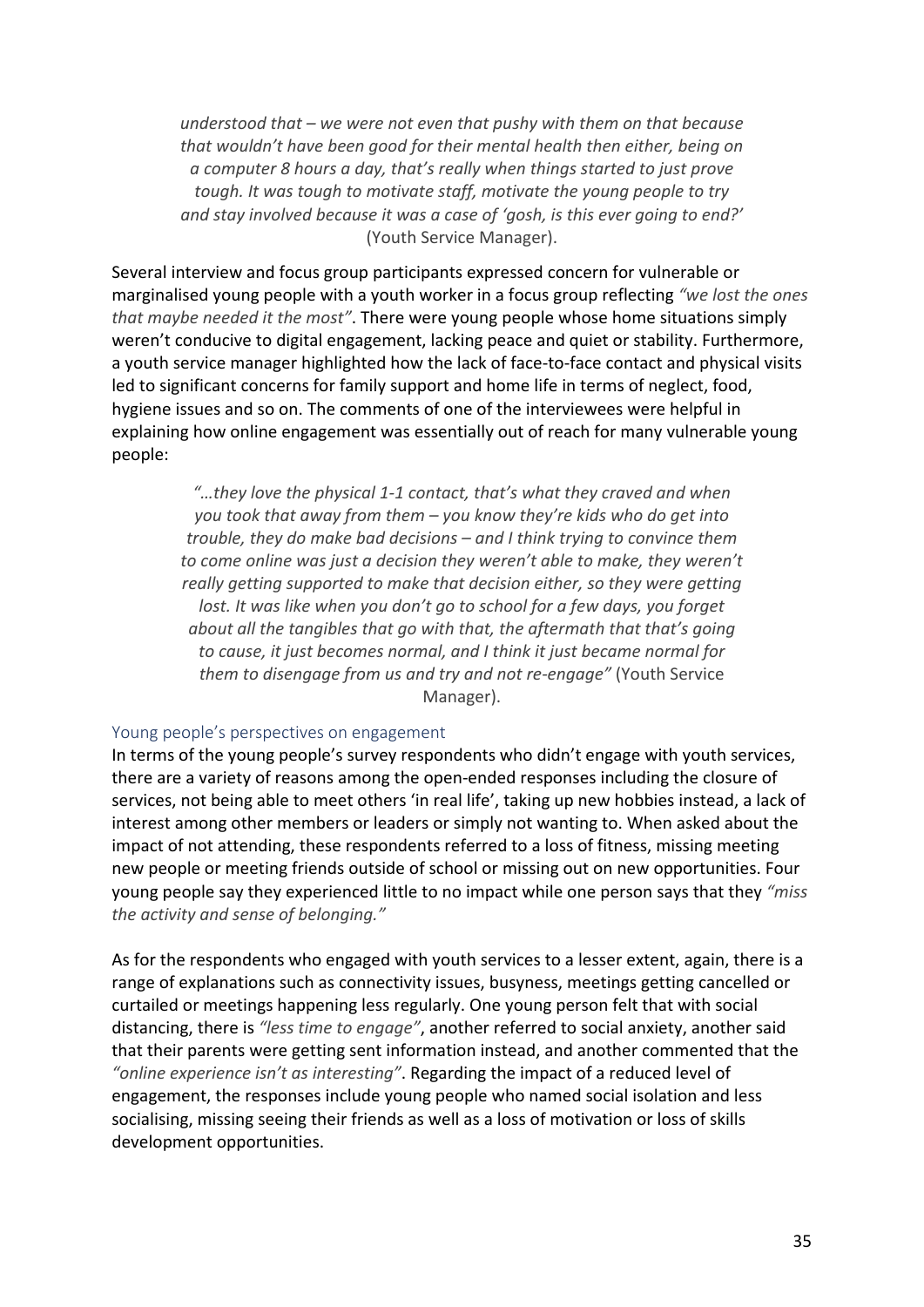While the youth survey was the key means of attempting to get a sense of young people's rationale behind disengaging either partially or wholly from youth services, the youth focus groups also offered useful insights including one young person who admitted to 'disappearing' from digital engagement for a few weeks because of the intensity of online school saying, *"I just couldn't stick to it anymore, I just couldn't do it."* He also described how he would flip between engagement and disengagement:

> *"It was just I got bored of doing nothing, when I got bored of doing something with all the online, I got bored of doing nothing again, you kind of realise how good it was when you're not doing it, on the first week it was ok… on the second week, 'I'm getting bored now again like'. There was a lot of boredom the whole way through. I was in 5th* [year] *online for a while, it was just torture. You were going through so much stuff. Teachers were just talking at you not to you"* (Young Person).

### Youth Work Sector Response to the Pandemic

In analysing the data gathered from the interviews and focus groups it is possible to create a snapshot of the youth sector's initial response when the pandemic struck and what it has been like to maintain engagement since. Section 5.2 will explore specific methodologies and interventions in greater detail.

### Initial response

Broadly there was a speedy shift to online work with some services quicker than others to make the move, and many organisations reaching out to young people through whichever means available to them whether phone calls or social media-based group chats even as staff figured out technical adjustments for working from home. One of the CEOs in the interviews talked about how their staff were making a lot of personal sacrifices and that it was a very surreal period for both youth workers and young people. Some local units of national volunteer-led organisations may have been slower to go online but each group had their own set of circumstances to navigate.

### Maintaining Engagement

As time passed it became clearer that the pandemic would present a longer-term challenge. The initial 'novelty' wore off and organisations grappled with applying government public guidelines to their settings, reviewing internal issues such as policies and procedures, ensuring Covid-19 compliance as well as continuing to reach out to young people and finding ways to maintain connections and support young people, particularly those in crisis.

The recognition of youth work as an essential service in March 2020 by the then Department of Children and Youth Affairs (now known as the Department of Children, Equality, Disability, Integration and Youth – DCEDIY) had been welcomed by many, however there were some challenges as public health guidelines changed over the course of the year, particularly in periods when Level 5 restrictions were imposed or re-imposed. Sector-specific guidance was issued by DCEIDY in September 2020 and updated thereafter<sup>[16](#page-35-0)</sup> and this was

<span id="page-35-0"></span><sup>16</sup> [https://www.gov.ie/en/publication/58393-guidance-for-youth-organisations-on-resuming-full-services](https://www.gov.ie/en/publication/58393-guidance-for-youth-organisations-on-resuming-full-services-after-covid-19/)[after-covid-19/](https://www.gov.ie/en/publication/58393-guidance-for-youth-organisations-on-resuming-full-services-after-covid-19/)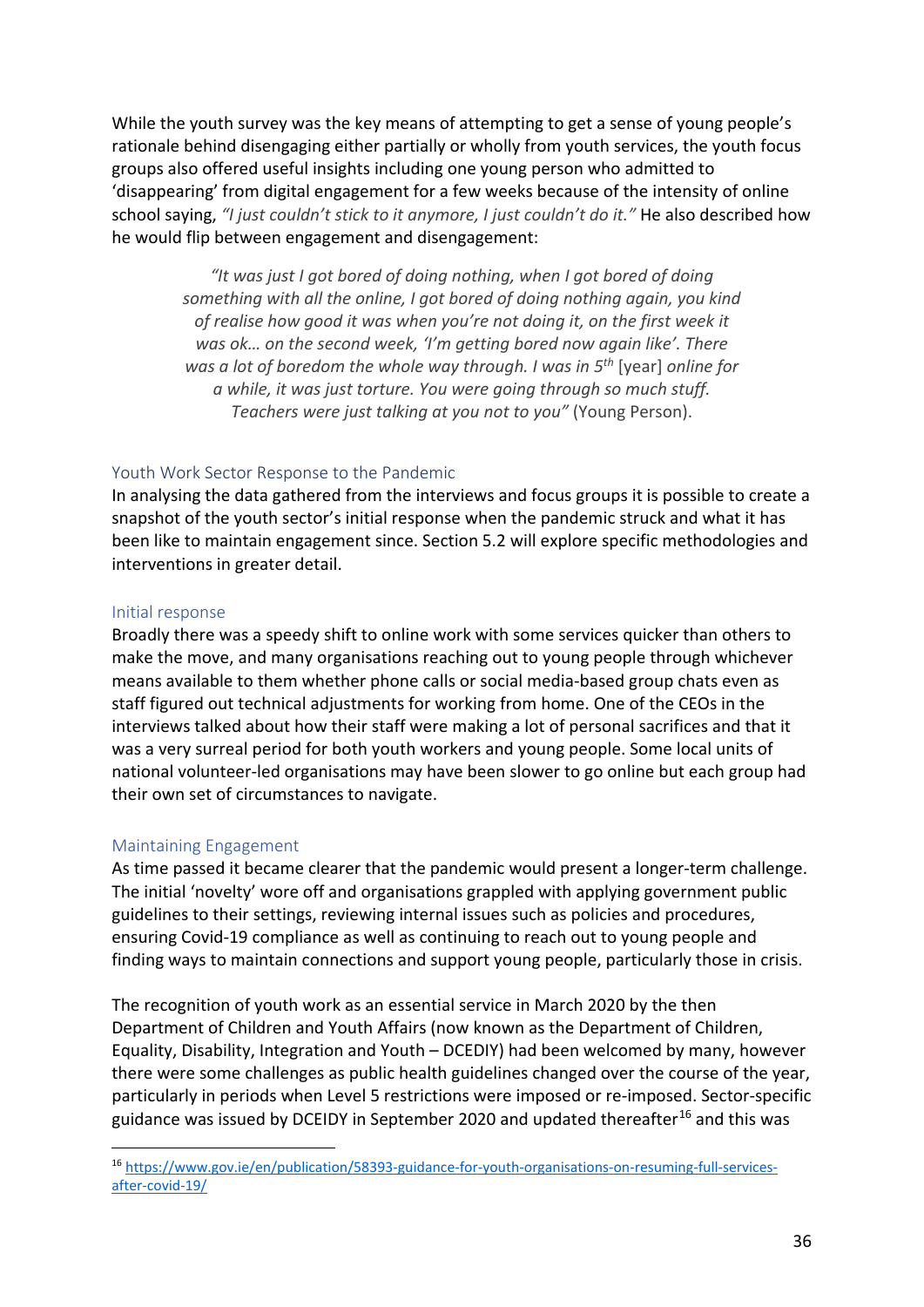aided by regular stakeholder engagement through an Oversight Group made up of representatives from the youth sector and Department officials (see Appendix 3 for more details). The expectation was that youth organisations develop their own protocols to align with the Departmental guidance.

The box below provides a case study from one interviewee's organisation that illustrates the complexity many youth organisations had to navigate through uncertain territory, while also trying to keep the needs of young people and families central.

# *Case Study 1*

A CEO related how their youth service had engaged with relevant agencies – HSE, CDYSB – and fostered a partnership with a local drugs project in the first 'lockdown' to engage with young people through street work. They carried out house visits where they felt it was necessary for young people in crisis:

> *"We were able to provide a 5-day working week out on the street and you know we had Covid procedures all in place… We did have to look at what were essential situations that we might need to be called on and there were some people we did have to call with to their houses in crisis situations"* (CEO).

As restrictions lifted into the summer of 2020, they focused more on internal summer programming with some sporadic joint street work. The government's guidance for youth work organisations enabled the work to continue through the autumn and into winter albeit with smaller numbers and some changes to protocols and health and safety measures:

> *"So, we managed to keep going right through that and the road map really did allow us to do a lot. That road map really allowed us to work right through from the autumn into the winter. We did have to make several changes; you're constantly having to keep an eye on what we need to be doing now as well as health and safety measures"* (CEO).

The New Year presented new challenges as the interviewee explained how their service's crisis intervention was inhibited so they had to make a case for this work and seek clarification for its operations in recognition of the needs of the young people in the catchment area:

> *"…in the New Year, and the most frustrating point that we had been, and we felt there were big mistakes on how the road map was written because it really didn't allow any leeway for crisis intervention work… we realised we needed to reform and push for what we need and to make sure we were doing the right thing. So, we did… we got the clarification we could do crisis work then we were happy with that because in the*  [name of area] *inner city the young people are all in crisis"* (CEO).

The difficulty of steering a path forward was evident in the comments of other interviewees such as a youth service manager who found the gradual re-opening of spring 2021 more unsettling because of uncertainty about how long it would last. Ultimately, while Covidcompliance and safety were paramount, it was the limitations within the restrictions that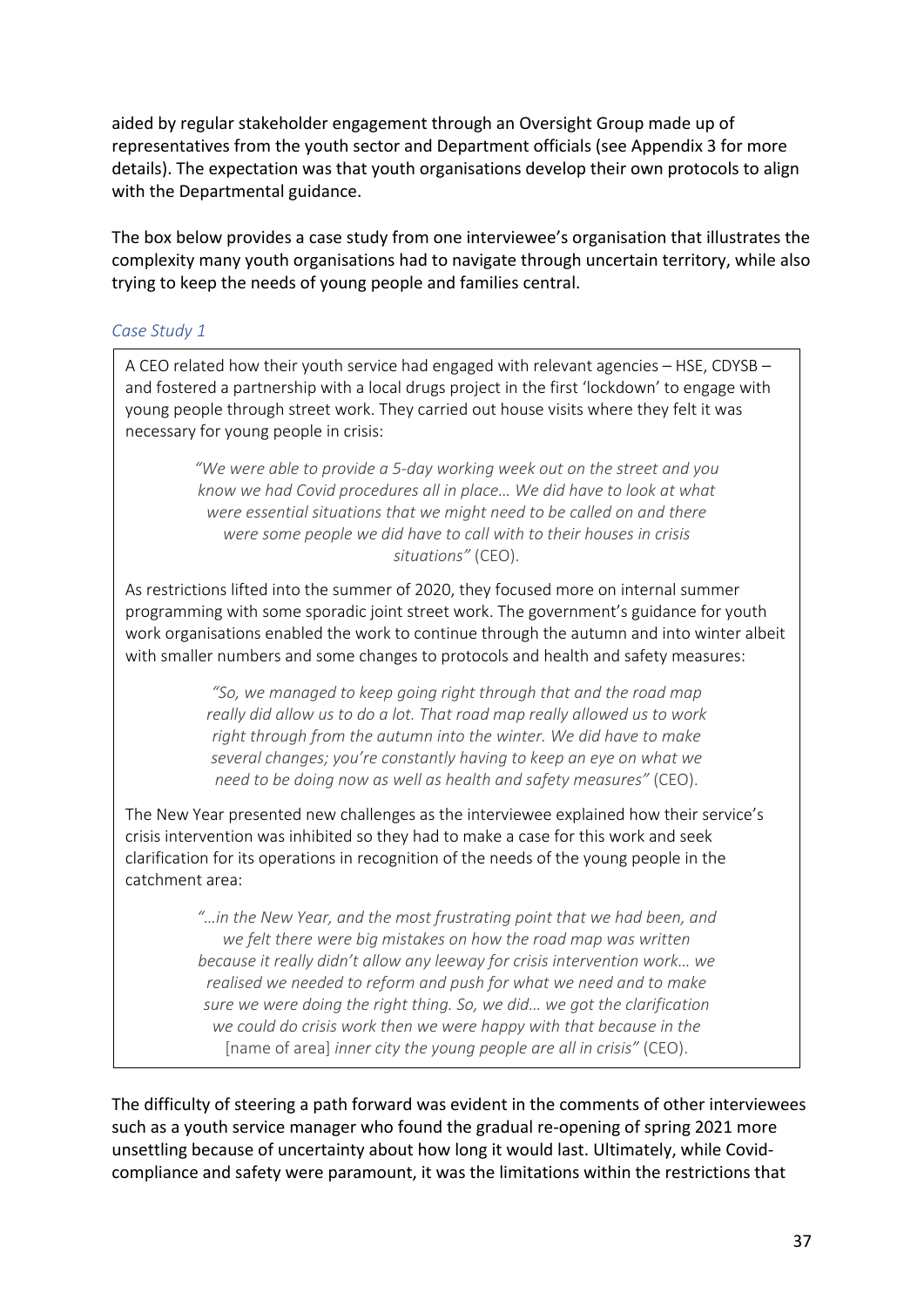represented a key challenge for the sector and many youth workers simply wanted to be able to do much more with young people. In the youth focus groups there were young people who felt strongly that the essential nature of youth services should be sustained and upheld such as one young person who stated that youth services are ancillary to other services like mental health services:

*"I think if we do go back to a lockdown, I think the likes* of [name of youth service] *should get to keep on working. I mean what they're doing is actually phenomenal, even like it's really unheard-of – people going beyond what they need to do, and looking after your mental health, like they'll stay up all night and help you if you… as long as you need it… I think the government should recognise that. What's helping young people's mental health is the youth service, they are doing so much for young people, and they should really invest more in them and see that they are an essential service"* (Young Person).

#### Characteristics of the sector's response

The thematic analysis of the data from the interviews and focus groups reveals several key qualities and features that characterise the youth work sector's overall response as distinctive in serving and supporting young people during the pandemic:

- Adaptability
- Young person-centred approaches
- Strategic and collaborative outlook
- Enhancing the visibility of youth work
- Internal capacity-building

#### Adaptability

A stand-out feature from the last year is the extent to which youth organisations demonstrated flexibility, creativity, thinking 'out of the box', going beyond comfort zones and problem-solving in the face of various logistical challenges to communicate with young people 'on their level'. Several of those interviewed talked about doing things they wouldn't have thought of doing previously in normal circumstances, so there was a willingness to experiment and try out different ideas to find what worked for the young people. A youth service manager even commented on how the complexities presented by pandemic – at least initially – generated a motivating and energising sense of challenge as a practitioner, and he reflected a 'can do' attitude with a focus on making digital youth work fun. A CEO of a national youth organisation noted the speed of the evolution of youth work in response to the completely new set of circumstances:

*"I was hugely impressed at the speed at which they evolved, the way in which they thought about their services and the way in which they delivered their services. Literally within a week they had redesigned the whole process. Now there were technical difficulties, there were people getting set up for remote working, all of that. But people found ways around all of that very, very quickly. They used their volunteer base, they used all of their resources at their disposal... Because they're so embedded in communities, they're aware of the most vulnerable and the kids this was going to hit in a really more profound way, and they made sure the lines of*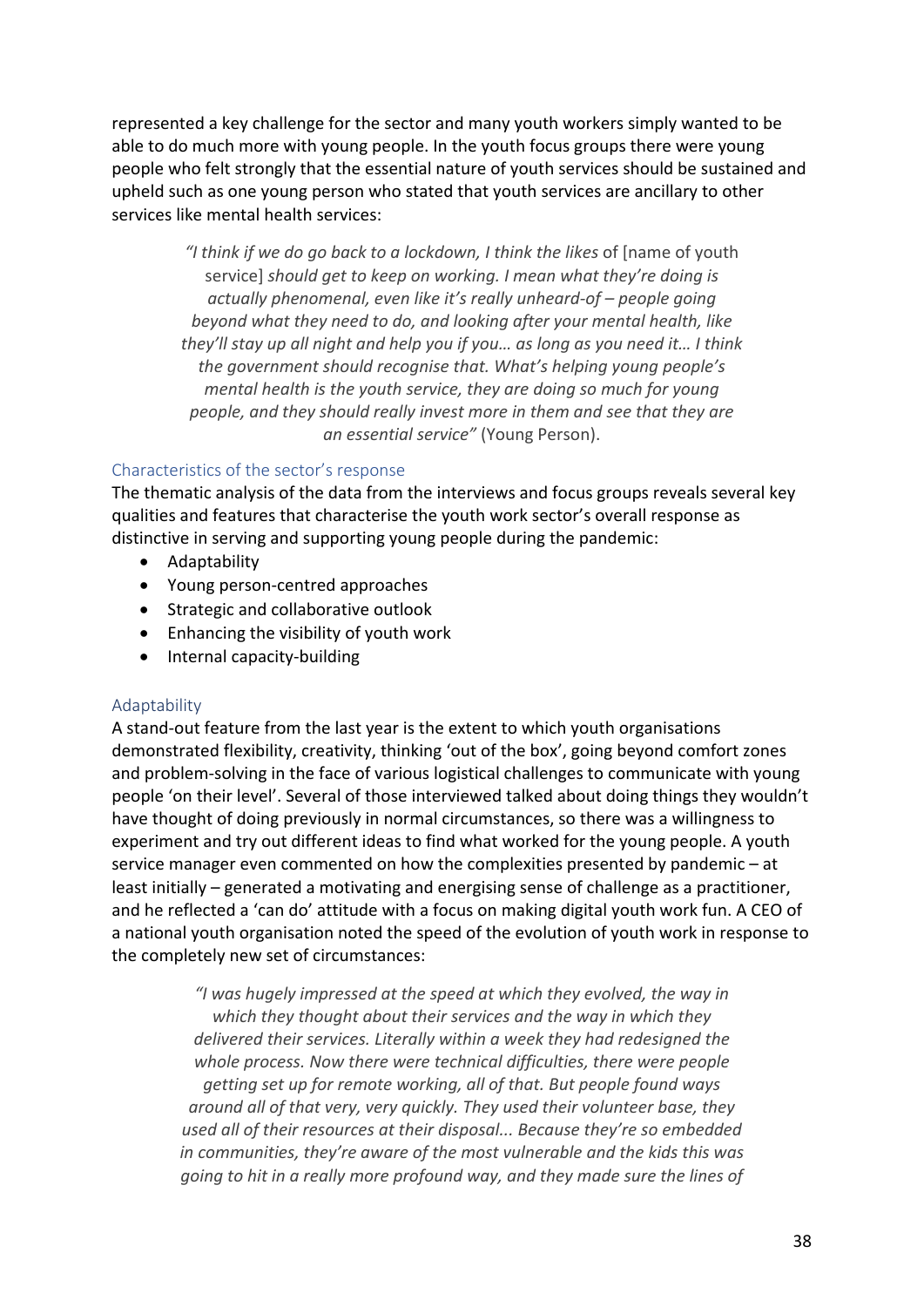### *communication were open. To me that was hugely impressive to see and all of our youth services without exception did that*" (CEO).

#### Young person-centred approaches

There was a sense across the interviews and focus groups that youth workers' efforts were tuned into keeping the needs of young people at the centre of their practice. This applied particularly to young people at risk who may have needed crisis supports. There were constituencies where youth organisations took a proactive approach deeming every young person 'at risk' either because of the pandemic and the loss of all conventional support systems in school and so on, or because of local contextual challenges in terms of marginalisation or disadvantage.

An organisation working with LGBTI+ young people found themselves doing much more 1-1 work, crisis intervention, signposting, and referrals, and with contacts from young people, plus parents, teachers, and health professionals at an all-time high. Staff at a youth information café also found themselves doing much more 1-1 work, offering intensive supports particularly with older young people such as supporting them to move into independent living, to access mental health services, to navigate the benefit system, or providing family support and informal mediation for young people and their families who were struggling with the intensity of being at home 24/7 in lockdown. Among the interviewees there were those who recognised young people's need for connection and how even casual interactions were gone and they tried to create programmes that would help young people to stay connected.

Despite the significant challenge of trying to reach out to young people and keep them engaged in online sessions, relationship-building remains central as a practice. In one of the focus groups, a youth worker shared how the additional sanitisation protocols in place in their centre since re-opening in the summer of 2021 have enhanced relationship-building. This story exudes such a strong sense of welcome, inclusion and respect for the dignity of each young person who walks through the door:

*"One of the things we've had to do in our centre in* [name of town], *say, they'll come in through our door, they'll sanitise their hands, I'll only let one in at a time and then they go through and out into the back garden. There's one person going in at a time and usually about 3 staff that they meet someone at the door which would be me, then they walk through and see another person and they're all individually saying hello rather than like say pre-Covid they'd all leg it in, they wouldn't even – if you were a new worker, you wouldn't know their name they'd just run right by you. Whereas now they love this, they're real proud, particularly the younger ones, they're real proud of walking in, 'hi, how are you? I like your top, I like your nails' or this, that, whatever – and going through and having that greater conversation particularly with the younger ones that you mightn't necessarily, they mightn't necessarily think that there's much in it, but they're really loving the fact that – 'oh she's welcoming me and here's me on the way in' – you're meeting 2 or 3 staff on the way in and saying hello to them all and having a little chat and then when they're waiting out the back talking to a staff member and waiting for the rest of them to come in.*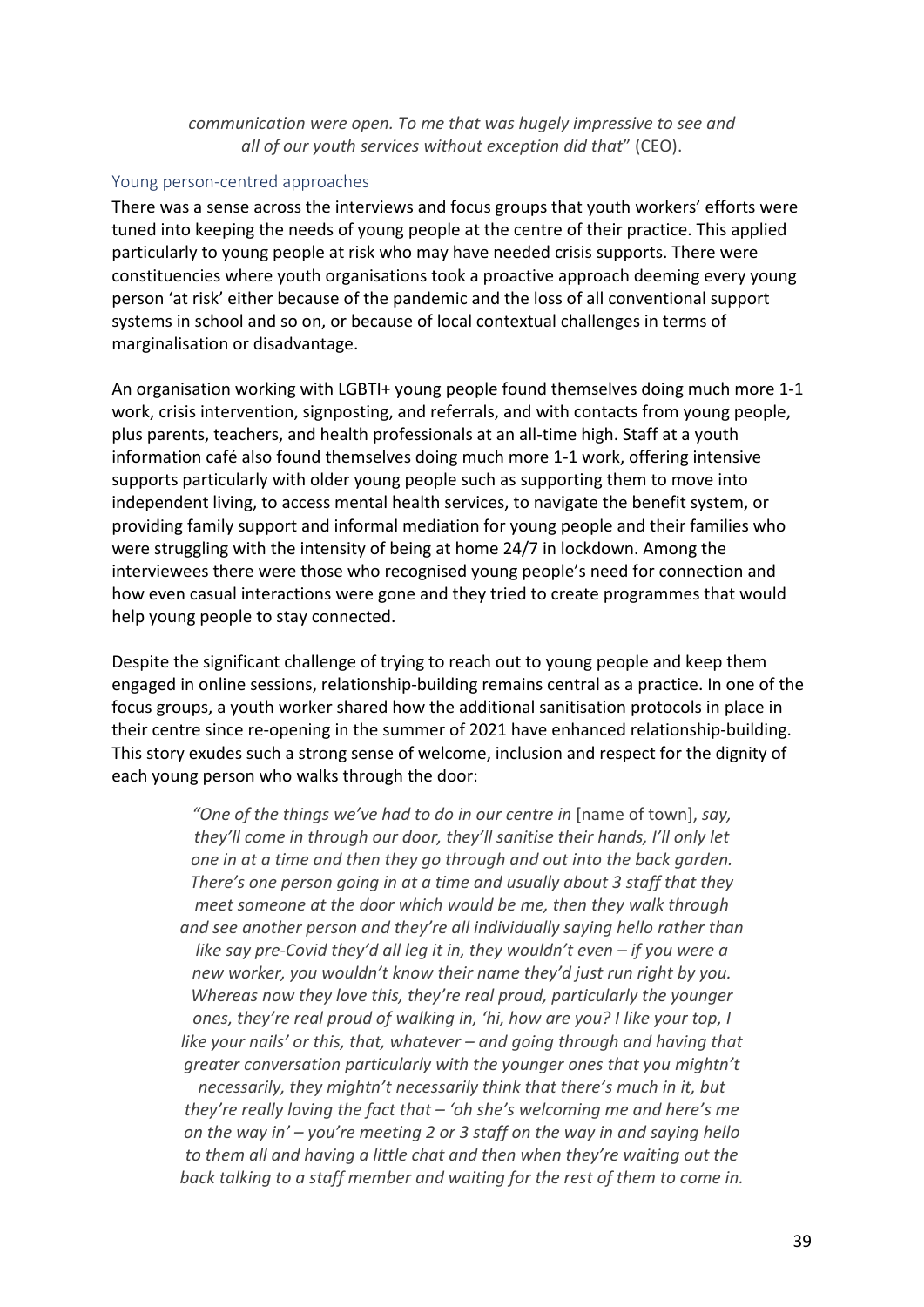*So, there's a bit more time because of the sanitisation and stuff like that there's more chats and more relationship-building and that as well which has been really, really nice"* (Youth Worker).

### Strategic and collaborative outlook

There was a shift towards adaptation not just in service delivery but also at the strategic level of organisational operations and infrastructure. One CEO referred to starting a standing weekly meeting for senior managers in their organisation, where they discussed any emerging issues, reviewed any updates with the guidance for the sector and checked in on how staff were doing. Another CEO of an organisation with a national reach described how their organisation's way of working completely changed through instituting regular senior management meetings to manage their response and encourage information-sharing and problem-solving across different regions. Consequently, they established specific working groups to update policies and procedures in key areas relevant to the new paradigm of digital youth work including safeguarding, remote working, Covid-compliance and so on.

The box below provides a case study of Cork ETB's coordination activities with local youth providers yielded from the interview with a member of its team. This offers valuable insight into the benefits of interagency working between statutory and voluntary partners and as such provides a useful example of the statutory and voluntary sectors working together in one geographic area.

### *Case study 2*

In terms of interagency collaboration, the local authority set up a Youth Response Committee made up of statutory partners and organisations from the voluntary and community sector across Cork City. Chaired by the CEO of Cork ETB, the group met weekly with youth as a standing item on the agenda thus providing a means of accountability for actions regarding children and young people and rendering a measure of status to youth work as part of the wider pandemic response.

While coordination has always been part of the remit of Education and Training Boards, Cork ETB stepped proactively into a coordination role in support of local youth organisation recognising the need to work together across the youth sector, particularly when it became clear in the spring of 2020 that restrictions would be in place far longer than initially anticipated. An example of this was the establishment of online Youth Worker Area Networks which met every six weeks creating regular contact among youth workers as well as encouraging collaboration as summer approached.

Other examples of Cork ETB's coordination efforts include a range of joint youth initiatives such as the Urban Outdoor Adventure programme, Pumpkin Challenge, and a Netflix & Pizza Party event as an alternative to local bonfire night activity in which there were strategic linkages with both the Garda and Cork Fire Service. In doing so, Cork ETB demonstrated its capacity to leverage key partnerships, for example, linking with Cork Sports Partnership and Cork Music Generation to deliver a summer programme, 'We Are Cork Youth Challenge'. This initiative encouraged young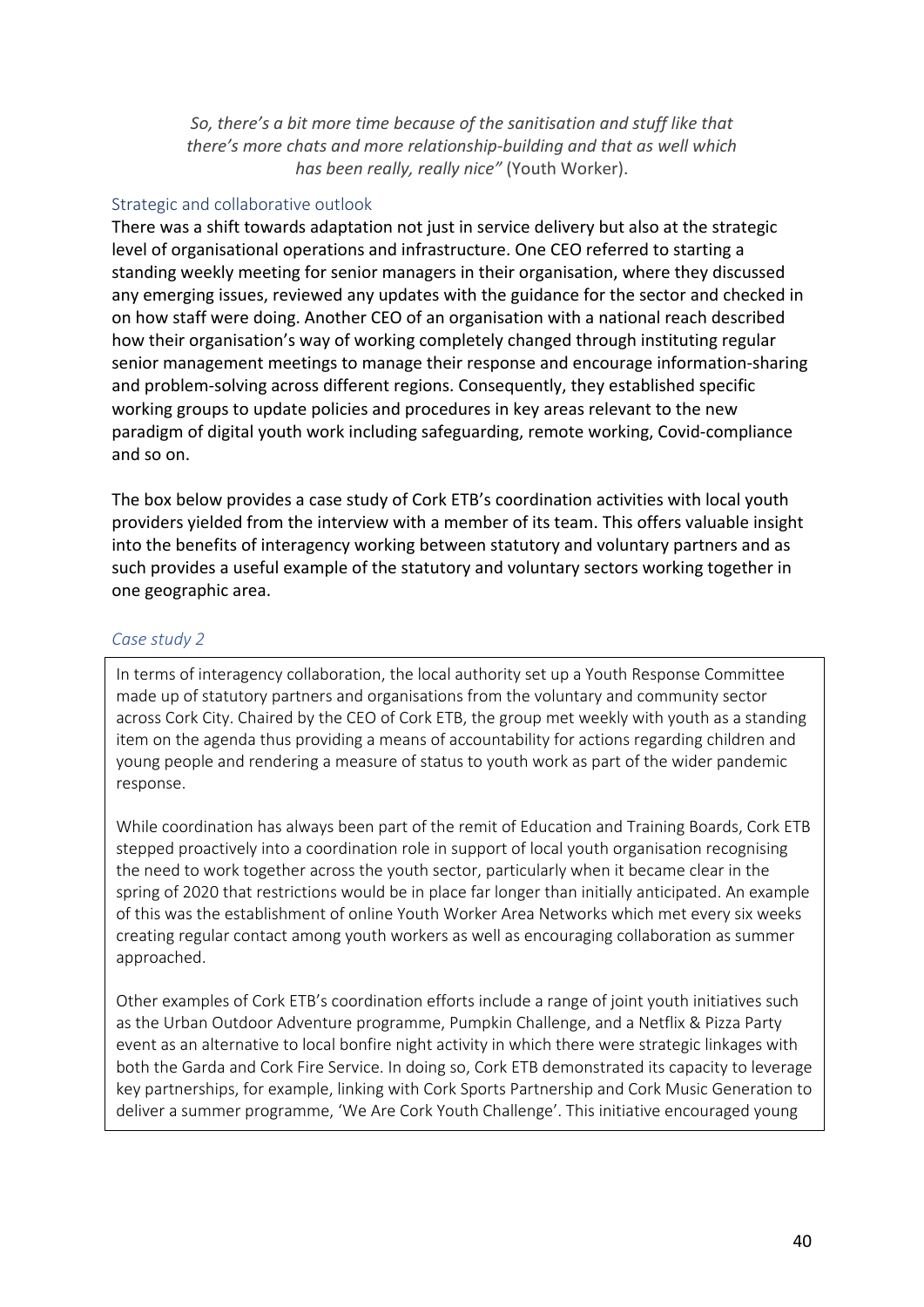people across Cork to participate in a programme of 50 different challenges related to sport, music, and community engagement. Using the Flipgrid app young people submitted video responses to the challenges. Over 400 young people registered for the challenge in the summer of 2020 and special awards were given to young people who completed 20 challenges. Awardwinners were later invited to a ceremony at the Lord Mayor's chambers in September 2020. At the time of the field research the initiative was scheduled to be repeated in the summer of 2021.

One of the advantages of these kinds of joint programmes and events is that they were Covidcompliant and accessible for youth workers to sign up their youth groups without having to worry about logistics. As a youth service manager reflected, they were also a morale-boosting source of encouragement about youth engagement for youth workers giving them a sense of *"ok, there's no-one turning up for the Zoom meetings, but at least we're part of something else too".*

# Enhancing the visibility of youth work

Podcasting with young people served as a great way of making young people and youth initiatives more visible. An example of this is Carbery YMCA's podcasting activity which evolved from an online radio programme taking music requests from young people to a show that included a participant slot where young people would talk about a particular band or song track, share tips about surviving the pandemic or give shout-outs to friends and family. Then the project became known as 'Cork's Brave Youth'[17](#page-40-0) a podcast which interviews young people with a 'story worth telling'. Each episode also profiles the music being made by local young people and includes a noticeboard segment where youth organisations can promote programmes, events, and activities. Since it launched in April 2021 it has been used in some schools as a discussion starter in SPHE classes (Social, Personal and Health Education).

The previously named initiatives in Cork also served to enhance the visibility of youth projects, young people, and youth work as a whole. For example, in the case of the Pumpkin Challenge[18](#page-40-1), 40 projects participated, and Cork ETB was able to finance a prize for the winners:

> *"It was about creating more visibility for youth work in the city as opposed to just Mahon Youth Club doing a pumpkin… we had 40 projects doing pumpkins… so ETB could offer that kind of scalability and increase the visibility of youth work because there was a lot of good stuff happening, but it wasn't – well, from what I knew from previous years it wasn't really visible and it didn't really matter whereas because we were in this kind of Covid era it was critical that youth work was visible. So yeah, we did the Pumpkin Challenge which was great and again we offered pizza vouchers to the winning project, which was – just those little things that the ETB could step in and provide… it's raising the profile of activities available for young people but raising the profile of youth workers because we've all been putting them in our social media, 'oh look at the great stuff happening up in* [X] *project, this is what's happening in* [X] *project…'"*  (Youth Service Manager).

<span id="page-40-0"></span><sup>&</sup>lt;sup>17</sup> [https://open.spotify.com/show/2yM94fFYu7Ew5j2F6Gd9mb?si=XC\\_hnCtITe2dXwGFbYnSWg&dl\\_branch=1](https://open.spotify.com/show/2yM94fFYu7Ew5j2F6Gd9mb?si=XC_hnCtITe2dXwGFbYnSWg&dl_branch=1)

<span id="page-40-1"></span><sup>18</sup> [https://fb.watch/6uF6yD3X\\_1/](https://fb.watch/6uF6yD3X_1/)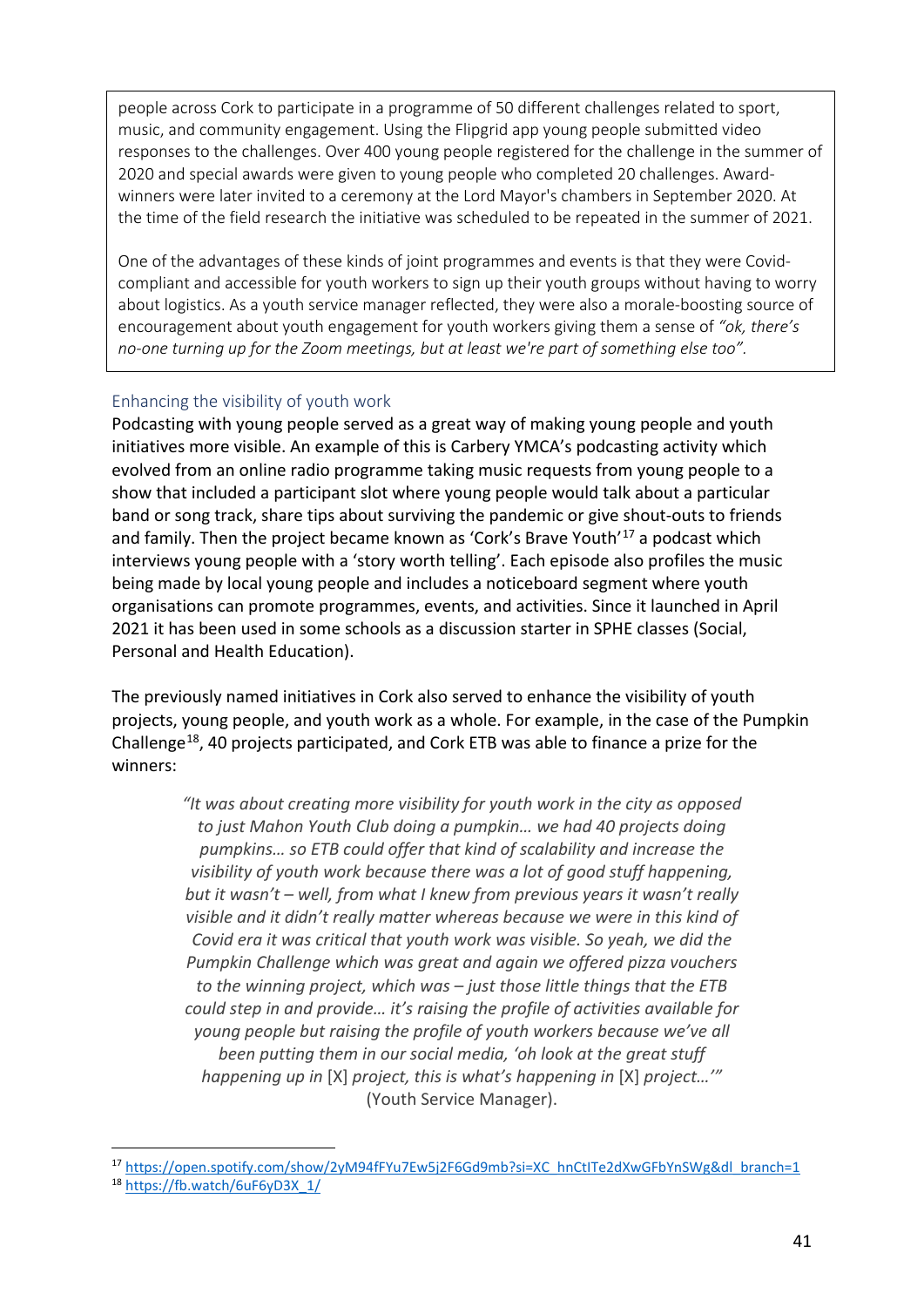#### Internal capacity-building

Some organisations took the opportunity to attend to internal capacity-building, whether reviewing policies and procedures, recruiting for new board members, updating websites, developing digital communications and social media output, or recruiting staff to scale up service delivery. Growing a presence on social media paid off for some of the organisations featured in the interviews, for example a youth service manager described how their pages got significantly more 'hits' from young people through developing their use of social media platforms. The leader of a national uniformed organisation observed that some local units became more active in sharing their activities and good practice on social media, and one of the CEOs explained that prior to the pandemic their organisation had used social media platforms mainly to talk to other stakeholders, but now young people are a major audience:

> *"Huge engagement now on Snapchat and last week we started on TikTok and within a few days we'd had over 400 engagements from LGBT young people from TikTok… There's a few objectives: first of all, it's getting information out there that might ease some of the calls to us about information that people need to get… 'go to our website to find out about this', 'sign up to this, that or the other'… And then just letting young people know that we're here and what we can and cannot provide"* (CEO).

#### Young people's perspectives of the youth work response

Probably the best judges of what makes for good youth work in the middle of a pandemic are young people themselves, and the young people we met across the focus groups spoke very highly of their youth leaders and organisations.

> *"I'd say they handled* [the pandemic] *really, really well. At some stage if they were annoyed, we didn't know they were, it was like we were inperson, they did amazing like they couldn't have done better, they were really enthusiastic and they did everything they could to make it fun and to make it familiar I guess and not gloomy, so you're not thinking about why you're online, but you're just having fun"* (Young Person).

The young people's comments reflect significant appreciation of youth workers' and volunteers' efforts in facilitating groups, encouraging a sense of connection with other young people, and making regular check-in calls in addition to their availability and compassion for others. One young person appreciated how the transition to online engagement was handled and observed that the youth workers were successful in maintaining a sense of community in online meetings. A couple of young people pointed out how their youth workers could have opted for an easier life during lockdowns with one speaking of his youth workers that, *"they both could have easily done nothing either – sit back and enjoy a few weeks off – it shows how much they actually care"*. Noting how youth workers *"rose to the occasion"* and were prepared to go above and beyond for young people in distress, another young person felt it *"helped a lot of people not go too far with their mental health"*.

#### Organisational challenges in making a response to the pandemic

The research data reflects four main challenges for youth organisations in making a response to the pandemic and these will be discussed in turn: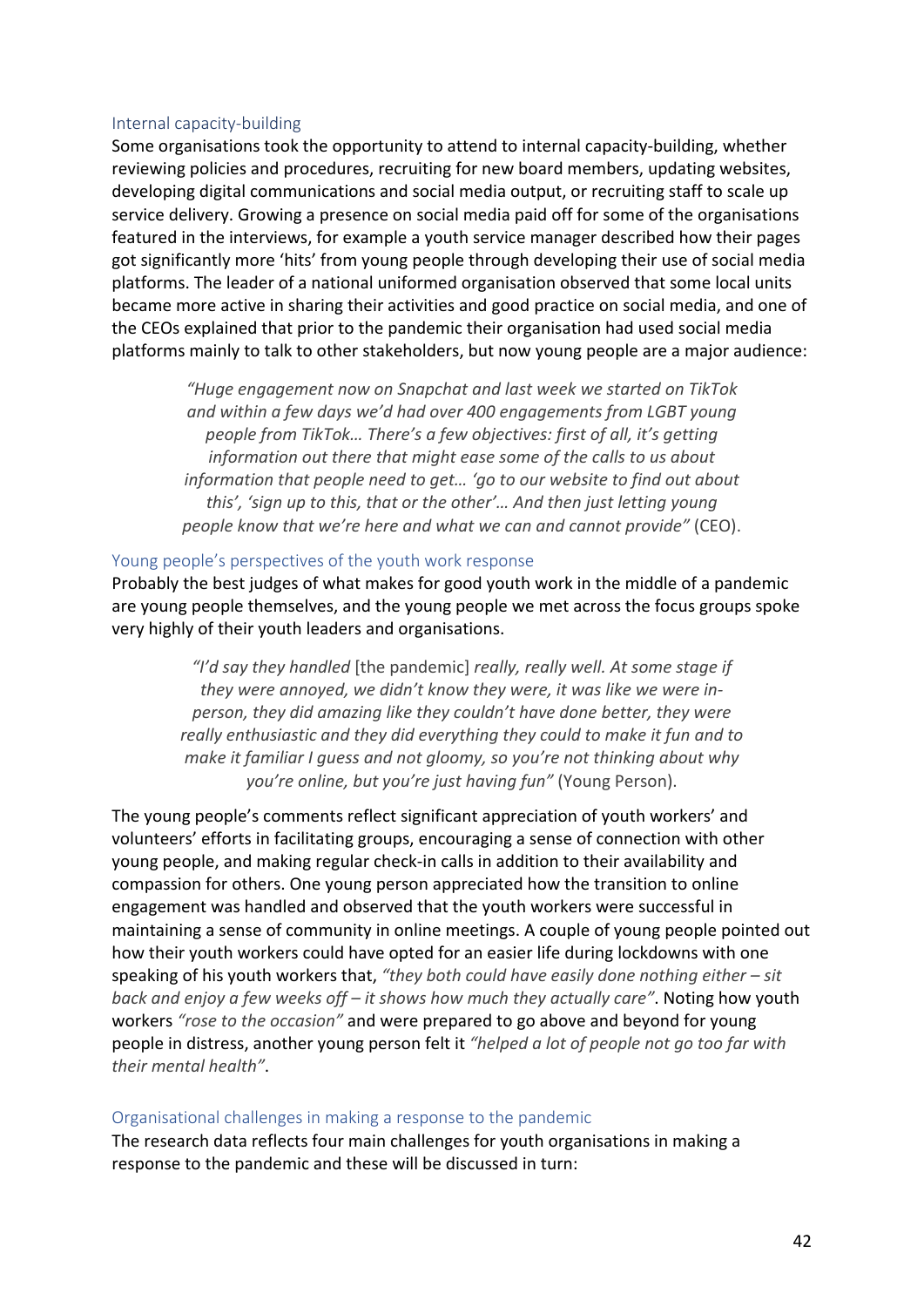- Organisational infrastructure and practices
- Managing risk
- Adjustment to different formats of service delivery
- Financial implications

# Organisational infrastructure and practices

It is worth noting that some organisations may have been better placed than others to make the shift into digital youth work because of infrastructure already in place, certain skills among personnel, organisational practices, or habits of engagement with young people. For example, a volunteer in the volunteers focus group described how their group, a programming club for young people, was able to move online easily because all its volunteers had been used to working online prior to the pandemic. A youth worker pointed out that their organisation had been using social media platforms for group chat messaging with young people for some time prior to the pandemic and this set them up well for trying to reach out to their members once restrictions were in place.

By contrast one of the interviewees shared an observation of some issues around internal communications for youth organisations, particularly in some of the larger organisations, where the voices and ideas of youth workers were getting lost. Giving the example of information about a digital ICT grant, they noticed how some managers might have been making decisions about how to spend the money, for example on laptops, while youth workers on the ground might have had a different vision for how such funding could be used based on their knowledge of what would work in their project, for example seeing the potential of VR goggles<sup>19</sup>.

A volunteer in a uniformed organisation who participated in one of the focus groups also felt that information was slow to reach local units at the outset of the pandemic and had the impression that the national office was struggling to respond to the crisis which left some leaders feeling somewhat unsupported initially, although this improved as time went on.

Every youth organisation or project has its own set of circumstances to take into consideration and the loss of venue access was a significant issue for some groups that do not have their own premises. This created difficulties for some with the return to in-person engagement and meant that some groups were reliant on outdoor activity. The reverse situation arose for one of the interviewees representing an organisation with a good digital infrastructure but based in a city-centre building with no access to an appropriate outdoor environment for group work.

# Managing risk

As already noted, DCEDIY set out guidance specifically for the youth sector with updates as restrictions changed, and youth organisations were expected to apply the guidelines in their own setting. One of the youth workers in a focus group mentioned some apprehension about getting this right and dealing with *"grey areas of what's right and wrong and… the fear of the unknown"*. An interviewee shared their observation that some member groups in

<span id="page-42-0"></span> $19$  VR goggles are a virtual reality headset which cover the eyes and provides an immersive 3D experience, widely used with video games, applications and simulators.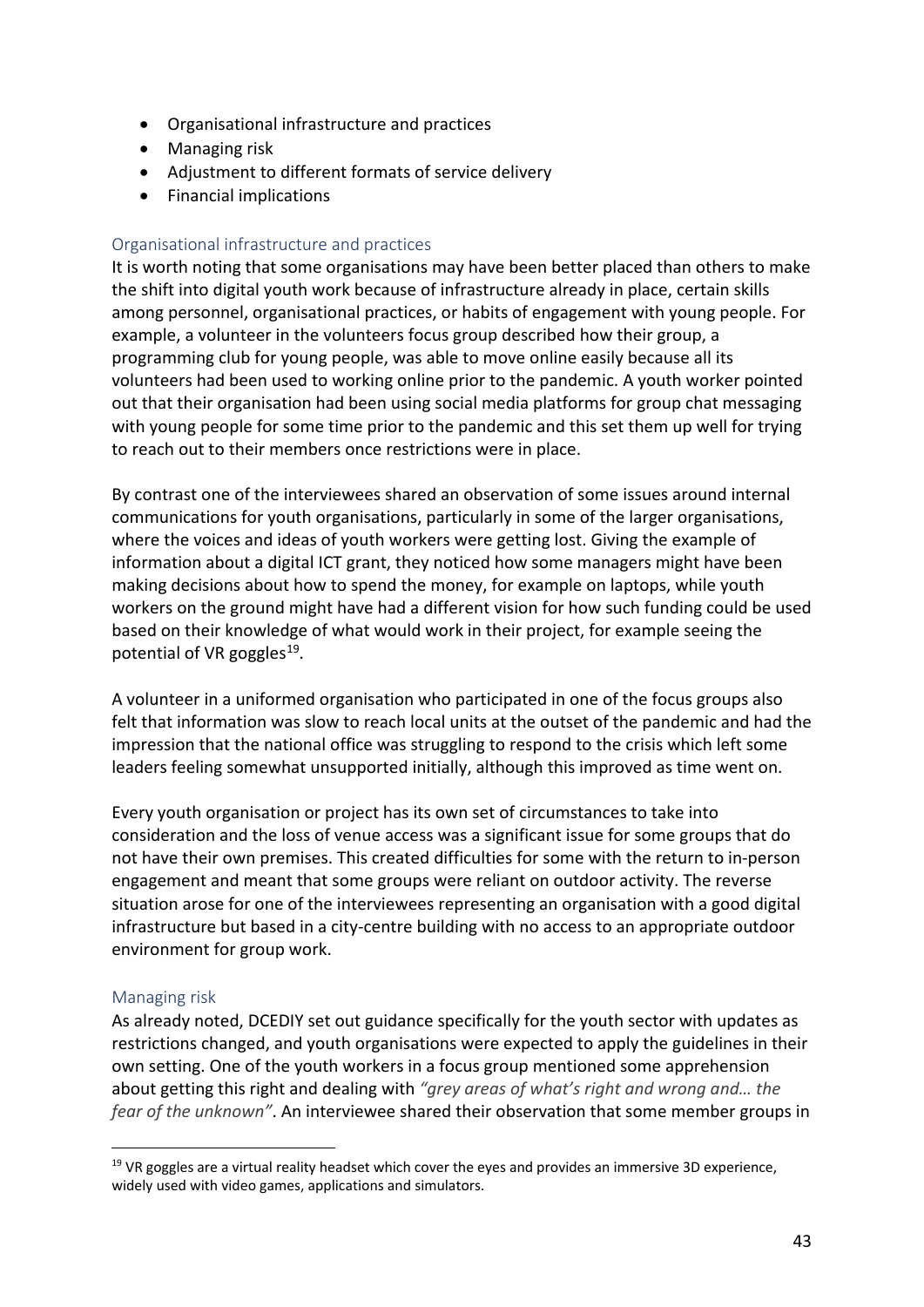their organisation struggled with interpreting the guidance more than others and may have been uncomfortable with risk management:

> *"I suppose it's down to personalities. Some youth services were happy to get the guidelines and do their risk assessment and then work out how to do it. Others wanted – they kept ringing me and saying, 'it's not clear, do I open or do I not open, do I do let my CE workers in or…?' I kept saying, 'these are guidelines, they're not laws, you need to carry out a risk assessment with your Board, and decide who are the critical people you need in, who aren't etc.' There was a lot of that going on… it's about people's own comfort levels with risk"* (CEO).

### Adjustment to different formats of service delivery

Some of the stories related in the interviews and focus groups highlighted the extent to which youth organisations made significant adjustments in their service delivery such as a youth café and drop-in centre that had to come to terms with not being able to facilitate open access or any kind of ad hoc work with young people and shift to more 1-1 work. In fact, for one group – a variety club involving young people in singing, dancing and drama – the shift was too much, and it completely shut down. Another youth arts programme was able to carry on with different kinds of activities related to theatre including a TikTok version of a Shakespeare play (see Section 6), but it was clear from their manager's comments that while they had adapted well online delivery and 'made do', they were missing being able to work towards live performance with young people:

> *"We have adapted, we have made do, we've created entirely new genres and we've really pushed the forum but it's not what we do. What we do is, we're in a room, we're live, we do games, we create stuff and we perform live for an audience, that's actually the core of what we do, we're not film makers, don't get me wrong we are doing a lot of film projects, we're doing one at the moment and it's what's going to keep us going"* (Youth Service Manager).

An interviewee whose youth service supports LGBTI+ young people explained how their enquiries had increased substantially in the aftermath of the pandemic with significantly greater numbers of adults from across the country getting in touch for advice. To meet the demand the organisation is *"now providing a service that we never set out to do which is supporting professionals and parents all over the country."* Consequently, more of their work focuses on signposting and referrals and while they are encouraged that more people are reaching out and that there are more sources of support available compared with 5 years ago, it has had an impact on service delivery – *"we're almost like a helpline at the beginning"*. Furthermore, with more young people calling at a time of crisis, their services were also shifting from a traditional understanding of youth work provision towards more crisis intervention including responding to the risk of suicide.

# Financial implications

There was a broad appreciation of the flexibility conveyed by funders understanding the unique circumstances of the pandemic and the challenges it presented for youth engagement and meeting agreed targets or outcomes. Some felt there was mixed messaging between government and statutory funders about the extent of flexibility with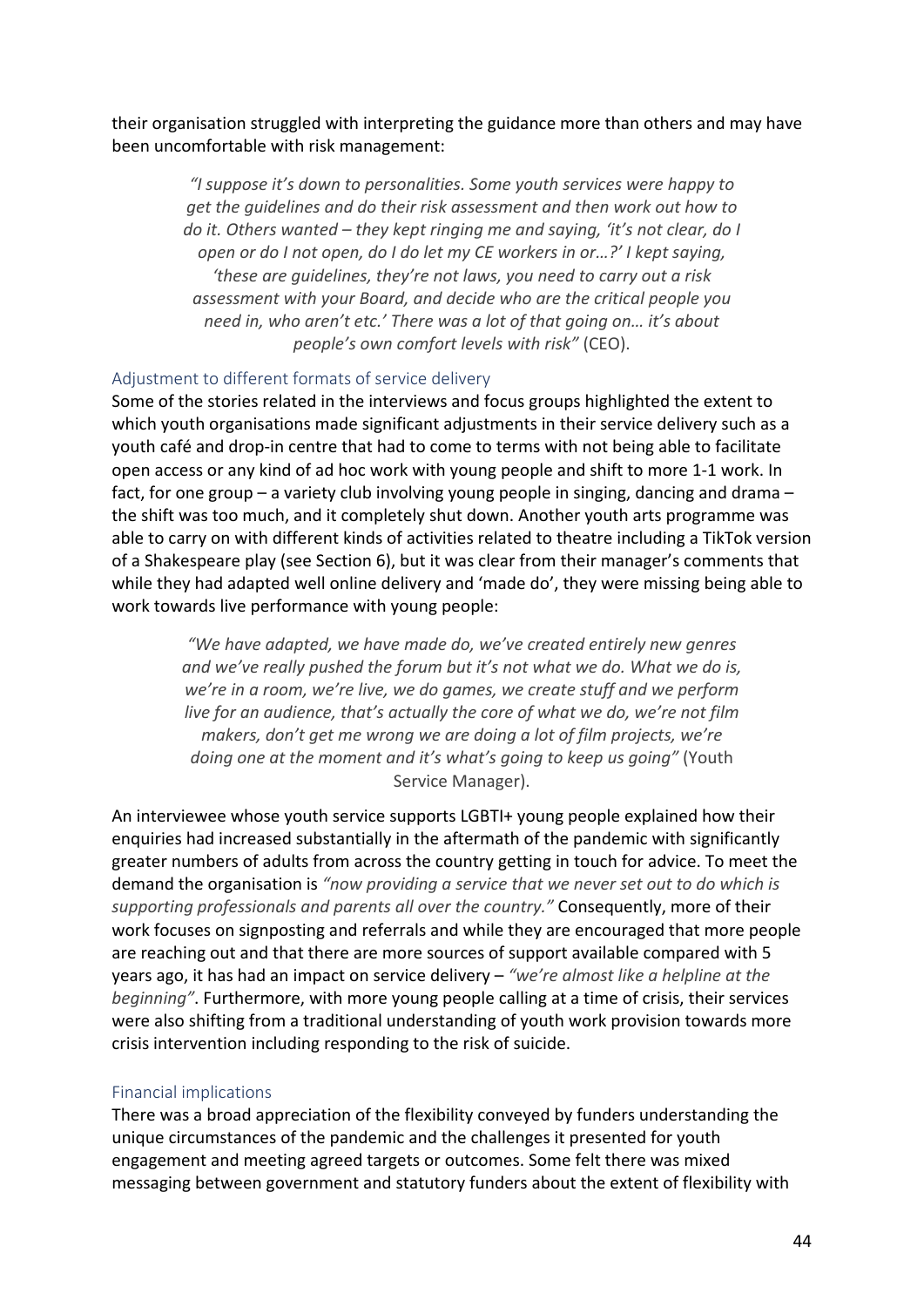meeting targets leading to a certain amount of pressure for youth workers, while others had very positive experiences of funders who exercised trust in grantees and were open to listening and hearing how organisations were having to pivot. On a local scale a couple of focus group participants felt that their organisations incurred higher costs to maintain engagement with young people, for example in putting together activity packs.

The key financial issue raised in the interviews and focus groups concerned membership fees with several of those involved in uniformed organisations referring to a drop in income at the national and local levels. A couple of people talked about how it was difficult to charge a full membership when units on the ground could not offer a full programme. Moreover, many of the usual fundraising activities by local units have not been able to take place. There was recognition that the families of many members might be facing financial problems because of the pandemic but also some concern about decreasing numbers of members more widely:

*"Normally we would make some money with our events and the groups at local level would do bag packs and things and they haven't been able to do that sort of thing, but I haven't heard anyone saying we can't go back to guiding because we can't afford it. May be that's coming down the line and we'll have to deal with that as and when"* (Youth Service Manager).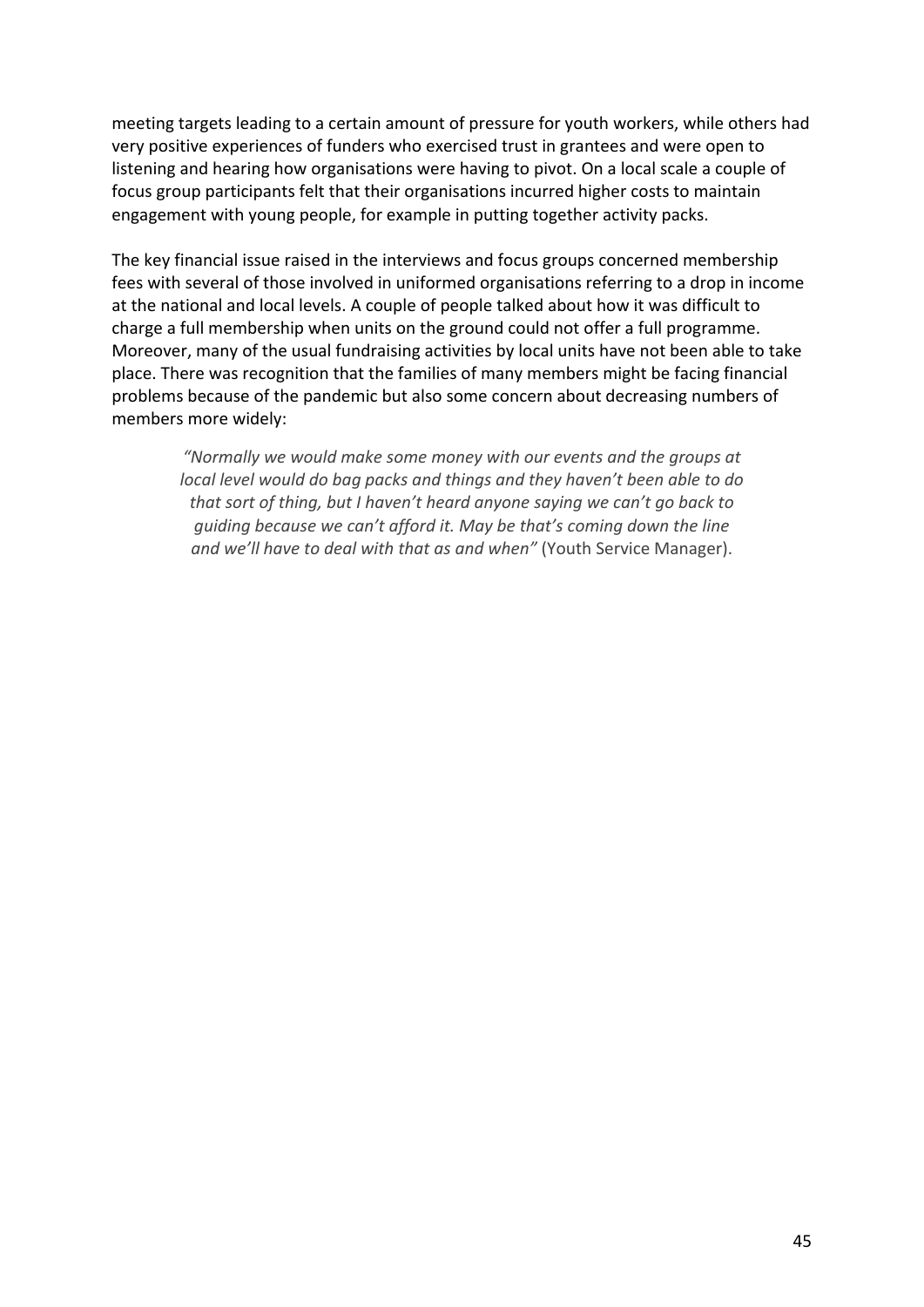# 5.2 What methodologies have been used to deliver services and supports to young people during this period?

This section reviews the data to find out the main methods organisations employed to engage with young people during the pandemic and selects some of the innovative examples of practice that were shared. Young people's experiences are also included and their views about what worked or not. There is discussion of the limitations of digital youth work and an emphasis on the importance of the youth work relationship as expressed by several interviewees and focus group participants. Finally, there is an exploration of some of the main ethical issues named by survey respondents that emerged during the pandemic.

#### Methods introduced to maintain engagement with young people

In the respective surveys, youth service managers and youth workers and volunteers were asked to select methods they introduced to maintain a service for engagement with young people during restrictions and could tick as many of the options as they wished (Fig. 7). The combined results indicate that the most frequent method by far was Zoom/video conferencing group engagement at 90%. Contact through text messaging or WhatsApp was the second most popular method at 78%. Over half of respondents delivered activity packs to young people (58%), outdoors youth work (56%), made 1-1 phone or video contact (53%) and facilitated group work outside (50%). The least cited option was the provision of food boxes to individual young people or their families but still represented a method for just over a quarter of respondents (26%).



#### *Figure 7: Methods introduced to maintain engagement with young people (n=203)*

Q: What methods have you introduced to maintain a service for engagement with young people during restrictions?

Among the comments of youth service managers, youth workers and volunteers who ticked the 'other' option, there were a variety of methods cited including national online events, social media campaigns, online gaming, delivery of equipment for digital creativity, prerecorded online workshops delivered along with activity packs. Some of the organisations represented in the interviews and focus groups were also active in making online chat/'listening ear'/information services available to young people. One of the focus group participants described how the numbers of young people contacting their organisation's listening ear service, which had operated pre-Covid, skyrocketed in the pandemic. Another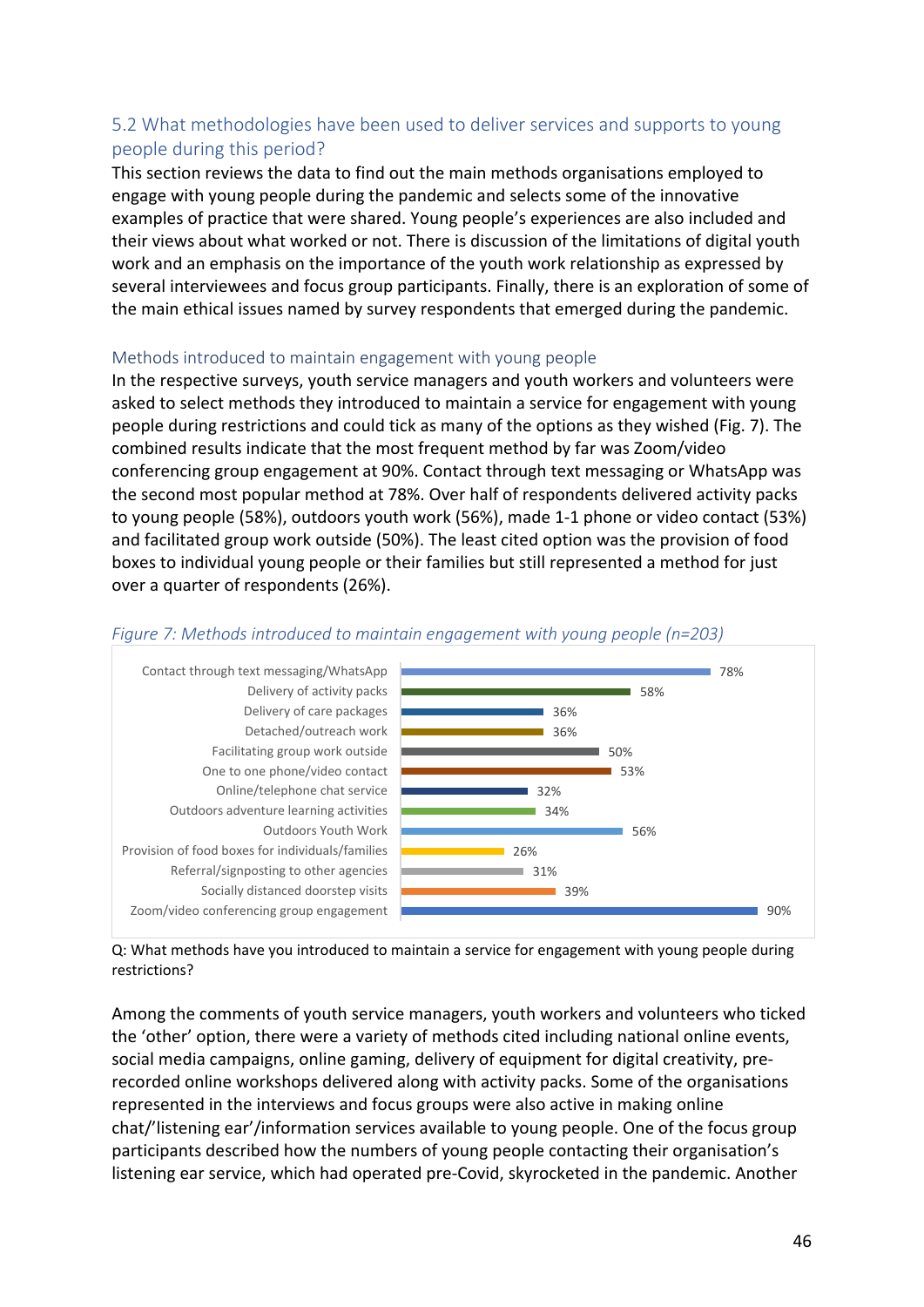youth worker explained that their youth service assigned a different staff member at allocated times each day to be available via social media to young people looking for extra support or needing to talk.

#### Activities young people's youth groups continued to provide

In the young people's survey, respondents were asked what activities their youth organisation continued to provide for them during the pandemic and could select as many of the options as they wished (Fig. 8). Most young people engaged in Zoom/video conferencing groups (79%) or had contact with their youth leaders through text messaging or WhatsApp (71%). Just over half (53%) engaged in group work outside, while just below half (47%) participated in outdoors adventure learning and similarly 47% were involved in outdoors youth work.



### *Figure 8: Activities young people's youth groups continued to provide (n=38)*

Q: What activities has your youth group continued to provide?

The youth respondents were also asked about other ways in which their youth organisations supported or engaged with them and among the open-ended responses there were young people who mentioned doing socially distanced TikTok challenges, online games, hiking, receiving counselling/career advice/life coaching/mental health support, regular check-ins or 1-1s, and a couple said they'd been given access to equipment including one who used this *"to do more work and advocacy online and digitally such as making a podcast"*. Only one person made a somewhat negative comment, *"was good at the start with regular calls and duties but it has since stopped"* but otherwise it was evident that the young people valued the support in the face of uncertainties and opportunities for interaction. As one young person advised, *"when your* [sic] *sad just talk to your youth worker to cheer you up"*.

# Innovative approaches

Both the youth service managers' survey and the survey for youth workers and volunteers asked for open-ended responses describing any innovative approaches introduced since the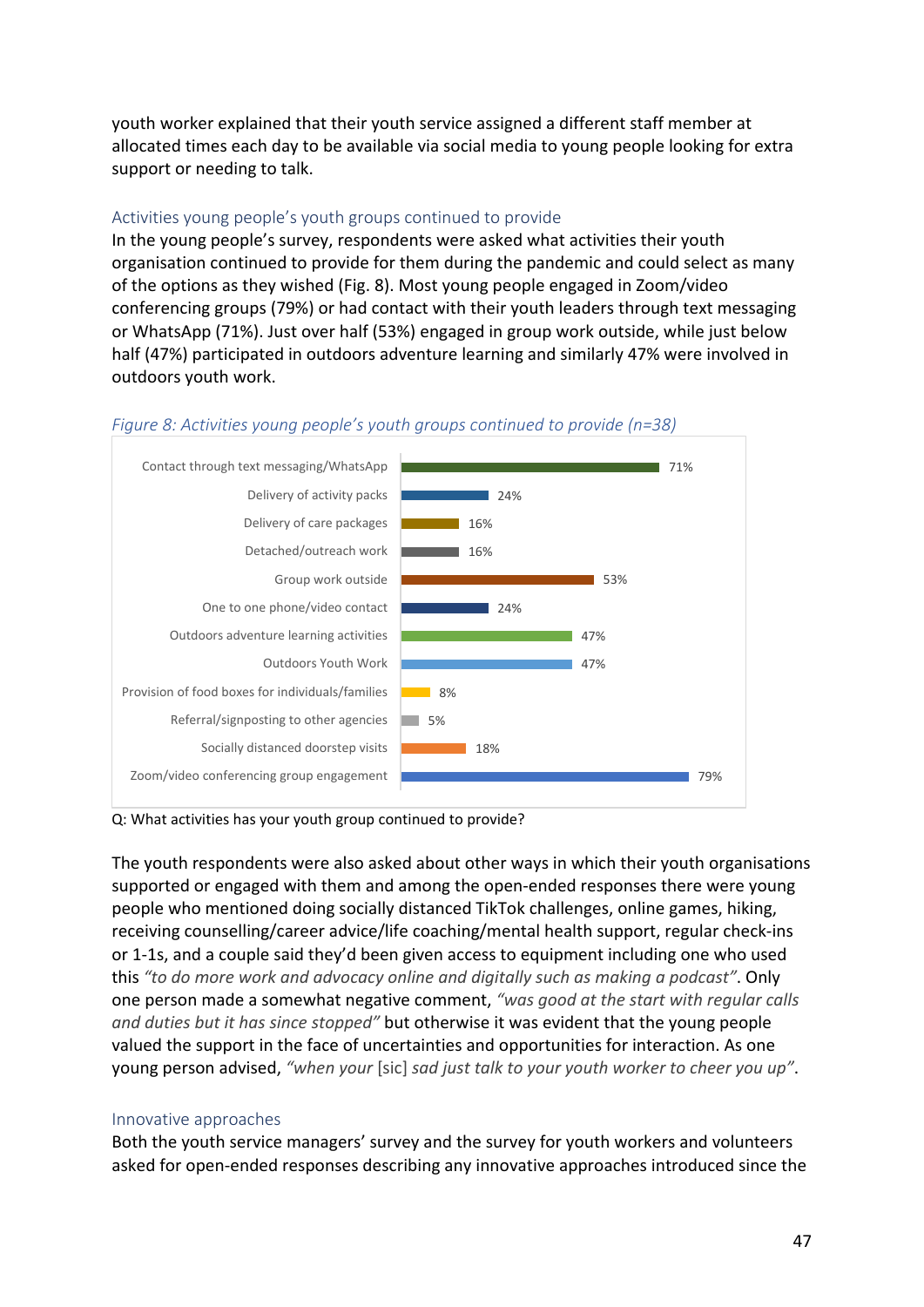start of the pandemic. Like the findings in the 2020 research, youth organisations facilitated a wide range of **online activities** such as competitions, challenges, quizzes, cookery sessions, arts and crafts, photography, games nights, virtual camps, watch parties, music activities, and gardening in addition to promoting 'stay safe' information, homework support sessions, connecting with other clubs or groups for specific initiatives or shared Zoom sessions, podcasting, and scavenger hunts.

The 2021 surveys reveal more of an emphasis on **outdoor activities** such as 'walk & talks', virtual walks, outdoor learning challenges or outdoor Bootcamp groups; some organisations invested in gazebos and other equipment e.g. pizza ovens, hammocks for safe outdoor gettogethers and events such as a Socially Distanced Pride Picnic. Respondents mention a wide range of **online training and tutorials** – from boxercise, theatrical make-up, and survival skills, to leadership, remote filmmaking and converting existing programmes to e-learning systems.

**Online well-being** is another feature e.g. 'Mindful Moments' weekly check-in, relax and pamper workshops, or 'Self-care Fridays' covering topics such as resilience, meditation, mindfulness and holistic approaches to health and well-being. There were **community initiatives** including youth groups painting public benches in their area, a Christmas Card Project with young people sending Christmas cards to nursing homes, intergenerational projects encouraging young people to send care packages to local older people, helping vulnerable people with gardening tasks, and one group made an enormous beach art piece which was photographed by drone, made into a card and then sent to older isolated people as a way of reaching out.

A selection of some of the other initiatives include:

- 'World of Opportunities' highlighting opportunities for young people & volunteers (online & e-newsletter)
- Time Capsule project
- 'Fit festival' promoting a holistic approach to social, emotional, physical and spiritual health
- Online work experience in health promotion via social media
- Online Dungeons & Dragons role-play
- Peer education 'Our Fair Planet' project
- Podcasting & making radio programmes
- Online 'Shakespeare Sonnets Challenge'
- 'This Is Your Life' night with ex-Red Cross cadets sharing their careers and life experiences including one who is a flying doctor in the UK and another who is an emergency first responder in the USA
- Collectively making a sign language video of *Ireland's Call* to say thank you to frontline workers.

There were also those who opted out of online activities altogether because *"it wasn't where the young people were at"* and instead focused on what they could do offline to support young people until restrictions eased and they were able to meet in-person outdoors, for example a volunteer described supporting young people with college assignments and facilitating a work placement.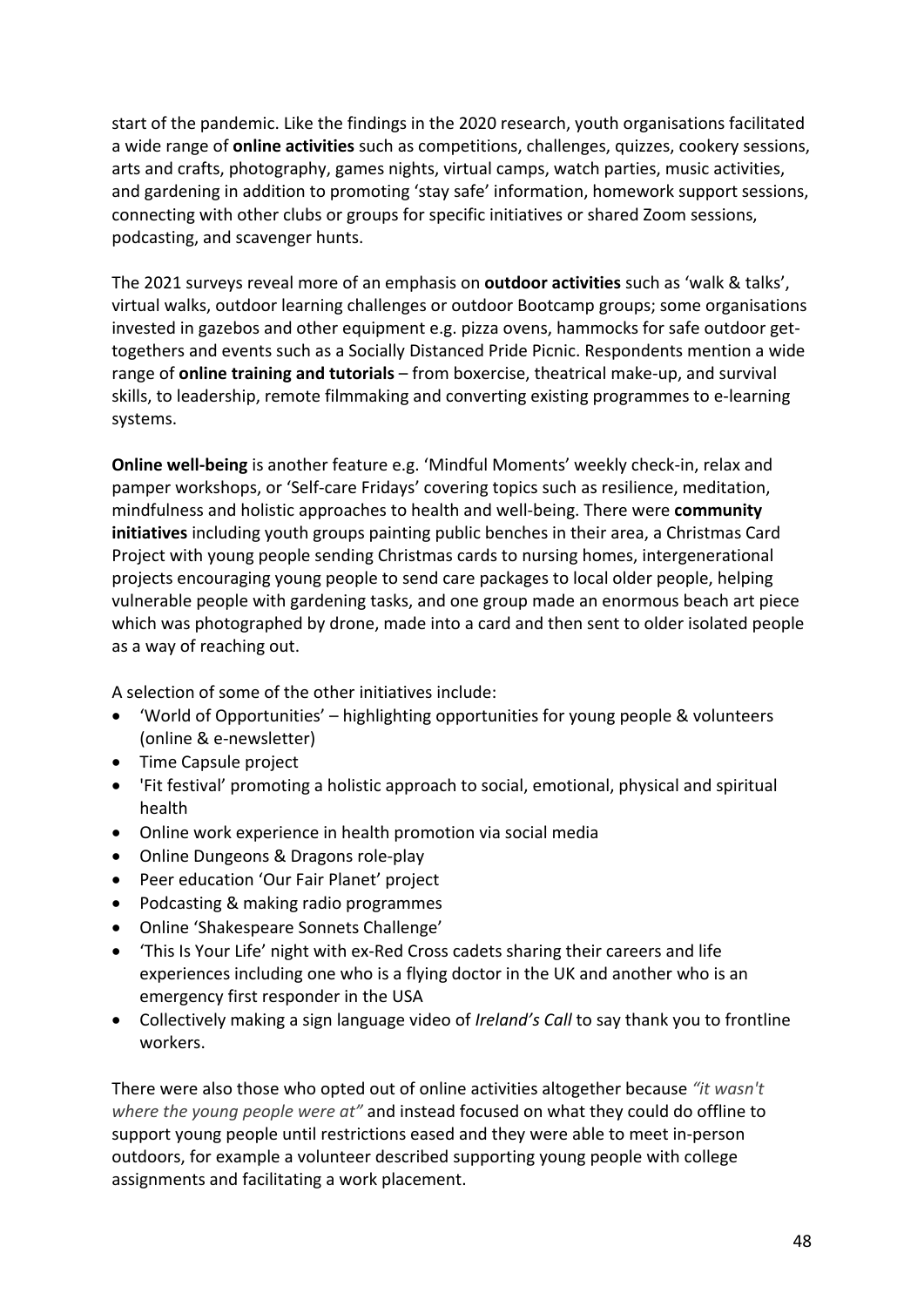One of the interviewees who works with a youth arts project shared a great example of innovative practice where they set up an online 'Tuesday Club' aimed mainly at 13-14-yearolds where the young people were encouraged to lead their own theatre-related project:

> *"They set themselves a goal, so that could be they might have wanted to do a monologue, they wanted to direct a scene. One girl said she wanted to do a dialogue which was going to be challenging because you couldn't meet up with someone from Youth Theatre so we said jokingly you could talk to yourself. So that's what she did, she ended up doing the opening scene of Romeo and Juliet herself using different costumes and we just spliced the video – so she's talking to herself, it's really, really cool. But that would never have happened, those young people, never would have gotten that much of my time to be entirely honest, because the big fancy shows take up so much time and focus, but I can't wait for them to be in seniors because they're going to be such a strong group. They just had time to think about 'what do I want to do, how does this look, how do I want to talk as an actor?'"* (Youth Service Manager).

# Meeting the needs of young people

The youth survey asked respondents to consider how their youth organisation met their needs and were given 9 options of which they could choose all that applied (Fig. 9). The most popular selection was 'provided opportunities for social interaction' (81% or 29 out of 36 respondents) followed closely by 'helped me feel less isolated' (75% or 27 out of 36 respondents) and in third place was 'provided skills development or training opportunities' selected by two thirds of the respondents (67% or 24 out of 36).



# *Figure 9: How has your youth organisation met your needs? (n=36)*

In the youth focus groups, the participants were cognisant of the impact of the pandemic generally on young people's mental health with the lack of opportunities to socialise, to be out and about and get physically active, the lack of face-to-face contact, and the detachment from education with online schooling. They also talked about the difference their youth services made in terms of enabling interaction with peers online providing a sense of connection and vitally helping many young people feel less isolated.

Q: How has your youth organisation met your needs?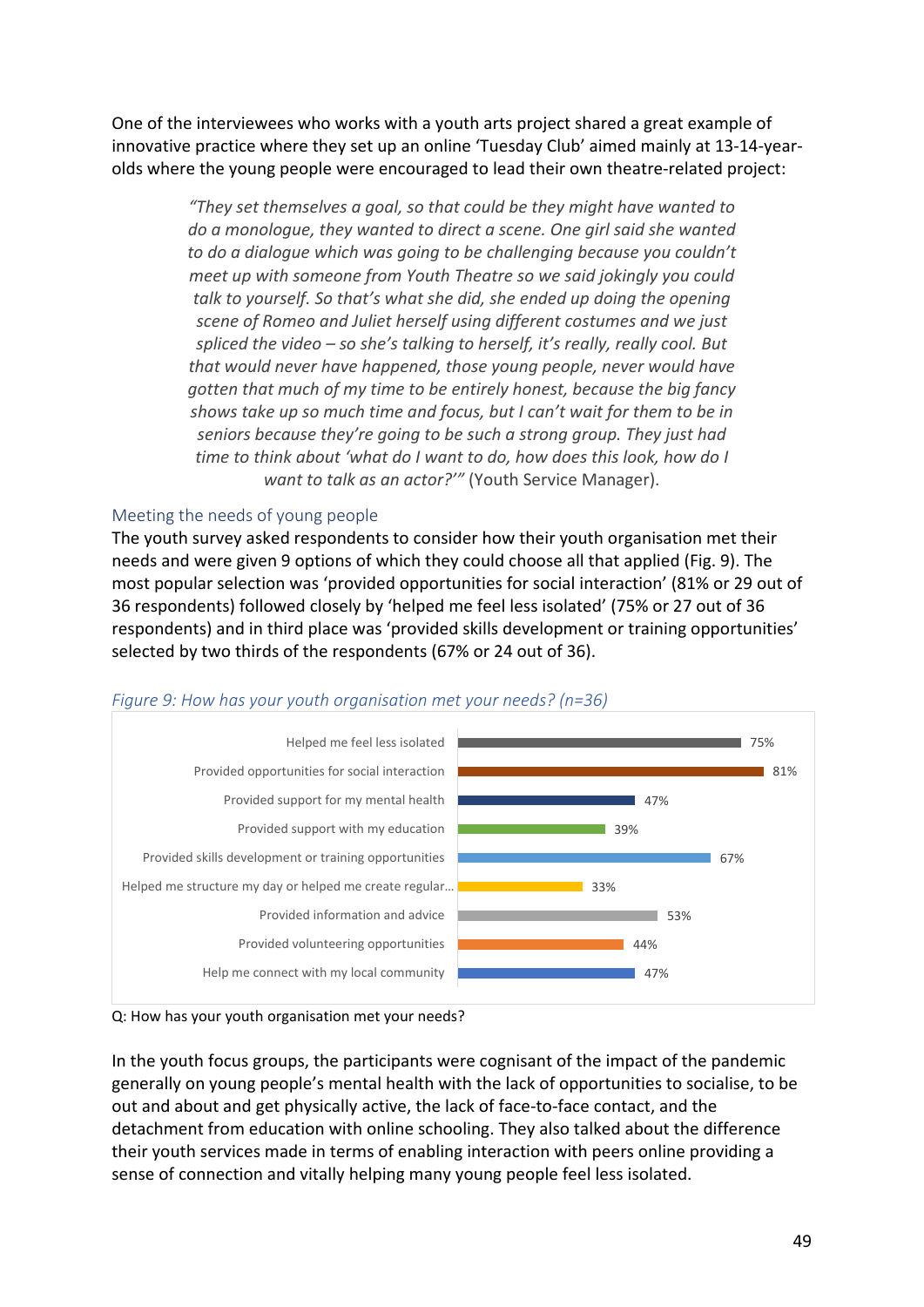Some young people talked about what they were able to learn through youth programmes during the last year and the story about the Ballyfermot Festival shared below is a lovely example of skills development as well as young person-centred practice addressing Covidrelated concerns:

*"They still ran the Ballyfermot Festival, which basically taught anyone that was involved photography skills, photoshop skills, there was a professional photographer that was brought in and showed anyone involved, all the young people, how to use the computer and stuff like that correctly, how to correct and photoshop and edit the photos and all that, and then there was team building in reduced numbers obviously but worked together to get the photos out there. And it was really good because a lot of young people were afraid to wear a mask because of what they looked like, so there was a photograph of people taken with their masks on and off just to show it wouldn't make any difference to their appearance really and to show young people there was nothing to be afraid of"* (Young Person).

The interviews also provided the chance to hear of new pilot programmes being made available to meet the needs of specific groups of young people. For example, BeLonG To Youth Services secured funding to set up a therapeutic peer support group facilitated by a psychotherapist for young trans people. This sought to address transphobia both online and offline as well as internalised transphobia and to serve as a bridge between formal therapeutic services and BeLonG To Youth Services' other LGBTI+ youth groups.

# Young people's views on what was or wasn't good about the approach taken by youth organisations

The youth respondents were asked what was good about the approach their youth organisation/worker adopted and were given the opportunity to answer in their own words. The comments show how young people felt supported and experienced different kinds of help from youth workers whether it was advice, opportunities, or things to do. They described experiencing a sense of genuine care from youth workers and appreciated the regular contact. One young person described maintaining a sense of belonging within their group and another noted that *"the restrictions never stopped them from staying in contact with us. They never seemed to take the excuse of 'groups are impossible' like some could have"*. There were comments indicating that young people valued the choice to engage at their own pace or being given choices about activities – some enjoyed getting to do youth group sessions outdoors – and there was a young person who reported being given more responsibility to organise their own meetings.

There were less comments about what did not work, in fact, several respondents said there was 'nothing' that hadn't been good about the approach, and many referred to the circumstances of not being able to meet or being too busy for online meetups rather than anything to do with the youth organisation's or youth worker's actions. There was a very small number of negative comments about the repetitive nature of the online meetings, a lack of learning or training, a lack of communication during the initial lockdown period or a lack of planning of things to do for online sessions.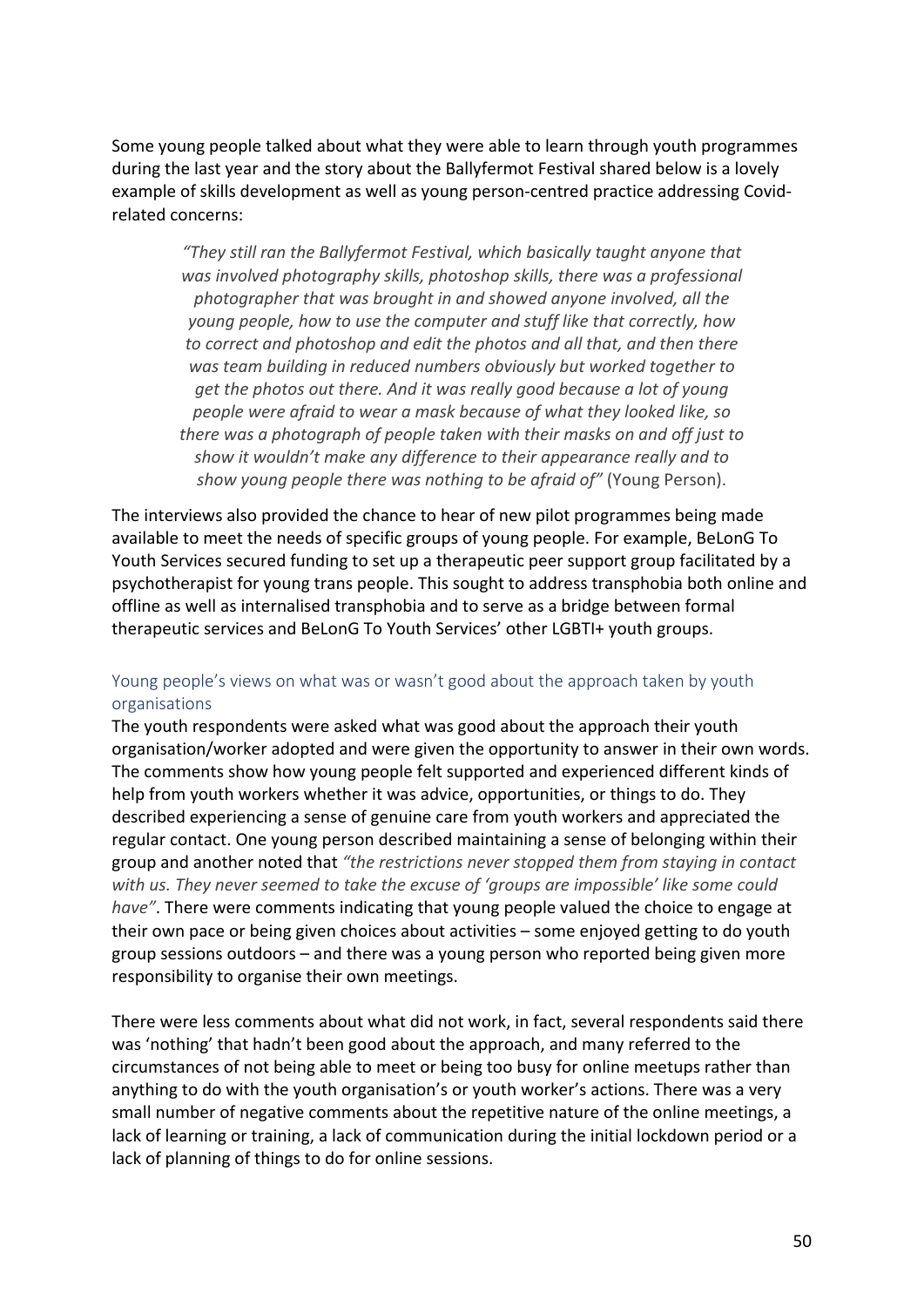What could youth organisations do more of or differently to support young people? Youth respondents were given five options about what youth organisations could do more of or differently to support them and could select more than one answer (Fig. 10). Most indicated they would like more activities in-person when it is allowed (59% or 24 out of 41) and just under half (49% or 20 out of 41) felt youth organisations/workers were doing enough to support them. The numbers of those wanting more care/activity packs, more online activities, or 1-1 mentoring or contact were relatively low (9, 6 and 5 out of 41 respectively).



*Figure 10: What could youth organisations do more of or differently to support young people? (n=41)*

Q: Is there anything they could be doing more of/differently to support you?

# Limitations to delivering youth work during the pandemic

In the surveys of youth service managers and youth workers and volunteers, respondents were asked to consider the limitations they had experienced in delivering youth work during the pandemic and were given a wide range of response options, all of which could be ticked if relevant (Fig. 11). Two limitations emerge as clear frontrunners in the combined survey results – young people not having adequate digital access and young people who are reluctant to engage digitally (72% and 71% of respondents respectively) while just around half of respondents cited difficulty engaging with young people who are 'at risk' or marginalised and difficulty in engaging in developmental work with young people (50% and 49%).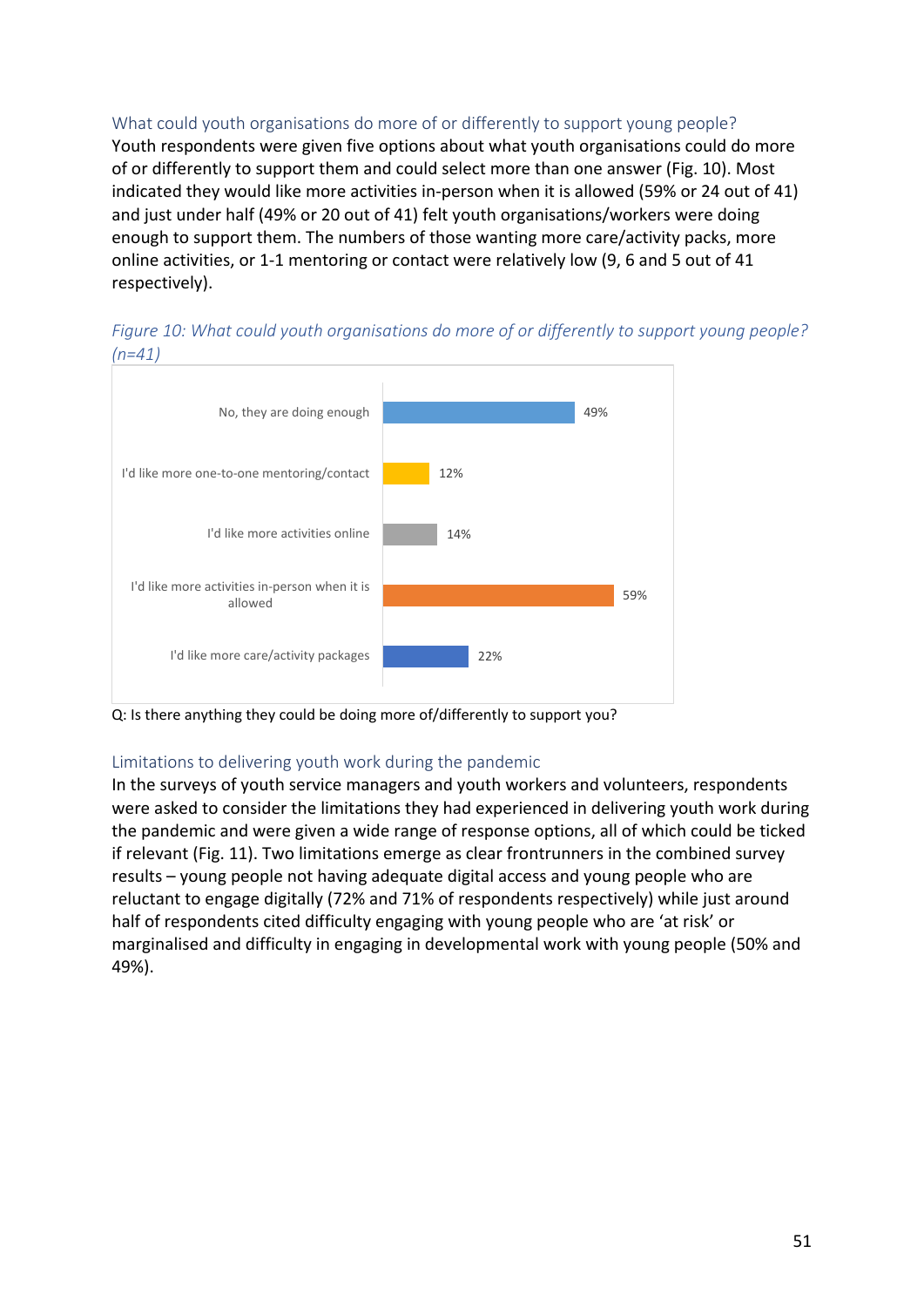

#### *Figure 11: Limitations to delivering youth work during the pandemic (n=212)*

Q: What limitations have you experienced in delivering youth work since the pandemic hit?

In relation to the issue of young people's reluctance to engage digitally, a young person in one of the focus groups urged a considerate attitude towards peers who disengaged suggesting *"it's just maybe understanding that they might not have liked it"*. However, it is worth pointing out the observations of some youth workers from the interviews and focus groups about a false perception of the level of young people's digital literacy and how this can be a barrier to engagement:

> *"There was a reluctance to use the likes of Zoom, so we resorted to using Facebook and Messenger most of the time which has limited outlets to break up and do different little bits and bobs. The young people also weren't overly aware, even though there's an idea, 'sure young people all know technology, they're all on it all the time'. Actually for us, particularly with young Travellers, there was a lot of confusion around it... So, with young people there was definitely struggles there... and that creates a barrier as well to engagement – because if you don't know how to you can't. There's this thing of 'well the young people all know'… it's still a*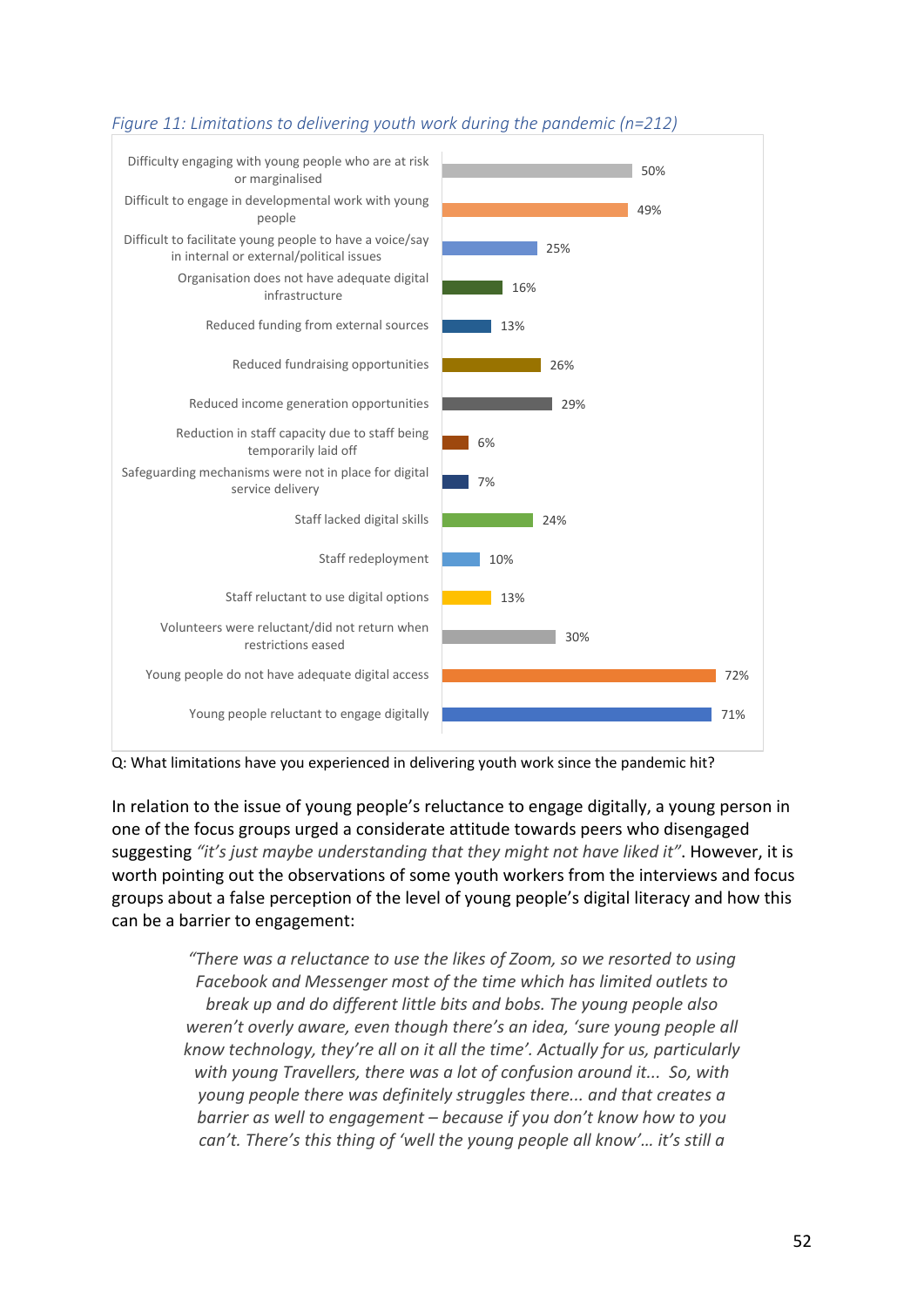# *reluctance because they don't want to see themselves as not knowing or being the eejit"* (Youth Worker).

Regarding the challenges of delivering developmental work there was a broad consensus among interviewees and focus group participants that content-based, thematic programmes work better online in comparison with some of the 'drop-in' style sessions where young people would much rather spend time with their friends in-person. While this wasn't always the case, the feedback suggests programmes that work well have a clear remit and purpose e.g. well-being programmes or creative writing groups, or are aimed at specific groups of young people, perhaps those with a shared interest in campaigning or activism on a particular topic. This means, as one CEO found, that there is less *"depth with the general population of young people"*.

Young people involved in SpunOut.ie participated in one of the youth focus groups and were very positive about its approach in allocating some meetings for 'content' work and some meetings for members to catch up with each other more informally as well as using Slack channels for communication in between meetings:

*"We know if it's a check-in call we can do whatever we want but like if it's a content meeting, it's a content meeting and you know what you're signing up for… you can decide if you want to do it, if you're free you do it, you know going into it what it's about it and 'this is business' whereas for the check-in calls that's where you can just talk, that's more to relax, that's where the success of SpunOut is, the separation between that and that's really what's had me so productive during the disruption of Covid"* (Young Person).

There were several comments about how well this arrangement worked and how members were able to get to know each other better. Some experienced a sense of inclusion and appreciated the light relief afforded by the check-in Zoom calls during lockdown, and others enjoyed getting to facilitate some of these calls which not only developed their confidence but also strengthened the sense of community.

The survey respondents who selected 'other' (38) in the question on limitations provided clarifications on the options they had ticked or commented on additional problems. Several youth workers and volunteers referred to connectivity issues particularly in rural areas and several named 'Zoom fatigue' as an inhibitor, not just for young people, but also for youth workers and volunteers themselves, and for parents who may need to supervise younger people to access online activities. There were comments from managers and youth workers about a range of personnel issues – staff overload and exhaustion, the need for digital upskilling, the challenges for staff working from home to manage work/life balance and privacy, and the reduced capacity of volunteers with other commitments, for example, as frontline workers, or their own health concerns. One youth service manager felt that the group size restrictions diluted their relationships with volunteers because it was harder to involve them in sessions.

A few respondents noted the additional time required for different aspects of online engagement in terms of the initial set-up and getting online systems in place, making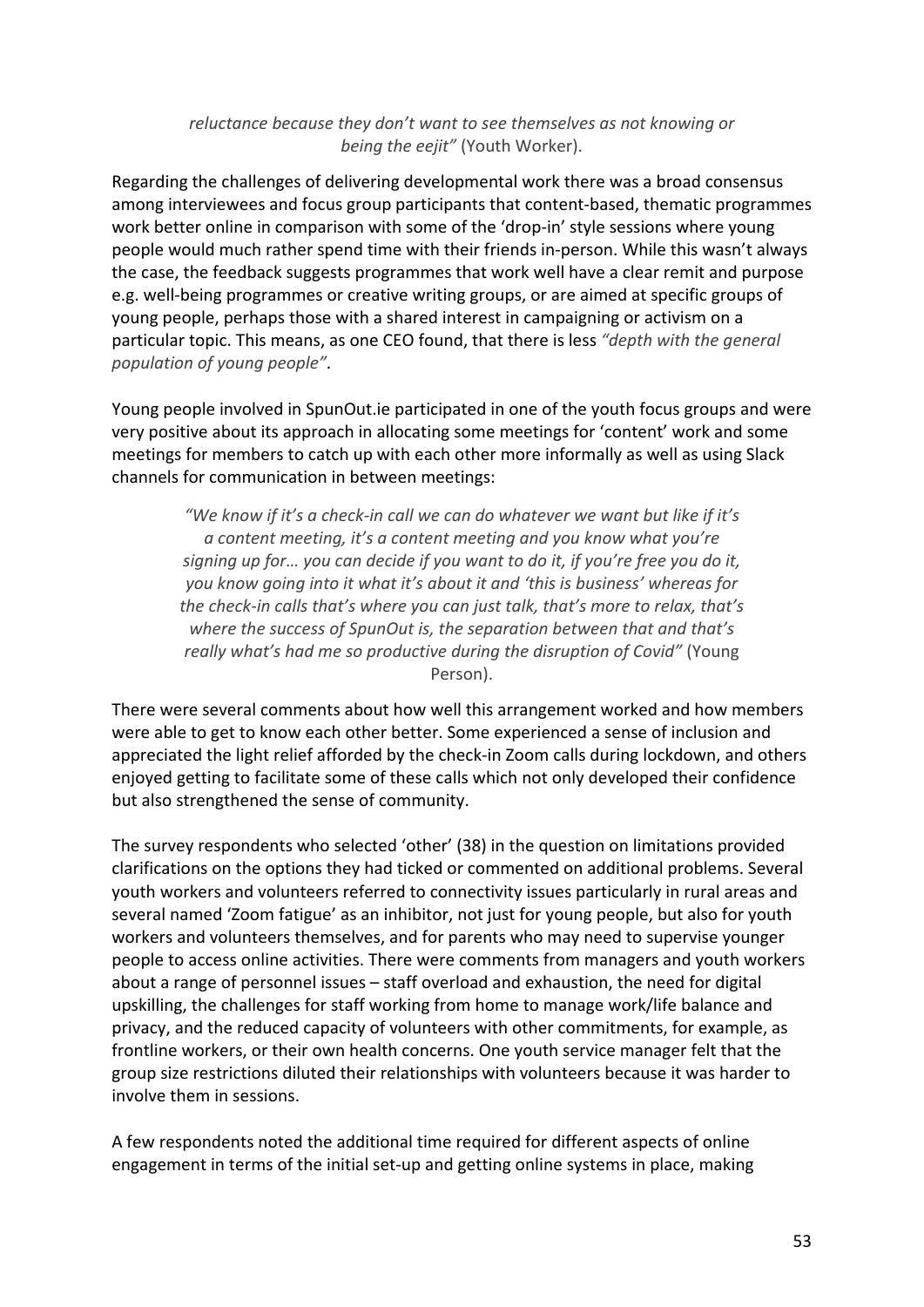adaptations or redesign programmes, and to support young people to manage stress and anxiety. This point was backed up by comments in the focus groups and interviews including a youth service manager who felt *"it needed more focused official prep than I had ever had to do for in-person"* and a youth worker delivering a course online had the same experience plus they were having to post or deliver materials or documents to the young people at additional associated cost. One of the survey respondents felt that there was a lack of understanding among external agencies of this kind of additional effort and time. However, there was a youth worker who saw the advantages of the situation that *"created a space for young people to have a stronger voice and to be able to participate in events that issues such as transport would have denied them in the past"*.

### 'Real life work' and the youth work relationship

In the youth workers' and volunteers' survey, a respondent observed that *"online work alone is no substitute for real life work. Difficult to respond to crises online"* and this was a recurring theme in many of the interviews and focus groups where the research participants acknowledged the struggle to replicate in-person work online and emphasised the need for an informal environment in which to build rapport with young people. One youth worker described the lack of premises to work from as a *"huge void"*, a youth service manager felt that digital youth work reduces young people's agency in choosing to engage with youth provision unlike meeting a youth worker in a club or youth service, and with reference to centre-based delivery another reflected,

> *"that's when you get your best work done, especially around developing good positive relationships and that mentorship and coaching… it's better around a table I think and having a chat than on Zoom" (Youth Service Manager).*

Although many organisations used phone calls and texting to keep in touch with young people, there were limits with this too in terms of a lack of meaningful conversation and connection. A youth service manager observed the frustration among his staff *"because they felt they were doing the same old thing, 'oh how are you', 'oh I'm fine'"*.

There was a youth worker in one of the focus groups whose organisation – like others – secured funding to provide Wi-Fi modems to families but found that *"it was still a difficulty if the ones that might have needed the most support you weren't reaching because they didn't have necessarily the supports that they needed."* As a youth service manager explained, the online realm can be a step too far for marginalised or 'at risk' young people:

*"Because a lot of the kids we had might have been 'targeted' kids – for them the idea of working online or staying connected online was foreign to them, it wasn't something that they wanted to do mainly genuinely down to their own maybe anxiety or stress or inability to develop relationships – however hard that is to do on a one-to-one level or in a space where there's nice music and it's relaxed and it's easy-going – trying to do it on a Zoom call is just nigh on impossible"* (Youth Service Manager).

Another youth worker talked in their interview about challenges in building trust with young people he hadn't met before the pandemic, even when meeting them for a walk in the park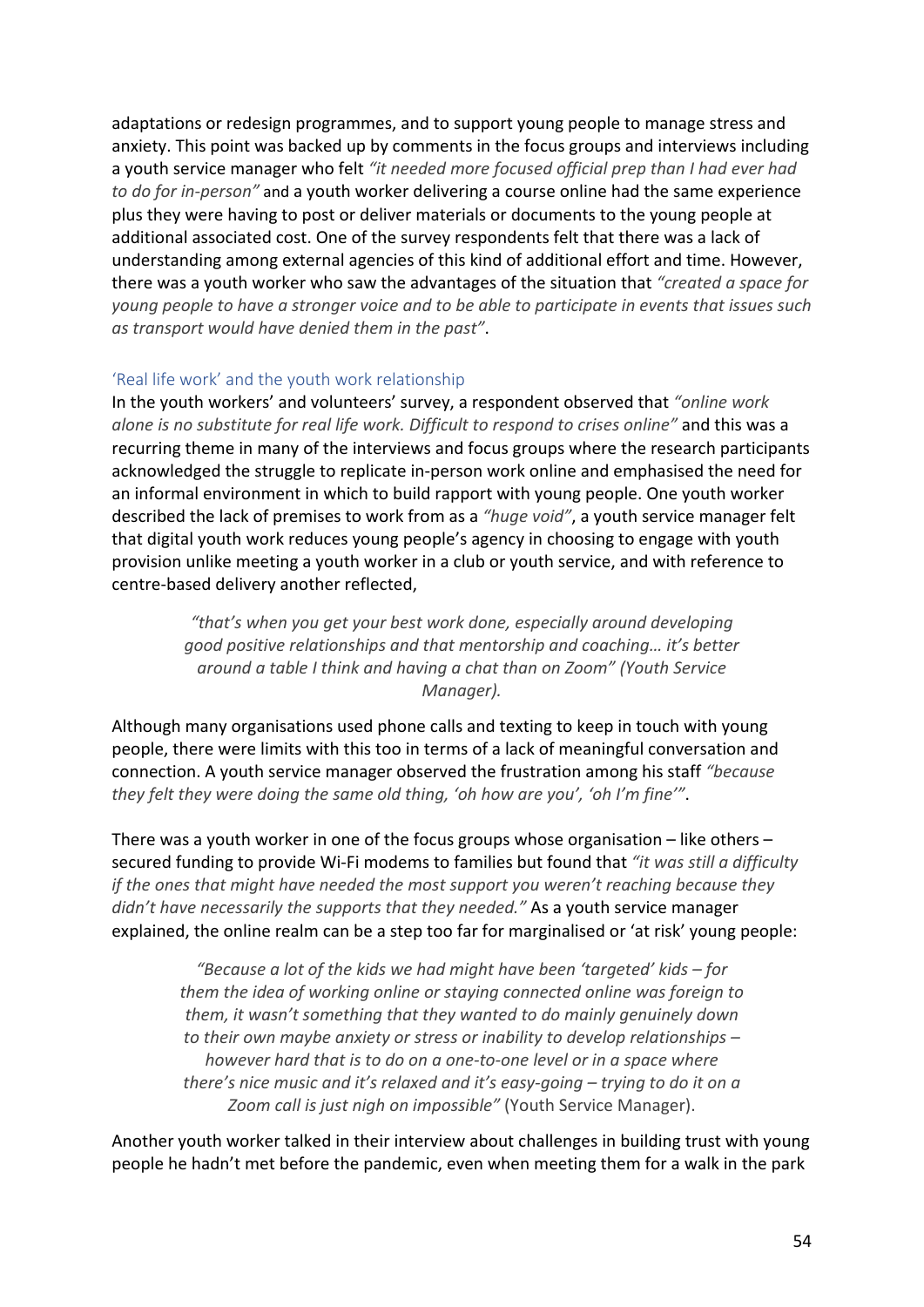and he felt limited in terms of what he could achieve to support them effectively. His view of 'ad hoc' and informal work with young people is that it is *"where the important things happen"* and creates *"a safety net"* where the young people's choice to participate provides the context for relationship-building and *"if they are having any issues, that we can help deal with them rather than take us out of the equation".*

The loss of group work was another concern in one of the focus groups where a youth worker noted its value for peer learning in terms of realising that *"other people have similar fears, hopes, worries"* and she observed that some young people lost some ground in their personal development with the loss of in-person group work. She also stated that face-toface work with young people is much better because they can read the youth leader's body language even when in the middle or ordinary everyday activities such as making a cup of tea and it's this kind of in-person action that lets a young person know they're safe, respected and valued. With that foundation in place, they might feel confident about asking for help:

*"Young people don't say, 'I have a mental health problem' or 'I'm very anxious today, I need to talk' or 'I've suicidal thoughts' – they don't do that, most adults don't do it either. That's not how you say, 'I'm not feeling good'. How you say, 'I'm not feeling good' is maybe just by sitting talking to somebody and then 15 minutes into the conversation they might reveal it. So, it doesn't come out like… young people's way of asking for help is not like a tick box – 'go to your GP, talk to somebody, get your medication changed'… It doesn't happen like that. Those wee opportunities are lost"*  (Youth Worker).

There were volunteers who also felt that the pandemic reduced socialisation opportunities and changed group dynamics particularly for those in younger age groups who didn't fully understand why the group couldn't meet up and then when they returned to an in-person session *"didn't know how to behave around one another because they had never met these people in their lives"*. While all the above points are valid, there was also acknowledgement that some young people can do really well in an online setting and some of the youth workers noticed young people who came 'out of their shells' and grew in confidence through the online sessions.

#### Returning to in-person delivery

The previous quotes raise the question about how youth organisations are finding the return to face-to-face youth work as restrictions gradually ease. This was an emerging issue as the field research mostly took place in July 2021. One of the focus group participants was very concerned about the low numbers of young people, particularly older young people coming back to the youth centre. She shared how her organisation was making programme adaptations – more daytrips – to encourage them to re-engage, but indicated there was a perception among some young people that they can't re-join if they hadn't been part of online activities, while another youth worker found that young people have been more interested in spending time with their friends commenting, *"that's hard to compete with when they're with their friends and they don't need us to facilitate that"*.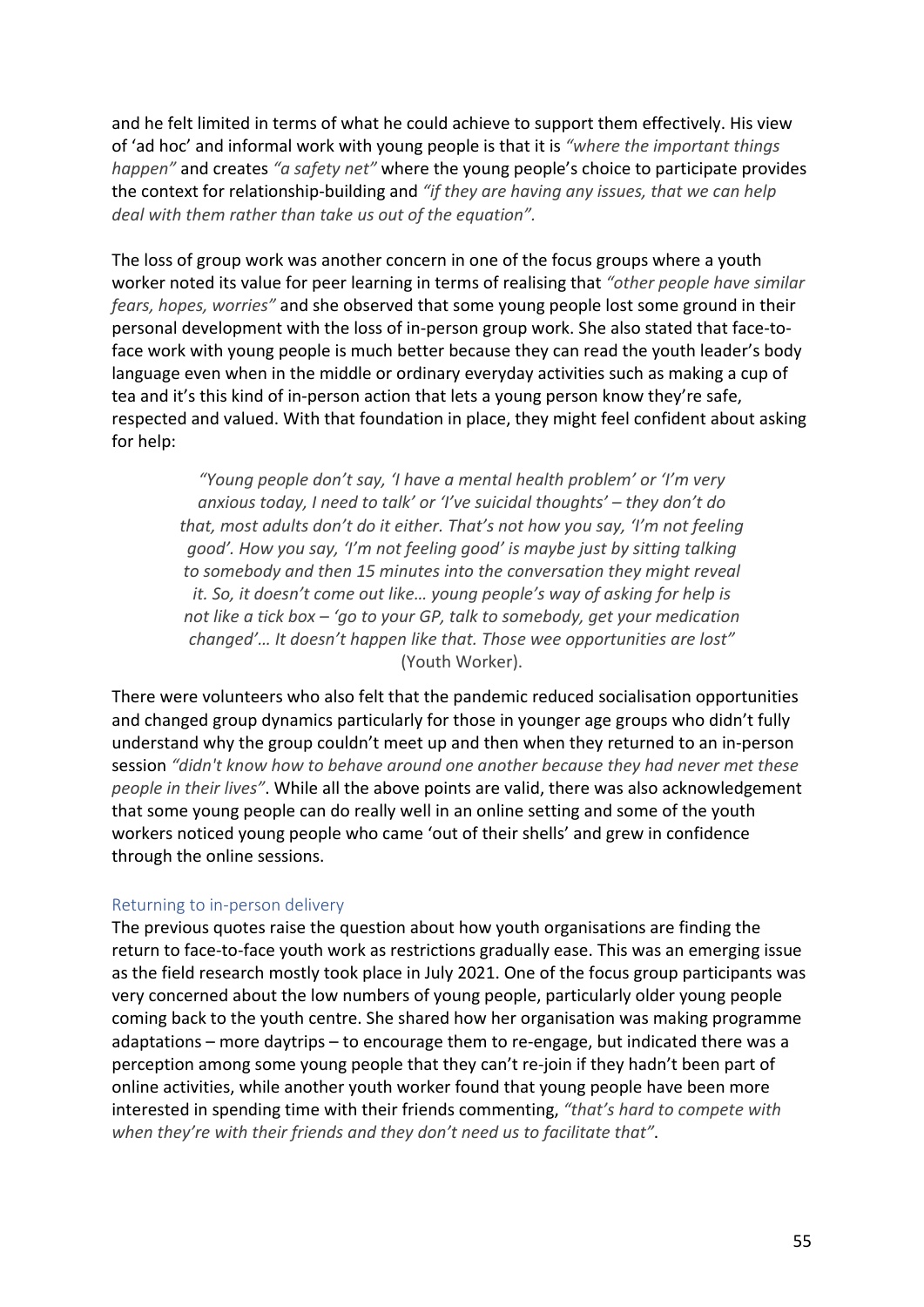One of the youth focus group participants found the return to in-person sessions a bit strange initially with social distancing measures and mask-wearing, but still preferable to meeting online. Moreover, a couple of the youth workers in a focus group noticed how they had no issues getting young people to comply with various public health protocols and the young people *"just get on with it"*.

Unfortunately, it seems that a key challenge with the return to face to face youth work is managing the logistics and practicalities of working within the latest public health guidelines. One of the interviewees explained that despite the progress made with society's emergence from lockdown, their youth arts organisation felt that in-person work would not be financially viable in the summer of 2021 because of insurance, smaller group sizes, difficulties getting venues and so on. Two of the youth workers in a focus group also talked about how the restrictions on group sizes for meeting indoors is off-putting for young people they meet through outreach. These are older young people who simply want to be with their friends and say that they've coped ok without youth provision for the previous year and a half, and the youth workers feel like they're making them choose between friends or the youth centre. A survey respondent felt the drive to re-engage young people was creating the potential for *"a slip towards consumer-based provision"* in organising *"the most jazzy activity to try get young people back when actually they just might not want to be back outside or in such a restrictive way"* and this underlines the important of young personcentred and youth-led approaches as services return to in-person methods.

#### Ethical issues

Youth workers, volunteers and youth service managers responding to the surveys were asked to indicate any ethical issues they encountered because of adaptations made to service delivery during the pandemic. The issue highlighted most frequently, related to different kinds of boundaries including privacy, confidentiality, and work/home life. For example, there was a comment about the blurring of boundaries between work and home with responding to young people 'out-of-hours' and another youth worker cited the *"increased demand of service – available to all at all times"*. Many respondents stated they were uncomfortable with what felt like having access to a young person's home. Moreover, there were issues around parents being able to 'listen in' where the young person would normally be able to have a private conversation with their youth worker.

Another ethical issue raised in the responses is exclusion due to a lack of devices or broadband which is strongly linked to issues of poverty – many respondents were concerned about young people whose families could not afford the necessary equipment and Wi-Fi or private physical space in the home to continue engagement. As one of the youth service managers put it, *"disengaged young people* [were being] *pushed further to fringes due to digital divide"*. In one of the responses a youth worker pointedly asked, *"WHO is left behind?"*. There was unease about young people who already face exclusion or marginalisation not being able to get online such as those in the Traveller community, those with a disability, those in Direct Provision or LGBTI+ young people who aren't out at home. One respondent mentioned donating laptops to a Direct Provision centre for young people to use but was concerned about how these might be managed or distributed. A youth worker pointed out that *"some Traveller parents have no email and don't want one. It's hard to demonstrate the benefits of digital youth work without being able to meet face to face to*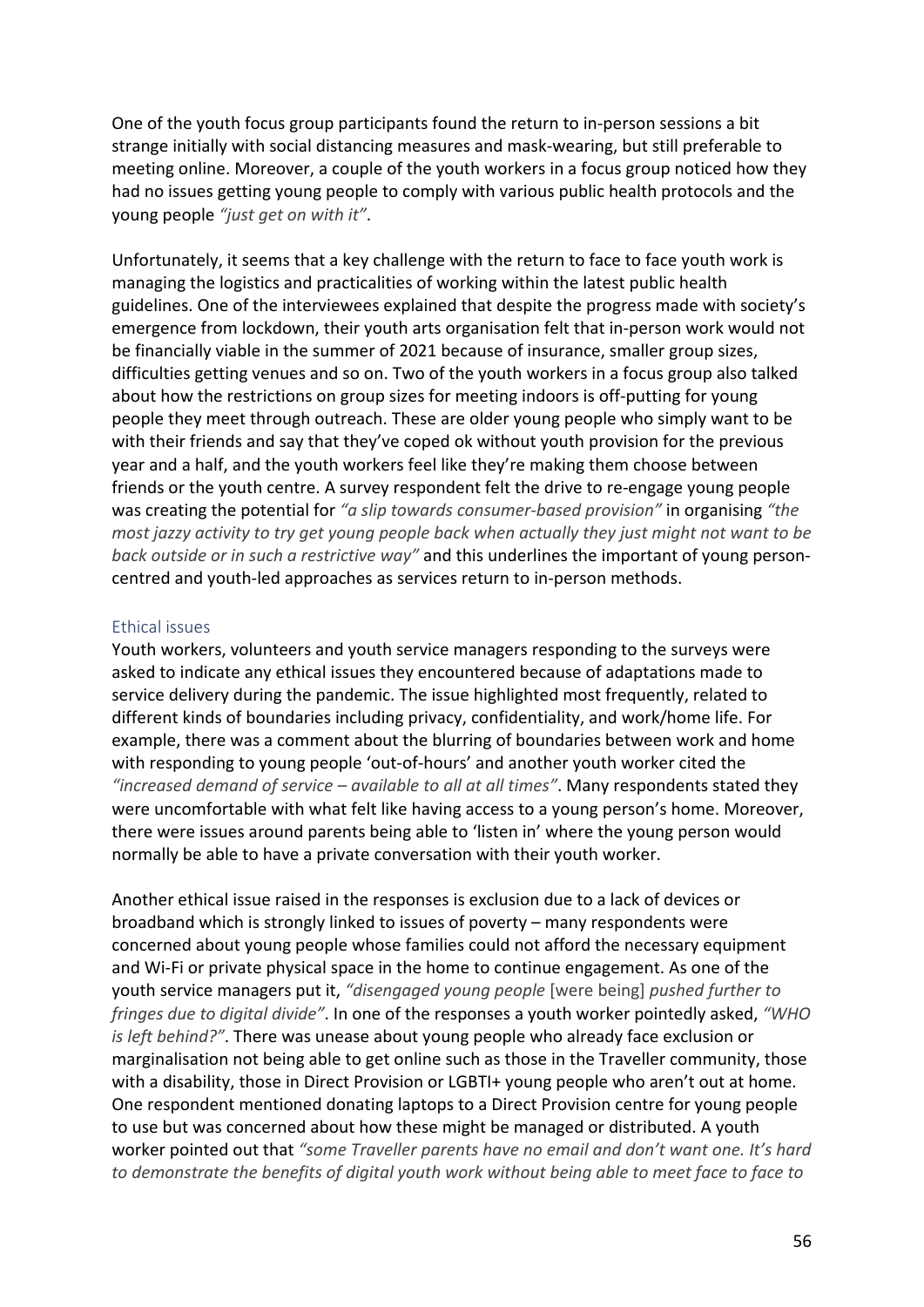*demonstrate"*. A volunteer was worried that their membership pool would decrease *"leading to a less diverse, less open accessible group moving forward"*.

Survey respondents expressed their reservations about the limitations with service delivery to young people amidst Covid-related public health restrictions. There was a sense of frustration about less productivity or effectiveness. In fact, one youth worker likened their attempts to operate within the restrictions to *"being in a boxing ring with one hand tied behind your back"*. Such reduction in service delivery – including where statutory services cut back services such as social workers not making home visits or a lack of access to referral agencies – presented a significant ethical dilemma in addition to placing an extra burden on voluntary youth organisations. One youth service manager shared their concern about the potential of increased risks regarding young people in homes where there are safeguarding concerns during lockdown restrictions, and another stated their organisation ended up *"in a holding position doing the work of many other agencies"*. Others felt that young people were receiving a diminished service if they joined a programme during lockdown and that waiting times for services were longer. The predicament of having to 'choose' who can engage in in-person provision due to smaller group sizes was difficult for some youth workers and volunteers who did not want to deny opportunities to young people. A few also suggested that some young people in crisis situations were unable to get the help they would in normal circumstances creating a gap between *"what we provided and what the young people needed"*. Indeed, one of the responses illustrated some youth workers' exasperation with the interpretation of restrictions and the extent to which they could meaningfully respond to young people's needs:

> *"Young people were really struggling and could have done with the option of coming into the service in a safe controlled way, but this option was taken away and we were forced to work remote*[ly] *unless* [the] *young person* [was] *deemed at 'Crisis'. Youth workers should be allowed to work from building if the area can be controlled in a safe way. Youthwork was deemed essential but the opportunities which youth workers are used to working in were taken away – I think this is something that needs to be looked at if lockdown happens again*" (Youth Worker).

Some respondents indicated that they felt they were compromising their youth work principles particularly in terms of maintaining the core focus of building relationships and fostering human interaction with young people while at the same time trying to manage appropriate boundaries and respecting young people's voluntary participation. One youth worker described being left wondering *"if I held the boundaries of access to me strong enough when the overwhelming feeling was that we needed to be there for young people all the time"*. The responses also flag the necessity of ensuring online spaces are safe environments for young people and that there is adequate understanding and application of safeguarding best practice.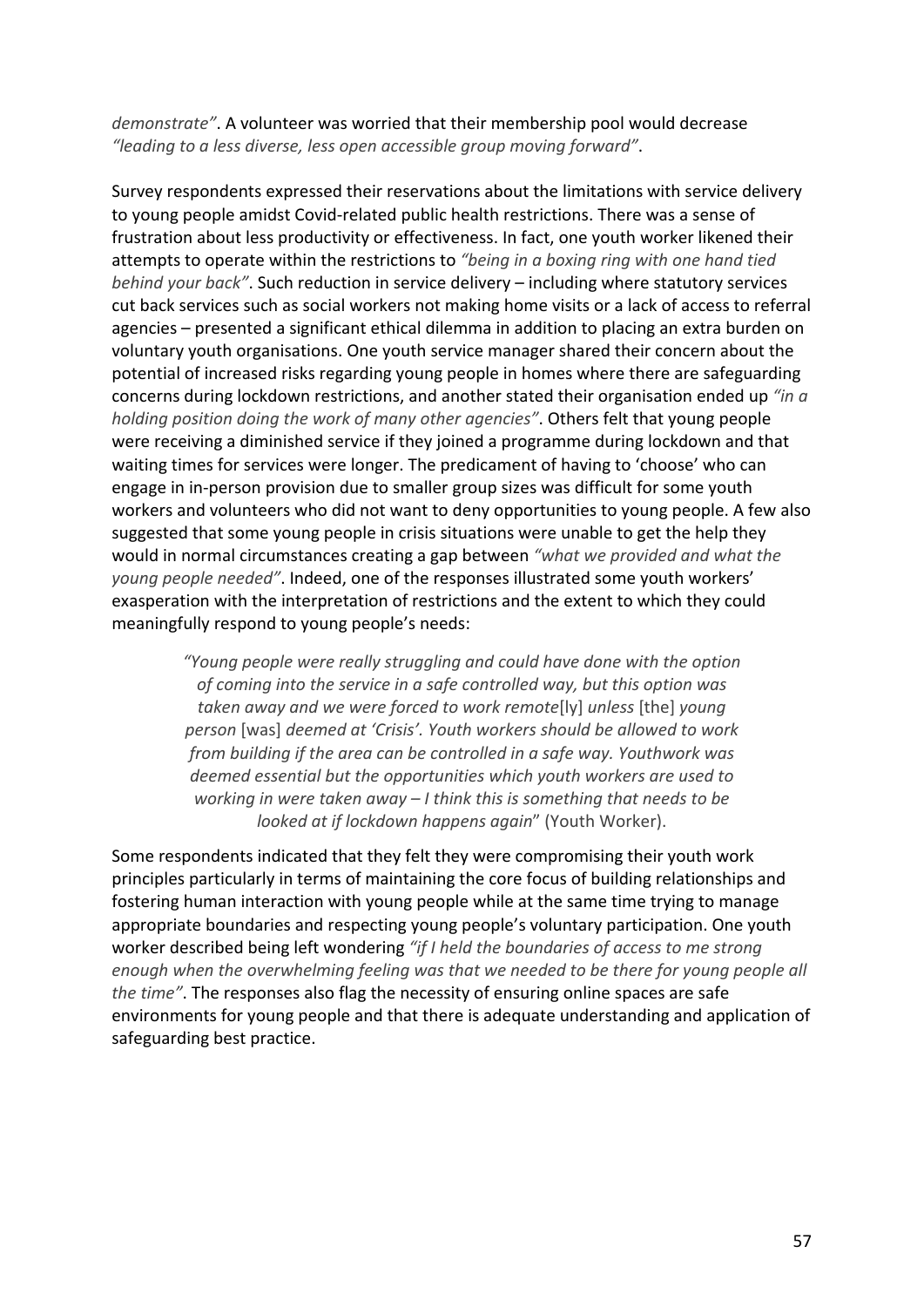# 5.3 How are youth organisations supporting the well-being and capacity of youth work staff and volunteers?

This section considers some of those challenges youth organisations experience and explores how organisations have been supporting the well-being and capacity of staff and volunteers and mitigated any negative impacts.

### Challenges faced by youth workers and volunteers

The youth workers' and volunteers' survey asked respondents to highlight the key challenges they have faced since the pandemic started. There was no limit on how many options they could tick (Fig. 12). Almost three quarters of respondents (73%) cited maintaining engagement with young people as a challenge and almost two thirds indicated concern for young people who do not engage online (61%). Another major challenge was concern for young people's mental health (57%).



### *Figure 12: Challenges faced by youth workers and volunteers (n=157)[20](#page-57-0)*

Q: What has been the greatest challenges for you as a youth worker/volunteer during the pandemic?

# Impact of the pandemic on youth workers and volunteers

Figures 13 and 14 show the impact the pandemic has had on staff and volunteers from the perspective of youth service managers (Fig. 13) and youth workers and volunteers (Fig. 14). Again, respondents could select multiple responses to this question. For youth service managers the top 3 impacts were staff finding lack of in-person contact difficult (88%), staff finding home life and work life balance difficult (86%) and concern about not being able to reach young people who had disengaged (77%) while for youth workers and volunteers concern about not being able to reach young people who had disengaged came out just ahead of finding lack of in-person contact difficult (74% and 73% respectively) with feeling

<span id="page-57-0"></span><sup>&</sup>lt;sup>20</sup> 83 respondents skipped or question was not relevant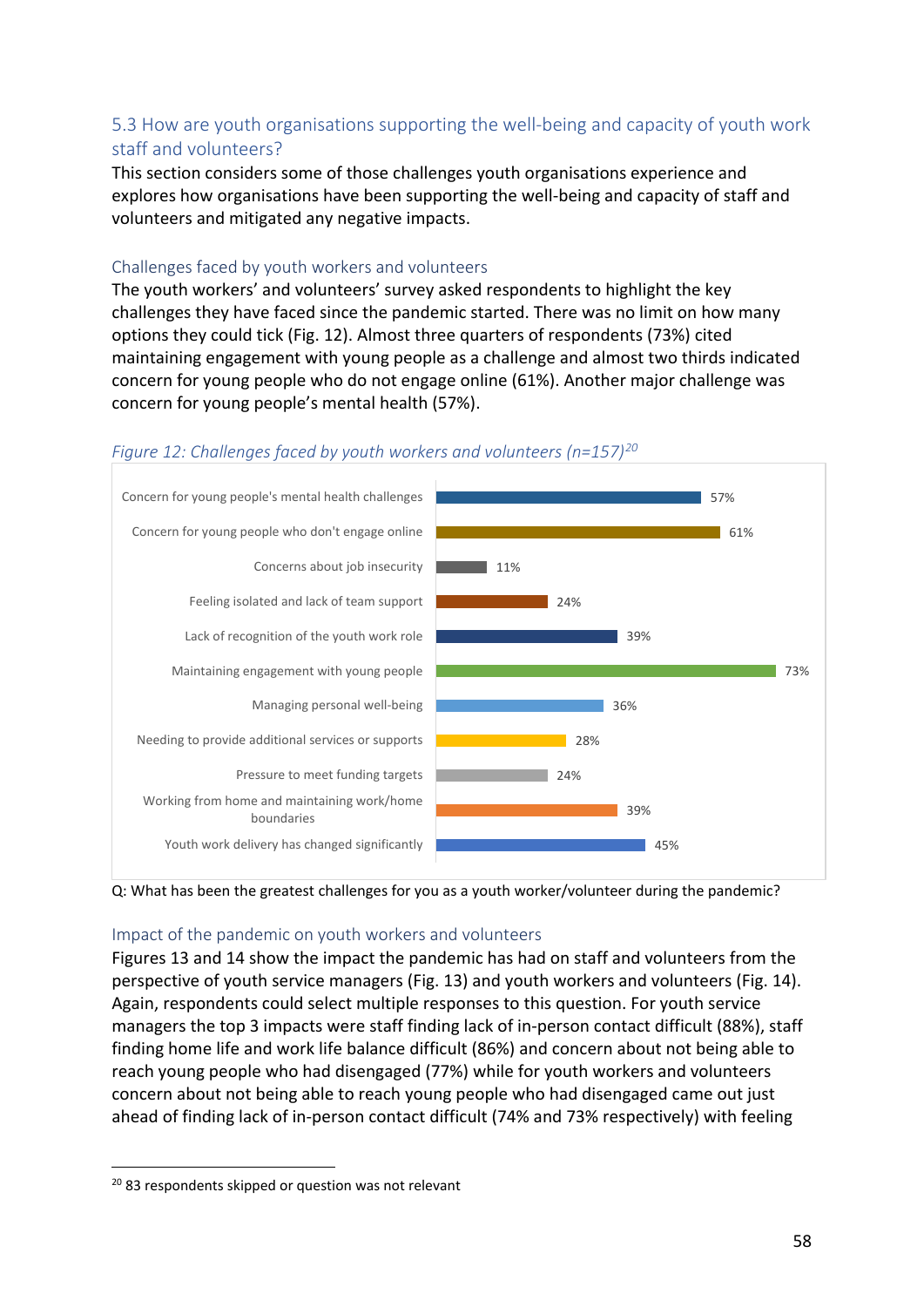the pressure of needing to achieve outcomes for the young people the third most selected impact at 54%.



*Figure 13: Impacts on staff (Youth service manager survey, n=43)*

Q: What have been the impacts on your staff while working during the pandemic?

# *Figure 14: Impact of the pandemic on youth workers and volunteers (youth workers' and volunteers' survey, n=171)*



Q: What have been the impacts on you as a staff member or volunteer while working during the pandemic?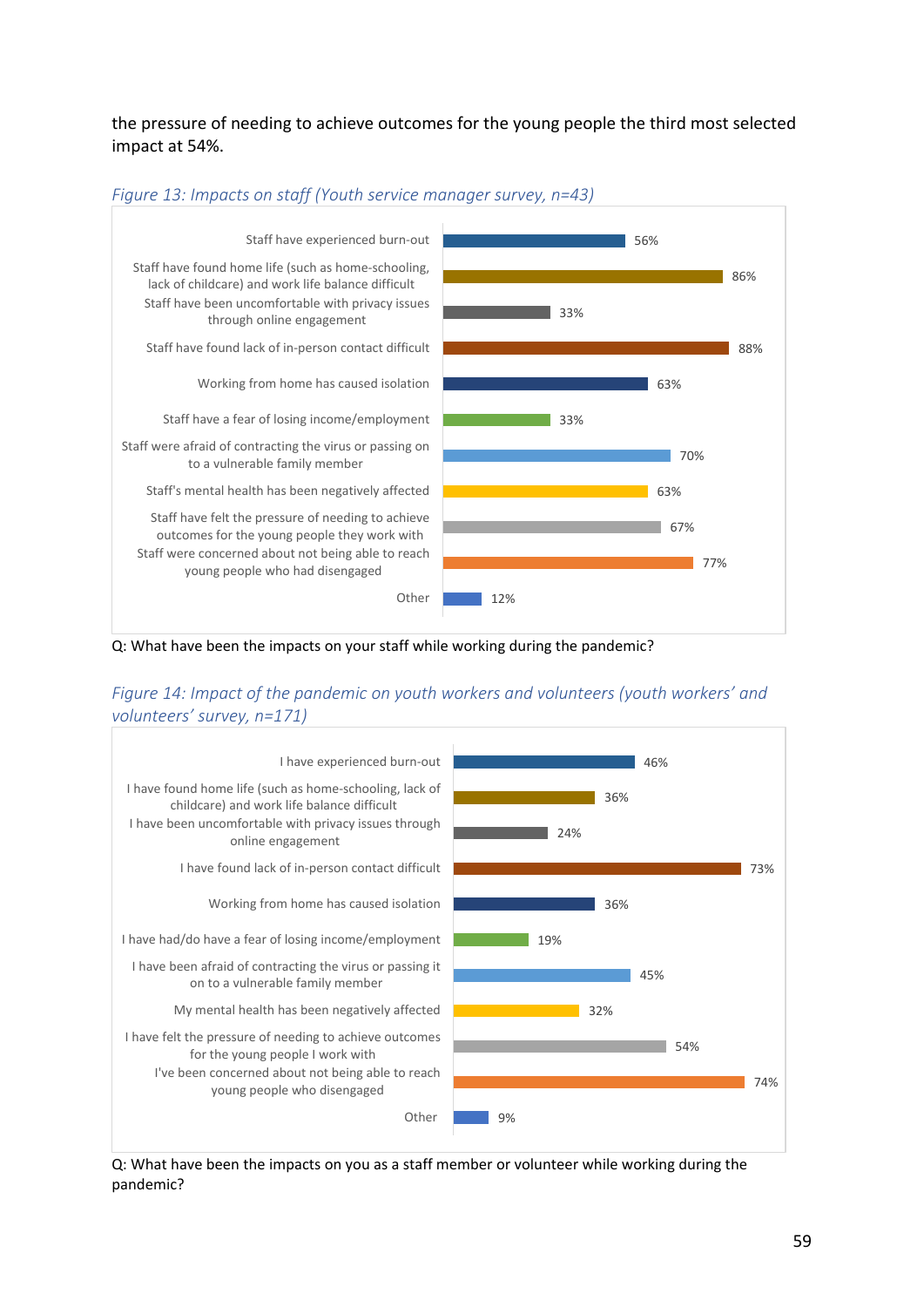#### The youth work role

A major concern in the youth sector has been the impact of the pandemic on young people particularly for those who disengaged from youth services, so it is not surprising that this was a top-3 issue in both the managers' and youth workers' and volunteers' surveys. Indeed, interviewees and focus group participants spoke with regret and frustration that they couldn't continue to help and support those who had disengaged and were aware of potential negative consequences such as an increase in anti-social and risk-taking behaviours.

Some managers and youth workers felt pressure to achieve outcomes for young people, stating that they questioned whether they were doing enough to engage marginalised young people. The level of concern they felt in this regard was compounded when young people didn't show up online. While many organisations were given flexibility with funding targets and only 24% of survey respondents identified such targets as a challenge (Fig. 12) a youth worker described the pressure to account for their efforts perceiving that *"there will be decisions made based on our actions in lockdown that are going to affect us coming out of it and that's something everyone's conscious of"*.

The pressure associated with moving to online delivery of youth work was evident particularly around negotiating boundaries of privacy and confidentiality. Almost a quarter (24%) of respondents to the youth workers' and volunteers' survey and a third of respondents to the youth service manager survey indicated staff and volunteers were uncomfortable about privacy issues as noted previously in section 5.2 regarding ethical challenges.

The change in the youth work role and how youth work is delivered has had a major and often negative effect on some youth workers. A focus group participant shared his experience of finding himself in a role once Covid hit where he was on a laptop all day rather than engaging in 'hands-on' interaction with young people. He found this stressful and draining and felt it didn't play to his strengths and wasn't what he *"signed up for"*.

# Lack of in-person contact

Clearly staff and volunteers found the lack of in-person contact difficult during the pandemic. Several participants in focus groups and interviews could relate to experiencing significant isolation because they missed working collaboratively or having a *"bit of banter"* or because they were geographically located beyond the 5km limit from friends or family. Youth workers and volunteers missed being able to connect with each other on a personal level and to discuss and problem-solve practice issues and it was difficult to replicate that remotely.

One volunteer explained the difficulties she and her co-volunteers experienced in terms of not being able to engage face-to-face with the young people and realising how much relationship building with young people relies on reading body language and facilitating a physical group space. At times online engagement felt forced with the lack of free-flow conversation and when young people kept their cameras off. She said, *"it felt like just talking to myself and it took a really long time to get them to say anything, like you almost feel like you're bullying them* [to get a response]"*.*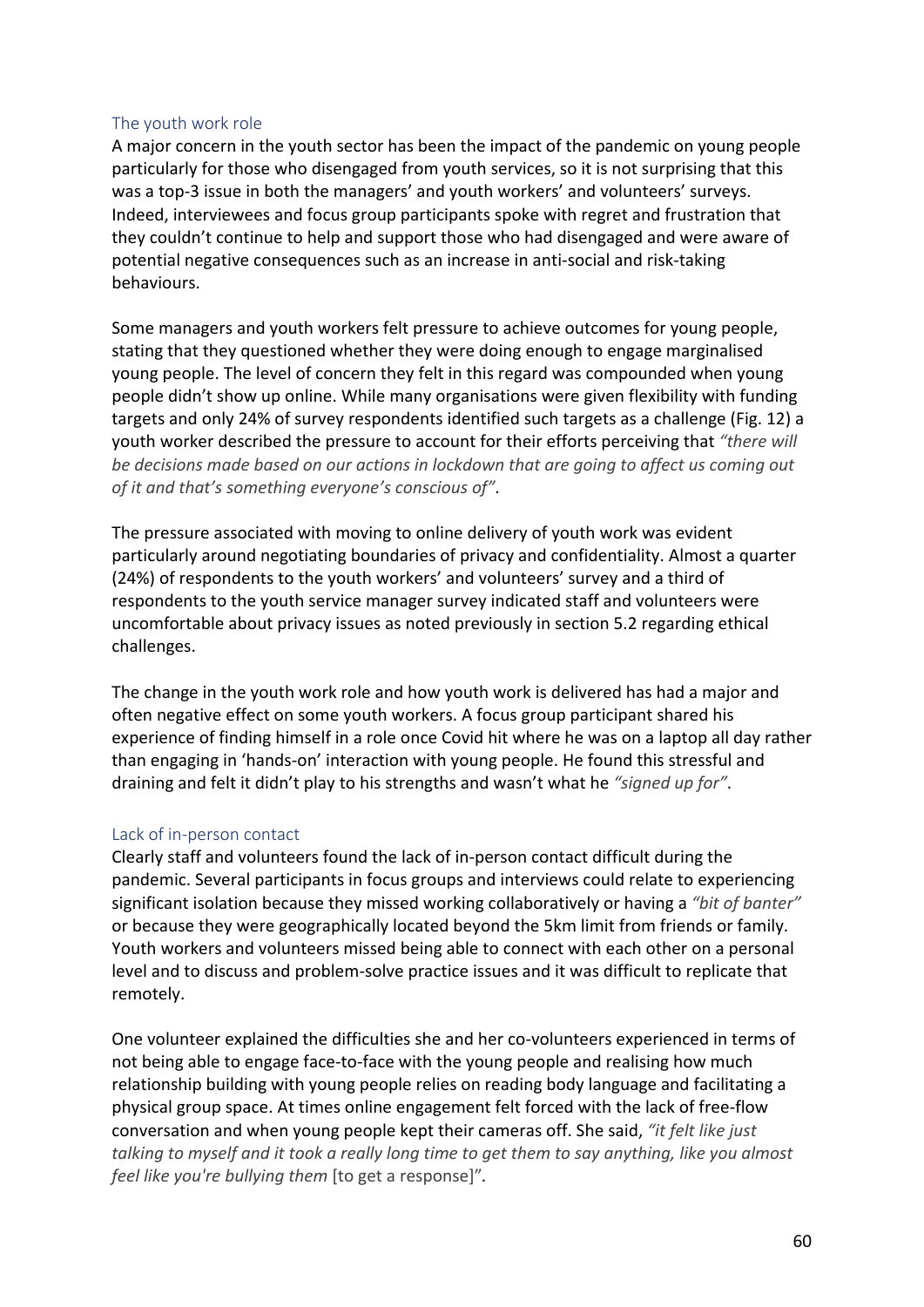### Working from home

For some staff, working from home brought certain benefits. For example, one focus group participant described how she suffers from severe back pain and working from home allows her to be more comfortable while working and take breaks when necessary. Another interviewee shared that as a sole employee in her organisation, working from home was not that different from working in an office on her own and was advantageous in eliminating travel. However, both workers stressed they missed interaction with others.

According to the youth workers' and volunteers' survey thirty-six per cent of respondents indicated working from home had caused isolation (Fig. 14) while for managers there was a much higher percentage (63%) who identified this as an issue for their staff (Fig. 13). Some youth workers were already working in small teams in one or two-worker projects and working from home exacerbated the existing lack of collegiality.

Most respondents to the manager survey indicated their staff found balancing home and work life difficult (86%). The percentage of youth workers and volunteers who selected this option was much lower, however there was still just over a third of respondents who found home/work life balance difficult (36%). Some interviewees referred to staff and volunteers having to negotiate childcare and home-schooling arrangements while they were working. Furthermore, establishing a distinction between 'on-duty' and 'off-duty' was difficult when work was in the home environment. As one youth worker highlighted her bedroom doubled as her office and her place of sanctuary became her place of work. This issue was not limited to paid staff as volunteering from home also posed difficulties and at times prevented people from continuing in their volunteering role:

> *"Volunteers in projects definitely dropped off, they were practically nonexistent and that was partly because people had their own families and everything else to deal with… you might enable older parents who were completely independent but because of Covid they became dependent. So, I think people in their own personal lives were pivoting in ways they'd never had to"* (Youth Service Manager).

#### Experience of burn-out

Fifty-six per cent of managers who responded to the survey said their staff experienced burnout, while a slightly smaller percentage of the youth worker and volunteer respondents ticked this option (46%). The interviews and focus groups revealed an optimism about the future amongst research participants, but there was also a sense of exhaustion and of being drained, which was not apparent to the same extent in 2020 review. Some participants and respondents attributed this to the overall stress caused by the longevity of the pandemic or to concerns for 'at risk' young people and those who weren't engaging. One manager described feeling like they were working at 20% burnout all the time since the start of the pandemic. Several youth workers acknowledged youth work can be a difficult job and can lead to burnout in 'normal' circumstances, but that this was potentially even more the case with the pandemic and navigating Covid-19 restrictions. One volunteer leader spoke about needing to keep an eye out for burnout amongst her team of volunteers in terms of screen time and Zoom 'overload':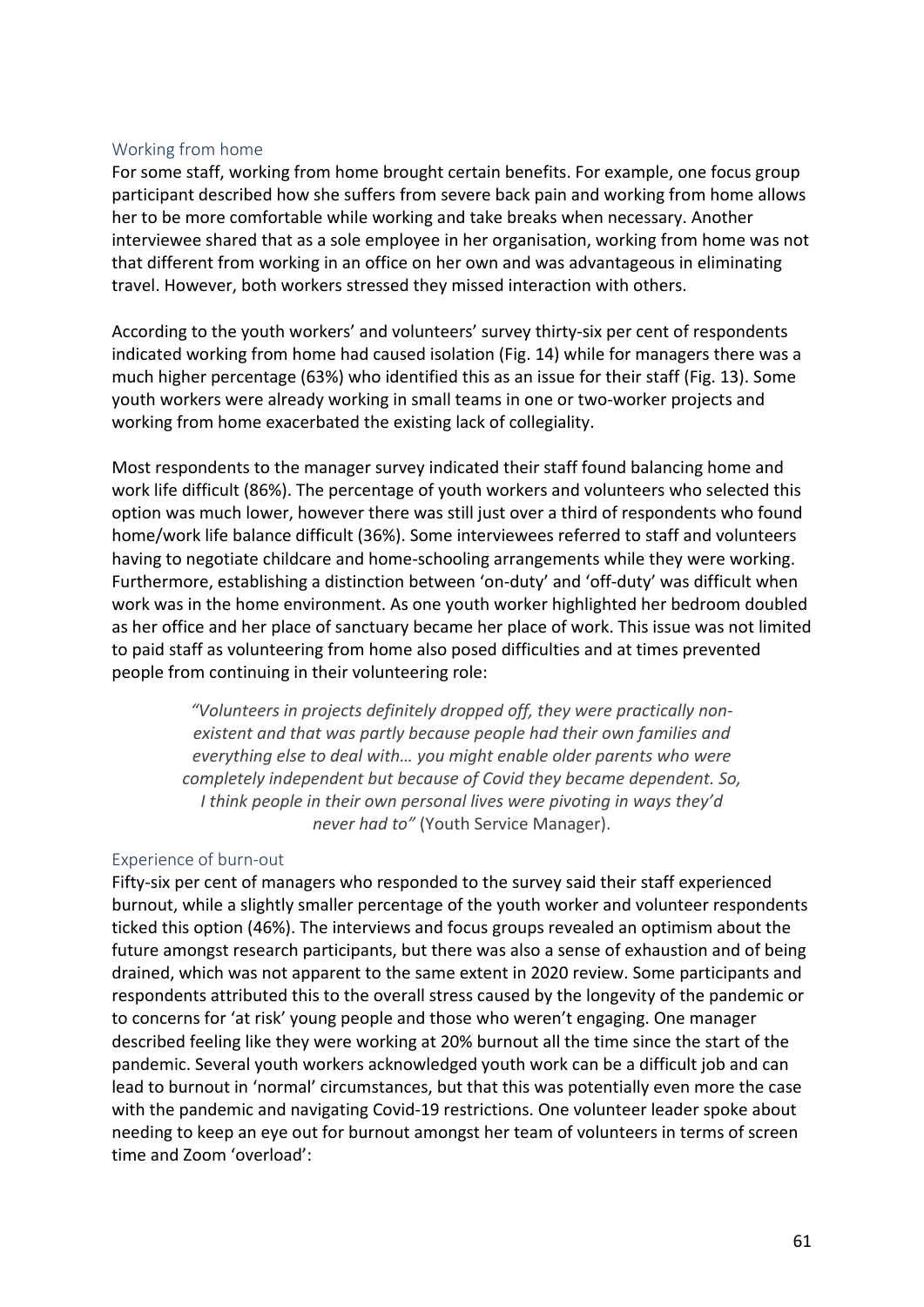*"As a troop leader I had to really look at the burnout among my leaders, a lot will be straight from work, I know that like for every 1 hour you put on Zoom there's probably about 3 or 4 hours of work that goes in before you actually even get to the Zoom"* (Volunteer).

#### Physical and mental well-being

Contracting the coronavirus or passing it on to a vulnerable family member was a concern for some workers and volunteers as indicated by 70% of respondents to the managers' survey and 45% in the youth workers' and volunteers' survey. One CEO explained that staff with underlying health issues were more cautious during the first lockdown than the second by which point they were keen to get back to face-to-face work.

The impact on youth work sector staff and volunteers' mental health has been substantial, with almost two thirds of managers (63%) who responded to the survey stating staff mental health was negatively affected while this was true for just under a third of youth worker and volunteer respondents (32%). In the interviews and focus groups youth workers spoke about increased stress linked to the job and a focus group participant shared they had sought out counselling to help with mental health issues that arose because of Covid-19. One of the CEOs named 'vicarious trauma'<sup>[21](#page-61-0)</sup> as a key concern for youth workers – whether current to the circumstances presented by the pandemic such as increased crisis intervention work, or in relation to work they've been involved in over the years and the stories they carry with them of young people they have worked with. For some, the pause created by lockdowns meant that accumulated stresses caught up with them. She also acknowledged the complex needs being addressed by youth workers have not disappeared during the pandemic.

> *"We're so busy all the time that we don't have time to stop and think and reflect and I think what Covid has done is there is no running from some things, so a lot of people have had to face a lot things... I think that there's personal stuff, also the 'vicarious trauma' that they've been carrying from young people they've been working with maybe for a decade… One of my youth workers said it to me one day – you're on the phone to a young person who's suicidal, you're talking to them, you're giving them all the information, you do the ASSIST suicide, you go home – that could be a Friday night – and all weekend you're worried about whether they're alive on Monday morning"* (CEO).

#### Youth workers leaving the role

As a result of burnout and increased stress from the demands of the role during the pandemic some interviewees believed there will be youth workers and volunteers who leave the sector. One youth worker shared that he himself has thought of leaving and knows of others considering it because of a combination of factors including Covid-19, frustrations connected with the work, *"what we do, what we're not doing"*.

<span id="page-61-0"></span><sup>&</sup>lt;sup>21</sup> Vicarious trauma refers to harmful changes that occur in professionals' views of themselves, others, and the world, because of exposure to the graphic and/or traumatic material of their clients.

https://www.researchgate.net/publication/247508409\_Vicarious\_traumatization\_and\_secondary\_traumatic stress A research synthesis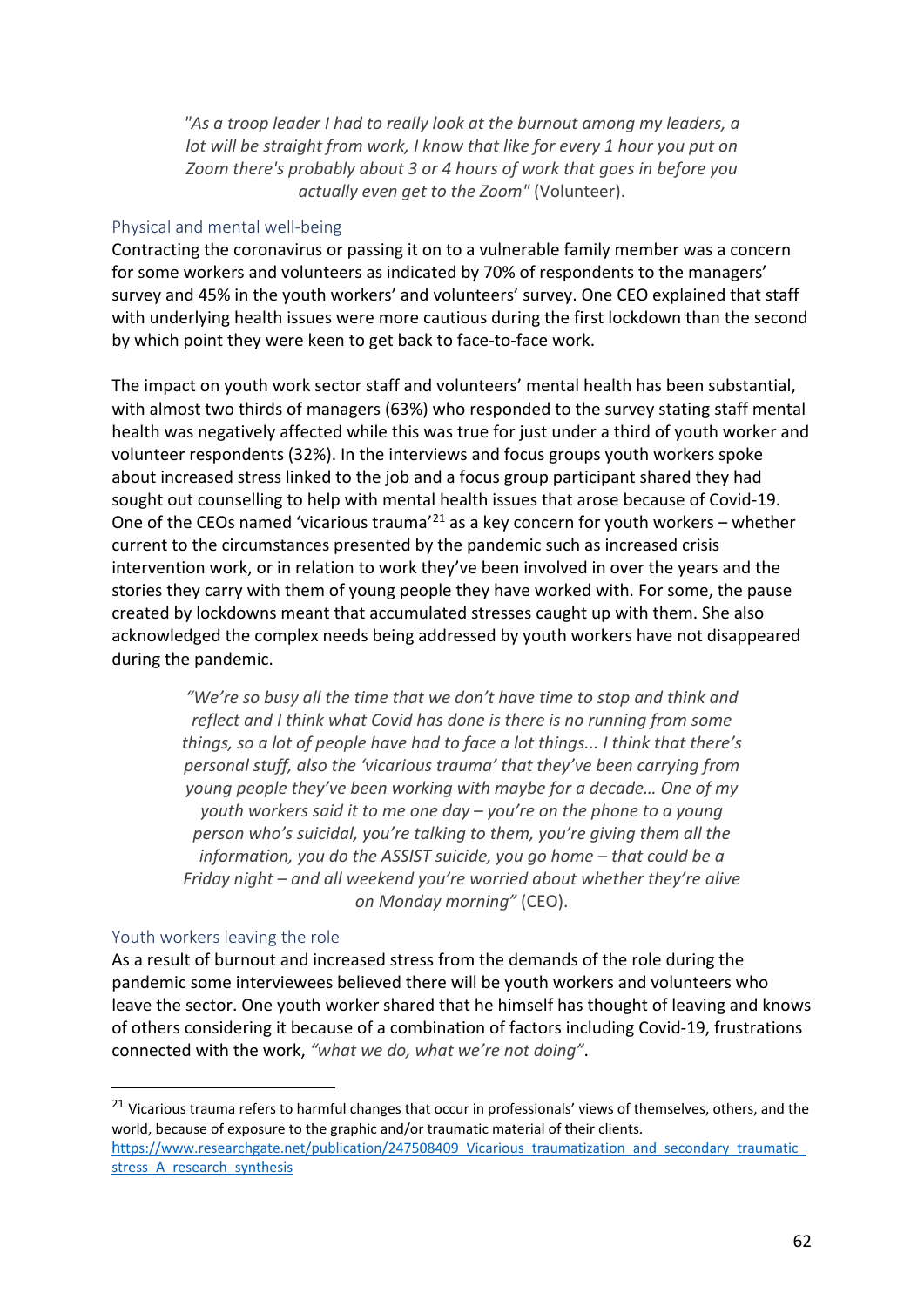*"I think we'll see a lot of movement, I think a lot of people will leave youth work after this, they'll just go, 'Jesus, there has to be easier ways of making a living'...from talking to a lot of youth workers across the country, the shitty conditions they're expected to work in, I can't believe – I would be like, 'f\*\*\* off' – some of them I wouldn't work for the people that they work for. It's passion and dedication, you know, but that only goes so far – super, talented, amazing people they'll just go into something else. So I hope that doesn't happen but that is a risk, if you didn't look after your staff, if you didn't mind them, things are going to change, things are going to shake-up, with remote working – people who live in rural areas now can work for a big company up in Dublin, they don't have to go and work in the local youth club anymore…"* (CEO).

#### Supporting staff and volunteers' well-being during the pandemic

Figures 15 and 16 show findings from both the managers' survey and the youth workers' and volunteers' survey on what has been done to support the well-being of staff and volunteers.





Q: What has your organisation done to support the well-being of staff and volunteers?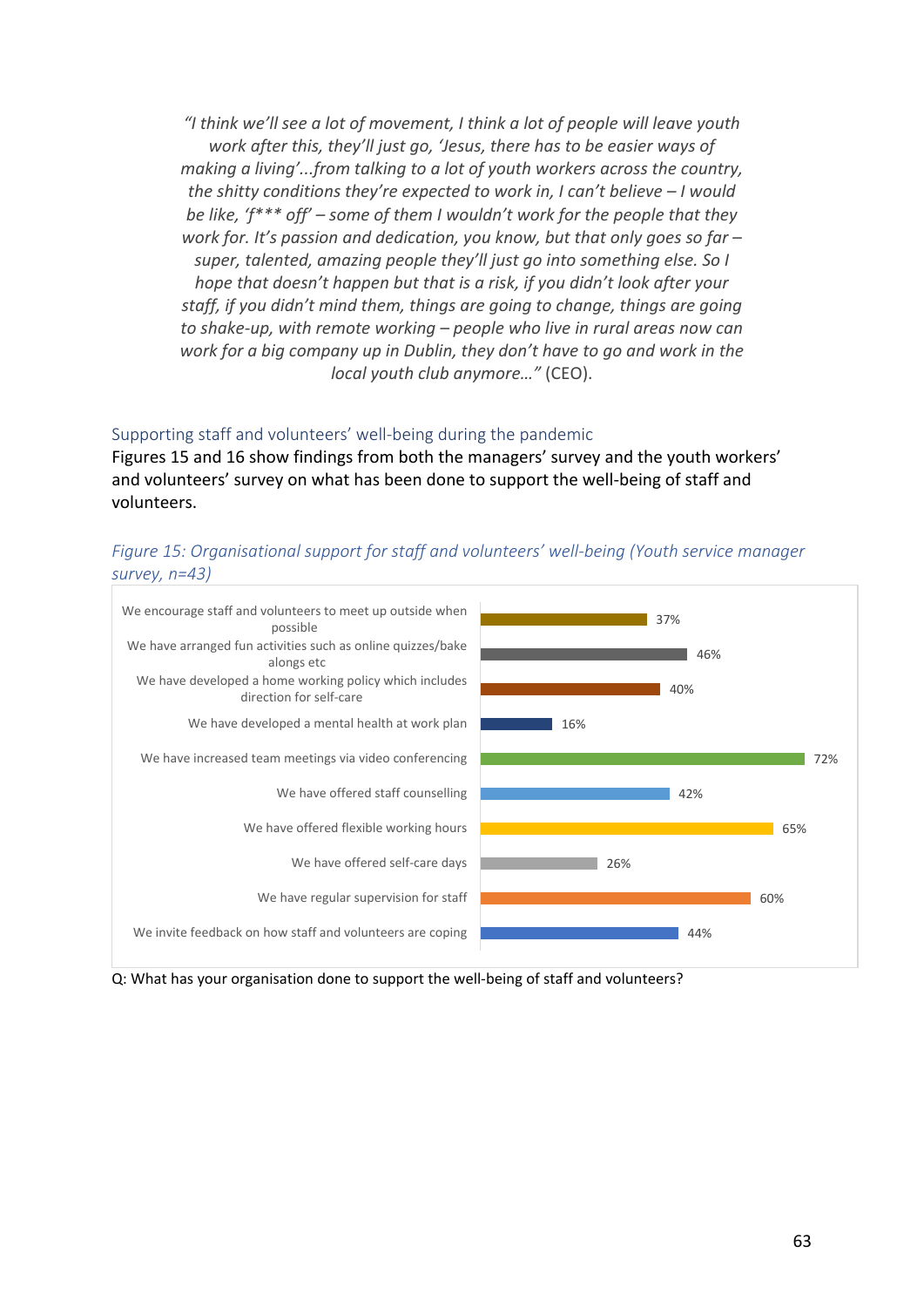*Figure 16: Organisational support of staff and volunteer's well-being (Youth workers' and volunteers' survey, n=157)*



Q: What has your organisation done to support the well-being of staff and volunteers?

### *Increased staff meetings, communication, and supervision*

Results from the youth service managers' survey and the youth workers' and volunteers' survey showed the most common action by organisations to support well-being has been to increase team meetings according to 50% of youth worker and volunteer respondents and 72% of manager respondents. One of the youth service managers interviewed, highlighted that his organisation increased staff meetings from monthly to weekly initially and then fortnightly to facilitate check-ins with staff, and he also intentionally made himself available to staff through weekly Zoom calls, phone contact and ensured access to resource materials. Sixty-four per cent of manager respondents and 30% of youth worker and volunteer respondents indicated their organisations increased communication between managers, staff, and volunteers. Other managers in the interviews recognised the importance of *"being at the end of the phone"* as a listening ear for staff and volunteers in addition to email communications, and youth workers in the focus groups valued having different avenues to keep in touch with colleagues including through group messaging in addition to direct calls. One interviewee highlighted their organisation increased board meetings to ensure they identified where support was needed.

Sixty per cent of respondents to the youth service managers' survey indicated their organisation facilitates regular supervision sessions, while only one quarter of respondents to the youth workers' and volunteers' survey indicated their organisation facilitated regular supervision sessions. The qualitative data suggested that supervision provided an effective source of support for those who received it especially in dealing with the pressures of delivering youth work during the pandemic. One youth worker talked about the benefit of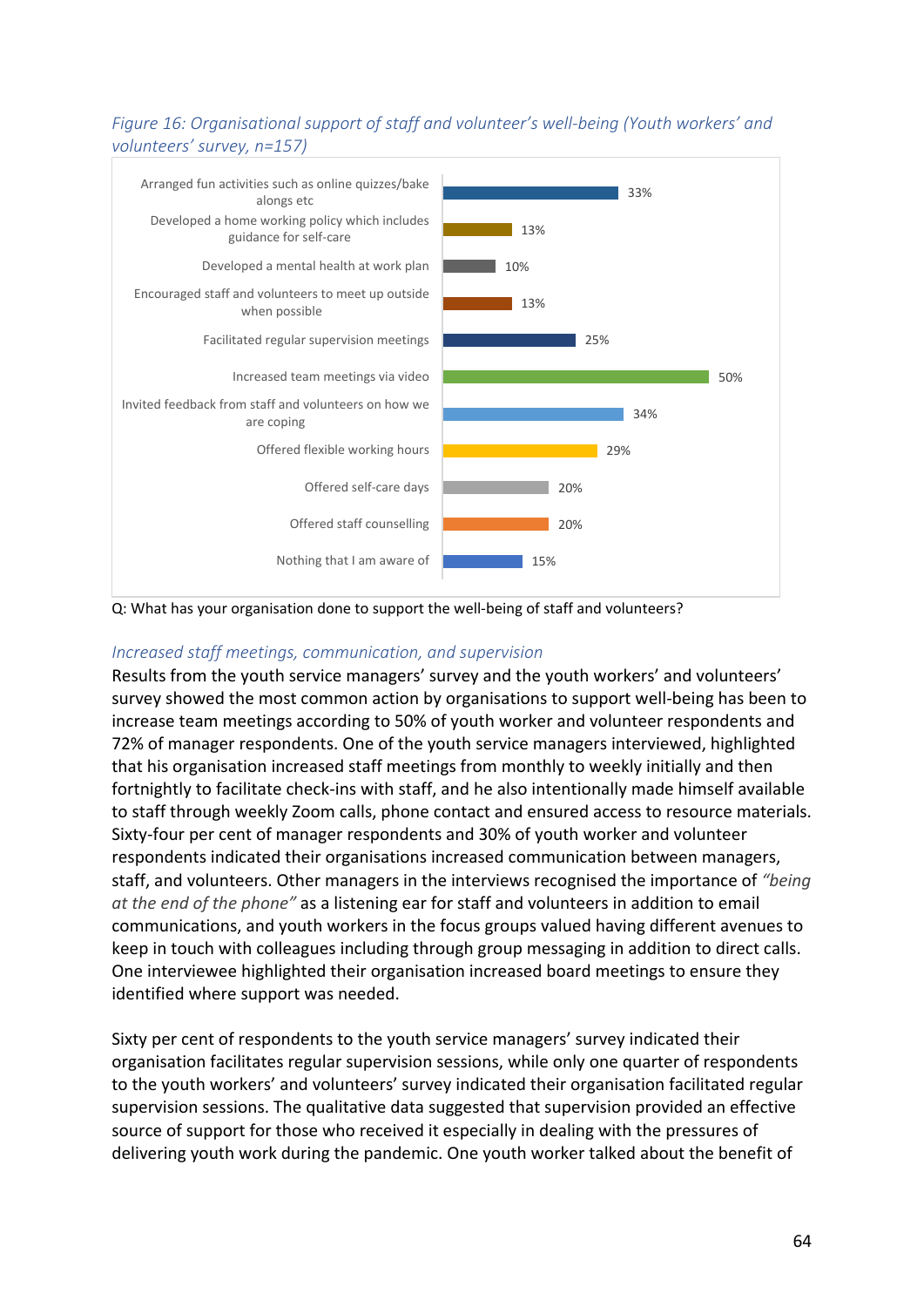peer supervision and shared that her organisation is starting to provide external supervision additional to existing line management arrangements:

> *"…the staff needs to be supported in order for us to support the young people"* (Youth Worker).

One of the CEOs in the interviews spoke of the need for a specialist layer of support for staff who had become increasingly involved in crisis response. Despite previously thinking they had sufficient support in place including line management, external supervision or coaching, team meetings, informal check-ins, and access to counselling via an EAP, they identified the need for an additional group therapeutic space for frontline staff which is facilitated monthly by a psychotherapist. As she said, *"we want to keep* [youth workers] *working with young people, we need to provide them with the proper tools and support to process what they're hearing, what they're witnessing."*

### *Flexibility*

Flexibility – both in terms of when hours are worked and in taking time off – has been important to staff although the survey results indicate differences in perceptions between managers and youth workers and volunteers in terms of being offered flexible working hours – 65% and 29% respectively. Some managers shared that they had to push their staff to take holidays and there were those who tried to help staff manage their working hours to fit around home life such as home-schooling and to keep Zoom interactions to a more manageable level.

Youth workers appreciated the flexibility and understanding from their organisations especially when programmes or young person engagement did not go as planned:

> *"Our managers are, I have to say, they've been super, very accommodating – when we've been coming back and saying, 'listen I ran that group and literally had 2 people turn up', they say, 'well that's 2 people, that's fine, in the circumstances we're in, don't be beating yourself up because we know it's hard to connect and everything else"* (Youth Worker).

#### *Wellness initiatives and social activities*

Just over a third of manager respondents (37%) and 13% of youth worker and volunteer respondents indicated their organisation encouraged staff and volunteers to meet up outside when possible. A few interviewees shared they had recently been able to meet up outside as a full staff team which was a great morale boost including a staff team who went on a 10k walk together in their local mountains, which was the first time since the pandemic started that they had been together physically.

Almost half of managers (46%) and a third (33%) of youth worker and volunteer respondents' organisations arranged fun activities for their staff and volunteer teams. One youth worker shared examples of visits to the beach and project teams leading games or well-being activities after each monthly staff meeting.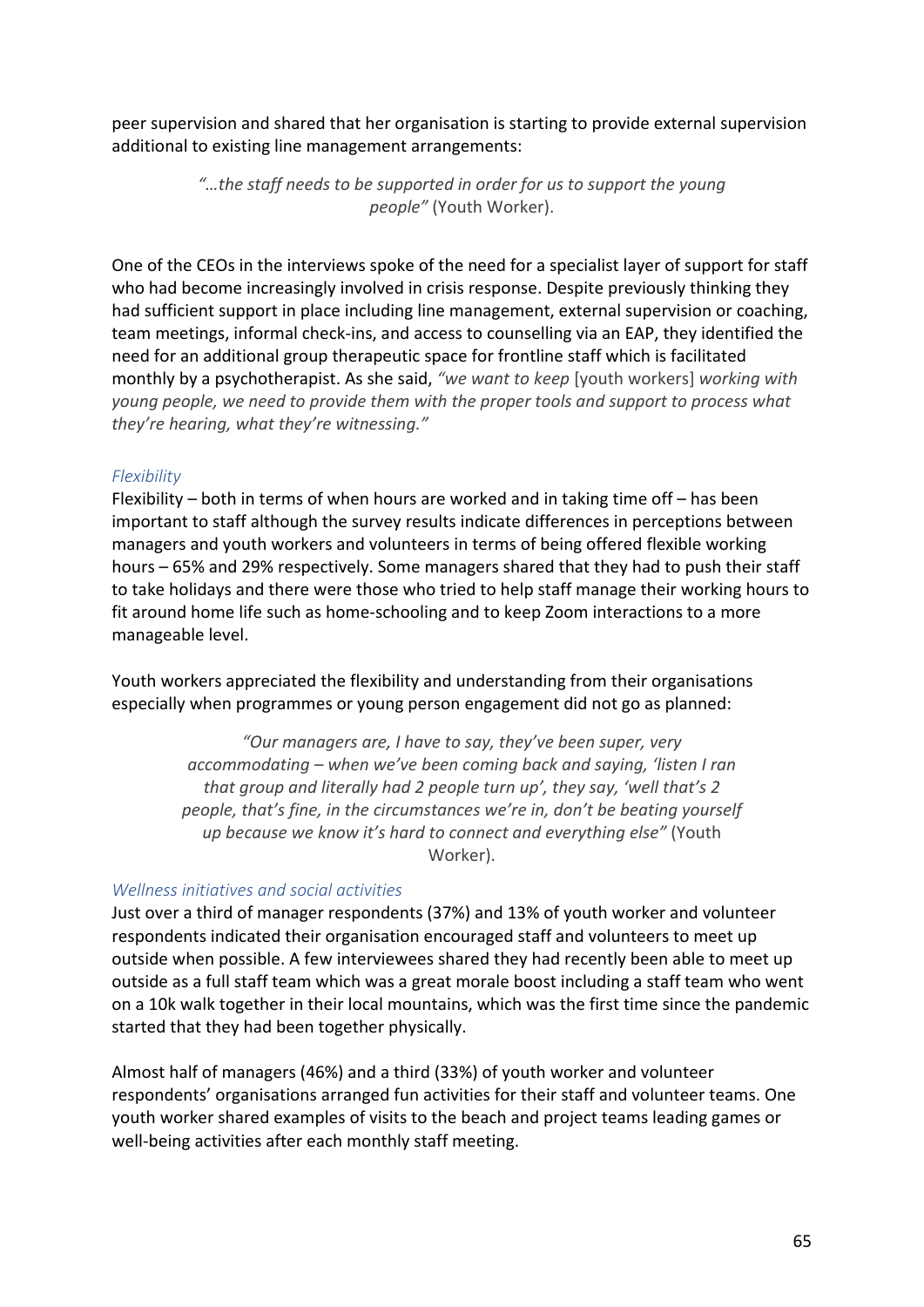Many of the interviewees and focus group participants shared that their organisation had facilitated wellness initiatives. These included activities such as mindfulness and meditation workshops, yoga and so on. One of the CEOs from the interviews explained that his organisation set up a specific group to create a programme of such activities for the rest of the year, and a volunteer in a focus group shared that these kinds of initiatives were affirming making her feel that *"volunteering actually matters and it really helps people"*.

#### *Encouraging self-care*

Forty per cent of manager respondents' organisations and 20% of youth worker and volunteer respondents' organisations developed a home working policy which addresses self-care. Twenty-six per cent of manager respondents' organisations offered self-care days to their staff. Twenty per cent of youth workers and volunteers who responded indicated their organisation had offered self-care days.

Staying positive and drawing encouragement from volunteers and young people also helped to counter the negative impacts of the pandemic for some of the interviewees:

*"I am definitely energised and enthused by the volunteers and the girls themselves. As a staff member you're not directly working with the girls, but those photos and stories keep you going, and it really encourages me. One of the things I'm doing is putting together an annual review for the term and I asked all the leaders to send me in stories and highlights and photographs and I asked them this year – which I've never done before – to provide any little quotes they had, you know, messages from parents or any little thing. And what has come back has been amazing you know and that is encouraging me"* (Youth Service Manager).

#### *Access to counselling*

A small number of organisations represented in both adult surveys developed a 'mental health at work' plan (11%, n=200). In terms of organisations offering counselling, 42% of respondents to the manager survey and 29% of paid youth work staff who responded to the survey said their organisation had done so. Research participants were aware of free counselling offered through their place of work and were largely appreciative to have this access though not everyone felt it would meet their needs so there was an example of one youth worker from a focus group who sought out counselling privately instead, while another didn't find the prospect of getting counselling online appealing:

> *"The Employee Assistance Programme…they have webinars and stuff like that. There's been a bit of that going on, but no disrespect to them but the last thing you want to be doing is looking at a bloody computer again to get your support to be honest. I'd rather take a walk up in the forest. There's that which is more of a kind of box-ticking exercise than anything else. The EAP in itself, it's good in that if you do have any particular stresses or you feel you need a bit of counselling or independent advice, not just to do with work – they have support around budgeting and all sorts of things that might come up that affect you personally..."* (Youth Worker).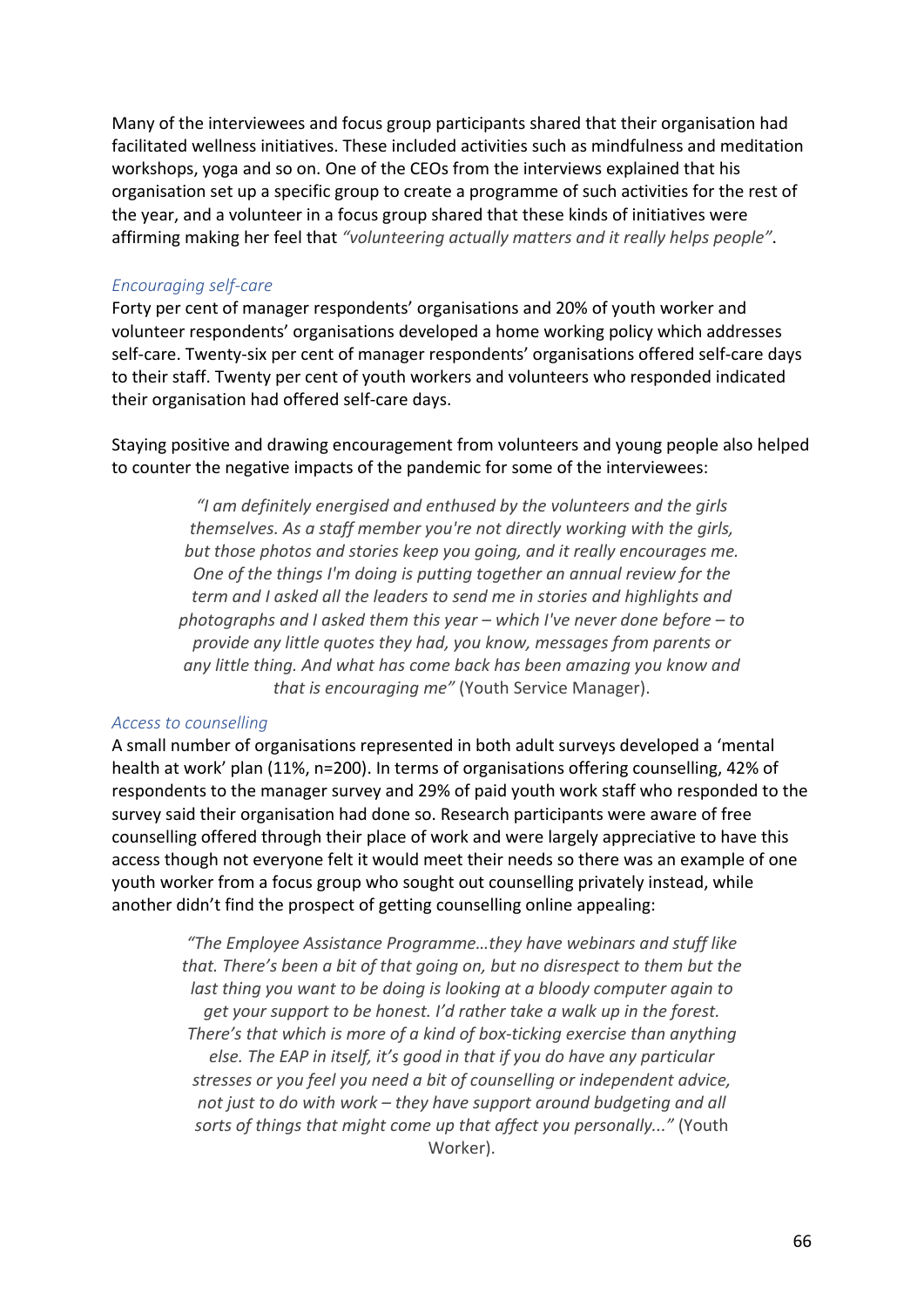#### *Support from external agencies*

Many youth workers and volunteers sought and received support from agencies external to their own organisation. This was particularly beneficial for those who were not receiving adequate support within their own organisation. As noted in section 5.1, Cork ETB set up Youth Worker Area Networks, which helped to address some of the considerable isolation among some youth workers in the area. Moreover, the NYCI online check-in sessions, networking events and training opportunities were cited many times in the responses as particularly useful and supportive interventions, especially for those working in small teams, or for team managers and sole workers. One worker from a small team took on the role to support other staff and volunteers during the pandemic but received very little support herself which she understood was difficult in a volunteer-led organisation. As a result, she found it very helpful to network and connect with others through the NYCI events. Another manager shared that because she lives on her own and was working from home the NYCI events gave her human connection, even though it was online, where she could share, reflect and hear how others were coping during the pandemic:

*"I'm not just saying it because it's NYCI doing this, but they were absolutely brilliant, what NYCI provided, and it wasn't forced, plenty of webinars or training events, and I attended a lot of those because there's a lot of people like me where they're either on their own or they're the head of a staff team and you just wanted to go. And then you feel like you're not on your own, and you were bouncing off them talking about what was working and what wasn't working and we're still doing that so it's really good"* (Youth Service Manager).

#### *Gaps in support from organisations*

Most respondents to the youth workers' and volunteers' survey were very happy with the support they received from their organisation and had nothing to suggest about what else could be done to support them. There was frustration from other survey respondents regarding support from their organisation in terms of what wasn't provided such as encouraging healthy boundaries for working from home and self-care practices. The most common issue cited was the need for more frequent and clearer communication. Many felt their organisation should increase check-ins with staff and volunteers and there were several youth workers who would have liked more regular supervision sessions from their managers and external supervision. One of the focus group participants who had found the NYCI check-ins extremely useful wished that her own organisation had facilitated something similar internally reflecting that *"maybe if* [management] *knew how people were feeling and how things were impacting them, personally and professionally… there could have been more supports put in place".*

Several volunteers requested more contact and proactive support and advice from their boards. Another focus group participant explained their organisation used to facilitate tea mornings or lunch get-togethers pre-pandemic which gave the opportunity for the staff body to mix – everyone across departments, management, and workers. However, she expressed disappointment that no online catchups were arranged and felt that *"when they were needed the most, they were taken away"* which created a lack of community and made her feel less valued as an employee particularly because the organisation didn't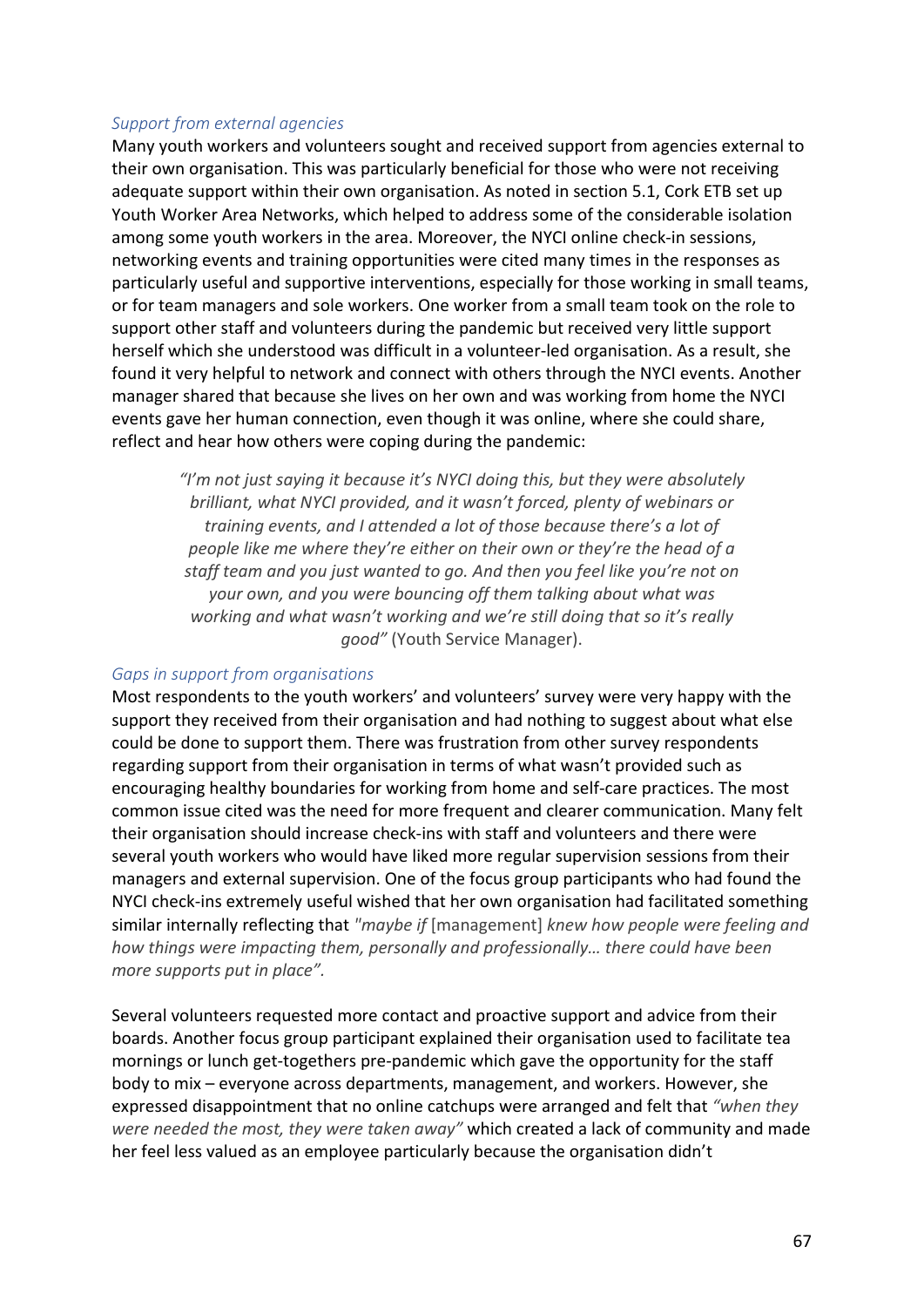acknowledge that she lived alone and had even less contact with people than those with families.

Some volunteers highlighted they had received very good support at a local level, but this was not necessarily the case on the national level. One focus group participant shared that some volunteers are reluctant to return because communication from the national organisation led them to feel guilty about not having the energy to keep volunteering.

Redeployment was a major issue for several youth workers among the survey responses and focus groups, which resulted in youth workers feeling devalued and anxious through having to move to a new area of work in a time when so much was uncertain. One respondent stated that youth work was *"like the poor cousin in service provision"*.

### Supporting staff and volunteer capacity during the pandemic

Findings from the NYCI review carried out in 2020 identified the need to build the capacity of staff and volunteers to manage and overcome the challenges presented by the pandemic. The surveys for this review sought to identify if and how the sector has done so. Figures 17 and 18 below show the results from the two sets of surveys of youth service managers and youth workers and volunteers.

# *Figure 17: Organisational support to build capacity of staff (Youth service managers' survey, n=43)*



Q: What has your organisation done to build capacity of staff and volunteers?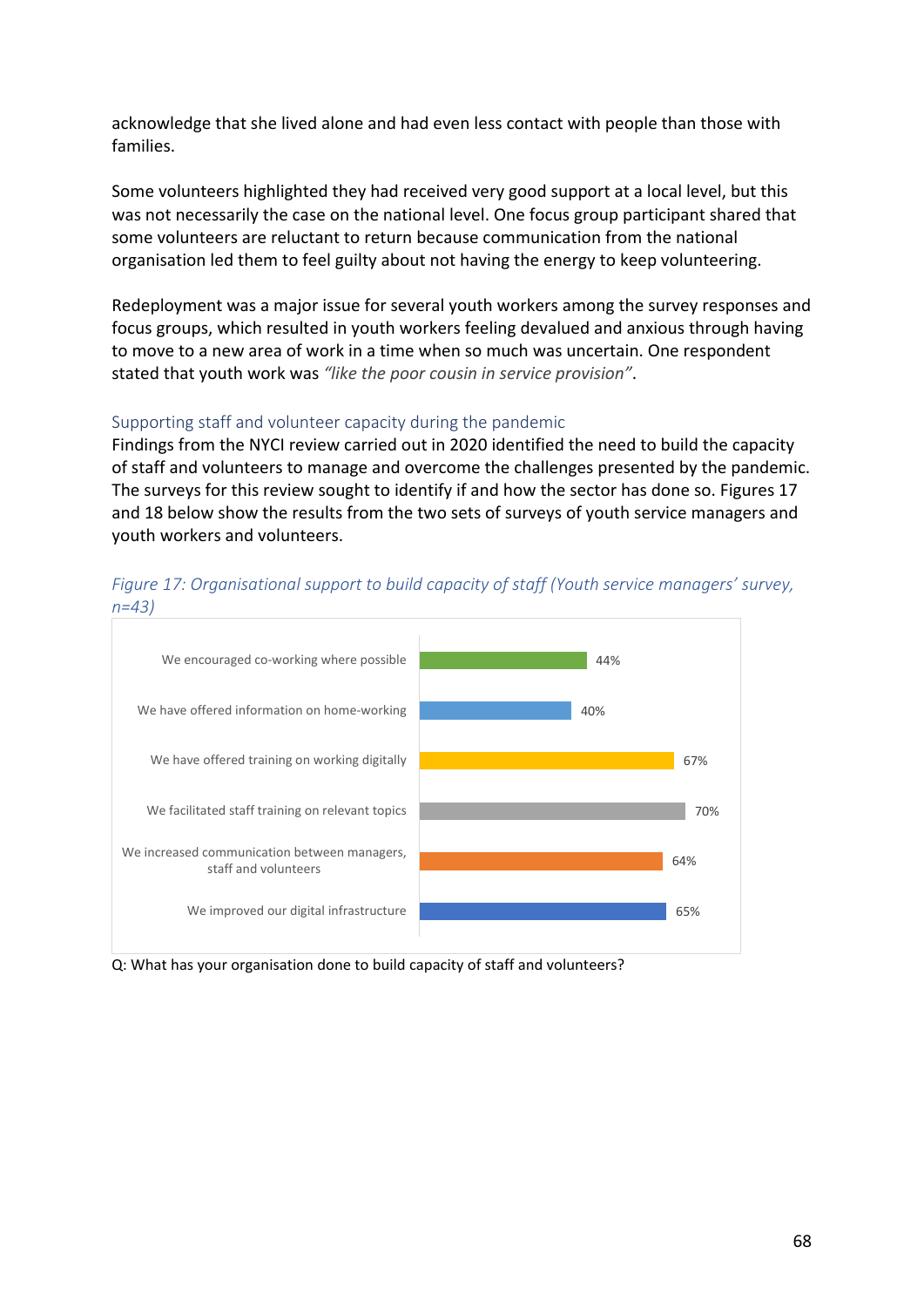*Figure 18: Organisational support to build capacity of youth workers and volunteers (Youth workers' and volunteers' survey, n=157)*



Q: What has your organisation done to build capacity of staff and volunteers?

# *Training on working digitally and other relevant topics*

Sixty-seven per cent of manager respondents and 46% of youth worker and volunteer respondents indicated their organisation had offered training on working digitally. Seventy per cent of manager respondents and 39% of youth worker and volunteer respondents said their organisation had offered training on other relevant topics. In the interviews, a manager highlighted that her organisation had been able to train more volunteers than normal as they did not need to factor travel time, making training events more accessible. This was true for other participants, as well. By taking advantage of the space to focus on training rather than on all the usual engagement with young people, this organisation included training sessions on risk assessment, communication skills and preparation for returning to in-person delivery.

Some workers and volunteers engaged with training from organisations external to their own. Managers, youth workers and volunteers named organisations such as The Wheel, NYCI, Volunteer Ireland and Youth Theatre Ireland, as helpful in this regard.

Some organisations evidently recognised the need to support and build capacity of volunteers particularly around safeguarding online and using digital methods to engage with young people. One CEO mentioned that her organisation was doing some internal policy developmental work with Volunteering Ireland. Another emphasised that volunteer-led clubs need access to professional development support with compliance and need to be able to access that support especially if something goes wrong:

> *"The ask of volunteers is huge now from safeguarding, vetting, quality standards – all of these things and they really need a bit of handholding, they need somebody they can ring on a Friday night when something goes*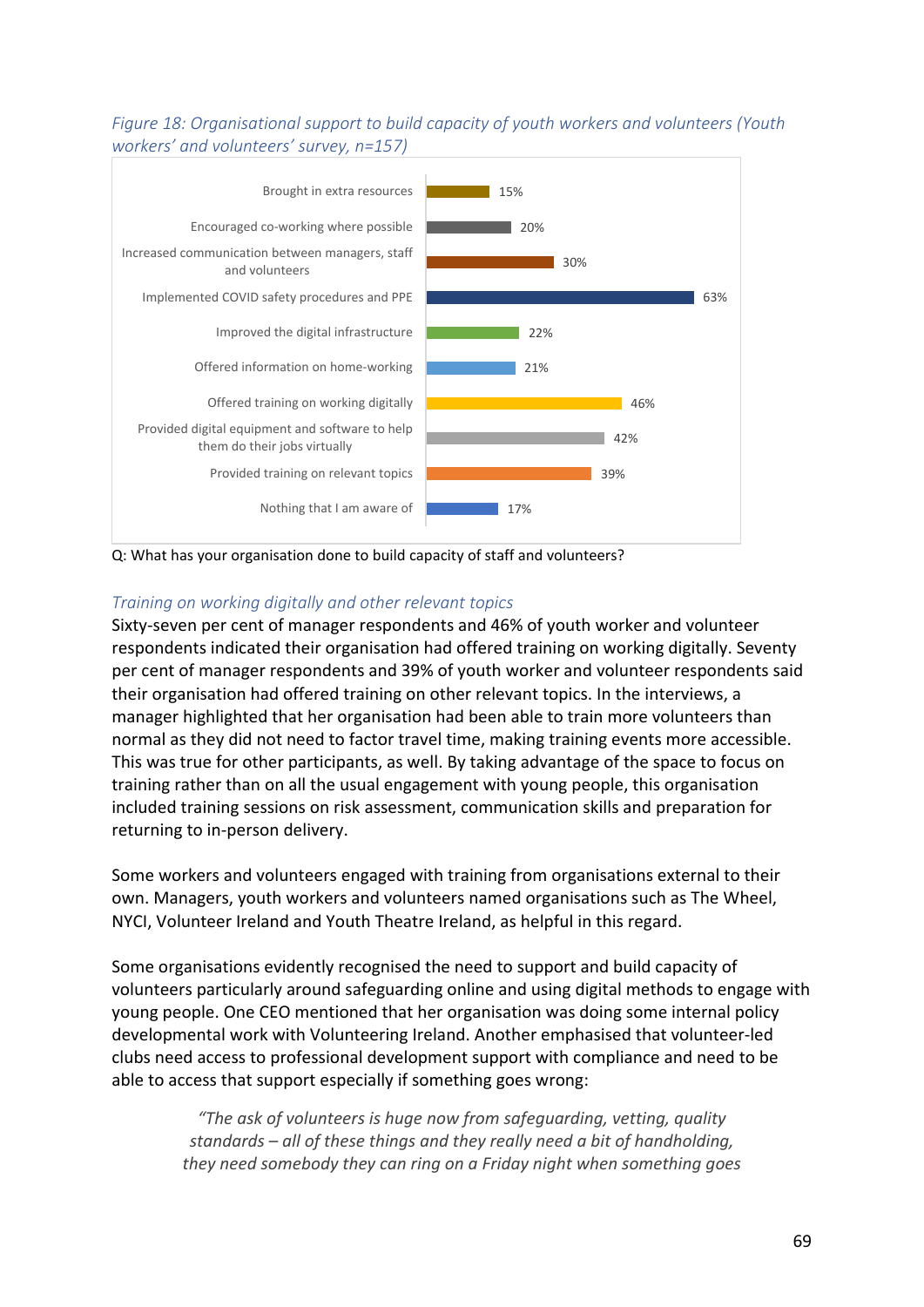# *wrong at the club – that's absolutely needed and that's what they're not getting"* (CEO).

Although it wasn't a formal training activity, a uniformed organisation facilitated monthly Zoom calls with volunteers, initially to check-in on general well-being but also to build capacity through sharing ideas and activities that had worked well digitally. By operating via video calls these meetups served to connect leaders from across Ireland who wouldn't normally link with each other and led to the volunteers exchanging offers of teaching different skills to each other's units – *"you come and teach our ones to dance, and I'll teach your group to do arts and crafts"*.

# *Improved digital infrastructure and extra resources*

Sixty-five per cent of respondents to the manager survey indicated their organisation had improved the digital infrastructure, however the percentage of respondents to the youth workers' and volunteers' survey was much lower with just 20% indicating their organisation had improved the digital infrastructure. However, among the youth worker and volunteer respondents there was a larger proportion of 42% who indicated their organisation provided digital equipment and software to help them do their jobs virtually. An example of this was shared in the interviews where a CEO described a range of training in digital engagement and the use of new platforms, they also upskilled staff in safeguarding for online engagement.

Cork ETB recognised the local youth sector needed a lot of support at the beginning of the pandemic to upskill in digital literacy starting with ensuring there was a foundation of core knowledge to enable the shift to online provision and help youth workers connect with young people. They developed a 'how-to' guide covering things like how to set up a Facebook page or a WhatsApp group and addressing GDPR and privacy considerations. They also developed a 'Zoomergisers' training course on how to engage young people in online sessions.

# *Safety procedures and PPE*

Sixty-three per cent of respondents to the youth workers' and volunteers' survey indicated their organisation implemented Covid-19 safety procedures and PPE. In one of the interviews a CEO outlined some of the measures their organisation had put in place including putting limits on how many staff could work in the office and how many could be in the same room and so on.

# *Returning to in-person provision and youth work in the outdoors*

A few interviewees highlighted the need to prepare staff and volunteers for returning to inperson provision. One CEO stated that there has been a level of nervousness about reopening and suggested that intentional support is required to ensure staff and volunteers have the capacity to deal with the demands of working in-person but within Covid-19 restrictions.

With the restrictions around indoor provision youth workers needed to adapt to delivering youth work in the outdoors. Section 6 highlights a resource produced by Youth Work Ireland on outdoors-based youth work. The interview with the Cork ETB representative offered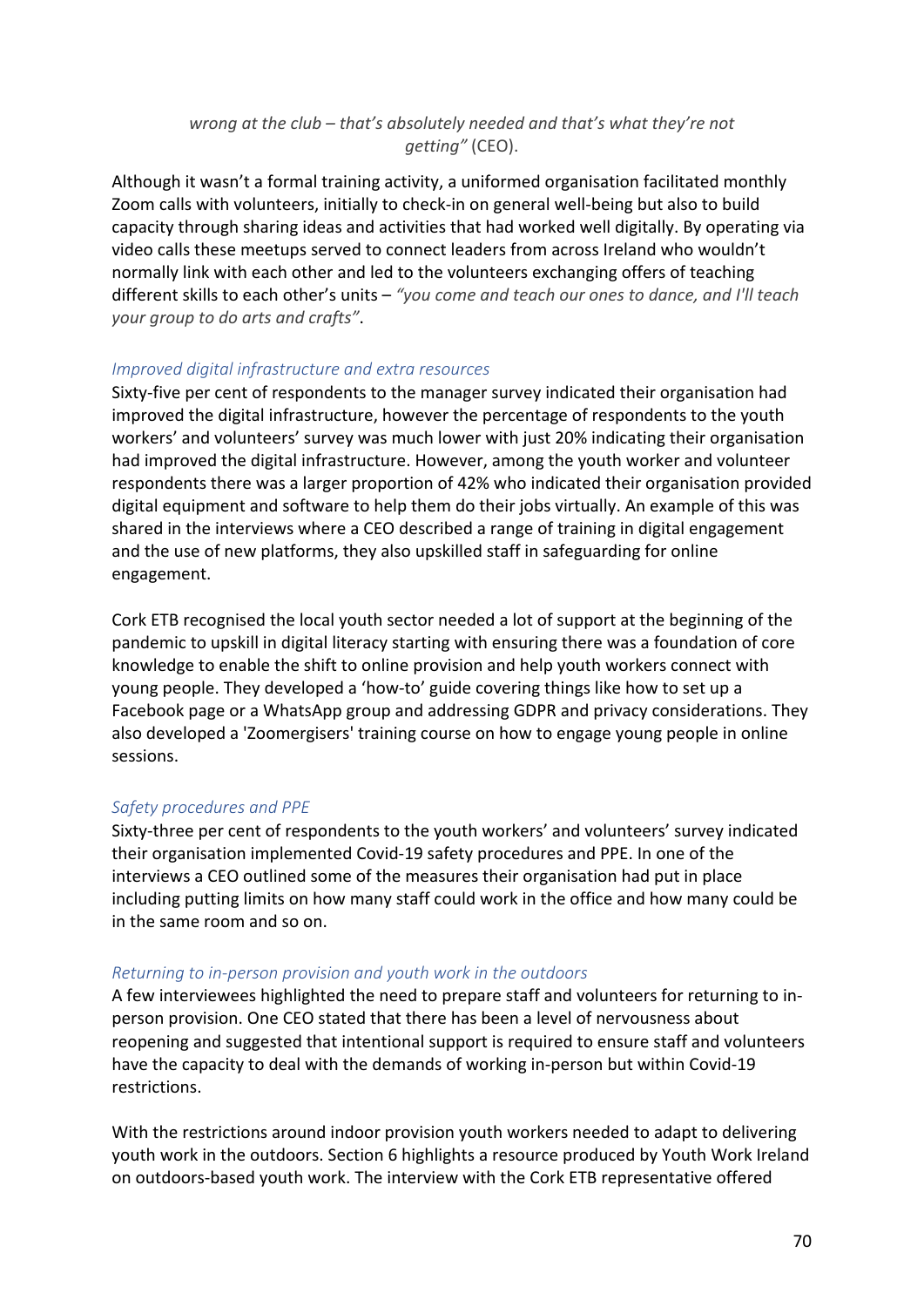insight into how a statutory agency was able to support UBU-funded projects to adapt their provision for outdoor engagement. It distributed 'Outdoor Youth Worker Packs' to youth workers including jackets, flasks and bobble hats in blue and pink UBU colours, both by way of saying thanks and to encourage youth workers to engage with young people outside:

> *"It was twofold, one it was to thank them, but two it was to encourage them to be at the school gate and walk with the young people home, to send a seed that to not be afraid of youth work…it was creating that identity for youth work as well. And the feedback we got back from the youth organisations, I suppose they were high quality merchandise, but they were delighted with it"* (Youth Service Manager).

In addition, Cork ETB created an opportunity for youth workers in the area to engage in Outdoor Adventure Skills training. The programme ran for 4 weeks and offered skills development in facilitating outdoor games, campcraft, and kayaking. Those who participated were given a Kelly Kettle and completed a Level 2 proficiency award in kayaking. The training served to build confidence in supporting outdoor engagement with young people and reduce reliance on external outdoor education providers, but also provided a revitalising opportunity for youth workers to connect and network with each other. The Cork ETB representative shared how they witnessed youth groups getting together outside *"making their cups of tea and having the chat and a few sausages…they loved it"*.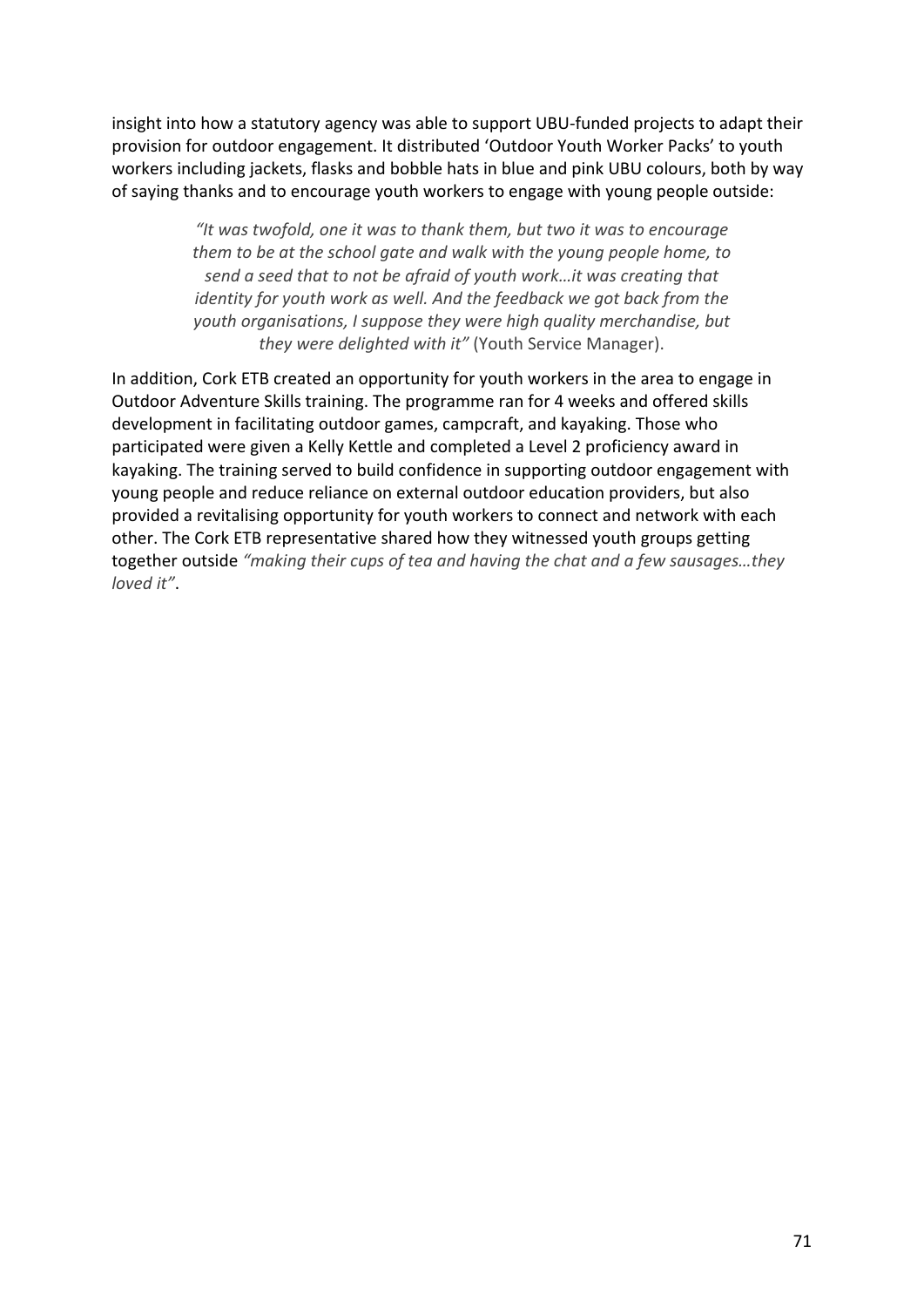# 5.4 What supports are required to mitigate the impact of the ongoing pandemic on the youth work sector in the short to long-term?

It is clear from the previous sections that the impact of the pandemic on the youth sector has been immense. Managers, youth workers, volunteers, and of course young people themselves have been affected in many ways. This section begins by summarising the external support youth organisations have received throughout the pandemic and then looks to the future, identifying the supports needed to mitigate the impact of the ongoing pandemic.

# External support for organisations

Figure 19 shows the support organisations received during the pandemic according to youth service managers who responded to the survey. The most frequent type of support was advice on Covid-19 compliance (91%). Almost two thirds (65%) received further funding or financial support followed closely by 63% who were given advice on safeguarding during the pandemic.



*Figure 19: External support for organisations (Youth Service Managers' survey, n=43)*

Q: What kinds of support have you received from external organisations/agencies?

Managers were asked to specify which external organisations/agencies they had received help from and what form that help took. In relation to government departments/agencies, DCEDIY was mentioned by over a third of respondents for its Oversight Group and guidance for the youth sector, funding support and new grant opportunities, for example, ICT/Capital grants or support with returning young people from abroad during the first lockdown. Other organisations which were mentioned were Tusla, County Councils, Arts Council, DOJ, Foras na Gaeilge, Sports Partnerships, Pobal and NOSP (HSE). ETBs were cited by just under 40% of managers surveyed for providing funding and grant assistance, training, review sessions, telephone support, advice, information, youth worker and manager support sessions. NYCI was mentioned by 93% of manager respondents for its support with updates, training and webinars, staff online events including Wellness Workshops, Covid-19 roadmaps and compliance advice, networking and sharing experiences across the sector, for example, NYCI Specialist Organisations Networking. Sixteen per cent indicated they had received help from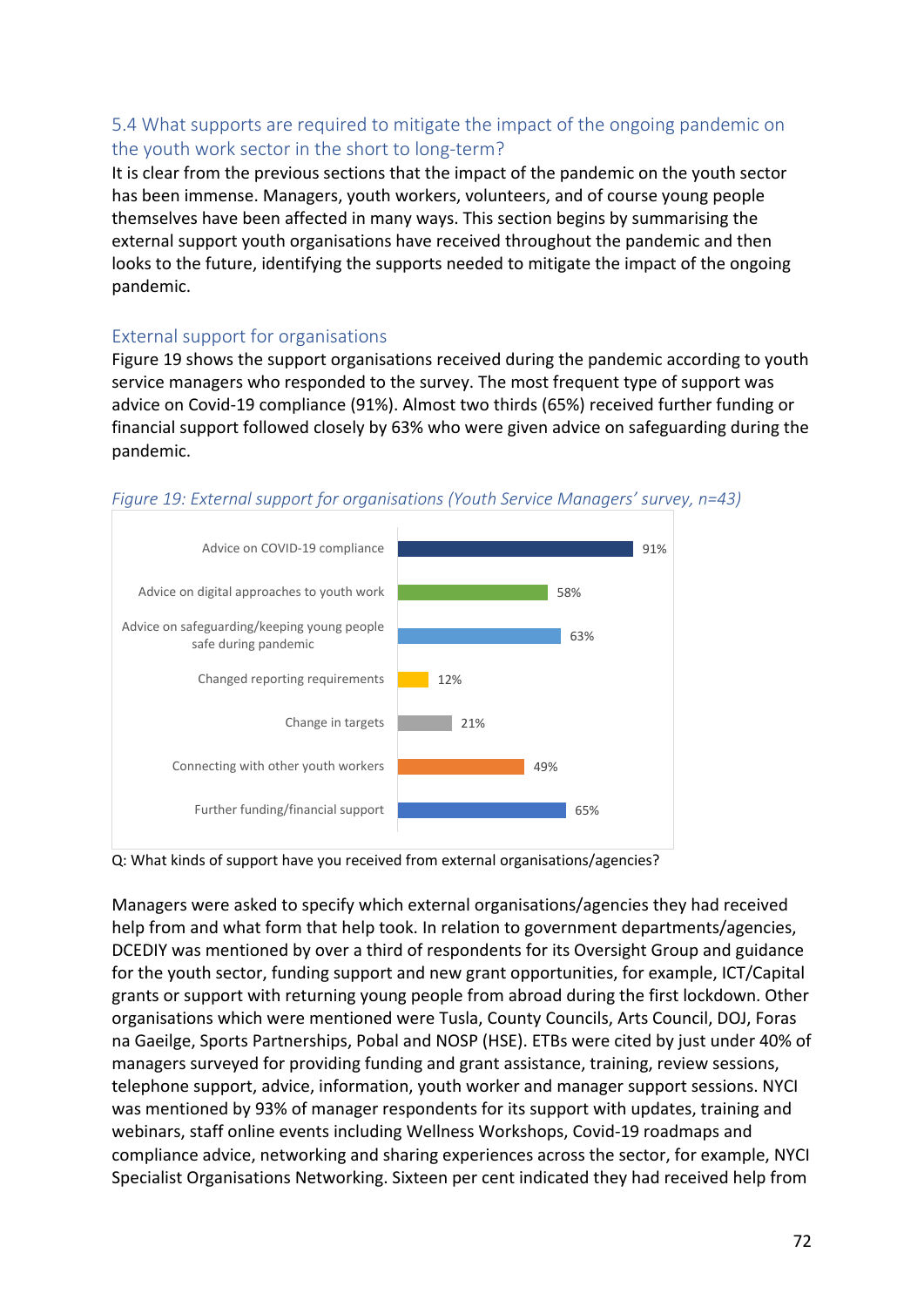The Wheel which provided training opportunities and return-to-work-safely protocols. Other voluntary organisations mentioned were Volunteer Network, CDI Tallaght, North Tipperary Development Company, Youth Theatre Ireland, Youth Work Ireland, CYPSC, Volunteer Ireland, National Centre for Guidance in Education Ireland, the Proud Trust UK, Talk About Youth Project, church authorities, IBEC, BeLonG To and the Fórsa trade union.

Many managers expressed their appreciation for the external support they received including funding, advice, digital upskilling, networking opportunities and infrastructure. One interviewee described the support from Tusla and DCEDIY (formerly DCYA) in relation to funding as excellent and benefited from additional monies for Covid-19 compliance – masks, sanitizer etc. Moreover, their organization was given flexibility with some underspend to obtain bikes for outdoor summer activities. Survey respondents had similar experiences and praised the support they received, including a youth service manager who valued NYCI's general guidance and 1-1 advice, plus the training events.

### Future support for young people

Youth work continues to be delivered within ever-changing parameters and limitations because of the pandemic. It is important to find out directly from young people what support they think they need. Young people responding to the youth survey were therefore asked how they felt youth organisations could support them in the next six months.



#### *Figure 20: Support for young people during the next six months (Youth Survey, n=41)*



#### Youth provision for young people

Results from the youth survey showed just over a third want to be provided with youth group activities (37%), another 22% would like spaces where they can hang out. Young people recognised the need to create opportunities for socialising and connection – some in one of the focus groups observed how it has been lost in the pandemic reflecting that *"socialising is not really a thing any more over the pandemic"* and expressed the need for a drop-in centre for young people in their local community with qualified staff. They recommended this should be a space where they could access mental health support and information on issues such as drugs.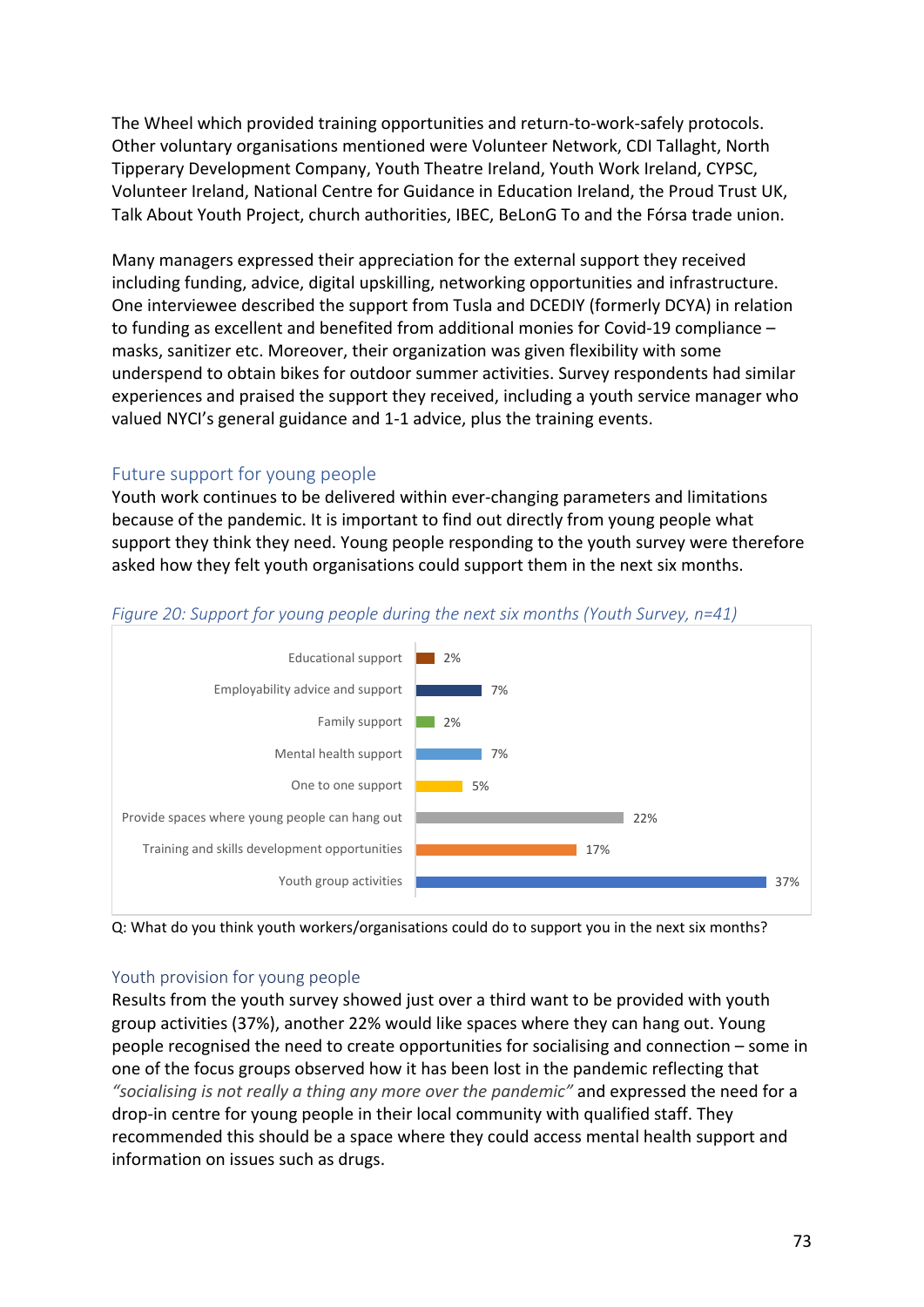#### Education, training, and employment

The youth survey responses showed 17% of young people surveyed want support to access training and skills development opportunities in the short-term future while just 7% want employability advice and support and only 2% want educational support. There was acknowledgement in one of the youth focus groups about the psychological impact of the pandemic particularly for younger children who haven't been able to experience the social and fun aspects of school life, such as extra-curricular activities suggesting that the youth sector has a role in mitigating the long-lasting impact of that.

#### Mental health, individual and family support

Although the responses were very low in percentage terms in relation to support with mental health, one-to-one support, and family support (7%, 5% and 2% respectively – see Fig. 20), mental health was a consistent theme in the young people's focus groups. Some participants talked about friends struggling with mental health issues and needing support while others emphasised the need to move beyond just giving advice on Covid-compliance and for support to focus on addressing mental health more directly, and provide practical help:

> *"And I think with the pandemic as well, it's one of those things, everyone's so worried about Covid but the suicide rates are rising rapidly but there's nothing said about that. All you're told is 'wear your mask and get your vaccine' but there's nothing said like, 'go talk to someone' or 'go to your doctor, tell your doctor how you're feeling'. There's nothing like that and it's very sad"* (Young Person).

One young person talked about how Covid has changed the dynamics of interacting with others in the local community commenting how *"You used to be able to walk down a road –* [name of town] *is small like – walk down the road and talk to someone but now they'd be half-scared to even stop and talk to you."* This implies a need to think about what will help people to reconnect in their communities. Another young person suggested there should be adequate resources for organisations to support young people with mental health issues and to promote youth workers' availability to offer support.

#### Future support to mitigate the impact of the ongoing pandemic

The youth service managers' survey and the youth workers' and volunteers' survey asked respondents to prioritise areas of support for the next six months and for the long-term. Results from the managers' survey (Fig. 21) showed the top two supports needed for the short-term are advocacy for the sector (60%) and the need for additional funding (56%). Similarly, the top two supports needed for the longer-term are additional funding (74%) and advocacy for the youth sector (63%). Resources and guidance on ICT infrastructure was the least popular choice – 19% in the short-term and 14% in the long-term.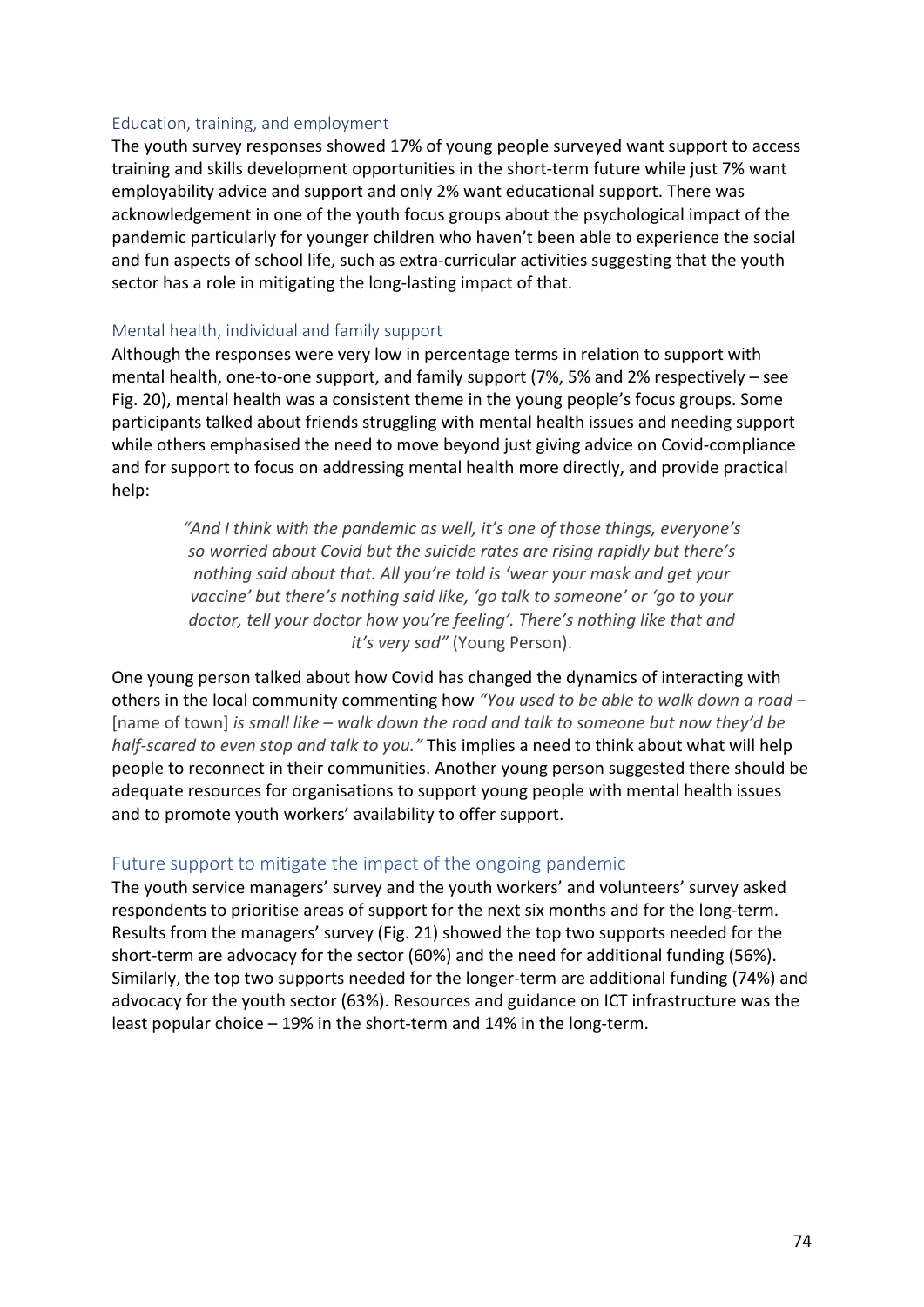## *Figure 21: Support needed to mitigate the impact of the pandemic (Youth service managers' survey, n=43)*



Q: What support do you need moving into the next six months to mitigate the impact of the pandemic? Q: What support do you need moving into the long-term to mitigate the impact of the pandemic?

The results from the youth workers' and volunteers' survey (Fig. 22) have a much more even spread of support needs. The most frequently stated short-term support need is to have realistic targets set for youth work (32%) closely followed by focusing on the well-being of staff and volunteers (31%). Well-being is also a key issue for the long-term with the highest percentage of youth workers and volunteers indicating this should be a priority (31%) followed by advocacy for young people (27%). Like the views of manager respondents, the lowest chosen option from youth workers and volunteers was improving the digital infrastructure of the organisation, with 9% for the short-term and 15% for the long-term.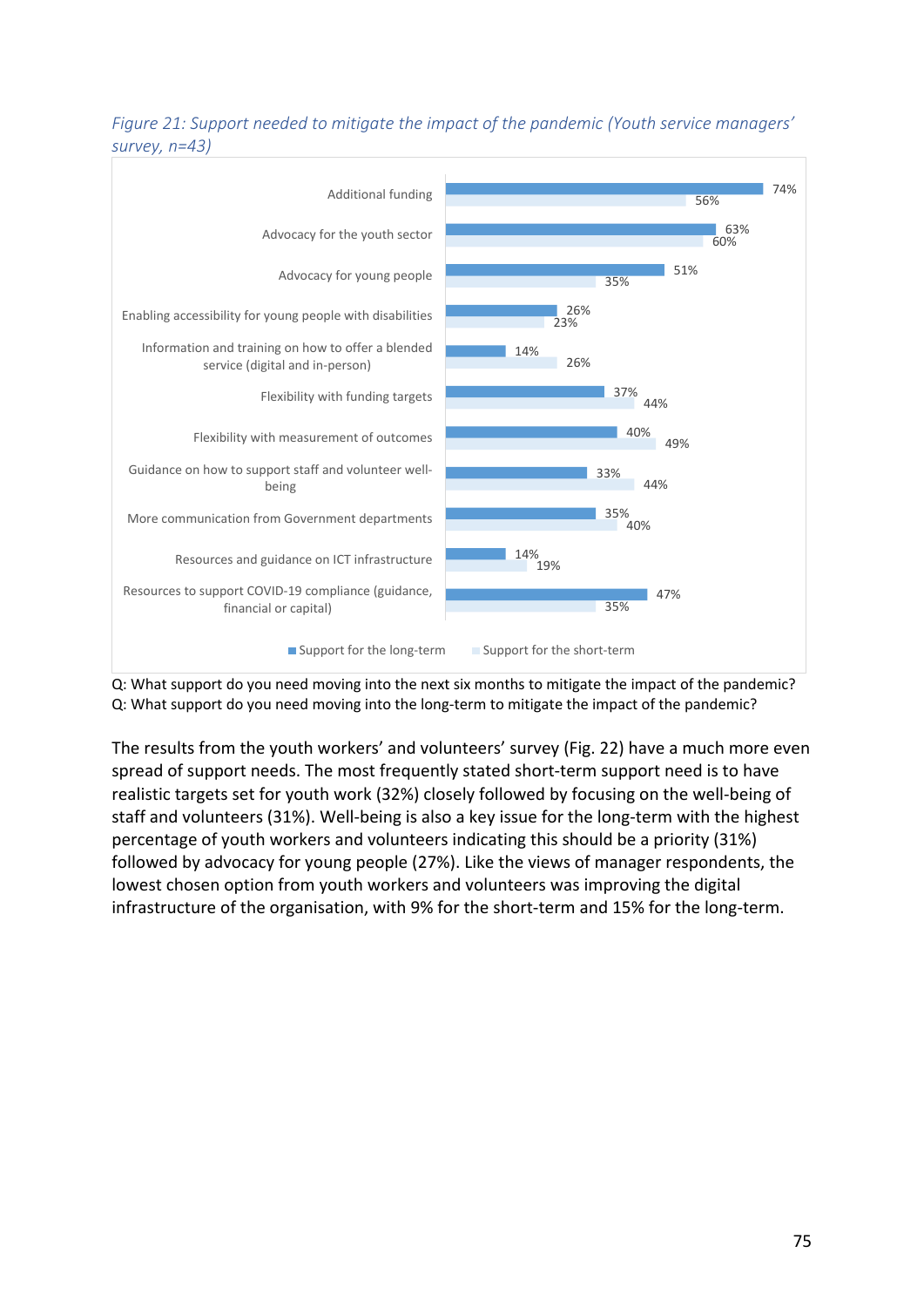## *Figure 22: Support needed to mitigate the impact of the pandemic (Youth workers & volunteers feedback, n=157)*



Q: What support do you need moving into the next six months to mitigate the impact of the pandemic? Q: What support do you need moving into the long-term to mitigate the impact of the pandemic?

### Inequalities and pre-existing social and structural issues

A common theme which permeated discussions in the focus groups and interviews is how the pandemic revealed and compounded pre-existing social and structural issues and inequalities, one youth service manager reflected that it was sometimes *"hard to know what is related to Covid and what is actually the difficulties we would be experiencing anyway and has been exacerbated by Covid"*. It was young people themselves who raised this issue and referring to how the pandemic *"exposed the fallibilities of our current system."* One young person observed that *"these issues were always there… and they're only continuing to get worse in some cases ... there's significant structural issues and endemic issues well before Covid"*.

### Issues identified by young people

Young people named a host of issues which need to be addressed. One of the most evident inequalities – a key theme in the 2020 report – was the digital divide which, as already noted, has continued to have a huge impact on young people and their families. Although there have been mitigations where youth organisations have obtained funding to provide devices or modems to families, youth workers and young people highlighted how some young people have had no choice but to disengage from youth provision and are *"essentially cut off… from interacting with other people"*. Moving forward one young person suggested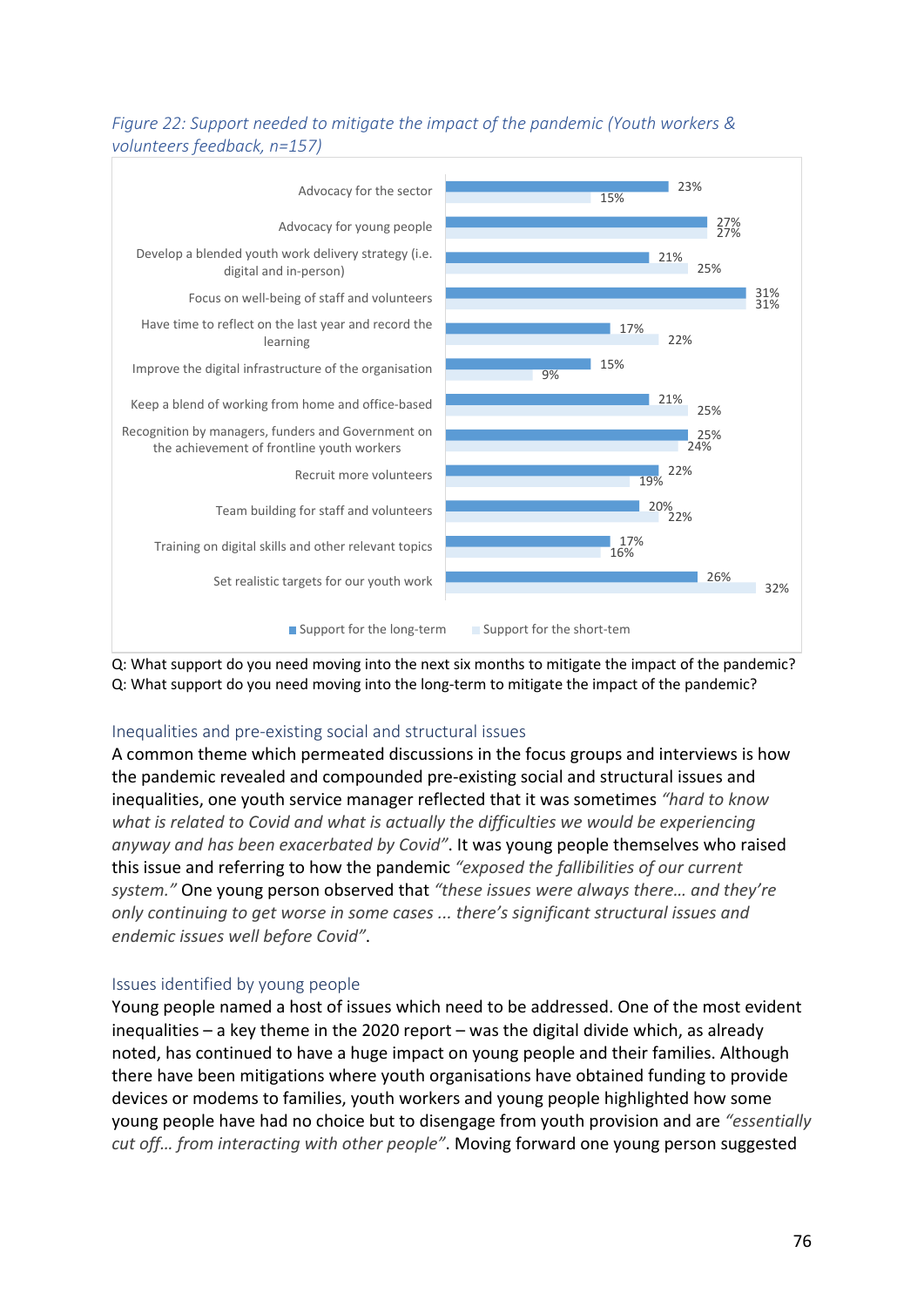there should be spaces in communities, for example within a youth centre, where young people can join Zoom calls for college:

*"I think that spaces in communities need to be made where people can join a Zoom call that might not be in their home, for reasons maybe of safety or noise or broadband, so I think youth organisations could do something around that. Maybe a youth club could have a room where somebody could take a Zoom call if they weren't able to do that within their home, so I think those sorts of supports for online college are going to be very important going forward"* (Young Person).

Young people also expressed the need for improved healthcare and especially mental healthcare. Other pre-existing issues raised included the cost of and access to education and the need to overhaul SUSI grant; employment challenges and young worker rights, with concerns over low employment rates, job security, pay, living wage, the need to abolish the under 18s wage and the need for a safety net/welfare system for young people. As one young person commented, *"there needs to be better strengthening of job opportunities for young people but also as well, paying work conditions that are adequate for young people"*. Some young people highlighted poor public transport and limited cycling infrastructure which exists in most areas beyond the large cities and especially in rural communities.

#### Youth work as an essential service

As noted in section 5.1, all young people who were interviewed as part of this study conveyed their gratitude for their youth service and felt strongly about youth work's status as an essential service. There was a youth worker who suggested that youth services and mental health services need to be able to offer in-person support as essential services because they're vital sources of support for young people.

Several research participants recognised that a lack of in-person interaction would be very negative for young people unable to connect online and one young person named youth outreach as a key area for investment. Another young person shared her experience of homelessness during the pandemic and stated that it was youth workers who provided her with key support. She believes youth work should be well funded to reach out and ensure more young people can access supports and ensure youth services are fully inclusive of those from minority groups:

> *"We need to especially push for more funding just to reach out to more young people, because the way I found the youth services, it was just by chance like I saw a poster and that was really it. When I was young, I wasn't really approached by any youth worker or community worker so there is a lot of young people who like me – especially ethnic minorities – that need supports like this in Irish society especially with the awareness of racism, especially in the past year, I think there needs to be a lot more training in anti-racism – compulsory, not as an option or anything*" (Young Person).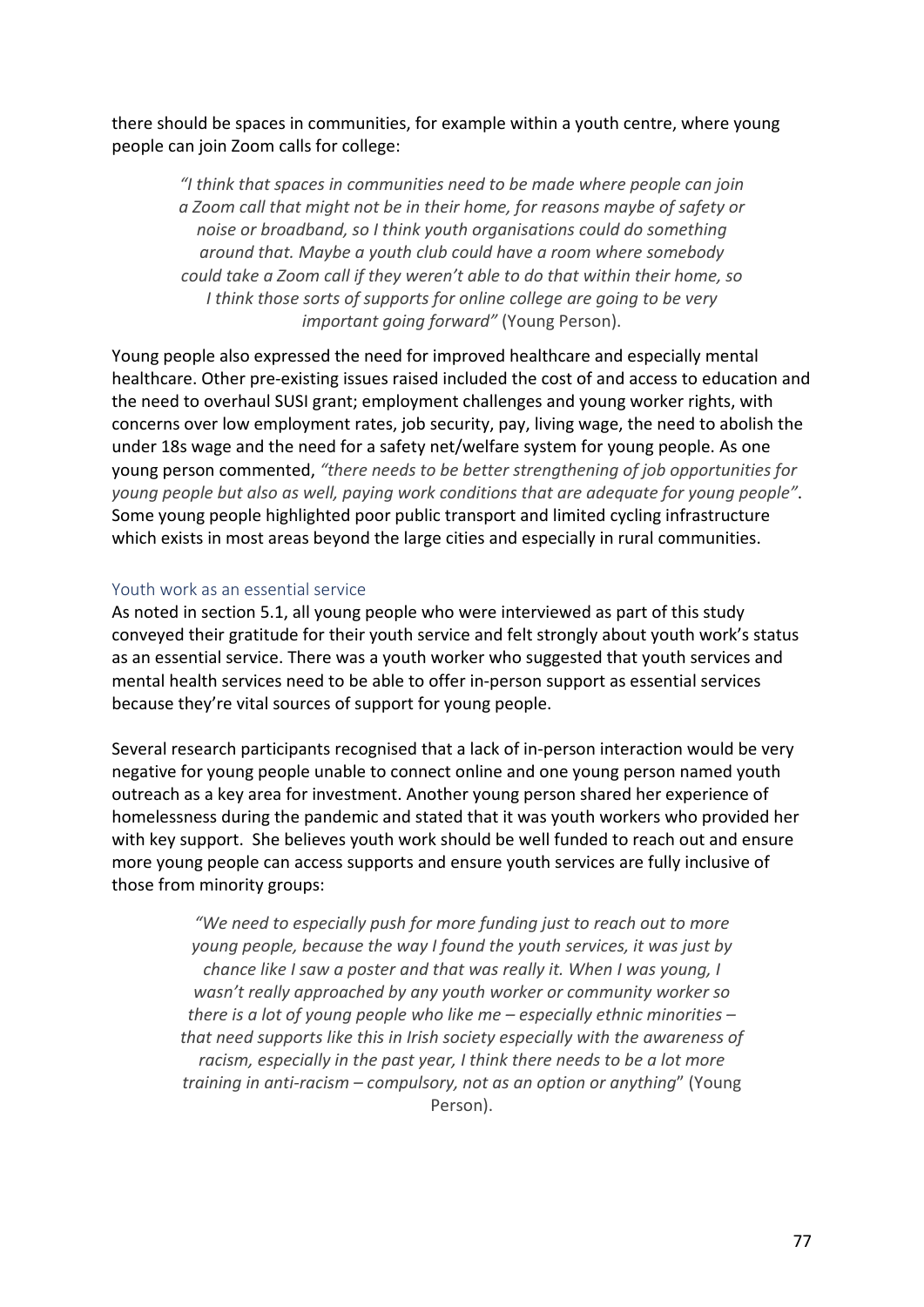#### Recognition for the sector

In relation to the emphasis placed on advocacy for the sector in the youth service managers' survey (Fig. 21), many interviewees and focus group participants also highlighted the need for greater recognition of youth workers' and volunteers' work and stamina during the pandemic and of the difference youth work makes in general. There were those who felt that the pandemic had created more appreciation of youth work in communities. Another youth service manager thought there should be better understanding of the difference youth work makes not only on a human and social level, but also economically and in terms of cost savings, for example, by preventing young people going into care and in terms of how the voluntary sector supports the work of the statutory sector. He described how his organisation operates a programme to keep young people out of care and can run residential weekends at a fraction of the cost of the formal care system. He cited working with 688 young people this year with an annual budget of just over €600k with 15 staff which would pay for only one child in care for a year<sup>[22](#page-77-0)</sup>.

There was also frustration that youth worker wages were cut due to the financial crash in 2009 and those rates have never been reinstated. A CEO referenced having 24% less funding for their youth work programme in comparison with 2009 for doing the same work but with 1.5 less staff. These situations felt even more unjust for the interviewees because of the energy youth organisations put into providing quality services and making sure young people can continue to engage during the pandemic and because staff in statutory bodies have received wage increments.

Another CEO reflected that where people don't have a personal connection with youth work, there is less understanding of its value and that the sector needs to get better at sharing stories of the difference it's making in the lives of young people so that even more young people get the benefit of youth services. She believes youth work has given young people a lifeline during the pandemic and "*we need to be better at owning that and sharing that"*.

#### Fallout from the pandemic

The survey results showed 35% of managers think there should be advocacy for young people in the short-term and 51% think it is needed in the long-term (Fig. 21), while 27% of youth workers and volunteers indicated advocacy for young people is needed in both the short- and long-term (Fig. 22). Many organisations represented by interviewees and focus group participants are working with young people who were already disadvantaged before Covid-19 hit and some raised a worrying scenario regarding safeguarding and child protection referrals. These initially reduced because of less in-person contact with young people and families during the first lockdown but now the opposite is the case, and a youth service manager reported an excess of referrals beyond the normal rate. This situation has been exacerbated by the 2021 cyber-attack on HSE systems and the fact that the pandemic has intensified difficulties for families so that more children and young people are being taken into care. All of this creates added pressures on voluntary services to meet the demand and underscores the need for adequate resourcing to do so.

<span id="page-77-0"></span><sup>&</sup>lt;sup>22</sup> The Spending Review 2020 Tusla Residential Care Costs shows the basic private mainstream placement rate for a child in residential care with single occupancy is €13,500 per week which equates to €702,000 (Branigan & Madden, 2020: 10)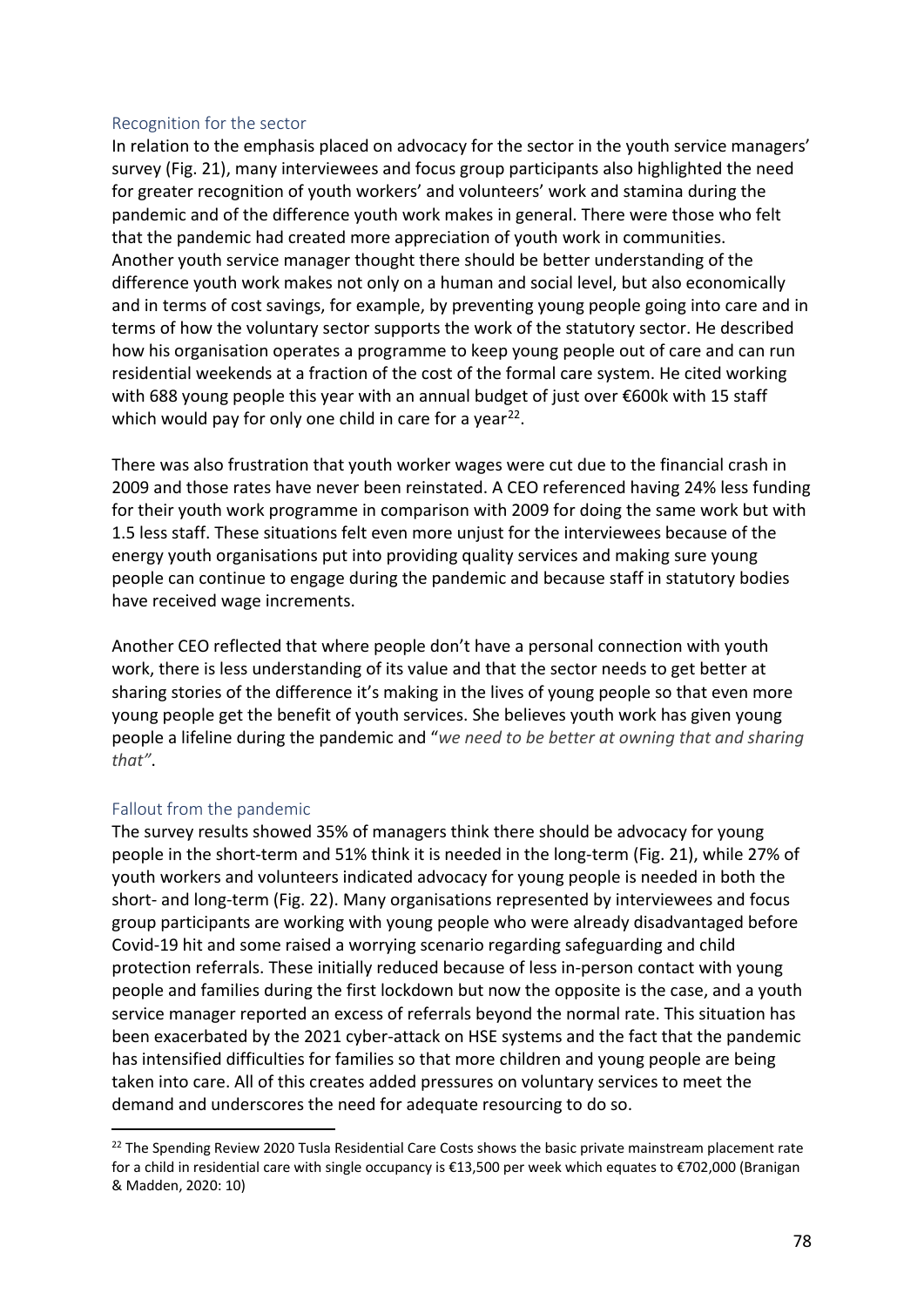Another serious consequence from the pandemic has been the increase in risk-taking behaviour by those who would normally have been engaged in youth services. Lack of inperson contact reduced relationship building opportunities with young people inhibiting the potential of youth provision to offer an alternative to anti-social behaviour and crime. Two youth workers related what they heard from young people about the emergence of 'postcode wars' where young people who cross into another postcode area are at risk of getting into fights and knife crime. The youth workers both agreed the impact of restrictions and reduced provision has meant there are few alternatives for the young people getting involved in this type of anti-social or criminal behaviour. One youth worker told the story of a conversation with a young person, and it is powerful in highlighting a sense of abandonment and hopelessness among some young people and demonstrates the need for youth services to get up and running with as much in-person contact as possible to offer safety and sanctuary as well as opportunities for positive personal and social development:

"… *he said, '*[name of youth worker] *you know what?' I said 'What?' he said, 'I don't have a question to ask you, but I've got a statement to make…Does anyone really care about us?' he said, 'Not the politicians, not the Guards, not the schools, not anyone else, they all say they do, but does anybody really care what happens to us standing on the corner, having nowhere to go and nothing to do? I know if I go out with the lads, I know someone's going to have a go and start a fight with me because of my size, if someone pulls out a knife, I'm going to have to do something to protect myself.' You know it's a sad thing that a bunch of teenagers seem to always be in trouble who actually don't want to be in trouble and are just looking help. So yeah, they asked, 'does anybody care?' and I said, 'yes' and they said, 'yeah we've heard that before, but they don't really.' Of course we do and many, many people like us do, but they don't see it on the ground"* (Youth Worker).

#### Additional Funding

Fifty-six per cent of respondents to the manager survey prioritised additional funding as a support need in the short-term and 74% for the long-term (Fig. 21). Linked to this, 44% of manager respondents would like flexibility with funding targets in the short-term and 37% see this as a priority for the long-term. There were those involved in the study who felt the pandemic served to improve relationships with funders. There was understanding of the unique circumstances it presented for grantees. There were also calls for more funding because many organisations haven't been able to fundraise to the same extent or have seen a drop in income from membership fees as noted in section 5.1. Organisations appreciated the funding for PPE distributed in 2020, however with the constantly changing restrictions, some of these resources have not been used. In addition, there were those who felt greater flexibility is needed to respond properly to young people's needs rather than only relying on needs assessment for specific target groups. In this regard one CEO cited the example of the need for detached work to *"so you can go out and find young people who are really at risk, who are out at night doing whatever it is they do in their local parks"*.

There were concerns about the challenges of re-engaging young people and how this may affect funding levels for youth provision in future. A youth service manager pointed out the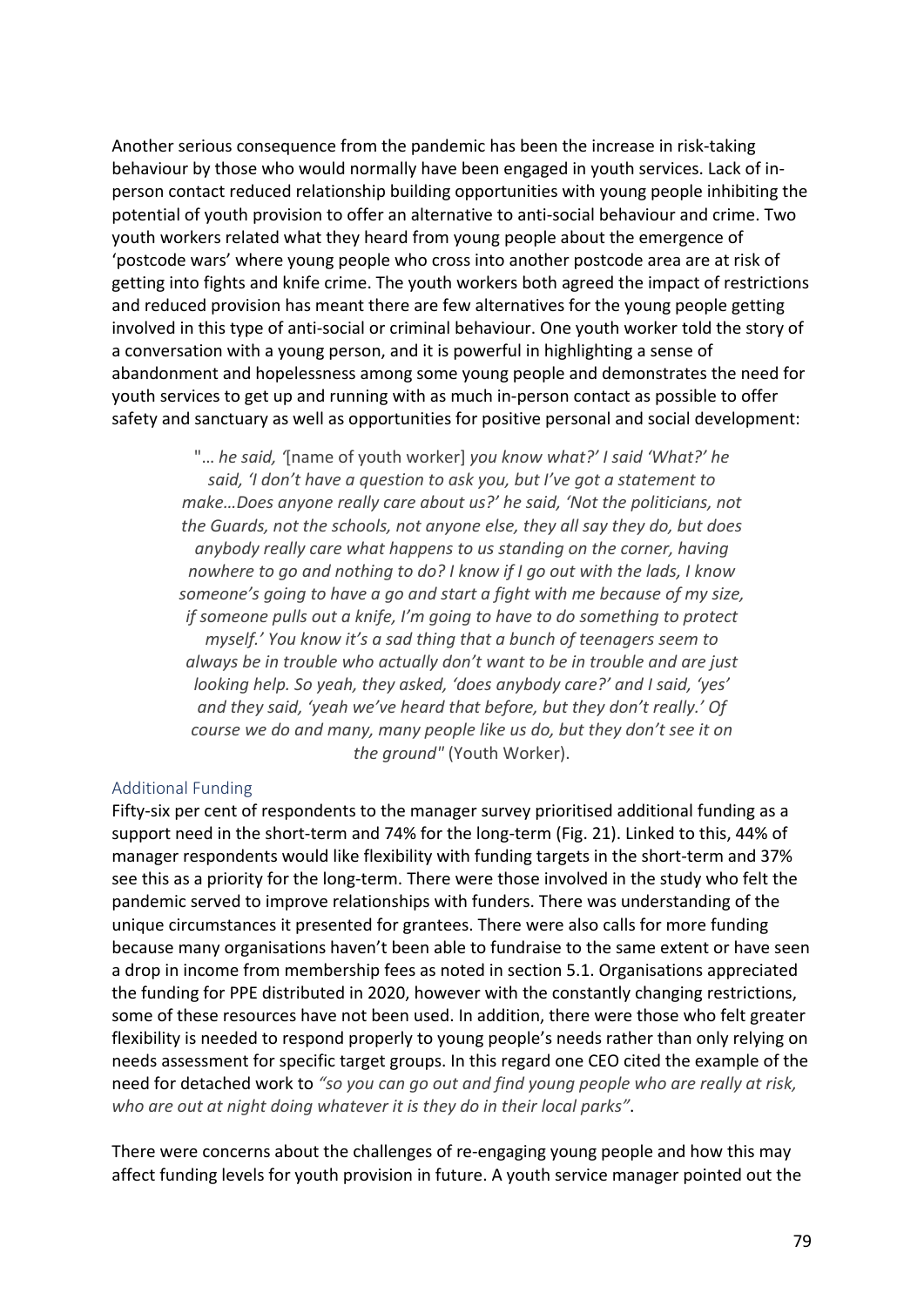need for *"patience, some time, some trust in the work that's been done... We certainly need some time to rebuild and we're probably going to have a new cohort"*. This is especially true if organisations are to work towards young person-centred developmental youth work.

In the interviews, a couple of the CEOs were clear in their call for a more strategic and longterm approach to funding for youth work as a long-term project that encourages sustainability of services, meets the needs on the ground, and acknowledges that the pandemic's impacts are likely to reverberate for some time particularly in terms of young people's mental and psychological well-being:

> *"The impact of Covid will continue for the foreseeable into the future, so, we need to stop talking about it as if we're all going to be vaccinated including kids by the end of September and let's jolly along. That's not the way I think we need to be constructing our future and looking at our future... I mean the impact on young people's mental health has and continues to happen…I just think we need to be thinking about developing a strategy… this is a long-term project, how do we help our young people to recover mentally, psychologically, how do we help them to socialise again?"* (CEO).

### Preparation for in-person provision and re-engagement with young people

CEOs, youth service managers and youth workers interviewed were all at the stage of preparing for the next phase. They recognise their priority is to re-engage young people and connect with those who have never been involved in a youth service or are older and have 'aged out' of youth work or who weren't engaging during lockdowns. One of the youth service managers felt there is a need to review referral pathways and registration processes to make it as easy as possible for young people to get plugged into youth projects. Consideration also needs to be given to how best to attract young people back to youth services. Some youth workers would like training and guidance on how to re-engage young people and one youth worker stated there should be funding allocated for this specific purpose allowing youth services to offer residentials, trips and other fun activities.

The challenge is that the sector needs to be prepared for every eventuality. Some interviewees had shared their frustration of implementing policies and procedures for reopening after the first lockdown only to have new restrictions imposed. All those working in the sector will need continued support to cope with the changing environment they are operating in. Aware that staff can find a lot of change demotivating or become insecure a CEO expressed concern that any setbacks with the route out of the pandemic would be destabilising or make people feel like *"we're just never going to get out of this"*. She talked about reaching out for change management support with her coach to aid with the shifting circumstances of the transition towards re-opening.

#### Guidance and road map

The manager survey results found that 40% of managers surveyed want more communication from government departments in the short-term and 35% would like it in the longer-term (Fig. 21). In response to the survey question on external supports, many of the managers indicated they appreciated the road map and guidance for the sector that was provided. It was noted that in negotiating the next phase, some managers who were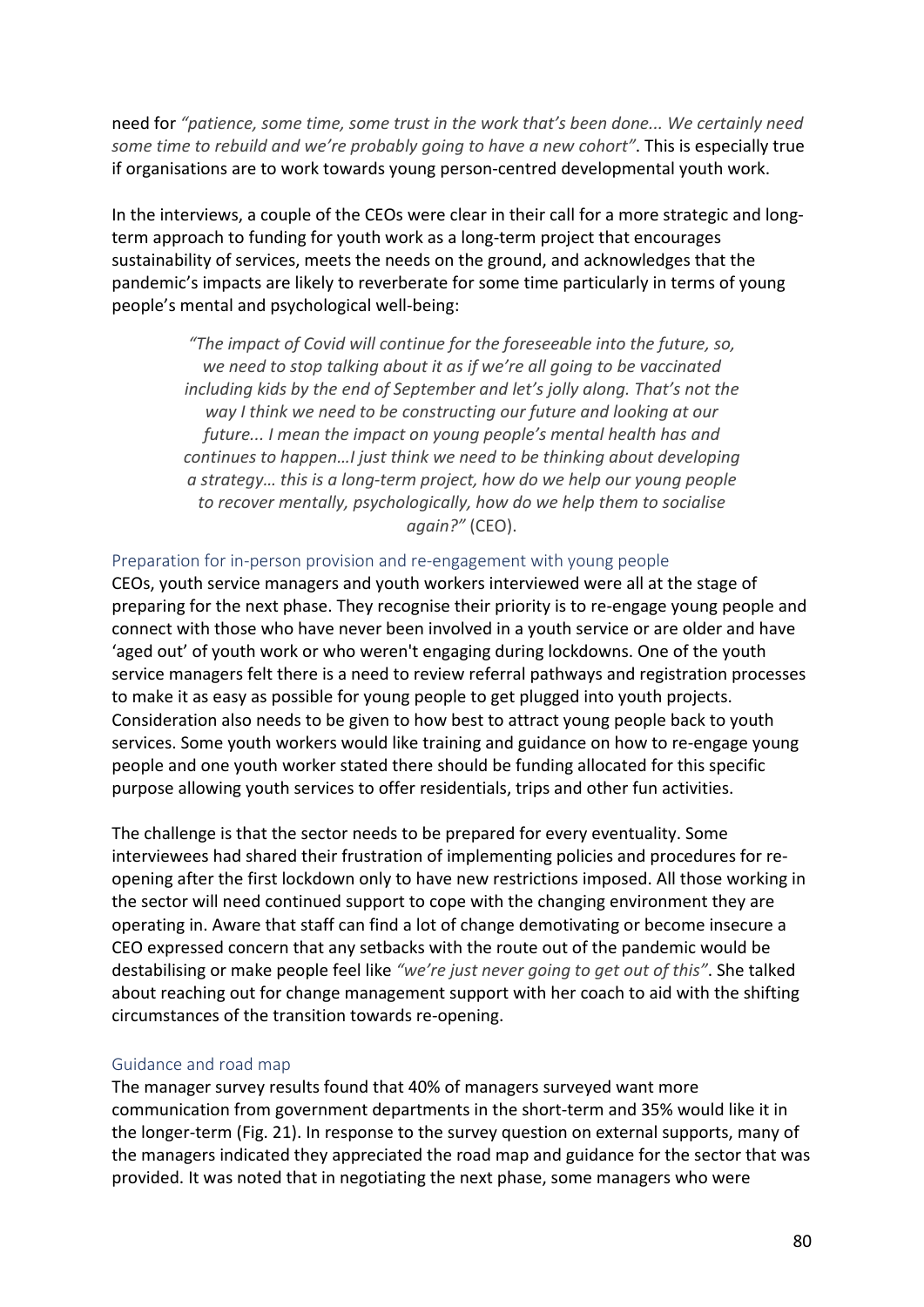interviewed want as much notice as possible or a timeline to allow for planning or getting a Board together to make decisions about how they apply the guidelines in their setting.

Some found the guidelines need a lot of interpretation and adaptation for volunteers. A youth service manager referred to an induction video for paid staff which was used in his/her organisation which would be a useful resource to adapt for volunteer-led organisations in the future.

One youth service manager shared how he spent a considerable amount of time developing guidelines and procedures for his staff team including making hand sanitisers available, putting information posters on the walls, ensuring staff wore masks and so on. He also designed induction packs for when staff came back after the first lockdown, developed new consent forms to take account of Covid and developed protocols for frontline staff about mask-wearing, sanitising, seating arrangements in cars etc. This was all done with little external help but ironically, he found himself supporting statutory colleagues to develop their protocols – *"we were being asked as a voluntary organisation by the statutory people what we were doing, asking for advice and they adapted what they were doing to what we were doing"*.

### Implementing a blended approach

Just over a quarter (26%) of youth service managers surveyed indicated they would like information and training on how to offer a blended service (both digital and in-person) in the short-term, with this figure dropping to 14% for the long term (Fig. 21). A quarter of youth workers and volunteers who responded to the survey would like to develop a blended youth work delivery strategy for the short term and 21% would like this longer term (Fig. 22). One of the youth workers in the focus groups could see the potential of blended delivery particularly for certain young people who *"come into their own online because it suited them, they'd the safety and security of their own room and they were techy and it worked for them"*.

In terms of youth services blending home and office-based arrangements, a quarter of youth workers and volunteers would like to maintain a blend of working from home and office-based work in the short term and 21% would like this more permanently in the longterm (Fig. 22). A few interviewees see the potential of a hybrid model, as long as it is discussed within staff teams, and doesn't create silos nor eliminates the kind of 'chance' conversations that encourage connection and information-sharing. Many youth workers and managers also see the benefit of engaging in a mix of online and in-person training and networking, especially as virtual training eliminates travel and travel time.

#### Volunteering

Just under a fifth of respondents to the youth workers' and volunteers' survey stated that they want support to recruit more volunteers (19%), and 22% thought this was an issue for the long-term (Fig. 22). Volunteering is a strand of organisational capacity that was already in need of review prior to the pandemic. Some interviewees and focus group participants talked about the need to conduct a recruitment drive when in-person provision is reinstated more fully, and one interviewee believes that volunteering needs significant reinvigoration and will require funding to support organisations to bring back volunteers,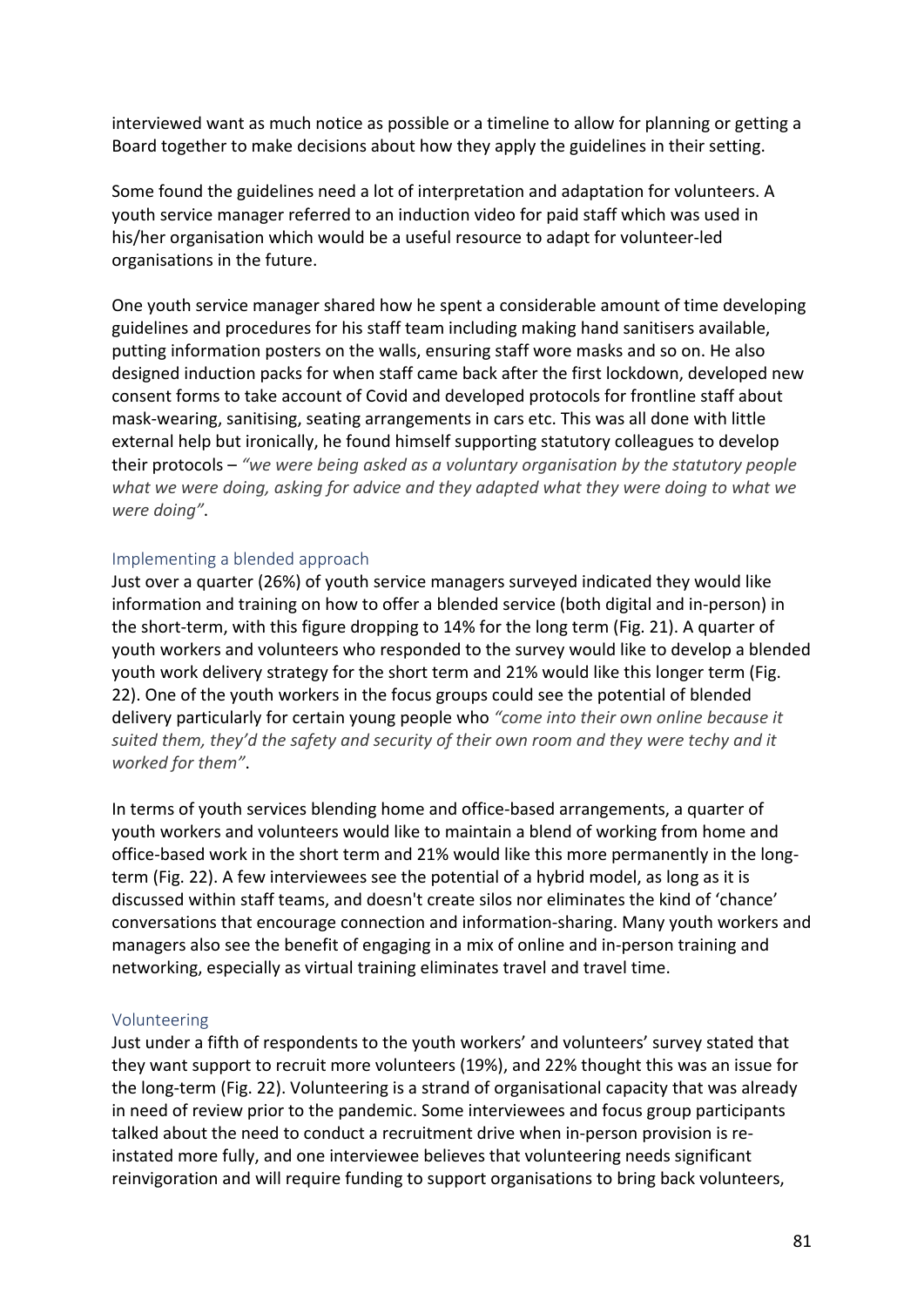attract new ones, provide appropriate training and ongoing support and advice. One volunteer suggested using a model like '*Culture Night'* to promote volunteering opportunities nationwide.

Participants in the volunteer focus group emphasised that volunteers often do not commit to their role for thanks, but some did feel there were heavy expectations of them. One volunteer explained how often someone will volunteer for one evening and then be asked to help with another group or with an event and then end up with minimal free time. Volunteers also emphasised the importance recognition and the importance of feeling valued and appreciated to encourage them to stay motivated and engaged in the role. A couple of volunteers in the focus group felt it would be good to incentivise volunteering. One spoke of the potential to learn from organisations/businesses where volunteers are allocated time to volunteer and proposed a national model where everyone is released for 3 days a year for service volunteering:

> *"I have a friend in national organisations, and they get service days to volunteer, so the company pays for them to volunteer a few days. I know plenty of coaches who thought that was a brilliant idea that if nationally you were given rewards… we have what three days nationally for sick leave, what if we had three days nationally for service? And then when there's actually a need you offer 3 days volunteering at once"* (Volunteer).

There was recognition from CEOs and youth service managers that volunteers need appropriate support and upskilling that comes from professional workers. Indeed, one of the CEOs regarded this to be essential in terms of health and safety and safeguarding. However, there was concern among volunteers about overdoing training requirements and too much of a 'professionalised' approach that becomes off-putting for potential volunteers – volunteer recruitment needs to be as straightforward a process as possible.

#### Training, check-ins, and networking

As already highlighted, a common theme from respondents, interviewees and focus group participants has been the value of engaging in training and check-ins facilitated by agencies such as the NYCI. This is something many would like to continue both in the short and longterm with a blend of online and in-person opportunities and facilitated both internally and via external organisations such as NYCI, The Wheel, Youth Theatre Ireland, or Volunteer Ireland. It was recognised that there is a need for continued upskilling especially in risk assessment and safeguarding but also for mutual encouragement – as one youth service manager said, *"keep those things on…because we're all burnt out"*. Youth workers in one of the focus groups suggested the check-ins like the NYCI check-ins should continue – not necessarily focusing on Covid but so that they benefit from sharing and developing practice, networking, and learning from how others are responding to challenges.

#### Working collaboratively

Since youth workers were deemed as frontline workers, they got priority access to vaccinations, and the sector had its own guidance on the public health roadmap. Some CEOs and youth service managers observed an improvement in collaboration between statutory and voluntary sector agencies and government departments and a *"better relationship than*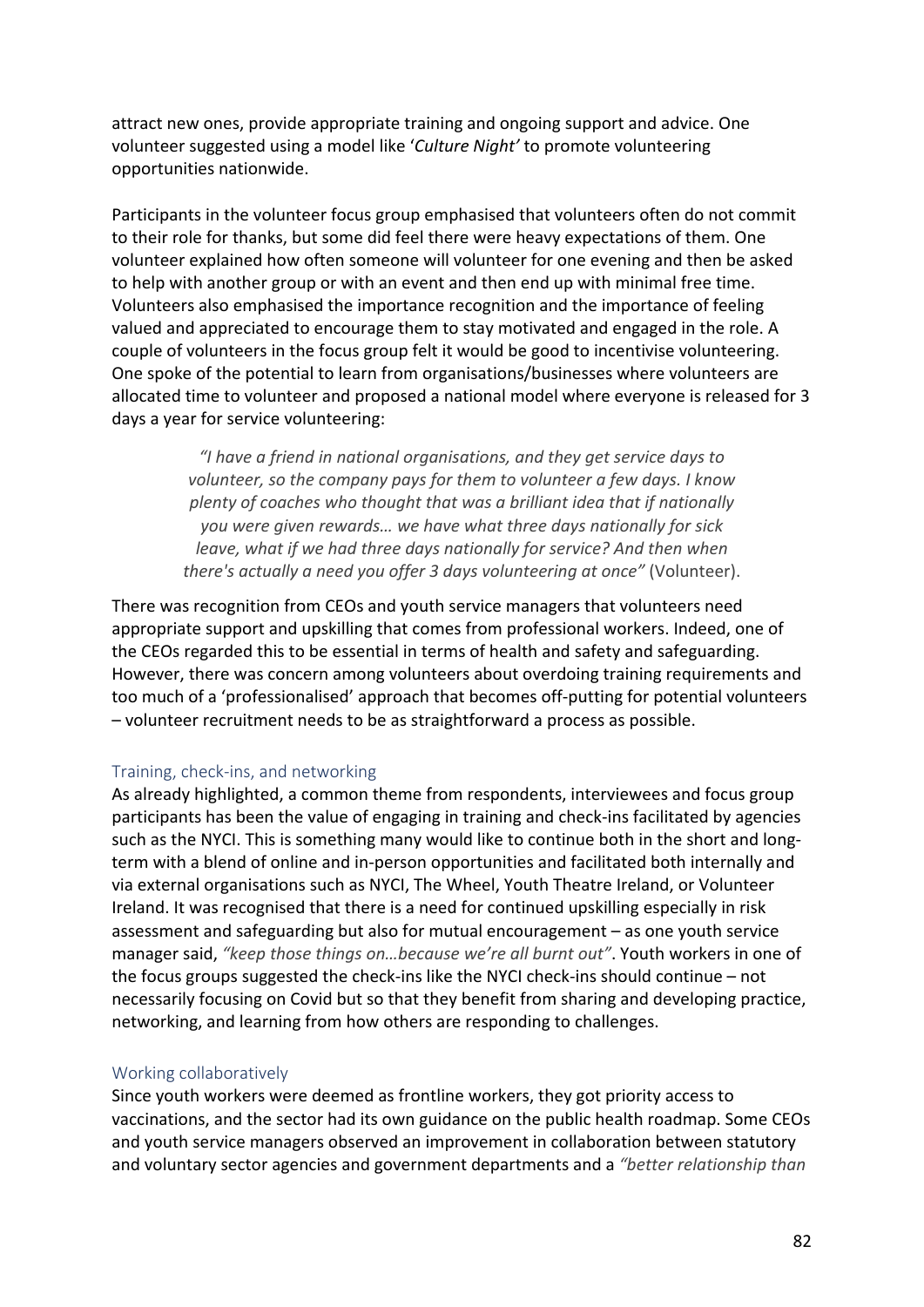*ever with the State"* (CEO) during the pandemic and would like that to continue in the longterm.

#### Staff and volunteer well-being

Forty-four per cent of youth service managers would like guidance on how to support staff and volunteer well-being in the short-term and 33% in the long-term (Fig. 21), and 31% of youth worker and volunteer respondents would like their organisation to focus on wellbeing of staff and volunteers both in the short and long-term (Fig. 22). Section 5.3 provided in-depth analysis of the impact of the pandemic on staff and volunteer's well-being and makes clear that it will be important to be proactive in offering appropriate support structures for staff. One of the CEOs interviewed articulated how the sector needs to address this issue as a collective and with respect for what frontline workers do:

> *"I think we as a sector…really have to have some serious conversations around well-being…in the sector, we're at the coalface and young people and older people are the people who paid the highest price and therefore those of us working with those populations have been secondarily affected the most in relation to that...sustainability within the sector, how we hold on to good people, don't just eat them up and spit them out. So, it shouldn't take its toll on staff"* (CEO).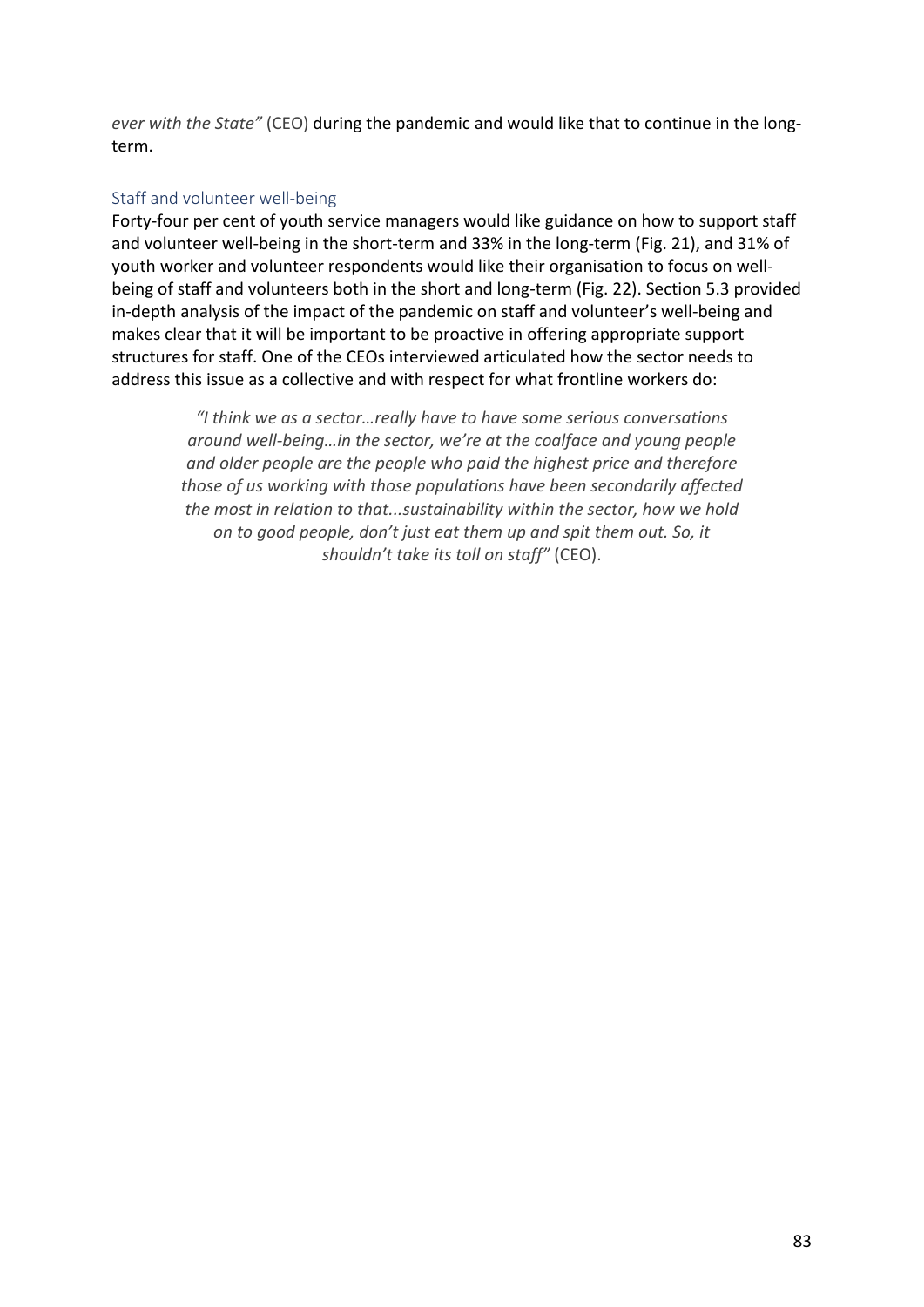## 6. Good Practice Examples

## TikTok As You Like It

As part of an online Shakespeare Festival, Droichead Youth Theatre brought Shakespeare's 'As You Like It' to life using TikTok. They had been working with a group of older teens – leaving cert students, who loved the play but felt overloaded with online schooling and felt they couldn't commit to learning all the lines. As a joke one of the young people said, *"Can we not just do TikTok?"* And that's exactly what they did, they became very involved in the writing and transformed a 3-hour play into a series of TikToks.

## Sconce<sup>[23](#page-83-0)</sup>

Sconce was a 2020 cross-city arts initiative led by YWI Cork's 'Cork Creates' project in partnership with a local design agency, Notes to Cork, which encouraged youth groups from across the city to create posters using only two colours – Cork's colours of red and white. Young people met in small groups either face-to-face or online in the summer of 2020 and produced over 60 artworks which were installed on various billboards across the city and a walking trail was mapped as a way of viewing all the artwork. The project received an enthusiastic response and other youth arts projects have since emerged because of the success of Sconce and the collaboration between youth workers, artists and Notes to Cork including the development of an interactive poster project for National Heritage Week that will be displayed on billboards in the city centre at Kryl's Quay.

## Pen Pals

A group of Brownies from Irish Girl Guides paired up with an American group of guides exchanging hard copy letters with each other following a request from a unit in New York to the Irish Girl Guides' communications committee. In their letters the girls exchanged information about themselves, life in New York and Ireland, their hobbies and what guiding is like in their respective countries. Some included pictures or social media contacts. It was an ideal activity for the girls as they realised other people in a different country are experiencing similar things to them for example, online schooling, not being allowed to go out and play or meet friends or go on holidays. In addition to the fun factor, the girls improved their writing and communication skills and expanded their interpersonal networks and connections. The groups intend to keep writing to New York and there is great anticipation waiting for replies.

### Monday Night Madness

Monday Night Madness was an online wacky games night delivered by Carbery YMCA in Co. Cork where two youth workers facilitated a series of wacky games via Zoom to a group of around 10-12 participants with a prize up for grabs in each game. Games ranged from things like 'Where's Wally?' and 'dress up as your favourite superhero' to 'you've got 10 minutes to cook us something and bring it back and we'll decide who the winner is'. What makes this games night a little bit different from other games nights is that a third worker was in his car delivering the prizes to young people's doors in real time. Prizes ranged from boxes of chocolates to toasters (some parents were very appreciative of this type of prize). We

<span id="page-83-0"></span><sup>23</sup> <https://www.echolive.ie/corknews/arid-40220348.html>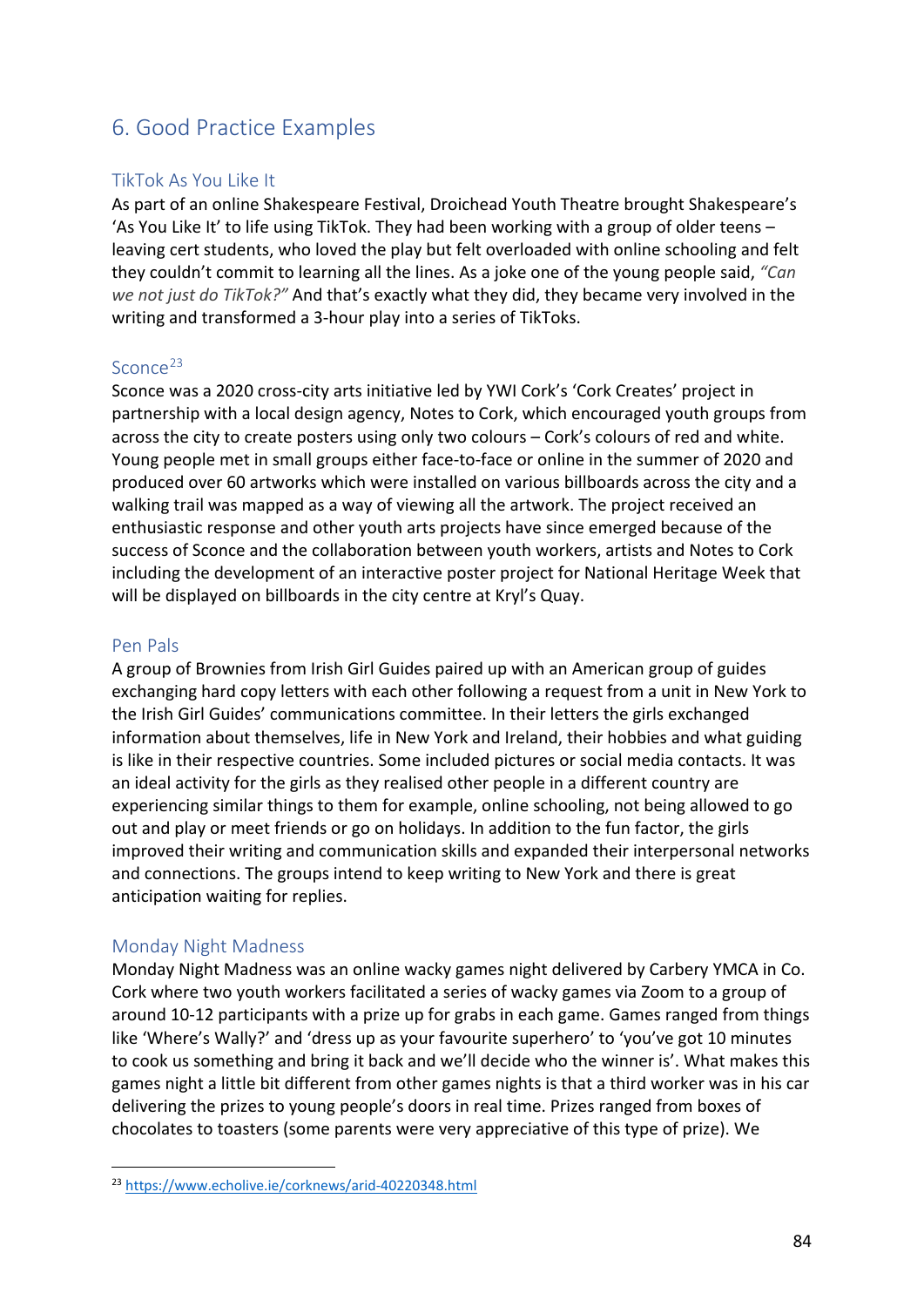include this example of practice not so much for innovation – because games nights were a very popular activity – but more so because the story conveys a wonderful sense of fun in the middle of a very strange time, the youth workers put a lot of enthusiasm into it, and it encouraged plenty of chat and connection among the young people over the course of 8-10 weeks.

## Ballyfermot Youth Service & Le Fanu Skate Park

The idea for the Skate Park came from young people involved with Ballyfermot Youth Service in 2012 who began a campaign to get a skateboarding and urban sports facility located in the area. After commitment from Dublin City Council the park's construction was finally completed in June 2020 and immediately opened to the public. An estimated 800- 1000 people visited the Skate Park on the first night of opening showing the demand for such a local resource, particularly as the opening coincided with easing of restrictions following the spring lockdown. However, Ballyfermot Youth Service recognised the need to establish a presence onsite and provide purposeful youth work to prevent anti-social behaviour and misuse of the park. Since its opening, Ballyfermot Youth Service staff including its outdoor learning instructors have been facilitating outreach, youth work, and biking sessions with young people as well as supporting the development of a BMX club at the facility. It has been an ideal outdoor environment for young people to meet, socialise and develop new skills especially when restrictions on travel and indoor group sizes have been in place. The Skate Park has given a lot of young people the opportunity to be active and to meet up with their friends safely. In addition, Ballyfermot Youth Service set up a community action group made up of youth leaders and young people who help maintain the park by doing litter picks and generally keeping the park in good condition.<sup>[24](#page-84-0)</sup>

## 'Get Out Into That Day'[25](#page-84-1)

This is an Activity Pack for youth workers developed by Youth Work Ireland as part of Youth Work Ireland Week (26<sup>th</sup> April to 2<sup>nd</sup> May 2021) which coincided with the easing of public health restrictions in Ireland. In recognition that the pandemic meant many were spending more time indoors, on digital devices and connecting via online interactions, and that being in the outdoors with others offers safe benefits for young people, youth workers developed a range of methods to take youth work into outdoor settings that enable young people to interact safely. The pack and the suggestions in it emerged from a 'Lunchtime Learning Event' which Youth Work Ireland ran with youth workers in December 2020 on the theme of 'Youth Work Outdoors.' The initiative recognises the wide spectrum of open landscapes such as beaches, parks, hills, forests, riverbank, trails and gardens available in local urban or rural communities, which may not have been utilised as a youth work setting for activities before. It moves from the usual centre-based youth work setting to seeing opportunities which come with the beginnings of a 'new normal' where everything can be reimagined, and youth workers can use the outdoors as a *'natural living youth centre'* and space for the development and support of young people.

The pack outlines key benefits of encouraging young people to 'breakout and connect' including health and mental well-being, relationship people, appreciation and respect for

<span id="page-84-0"></span><sup>24</sup> <https://www.rte.ie/news/2020/0723/1155108-young-people-take-care-of-skatepark-in-ballyfermot/>

<span id="page-84-1"></span><sup>25</sup> <https://www.youthworkireland.ie/what-we-do/news/youth-work-ireland-week-2021>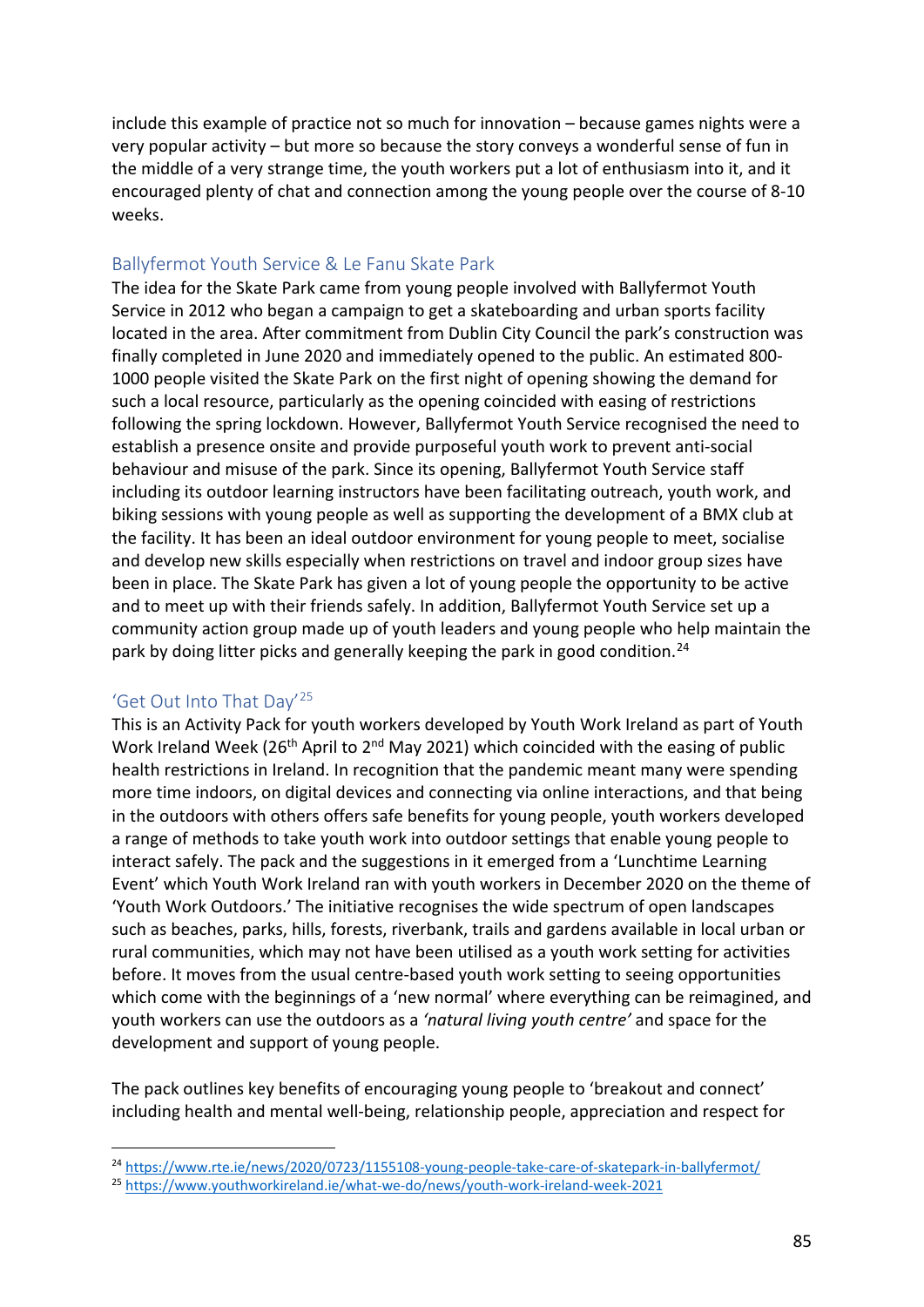the environment, adventure and skills development, creating new stories, bonding and reestablishing connections, and connecting local to global issues. It includes practical advice from youth workers from Youth Work Ireland Member Youth Services on how to take youth work activities outdoors as well as suggestions for a range of outdoor activities including challenges, fun activities, making use of technology outdoors, community engagement and 'adrenalin rush' activities. It also applies the '5 Ways to Wellbeing' to youth work outdoors and proposes different ways in which youth groups can connect, be active, take notice, keep leaning and give outside, and includes links to further resources and websites.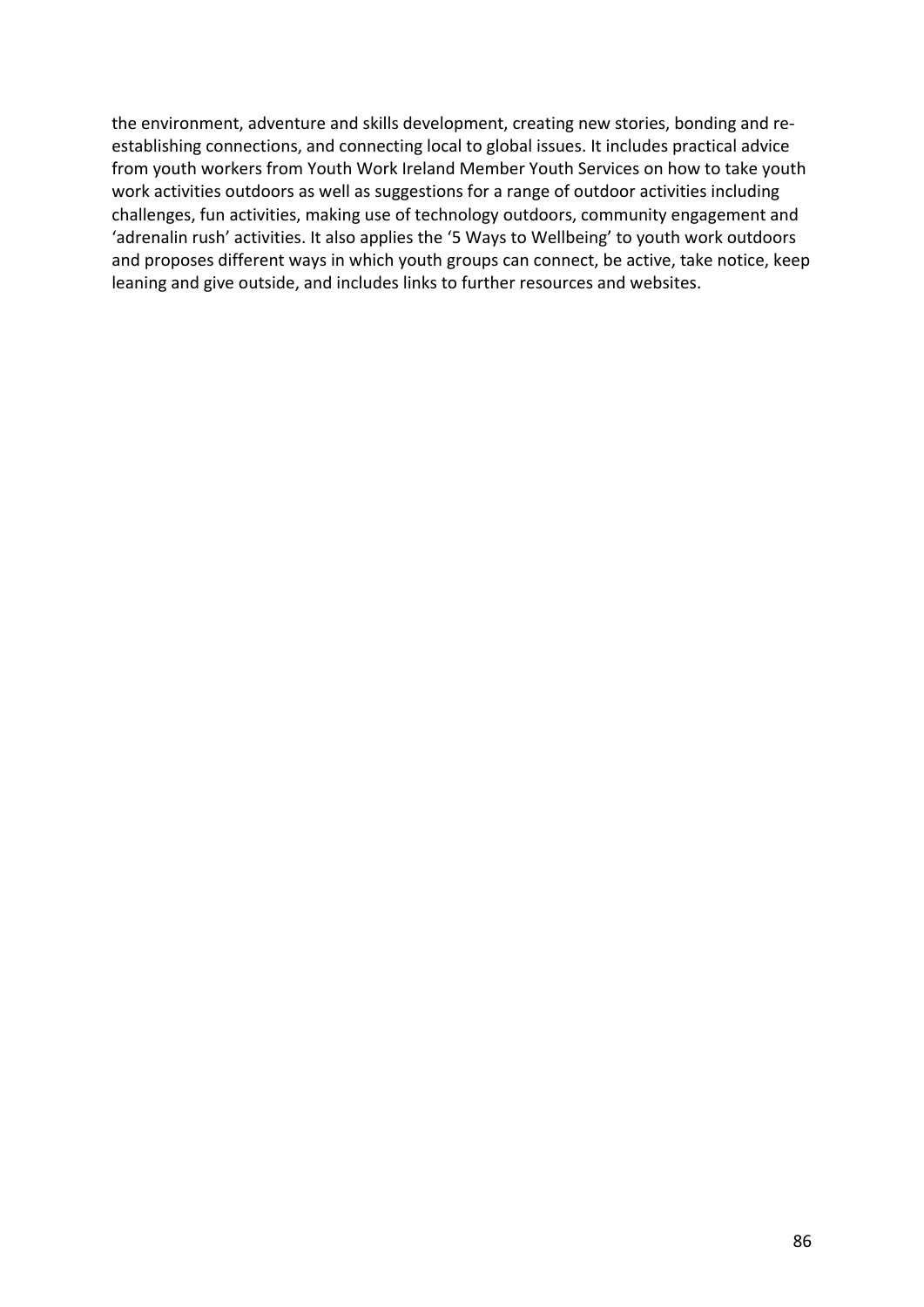## 7. Conclusions and Recommendations

This 2021 review of the youth work sector's response to the Covid-19 pandemic provides a valuable insight into how voluntary youth organisations reconfigured their work with young people in an unprecedented set of circumstances and faced into the challenges presented by the pandemic with integrity, creativity, and resourcefulness. Informed by 364 survey responses, 12 interviews and eight youth and adult focus groups with 30 participants, there is both breadth and depth to the learning about what methodologies worked well, how organisations attended to worker and volunteer well-being and capacity, and the supports that are necessary for the future. Broadly the sector was speedy in its switch to digital youth work while constantly reaching out to young people and only 5% of survey respondents discontinued their services. Organisations demonstrated adaptability and tuned into the needs of young people by focusing on fostering connection in a range of ways from Zoom chats and games nights, writing groups and outdoor Bootcamps, online meditation sessions and e-learning, detached street work and podcasting. Young people who responded to the survey and participated in the focus groups were overwhelmingly positive about the actions of their youth workers and services, many experiencing a sense of community even while physically apart. However, the drop in engagement levels of young people (69% as reported by survey respondents) is illustrative of the challenges facing the sector as it seeks to rebuild and re-engage young people, particularly those who are vulnerable or who experience marginalisation.

## Digital Youth Work

Given that it has been well over a year it is possible to make more informed judgements about the merits and limitations of digital youth work. Although there is vast potential, much of this is yet untapped because of capacity issues in terms of skills and digital literacy, organisational infrastructure as well as wider structural issues such as the digital divide, and inadequate rural connectivity. Ultimately, digital youth work will not substitute face-to-face youth work, but the findings of this report suggest it can sit alongside traditional forms of provision to expand reach – often geographically and sometimes in relation to accessibility.

A key factor in whether digital youth work can be truly successful is the skills, resourcefulness, and commitment of youth workers to create positive online engagement where young people enjoy social interaction and experience connection. Based on feedback from young people for this study – including from those who said they wouldn't have known what to do without their youth service's online activities – this is broadly what was happening.

However, the onus does not wholly lie with individual youth workers to make digital youth work succeed. One of the interviewees commented on the importance of the sector working collectively to ensure online spaces are safe spaces for young people. This perspective recognises that young people spend a lot of time online, and online engagement has been a vital way of maintaining connection and combatting isolation for many, but there also must be acknowledgement that digital spaces can be a place of harm in relation to hate crime, exploitation, radicalising methods and so on. Understood in this light, there is a role for the youth sector to attend not only to safeguarding best practice in online spaces, although that is essential, but to also push for adequate regulation of digital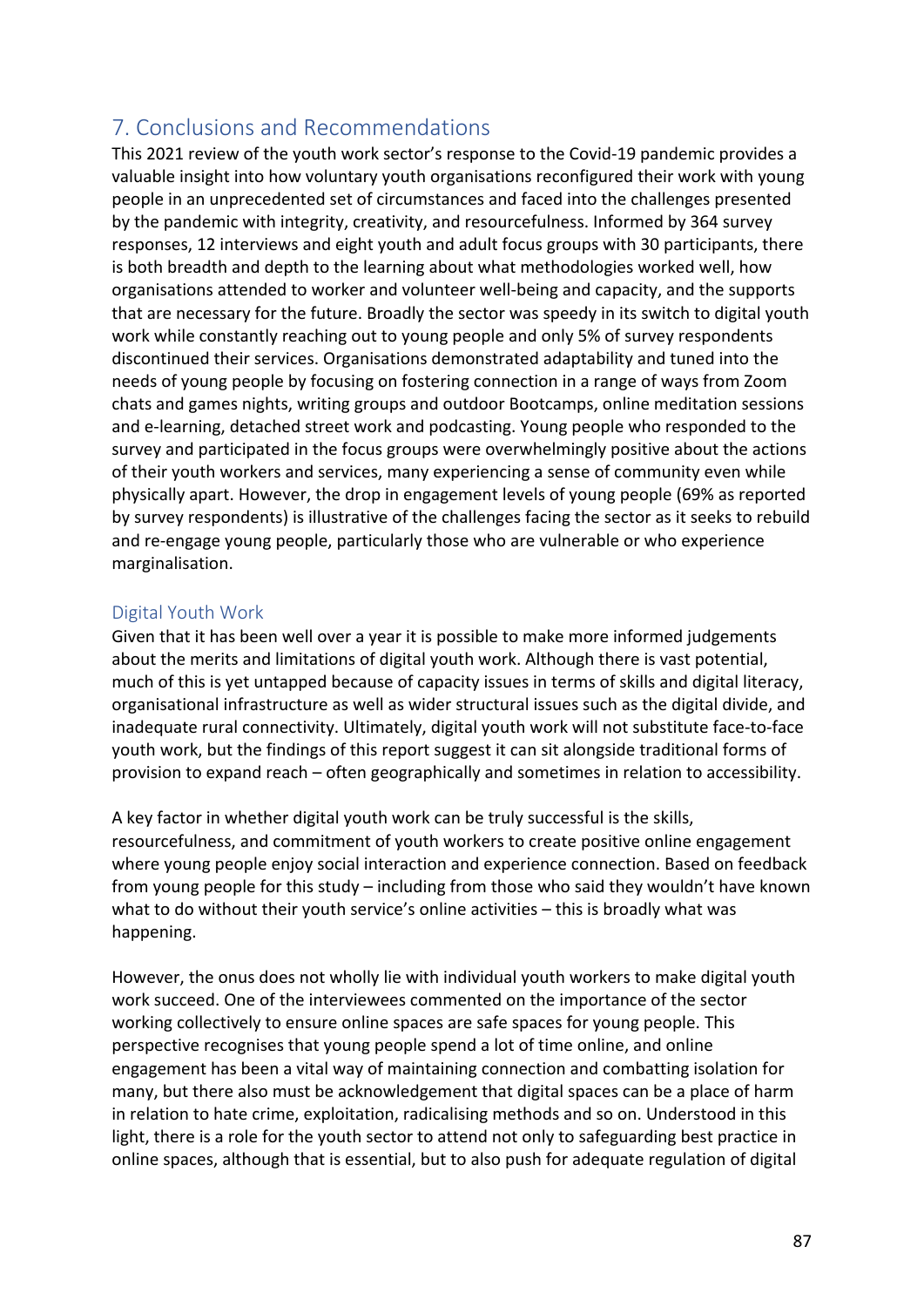platforms ensuring they are safe spaces where young people can thrive rather than hostile spaces especially for those from minority groups.

## Priority areas for the youth sector

The findings from this research provide a strong case for four priority areas for the youth sector going forward:

- Advocacy for young people
- Advocacy for the sector
- Strategic Collaborations
- Workforce Development & Support

### Advocacy for young people

While this research was not focused on examining the impacts of the pandemic on young people, it was a consistent theme in many of the conversations with youth workers, managers, and volunteers and in the survey responses. The concern for young people, particularly those experiencing marginalisation in various ways and/or in vulnerable situations was foremost in the minds of many of the research participants. There was recognition of what so many young people lost in terms of connection, socialisation opportunities and interaction with peers, extracurricular activities, skills development, formal and non-formal learning, health and well-being, milestones of achievement and celebrations. There were different views about the extent to which young people will suffer negative impacts in the long-term, however the way that the pandemic exposed many structural problems including wealth disparities, racial injustice, the worsening environmental crisis, poor public transport infrastructure and so on, represents key challenges for wider society and these are keenly felt in the lived experiences of young people, particularly those who feel they're on their own and no-one cares. A youth sector that remains steadfastly committed to young person-centred practice will help and is necessary to inform engagement with young people themselves, interventions, and policy as society emerges from the pandemic.

### Advocacy for the sector

### *Funding*

There is a lot of appreciation for the way in which funding bodies have supported organisations in the adaptations they have made to service delivery including the shift to digital engagement. While many have had positive experiences, there are those with less positive experiences such as feeling pressure to achieve targets in a situation where the targets are much less meaningful and don't necessarily translate to a society going in and out of different levels of restrictions. Furthermore, funding structures and norms have been challenging for the sector for some time before Covid-19, particularly in the wake of the 2008 financial crash, policies of austerity and a tendency towards short-term funding. Some felt that relationships with funders and with government officials were strengthened with the onset of the pandemic and now is the time to keep the dialogue flowing and work towards systems of funding that encourage strategic thinking, offer sustainability, and serve the needs of young people. Additionally, there are key areas where specific injections of funding will be particularly helpful as the youth sector recovers – youth engagement and reengagement and volunteer recruitment, training, and support.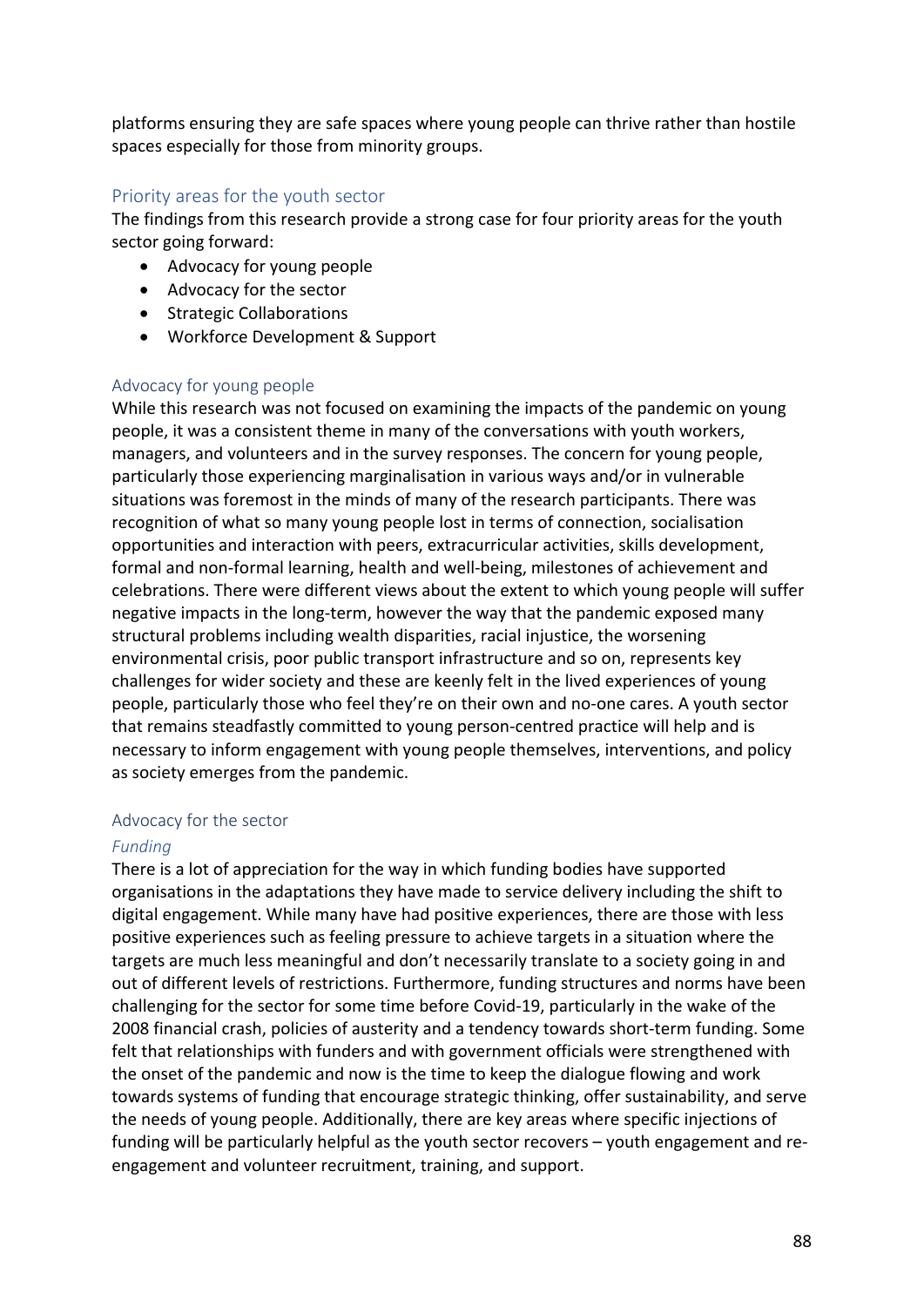#### *Status & Value of Youth Work*

Many research participants felt that youth work had become recognised and understood more widely whether in the informal 'family and friends' networks of youth workers and volunteers or in the formal state recognition of youth work as an essential service in March 2020. The feedback also indicates a need to understand the essential nature of youth work not only when it is about crisis intervention – as much as that is vital – but also when it is about supporting young people's mental health, facilitating outreach efforts particularly with young people who may be 'at risk', and offering universal services or 'open access' youth work.

## *Visibility of Youth Work*

Young people are often at the sharp end of negative press, and this was no less the case during the pandemic when they were sometimes characterised negatively as one homogenous group about their perceived attitudes to Covid-19. This reinforces the need to ensure the visibility and value of youth work, to communicate what youth work is and the benefits to the individual and to society at large. Projects that promote youth work will promote young people and will encourage more young people to get involved. When young people get involved in youth initiatives it increases the possibility and likelihood of more people becoming volunteers, contributing to civil society, giving back to their communities, and strengthening youth work practice.

#### Strategic Collaborations

One of the interviewees felt strongly that the best work can be found where there are strategic collaborations, and this was evident in some of the practice stories such as the 'Sconce' community arts project described in Section 6, the coordination efforts of Cork ETB outlined in Section 5.2 with the statutory and voluntary sectors working together in a Youth Response Committee and supporting young people's participation in the 'We Are Cork Youth Challenge', or the partnership between youth sector representatives and DCEDIY in the Oversight Group which worked to develop appropriate public health guidance for the sector. Different organisations and agencies have different strengths, skillsets, networks – all of which can be pooled for common goals to benefit young people and the communities they live in. This is something that can be applied to joint initiatives as happened during the pandemic but also to specific areas of work or practice.

Key questions going forward include:

- How can the youth sector come together to address the need for a major volunteer recruitment drive?
- How can youth sector stakeholders come together to strengthen practice in outdoor youth work, outdoor adventure learning and outdoor education and encourage cross-fertilisation of ideas, practices, skills among different sectors such as education, outdoor education, and youth work, statutory and voluntary?
- How can the youth sector contribute to policy development to address digital safety ensuring that online platforms are safe spaces for young people?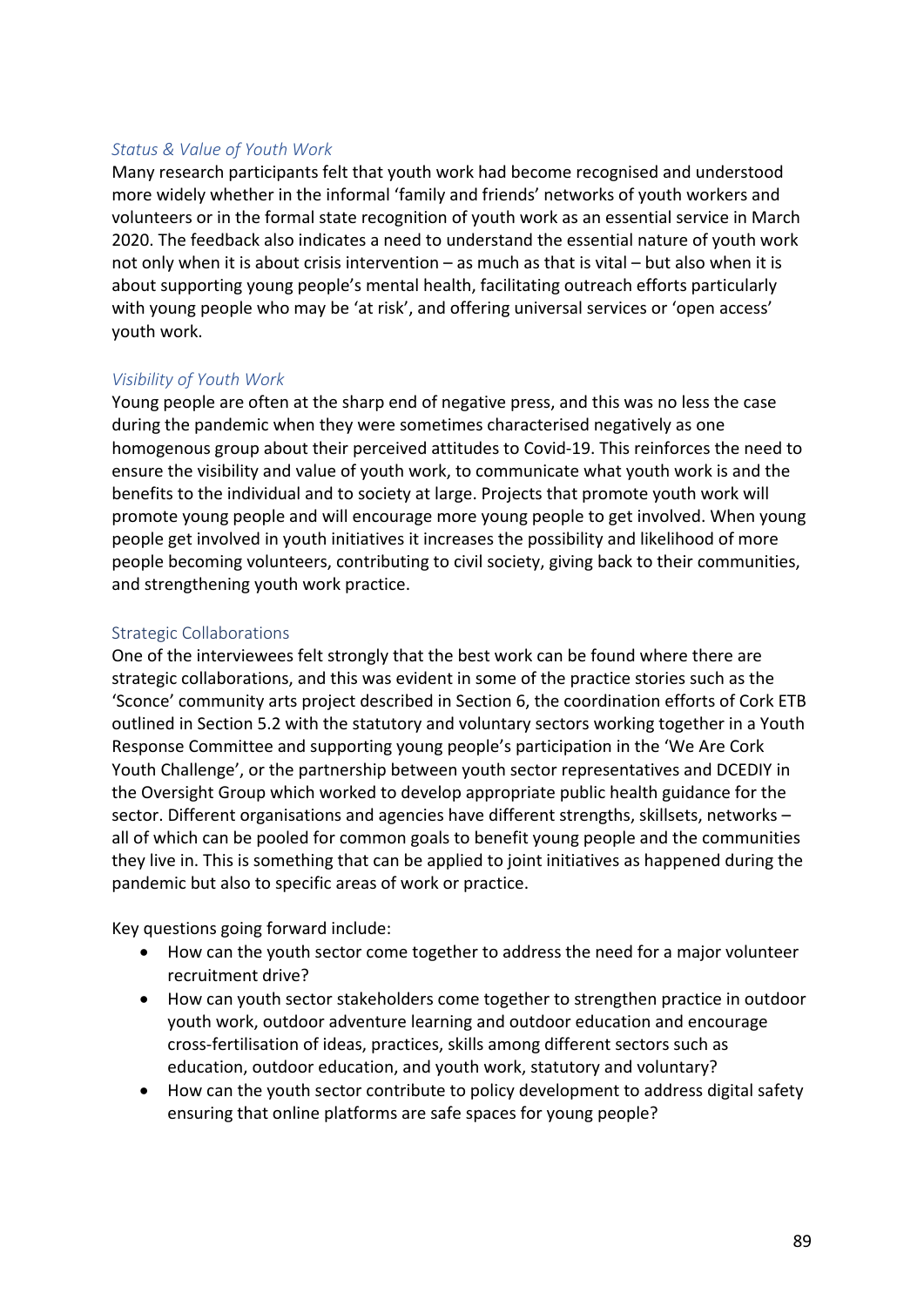#### Workforce Development and Support

The research very clearly highlights the need for continued support for the well-being of staff and volunteers. Staff experiencing isolation was a key theme of the survey responses and it is vital that they not only get the support they need but that youth organisations build in a range of layers of support rather than solely relying on access to an Employee Assistance Programme to cover well-being or a few staff days out.

The research also indicated that many youth workers found NYCI's 'check-in' sessions very helpful for sharing ideas and experiences, fostering both learning and connection. These have been essential for a time of pandemic but surely, they remain essential going forward into a Covid-recovery phase? Furthermore, such gatherings enable cross-fertilisation of ideas across different agencies and organisations which can strengthen collaboration.

Supervision is a key layer of support and can be understood in multiple layers – managerial supervision and professional supervision can take place on a one-to-one basis or at a peer level and internally or through external channels e.g. offline supervision. Although youth work degree programmes often encourage practice development through supervision, this seems to die out once youth work students gain employment. A key question for these times is about what will encourage longevity in the sector? Without adequate focus and action on staff well-being, burnout will remain a feature. Moreover, organisations lose out on institutional memory and knowledge banks, and ultimately young people lose out because the people working with them end up sacrificing themselves.

Although the coronavirus is still a factor influencing our daily lives and there are many challenges ahead, this study shows that the youth sector can be proud of its track record in its handling of the pandemic to date. It also demonstrates how youth organisations have – in the words of one young person – *"continuously stepped up to the mark and created new and innovative ways to engage with young people"*. Youth workers have made invaluable contributions to the lives of young people and their families across Ireland and proved the essential nature of youth services going into the future.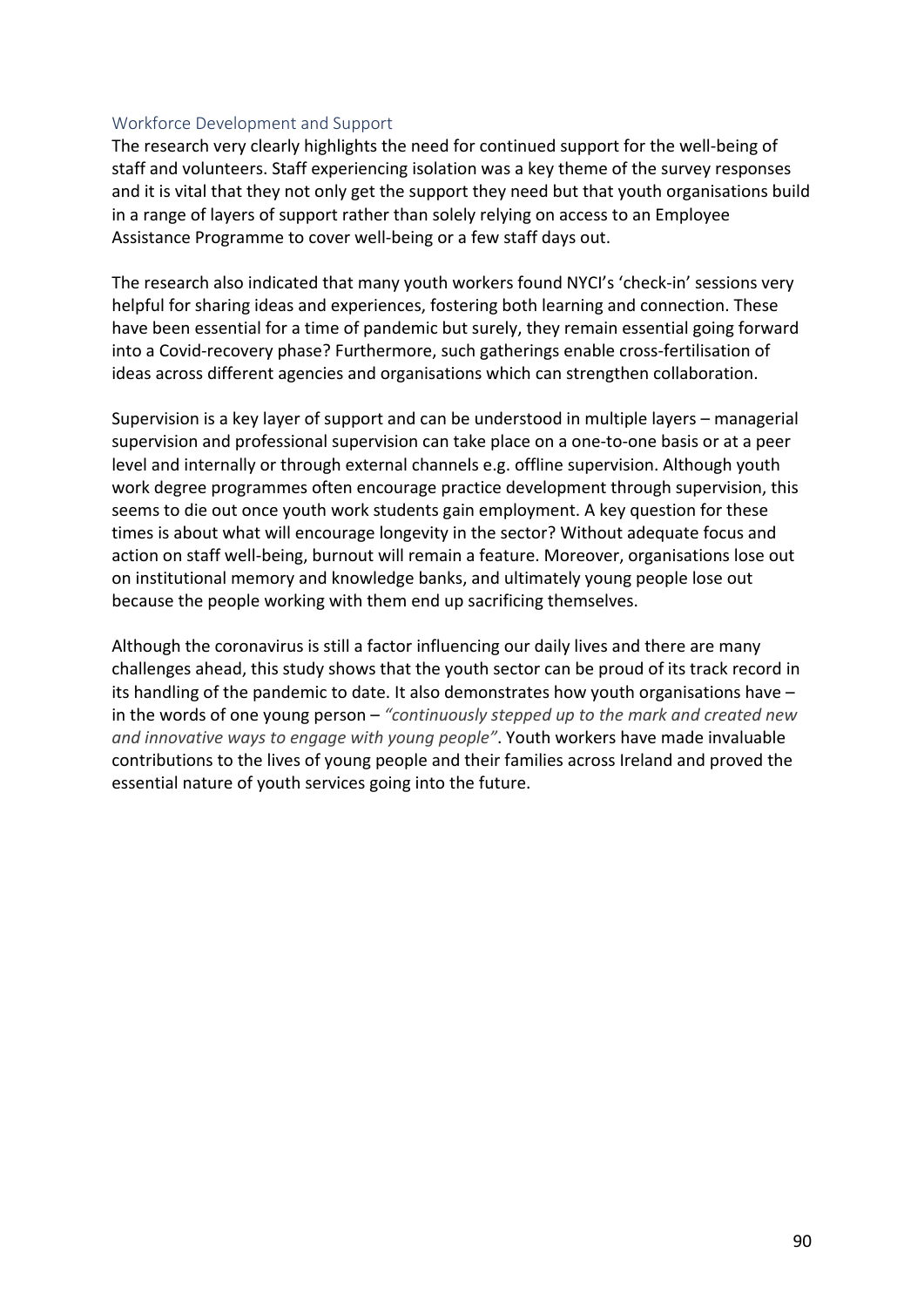## **Bibliography**

Batsleer, J., Amin, H., Beever, E., de St Croix, T., Jones, K., McVeigh, G. & Smith, C. (2020a) A Citizen Enquiry into the Lives of Youth Workers in the time of Covid-19. *Youth and Policy*. [online] Available from: [https://www.youthandpolicy.org/articles/citizen-enquiry-into-the](https://www.youthandpolicy.org/articles/citizen-enquiry-into-the-lives-of-youth-workers-in-covid-19/)[lives-of-youth-workers-in-covid-19/](https://www.youthandpolicy.org/articles/citizen-enquiry-into-the-lives-of-youth-workers-in-covid-19/) [Accessed 24<sup>th</sup> June 2021]

Batsleer, J., Amin, H., Beever, E., de St Croix, T., Jones, K., McVeigh, G. & Smith, C. (2020b) Youth Work in a Time of Covid – July and August diaries: We Are Seeing the Value of Youth Work. *Youth and Policy*. [online] Available from:

<https://www.youthandpolicy.org/articles/youth-work-in-a-time-of-covid2/> [Accessed 24th June 2021]

Batsleer, J., Amin, H., Beever, E., de St Croix, T., Jones, K., McVeigh, G. & Smith, C. (2020c) Under many pressures: the beautiful small acts and everyday persistence of youth workers hanging about with young people. *Youth and Policy*. [online] Available from: <https://www.youthandpolicy.org/articles/under-many-pressures/> [Accessed 24<sup>th</sup> June 2021]

Batsleer, J., Amin, H., Beever, E., de St Croix, T., Jones, K., McVeigh, G. & Smith, C. (2021) The Importance of Our Wild Stories: The Citizen Enquiry into Youth Work in the Time of COVID-19. *Youth and Policy*. [online] Available from:

<https://www.youthandpolicy.org/articles/the-importance-of-our-wild-stories/> [Accessed 24<sup>th</sup> June 2021]

BeLonG To Youth Services (2021) *LGBTI+ Life in Lockdown: 1 Year Later: Key Findings.* [online] Available from: [https://www.belongto.org/wp-content/uploads/2021/06/LGBTI-](https://www.belongto.org/wp-content/uploads/2021/06/LGBTI-Life-in-Lockdown-1-Year-Later_BeLonG-To-Youth-Services.pdf)[Life-in-Lockdown-1-Year-Later\\_BeLonG-To-Youth-Services.pdf](https://www.belongto.org/wp-content/uploads/2021/06/LGBTI-Life-in-Lockdown-1-Year-Later_BeLonG-To-Youth-Services.pdf) [Accessed 15<sup>th</sup> June 2021]

Branigan, R. & Madden, C. (2020) *Spending review 2020 Tusla Residential Care costs*. Dublin: Department of Children and Youth Affairs.

Critical Voice NI (2021) *Reflections on Practice* [online]. Available from: <https://sites.google.com/view/youth-work-dialogue-ni/reflections-on-practice> [Accessed 9th June 2021]

Erwin, D. and Thompson, L. (2020) *A Review of the Youth Work Sector Response to the COVID-19 Pandemic.* Dublin: NYCI.

European Youth Forum (2021) *Beyond Lockdown: 'The Pandemic Scar' on Young People.* [online] Available from: [https://www.youthforum.org/beyond-lockdown-pandemic-scar](https://www.youthforum.org/beyond-lockdown-pandemic-scar-young-people)[young-people](https://www.youthforum.org/beyond-lockdown-pandemic-scar-young-people) [Accessed 23rd June 2021]

Hammond, M. & Harvey, C. (2020) Reclaiming youth work: A return to the founding principles of youth work during the COVID-19 pandemic. *ARK Policy Brief*. April 2020. [online] Available from:<https://ark.ac.uk/ARK/sites/default/files/2021-03/policybrief16.pdf> [Accessed 10th June, 2021]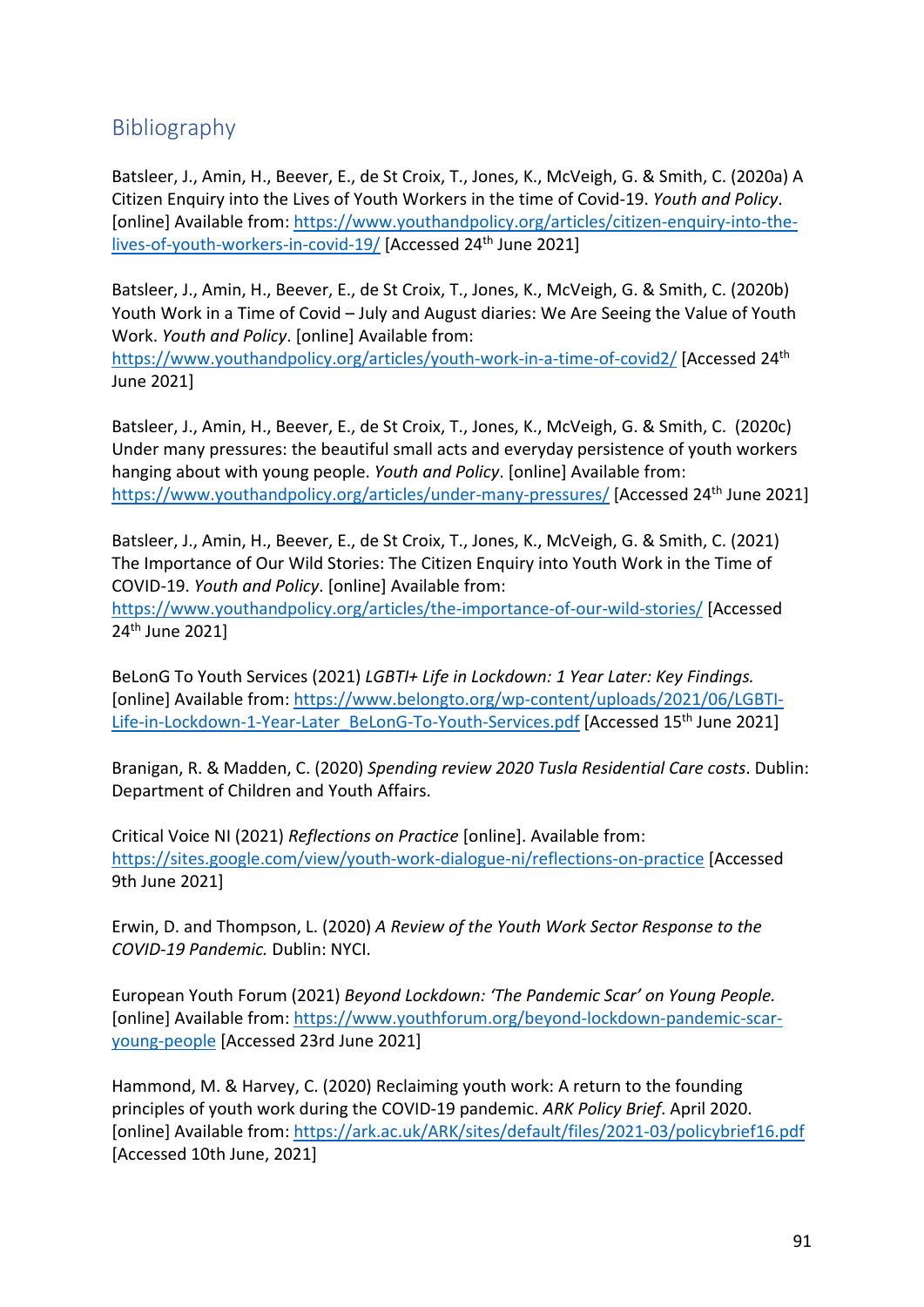McAleer, M-C. (2021) 'We must shield young people from economic effects of COVID,' *Irish Independent*, 17 July 2021.

McArdle, E. & McConville, L. (2021) *At the Threshold: Youth Work through the Covid-19 Pandemic*. Belfast: Cooperation Ireland.

RAY Network (2021) *How to strengthen the youth sector post-pandemic* [Webinar]. Available at:<https://www.facebook.com/rayresearchnetwork/videos/392641595463357> [Accessed 23rd June].

Red C National Youth Council of Ireland Polling, (2021).

Shaw, A., Brady, B., Dolan, P. (2021) *From care packages to zoom cookery classes: Youth work during the Covid-19 'lockdown'*. Galway: UNESCO Child & Family Research Centre.

Smith, M. K. (2020) Dealing with the 'new normal'. Offering sanctuary, community and hope to children and young people in schools and local organizations. *The encyclopaedia of pedagogy and informal education*. [\[https://infed.org/mobi/dealing-with-the-new-normal](https://infed.org/mobi/dealing-with-the-new-normal-creating-places-of-sanctuary-community-and-hope-for-children-and-young-people/)[creating-places-of-sanctuary-community-and-hope-for-children-and-young-people/.](https://infed.org/mobi/dealing-with-the-new-normal-creating-places-of-sanctuary-community-and-hope-for-children-and-young-people/) [Accessed: 26<sup>th</sup> May, 2021].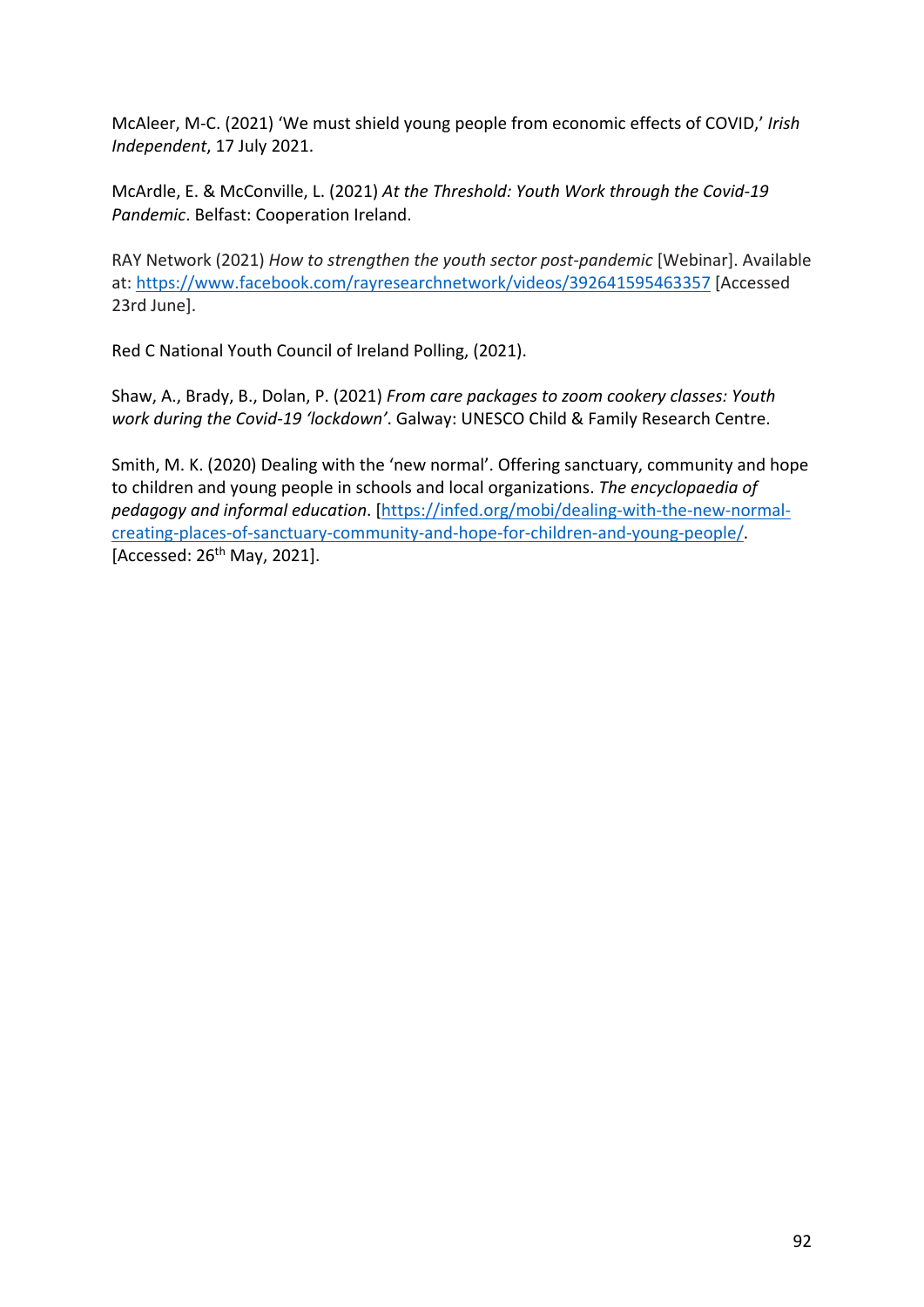# Appendices

Appendix 1 – Project/Organisation Background of Interviewees

| Project/<br>Organisation                                                       | Geographical<br>Area                                               | Area of Work                                                                                                                                                | Purpose                                                                                                                                                                                           |
|--------------------------------------------------------------------------------|--------------------------------------------------------------------|-------------------------------------------------------------------------------------------------------------------------------------------------------------|---------------------------------------------------------------------------------------------------------------------------------------------------------------------------------------------------|
| BeLongTo                                                                       | National, but<br>face-to-face<br>services in<br>Dublin             | LGBTQI+                                                                                                                                                     | To provide support and<br>empower young LGBTI+ people<br>and to work with them in equal<br>partnership to combat anti-<br>LGBTI+ stigma and<br>discrimination in Ireland.                         |
| Carbery Youth<br>Service/YMCA<br>Ireland                                       | Clonakilty,<br>Skibbereen,<br>Dunmanway,<br>Co. Cork               | Mainstream Youth Work;<br>Traveller groups; LGBTQI+;<br>Early school leavers; those<br>transitioning to secondary<br>school                                 | Provides support, personal and<br>social development through<br>music and drama, 1-1 support,<br>mentorship and coaching and<br>podcasts.                                                         |
| <b>Catholic Guides</b><br>Ireland                                              | East Coast of<br>Ireland<br>(Donegal-<br>Cork, also<br>work in NI) | Uniformed Youth Work                                                                                                                                        | To provide challenging Guiding<br>opportunities within a safe<br>environment and enable girls<br>and women to develop their full<br>potential, instilling leadership<br>skills for the future.    |
| <b>Cork ETB</b>                                                                | Cork                                                               | ETB - statutory funder/co-<br>ordination                                                                                                                    | Provides, supports and co-<br>ordinates education, training<br>and youth services in Cork.                                                                                                        |
| Droichead Youth<br><b>Theatre</b>                                              | Drogheda                                                           | Youth Arts                                                                                                                                                  | Introduces young people to the<br>arts and creativity, encourages<br>mutual respect, intellectual<br>questioning and active<br>citizenship.                                                       |
| Girl's Brigade<br>Ireland                                                      | National                                                           | Uniformed; Faith-based                                                                                                                                      | A volunteer-led organisation<br>which helps girls develop new<br>skills, knowledge and<br>confidence in a safe and fun<br>environment.                                                            |
| Home Youth<br><b>Liaison Service</b>                                           | Sligo, Leitrim &<br>West Cavan                                     | Work with 'at risk' young<br>people                                                                                                                         | To provide support to families<br>and young people in<br>partnership with Tusla social<br>work. Offers school support,<br>youth support, group<br>intervention and residential<br>respite breaks. |
| The Loft Youth<br>Project,<br>Letterkenny,<br>Donegal Youth<br>Service/Foróige | Letterkenny<br>and outlying<br>areas                               | Mainstream Youth Work;<br>Arts; Centre-based Youth<br>Work; Young people in care<br>or who are care-<br>experienced; Disability;<br>LGBTQI; Minority Ethnic | A support service for young<br>people aged 12-25, to engage<br>in activities and personal<br>development programmes and<br>overcome difficulties in their<br>lives.                               |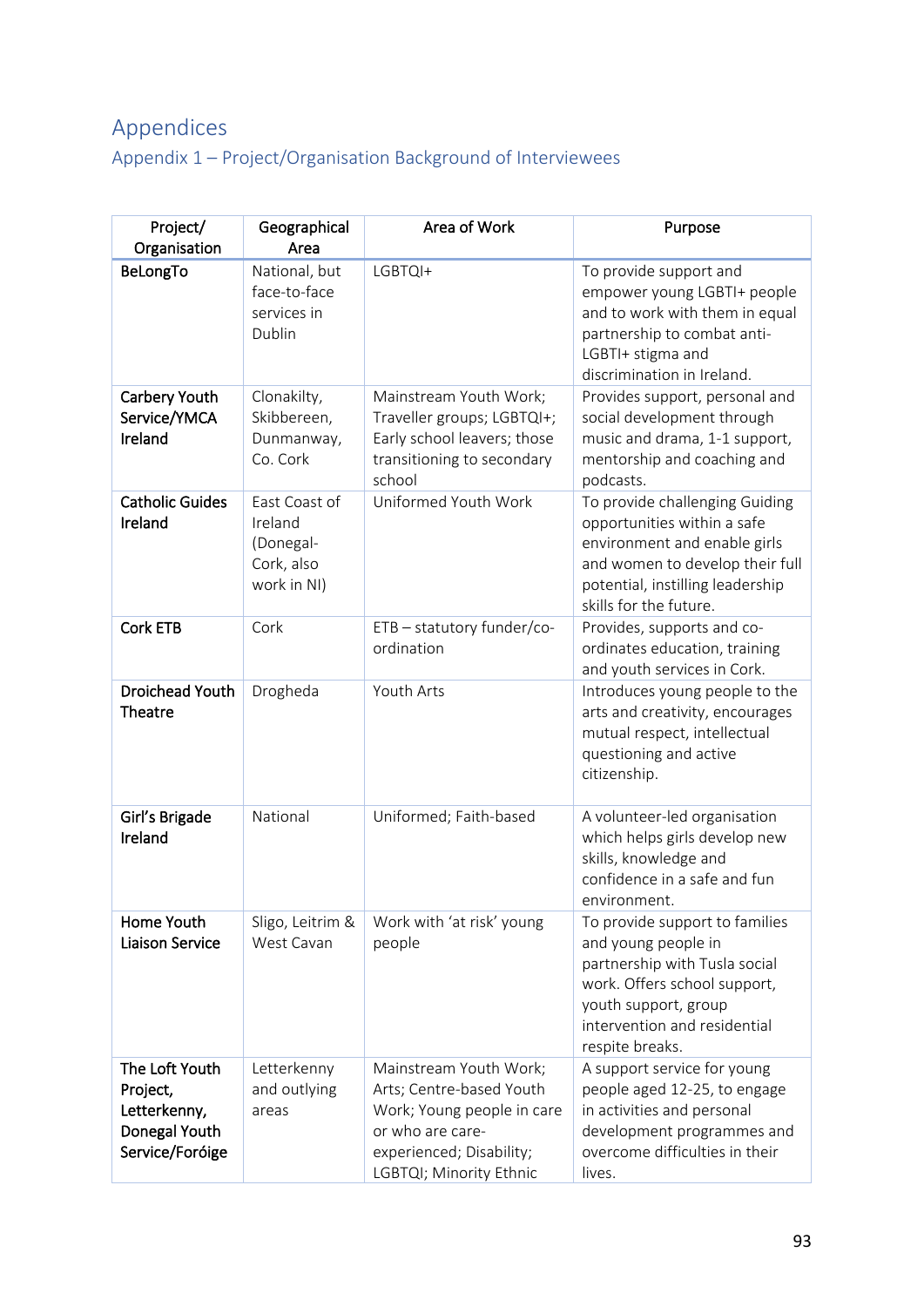|                                       |          | Groups; Travellers; Work<br>with 'at-risk' Young People.                                                                                                                                                                                                              |                                                                                                                                                                                                                                                                                                                                                        |
|---------------------------------------|----------|-----------------------------------------------------------------------------------------------------------------------------------------------------------------------------------------------------------------------------------------------------------------------|--------------------------------------------------------------------------------------------------------------------------------------------------------------------------------------------------------------------------------------------------------------------------------------------------------------------------------------------------------|
| Swan Regional<br><b>Youth Service</b> |          | Work with 'at risk' young<br>people; Street work and<br>outreach; Youth Arts;<br>Young people in care or<br>who are care experienced;<br>centre-based youth work;<br>disability; ethnic minority<br>groups; homelessness;<br>LGBTQO; social change;<br>youth justice; | To engage young people who<br>live in the area who are socio-<br>economically disadvantaged.<br>To engage young people in a<br>process of critical social<br>education and work toward<br>their empowerment to make<br>positive changes in their own<br>lives and in their communities,<br>ultimately working towards<br>creating a more just society. |
| Youth Work<br>Ireland                 | National | Mainstream Youth Work;<br>Arts; Centre-based Youth<br>Work; Young people in care<br>or who are care<br>experienced; Disability;<br>LGBTQI; Minority Ethnic<br>Groups; Social Change;<br>Travellers; Work with 'at-<br>risk' Young People.                             | Provide a safe space for young<br>people to realise their full<br>potential.                                                                                                                                                                                                                                                                           |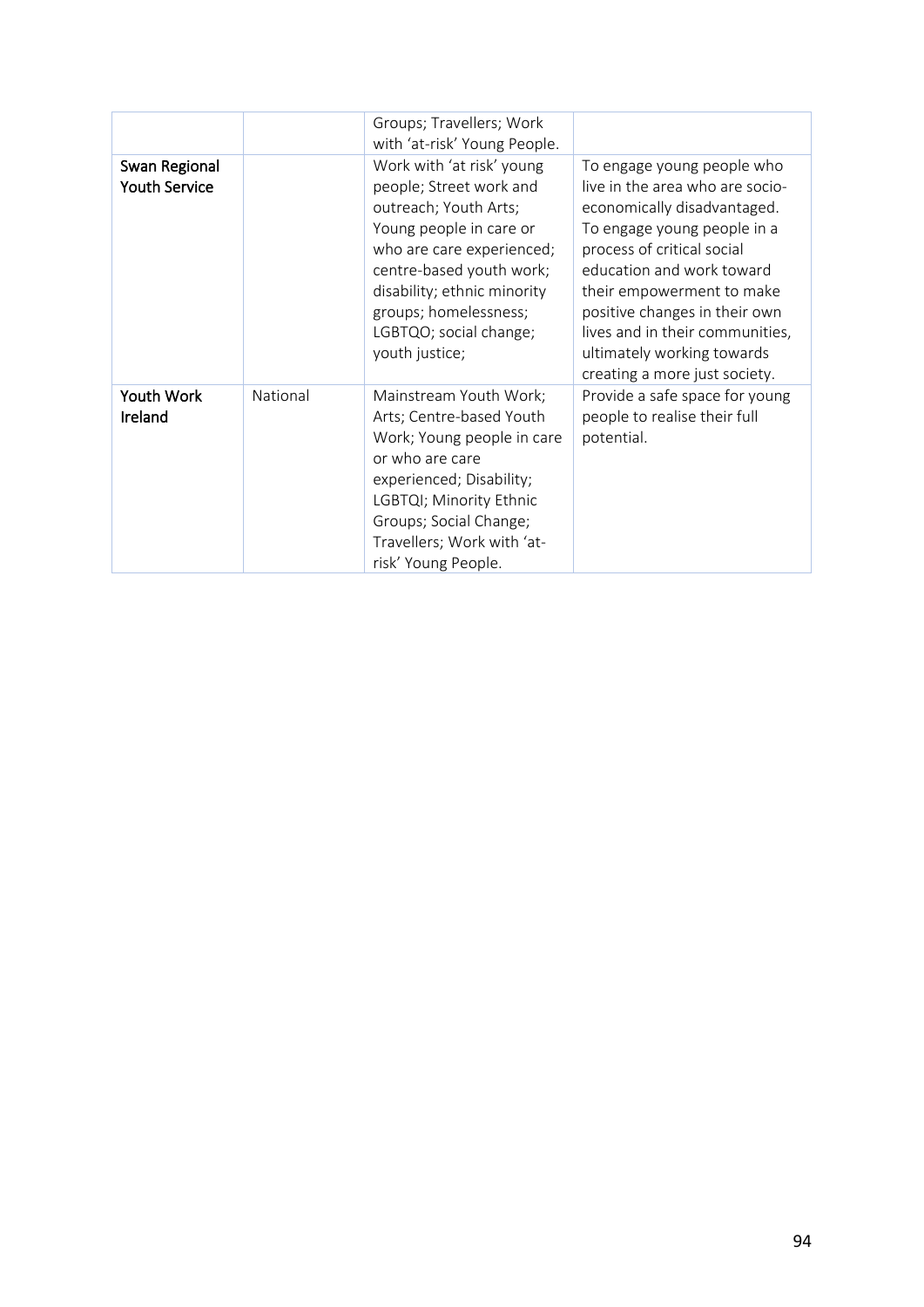## Appendix 2 – Interview and focus group discussion guides

### Interview Discussion Guide

- What is your particular role? How has the young people's need for your organisation's services changed? Have you been able to maintain a service/engagement with young people?
- How did your organisation respond initially to the pandemic? Over the year restrictions have changed at different times – lifted, then reimposed – how did your organisation respond? What intended outcomes have been difficult for your organisation to meet as a result of the pandemic? What infrastructure/operational issues has your organisation faced? 1) How has funding been affected? 2) Have you maintained the same level of volunteers? What has been done to mitigate any difficulties?
- What initiatives/methodologies have you introduced to maintain the service/engagement with young people? Can you share any examples of good practice? What challenges have you experienced as you have introduced these new approaches? What have been the main challenges? What benefits have there been to delivering youth work during this time? What aspects of delivery or general learning would you like to continue post-lockdown/ pandemic? What support have you received from government, funders, NYCI and others? What else could be done to support you?
- What has been the impact of working during the pandemic on youth work staff? What has been the impact on volunteers? How has the organisation helped build capacity of staff and volunteers to carry out their roles during the pandemic? How has the organisation supported the well-being of staff during the pandemic?
- Moving into the future what support will you need as an organisation? What support will the staff and volunteers need? 1) In the short-term 2) In the longer term. What do you think the lasting impact of the pandemic will be on your organisation? What changes might be required to adapt service delivery going forward as a result of ongoing challenges with the pandemic? What has been the main learning for your organisation delivering youth work provision since the pandemic began?

## Youth worker focus group – discussion guide

- Have you been able to maintain a service/engagement with young people? How has the young people's need for your organisation's services changed? How has it been to navigate the various changes in restrictions over the course of the past year? What intended outcomes have been difficult for your project to meet as a result of the pandemic?
- What initiatives/methodologies have you introduced to maintain the service/engagement with young people? Can you share any examples of good practice? What challenges have you experienced as you have introduced these new approaches? What have been the main challenges? What benefits have there been to delivering youth work during this time? What aspects of delivery or general learning would you like to continue post-lockdown/ pandemic?
- What impact has working during the pandemic had on you personally? How have you managed this? What has worked well in mitigating any negative impact? What supports have you received from your organisation in relation to your professional development? What supports have you received from your organisation in relation to your well-being? What has been effective and what else could be done to support and equip you 1) From your own organisation 2) From external supports eg NYCI?
- Moving into the future what support will you need as a youth worker? 1) In the short-term 2) In the longer term; What changes might be required to adapt service delivery going forward as a result of ongoing challenges with the pandemic? What has been the main learning for you as you have delivered youth work provision since the pandemic began?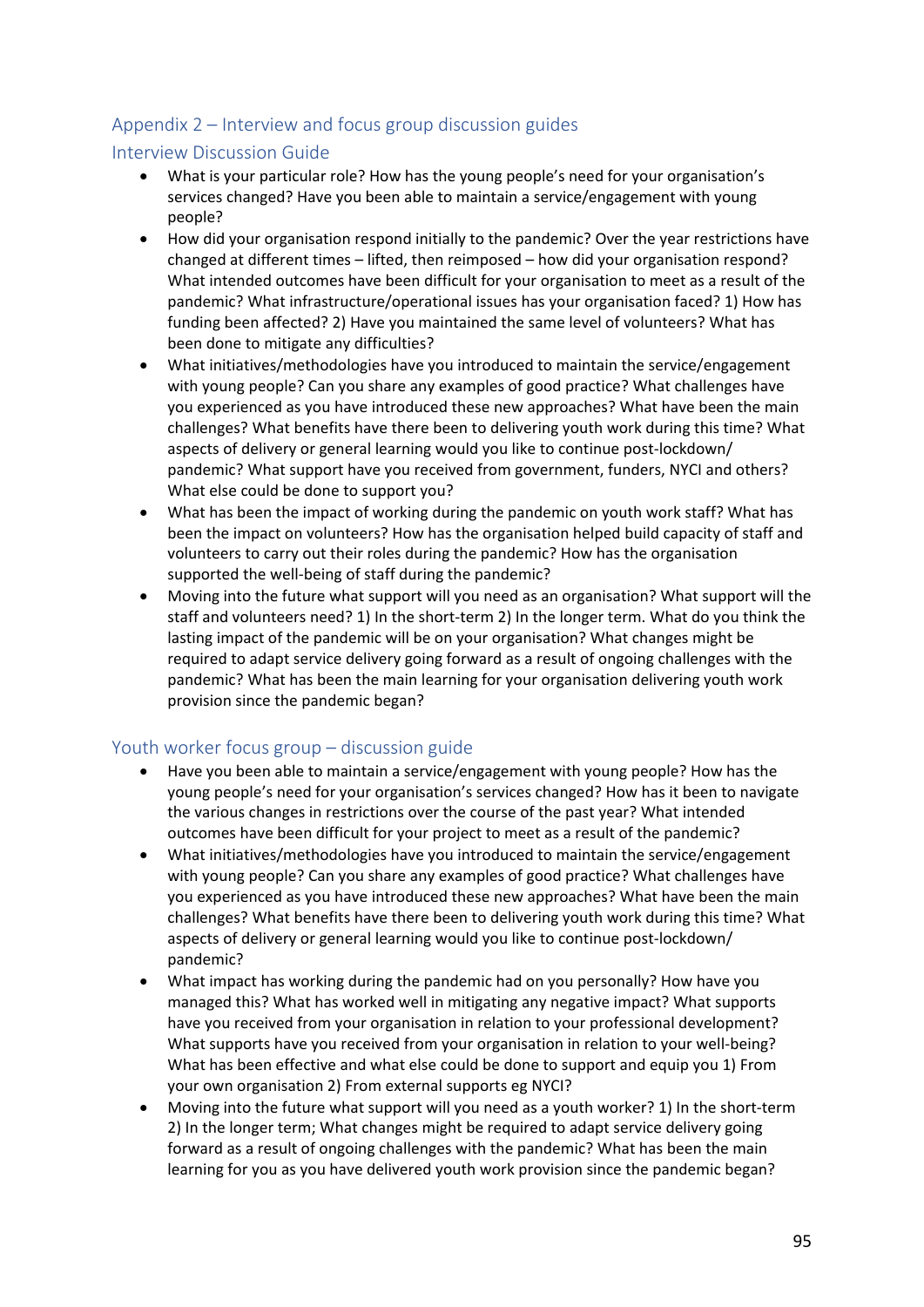## Volunteer focus group – discussion guide

- What initiatives/methodologies have been introduced to maintain the service/engagement with young people? Can you share any examples of good practice? What challenges have you experienced as you have introduced these new approaches? What have been the main challenges? What benefits have there been to delivering youth work during this time?
- Have you been able to keep volunteering throughout the pandemic? How has this been maintained? What impact has volunteering during the pandemic had on you personally? What supports have you received from your organisation in relation to your well-being and professional development? What has been effective and what else could be done to support and equip you?
- Moving into the future what support will you need as a volunteer? 1) In the short-term 2) In the longer term. What do you think the lasting impact of the pandemic will be on your organisation? What changes might be required to adapt service delivery going forward as a result of ongoing challenges with the pandemic? What has been the main learning for you as you have volunteered to work with young people since the pandemic began?

## Young people focus group – discussion guide

- How long have you been involved with this youth project? What do you like most about being involved? What does the organisation do for you/how does it meet your needs?
- What has been the best and worst thing about the pandemic crisis? How has the Covid-19 pandemic affected you as individuals and as a group?
- To what extent have you continued to be connected/engaged with your youth organisation? Has it continued to meet the needs you mentioned earlier? How has the organisation helped you during the pandemic?
- How has your youth organisation supported and engaged with you at this time? What activities have you engaged in? What has been good about the organisation's activities and approach? Has this changed over time and as restrictions have changed at different times e.g. total lockdown/summer 2020 etc? What difference has the organisation's approach made to you?
- What has not been so good about how the organisation has responded? Do you know of young people who have disengaged/not stayed involved? Do you know why they might have disengaged? Is there anything they could be doing more of /differently to support you?
- What are your views on coming out of the pandemic  $-$  do you feel positively/negatively? What kind of support do you think is important for young people going forward? How can youth organisations help? What do you think youth work delivery should look like going forward?